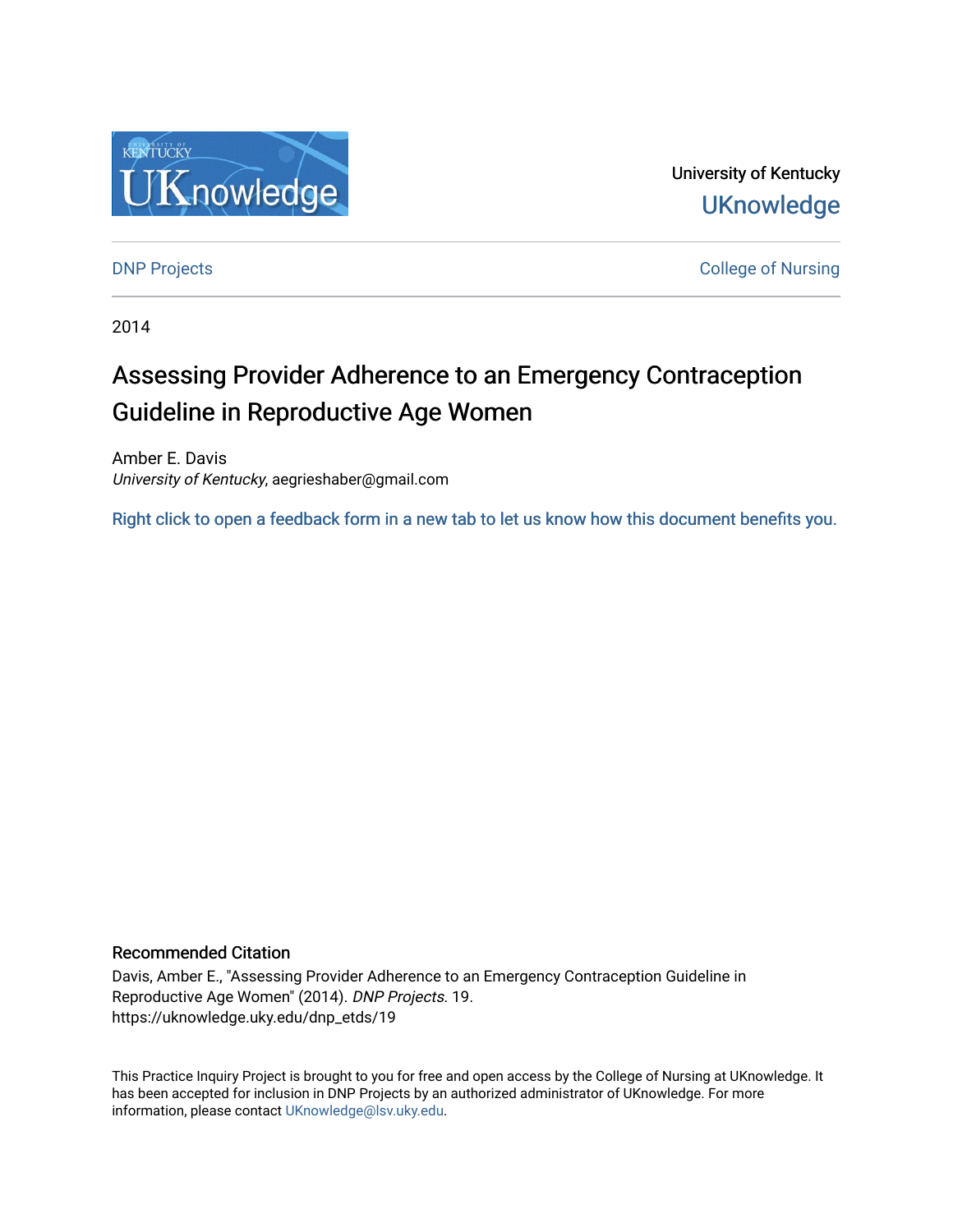Assessing Provider Adherence to an Emergency Contraception Guideline

 $\ln$ 

Reproductive Age Women

Amber E. Davis, DNP, RN

University of Kentucky

College of Nursing

Spring 2014

Lynne A. Jensen, PhD, APRN-Committee Chair

Nancy Kloha, DNP, APRN-Committee Member

Mollie Aleshire DNP, APRN-Committee Member/Clinical Mentor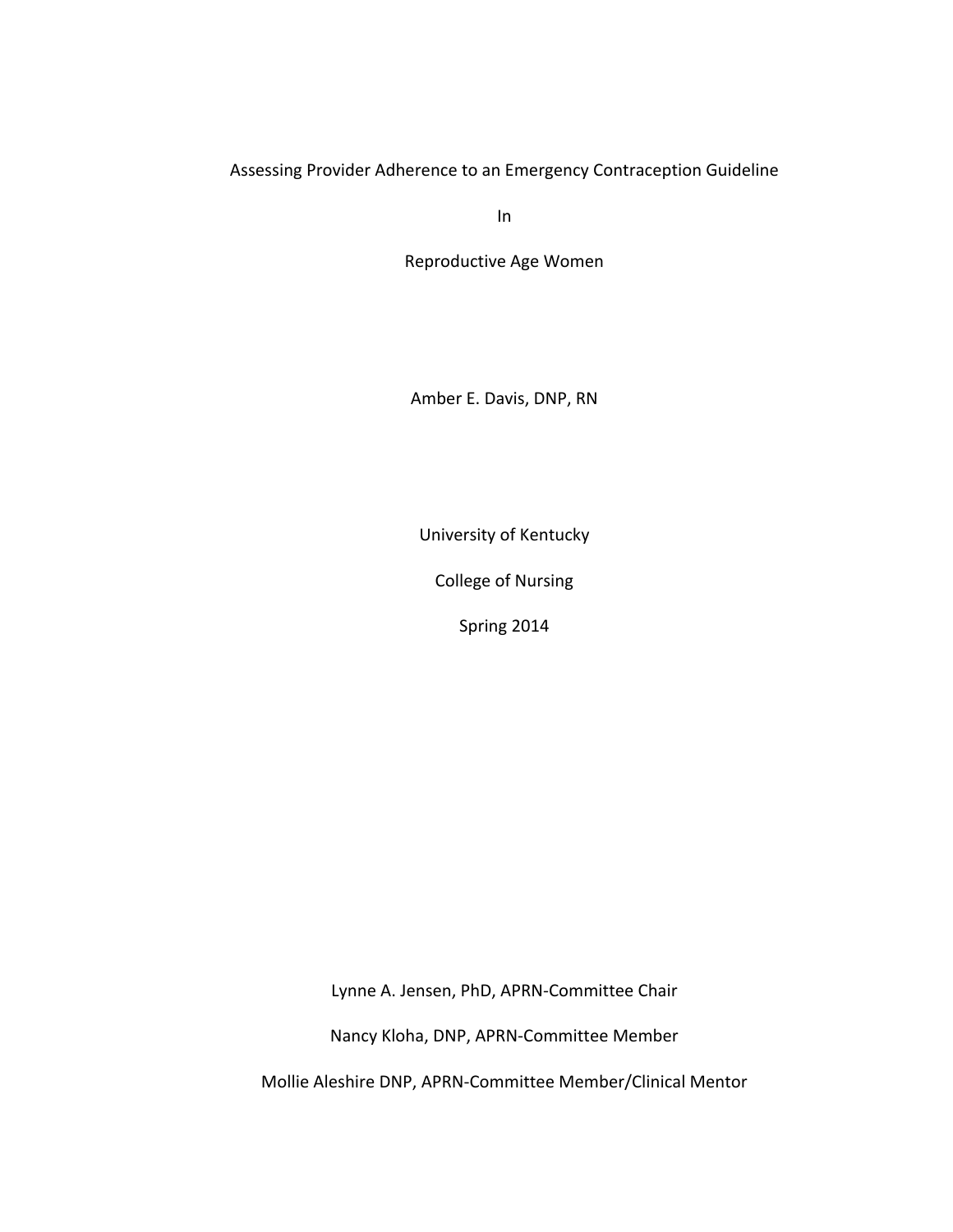# Dedications

This capstone project is dedicated to the people who have supported, encouraged, and loved me through the last five years while I obtained my Doctor of Nursing Practice degree. I would first like to thank my husband, whose love, faith in my abilities, daily support, and words of encouragement have carried me through the many difficult days of this journey. I would also like to thank my parents and extended family for always believing in me and cheering me on to the finish line when the road got tough.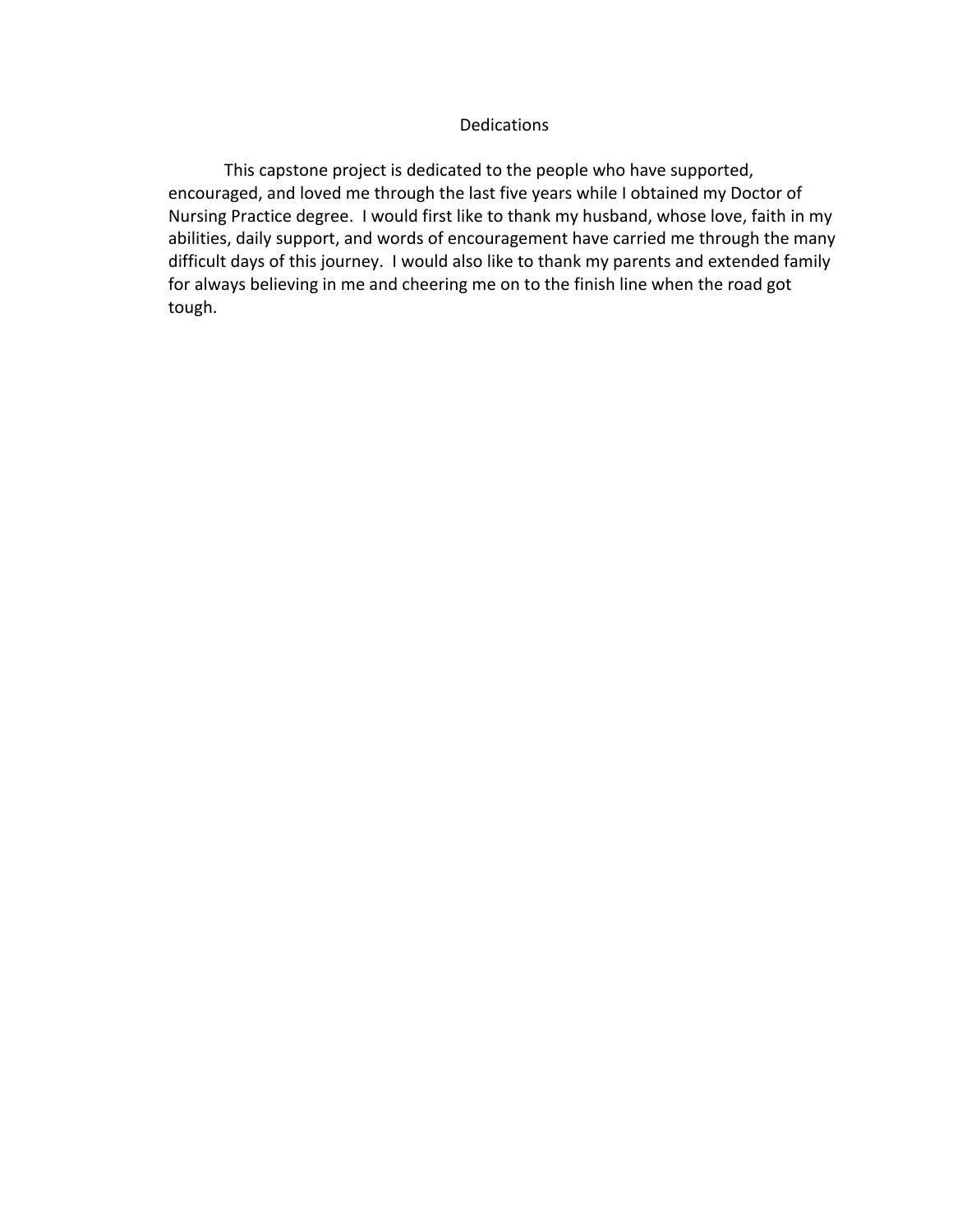#### Acknowledgements

I would like to thank my committee chair and DNP program advisor, Dr. Lynne A. Jensen for all of her expertise, wisdom, and time. The mentorship, encouragement, and support that she has provided to me throughout the program has been vital to my success as a student, and in the future as a nurse practitioner. She has had a profound impact on my clinical skills, and has helped me develop into a better person and clinician. I would also like to thank my committee members, Dr. Mollie Aleshire and Dr. Nancy Kloha, for their time, expertise, and assistance in completing this DNP Project Inquiry Project. Last, but certainly not least, I would like to thank my "DNP girls" for taking this journey with me. We have all helped pick each other up, push each other along, and stay the course to our goal of graduation and becoming excellent nurse practitioners.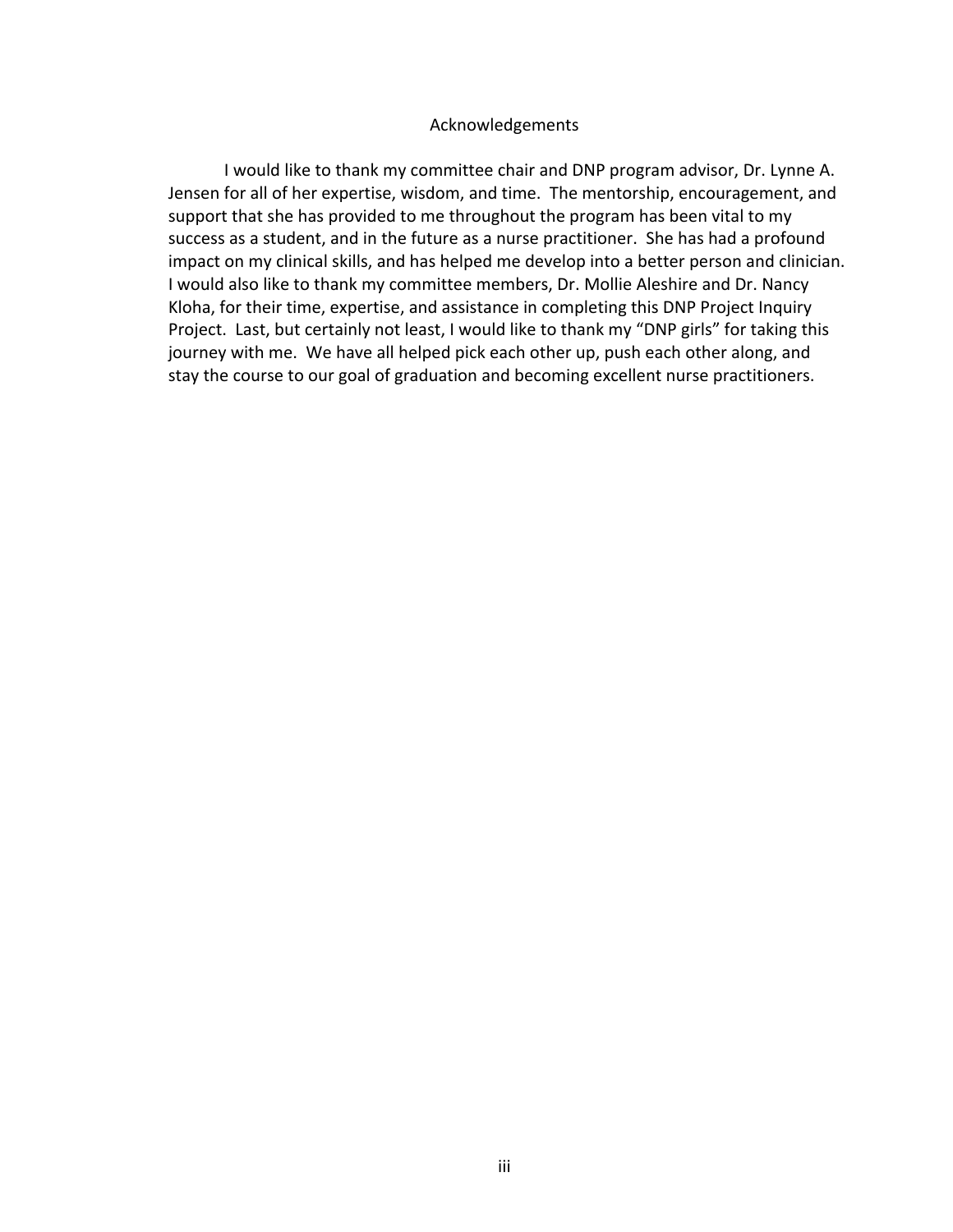| Manuscript 1:<br>Determining Provider Knowledge of Emergency Contraception in the United |
|------------------------------------------------------------------------------------------|
| Manuscript 2:<br>Emergency Contraception: A Clinical Practice Guideline Analysis57       |
| Manuscript 3:<br>Assessing Provider Adherence to Emergency Contraception Counseling      |
|                                                                                          |
|                                                                                          |

# Table of Contents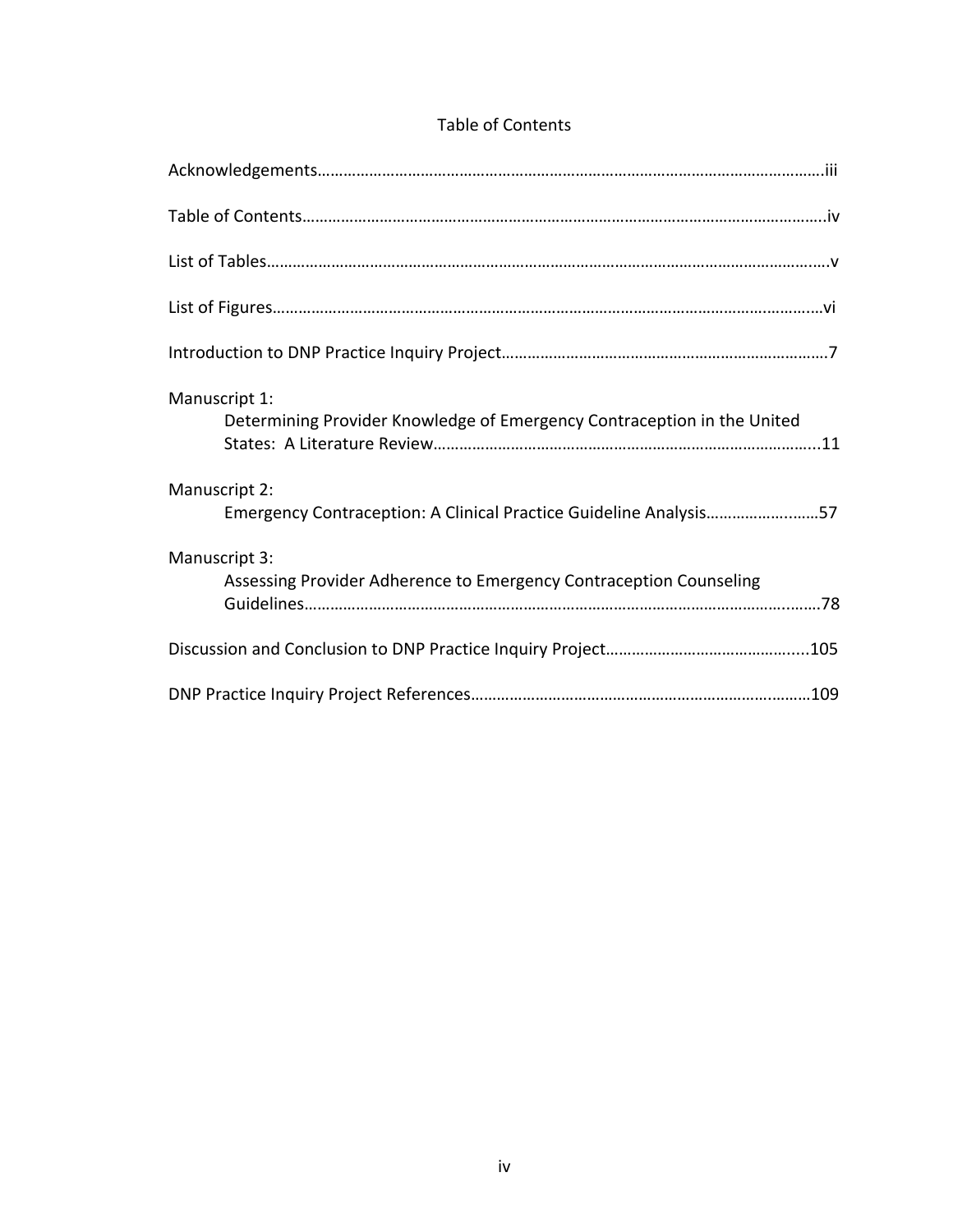| Table 1:                                                          |
|-------------------------------------------------------------------|
|                                                                   |
|                                                                   |
| Table 2:                                                          |
|                                                                   |
|                                                                   |
| Table 3:                                                          |
| Comparison of Emergency Contraceptive Guideline Recommendations75 |
|                                                                   |
| Table 4:                                                          |
|                                                                   |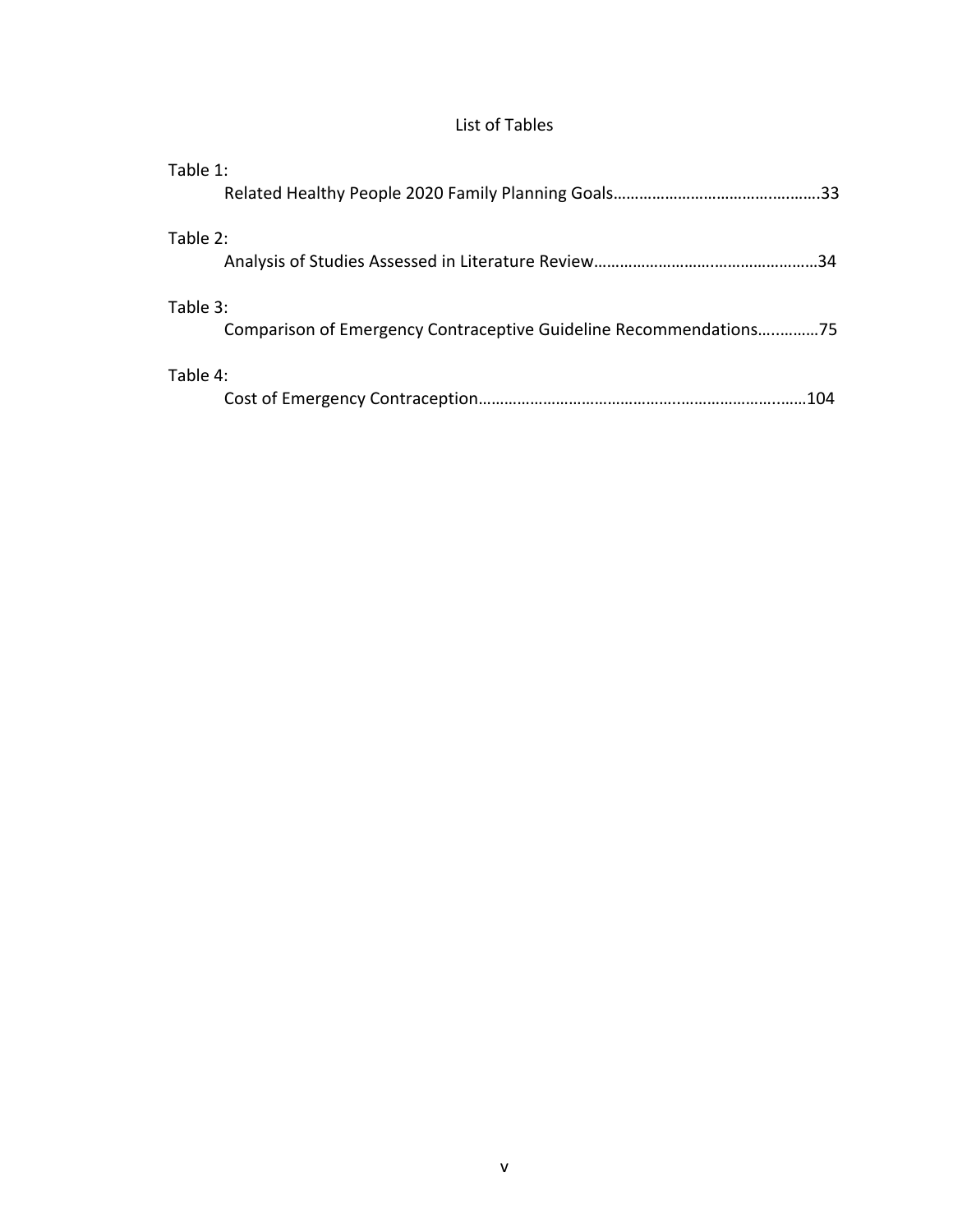| Figure 1: |     |
|-----------|-----|
|           | 99  |
|           |     |
| Figure 2: |     |
|           | 102 |
|           |     |
| Figure 3: |     |
|           | 103 |
|           |     |
| Figure 4: |     |
|           | 103 |
|           |     |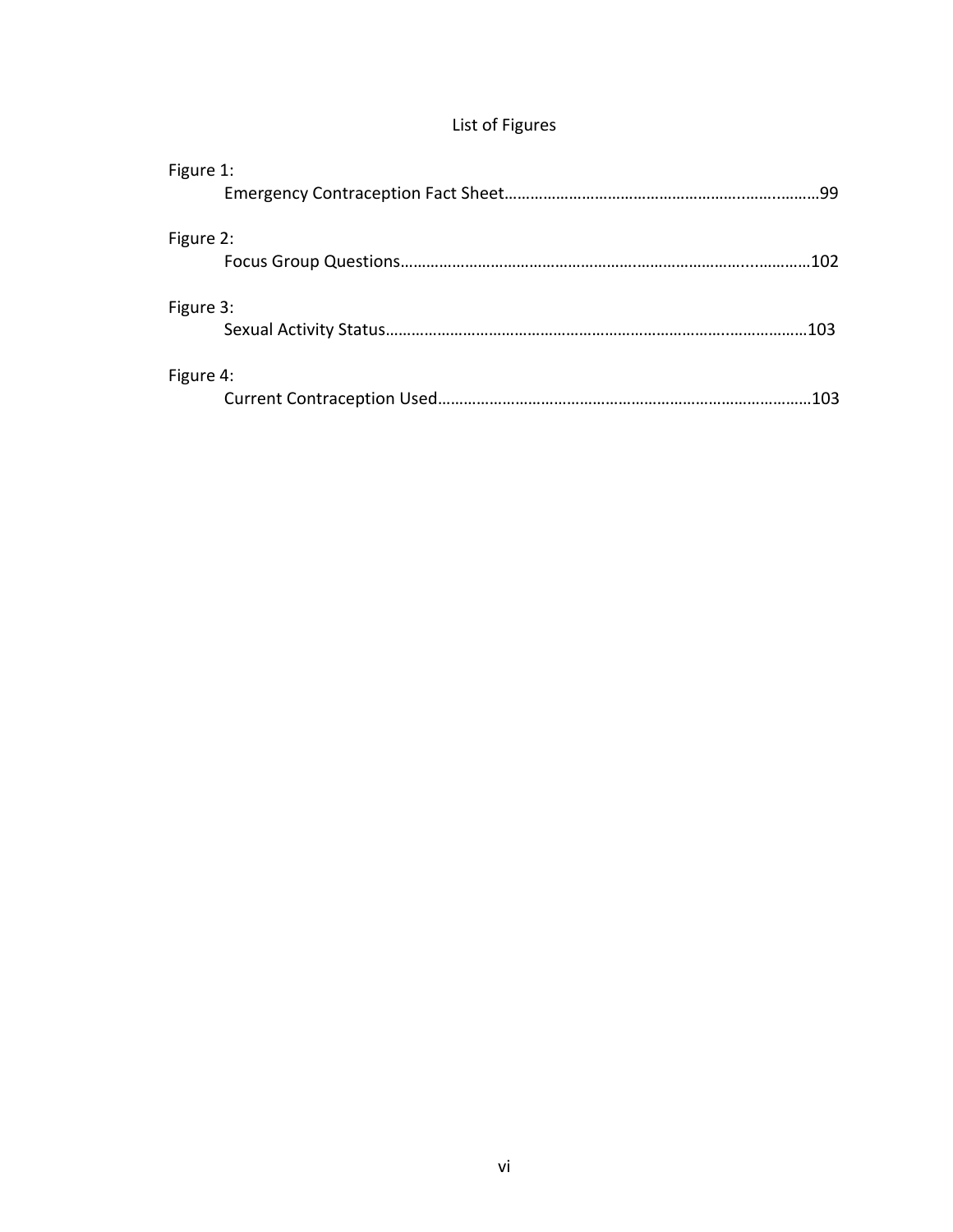Introduction to the DNP Practice Inquiry Project

Amber E. Davis, DNP, RN

University of Kentucky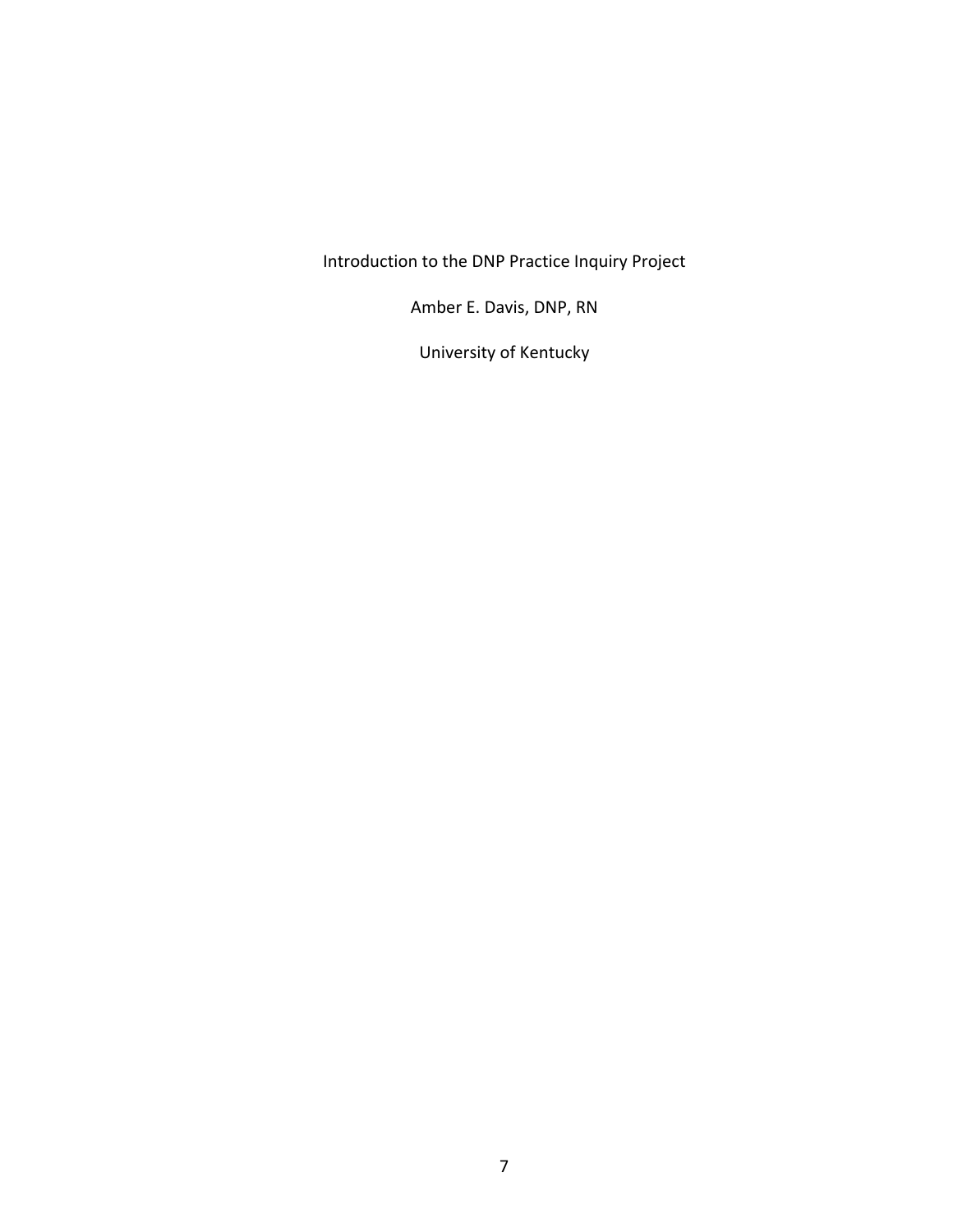Unintended pregnancy has become a major public health issue worldwide and in the United States (US). In the 2008 National Survey of Family Growth (NSFG) conducted by the US Center for Disease Control and Prevention (CDC) found 3.4 million women, or 51% of women ages 15 to 44 reported experiencing an unintended pregnancy (Finer & Zolna, 2014). An unintended pregnancy is classified one that is mistimed (occurred sooner than expected) or unwanted (those not wanted then or at any time in the future). More than one-half, or 65%, of these pregnancies occur to women less than 18 years old, totaling approximately 1 million pregnancies in adolescents each year. Other vulnerable populations include females that are non-Hispanic black (constituting 25% of unintended pregnancies), 61% of all females with unintended pregnancies obtain less than a high school degree, and 50% live at or near poverty level (Chandra, Martinez, Mosher, Abma, & Jones, 2005).

Approximately one-half of all unintended pregnancies are due to contraceptive failure (Pollack & Daley, 2003), with all others related to improper contraception use, or failure to use contraception at all (Goldsmith, Kasehagen, Rosenberg, Sandoval, & Lapidus, 2008). The Guttmacher Institute (2013) reports that nearly half, or 40%, of all unintended pregnancies end in elective abortion, with African Americans most likely to choose this option. Women who decide to terminate their "unintended pregnancy face risks such as incomplete abortion, cervical or uterine trauma, infection, and anesthetic complications" (Pollack & Daley, 2003, p.11).

Subsequently, unintended pregnancies are associated with negative psychological, physical, social, and financial consequences for the mother, child, and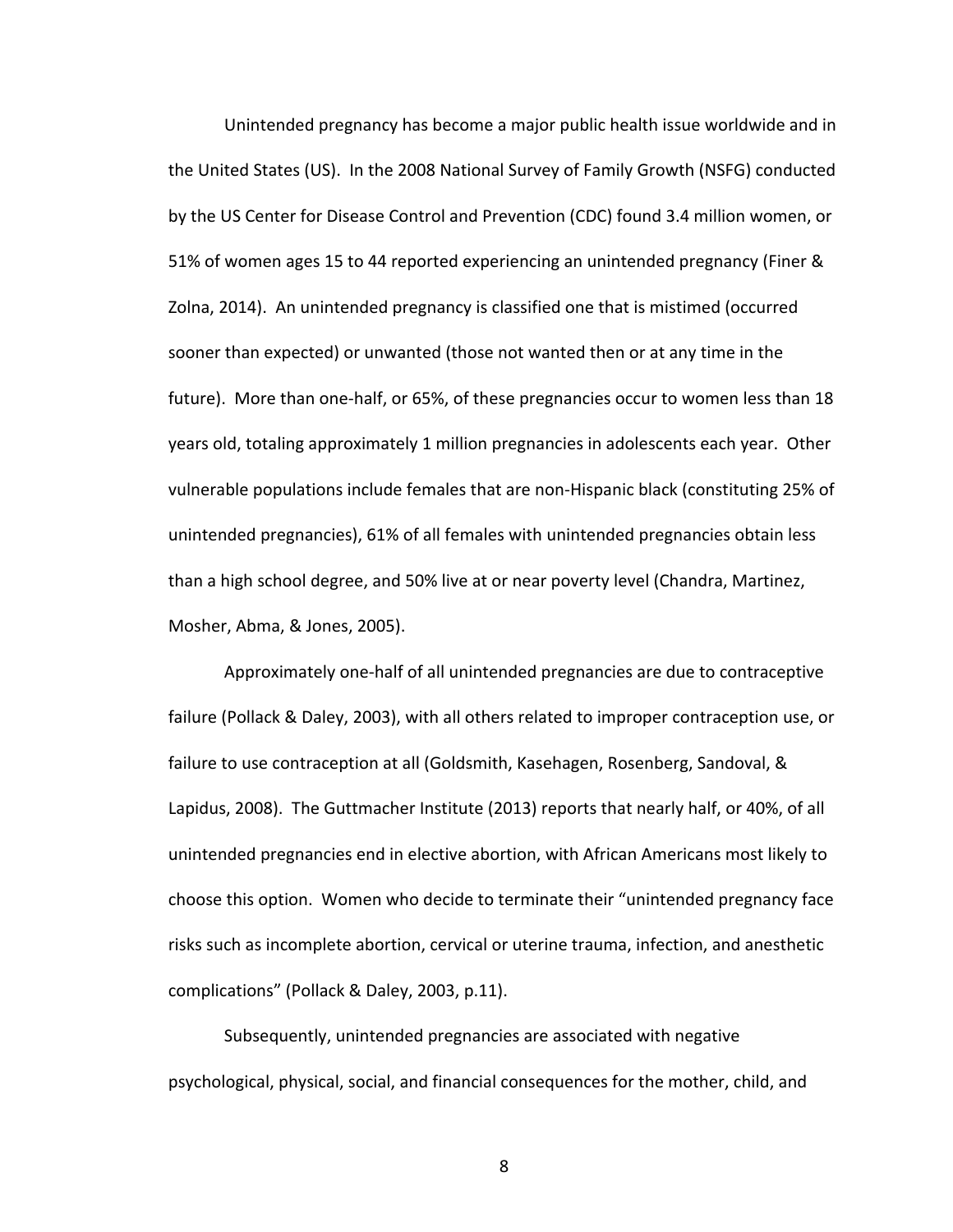society (Devi, Shin, Kim, & Lo, 2009; Pollack & Daley, 2003). It is estimated that unintended pregnancies cost taxpayers \$12.5 billion in public expenditures in 2008 alone, with 65% of unintended births paid by public insurance programs (Dreweke, 2013). Women that experience an unintended birth are at greater risk for mortality, and their fetuses are at greater risk for exposure to alcohol, tobacco, and other toxins. Additionally, women experiencing unintended pregnancies may have delays initiating prenatal care, thereby increasing the risk for neural tube defects, premature delivery, and low birth weight infants, potentially causing long-term adverse health problems for the infant (Goldsmith et al., 2008). Furthermore, children of adolescents are at greater risk for abuse and neglect, poor cognitive development, school failure, and problematic behavior. Early childbearing in adolescents has been associated with lower educational and economic attainment, increased dependency on welfare, and decreased marital stability (Pollack & Daley, 2003).

The first manuscript in this capstone report is a literature review focusing on provider knowledge of emergency contraception (EC). This review examined nine articles that assessed provider knowledge of EC in a variety of settings and journals.

The second manuscript reviews a clinical practice guideline from the American Congress of Obstetricians and Gynecologists (ACOG) (2010) regarding EC. Postcoital methods of contraception to prevent unintended pregnancy, known as EC, have been available for years and available in many forms, but have not been frequently used by patients or encouraged by providers (Corbett, Mitchell, Taylor, & Kemppainen, 2006).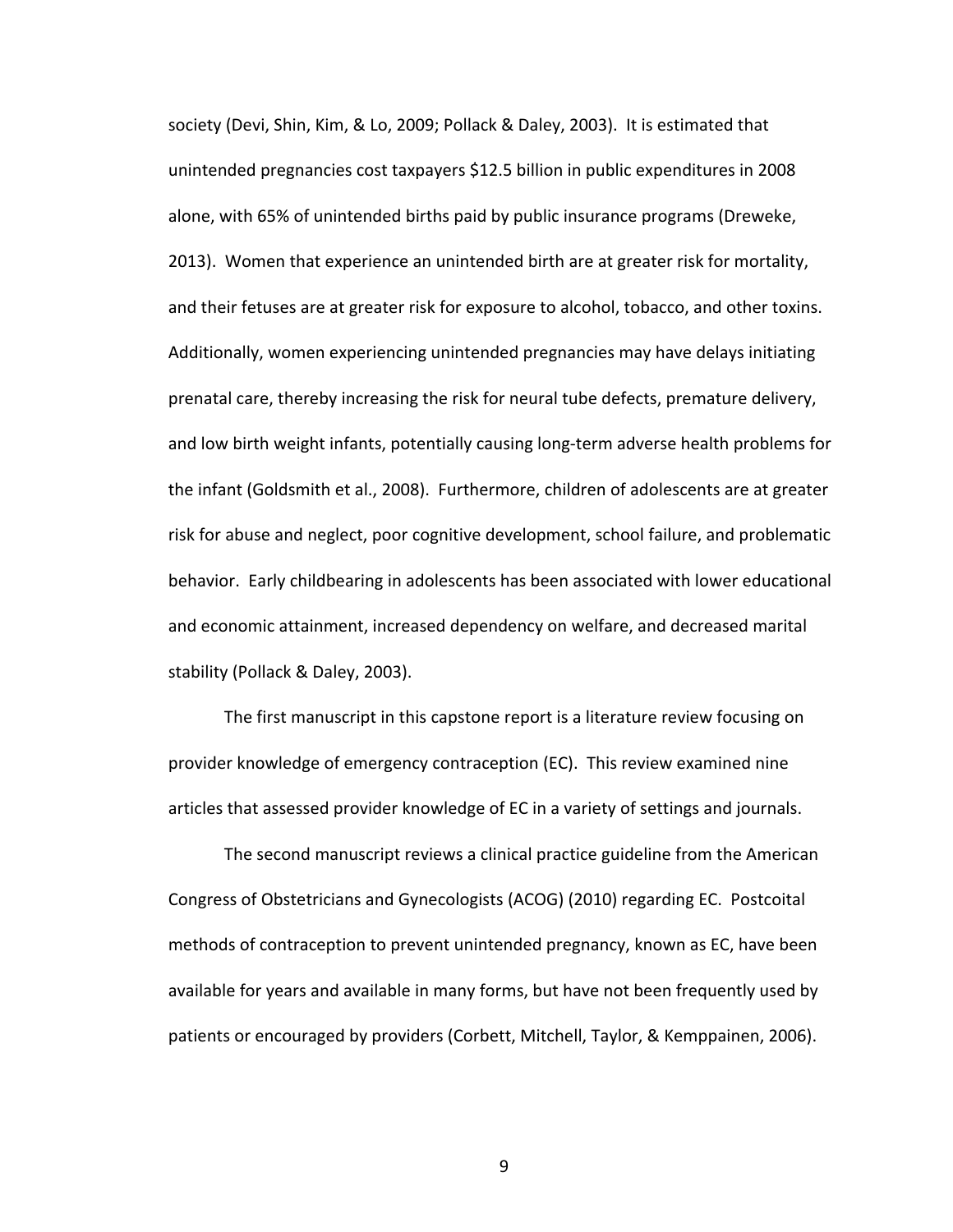Types of EC, its mechanism of action, indications, administration, side effects, and barriers to use will be discussed.

The third manuscript in this capstone reports on a study completed in 2014 assessing provider adherence to ACOG's (2010) Emergency Contraception guideline of EC counseling to reproductive age women. A retrospective medical record review assessing EC discussion was conducted in a women's health practice. This was followed by a focus group with the clinic providers. The results of the study were presented, as well as a review of unintended pregnancy statistics and EC clinical practice guidelines. Finally, providers' perceptions of facilitators and barriers of EC discussion with patients were examined.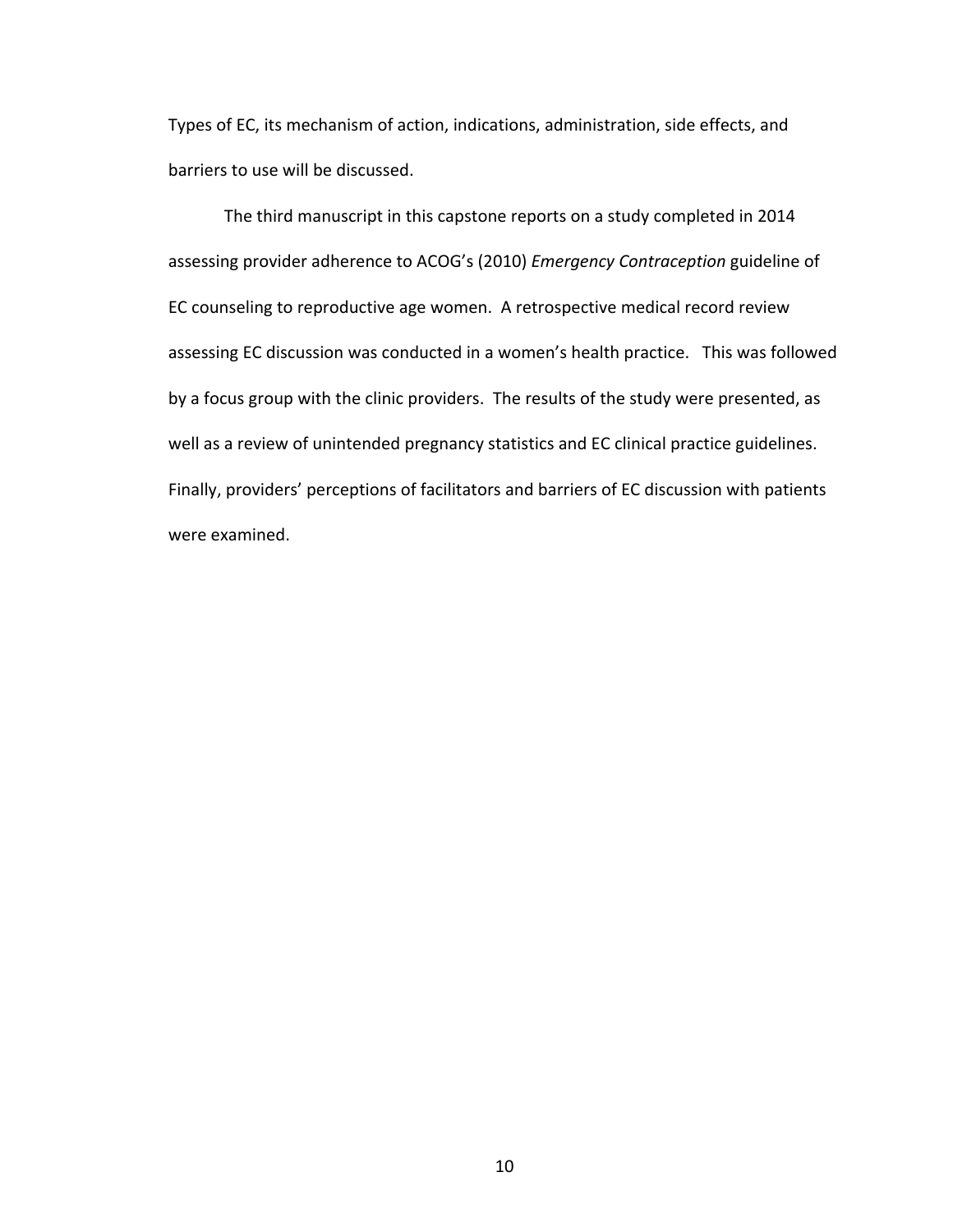Determining Provider Knowledge of

Emergency Contraception in the United States:

A Literature Review

Amber E. Davis, DNP, RN

University of Kentucky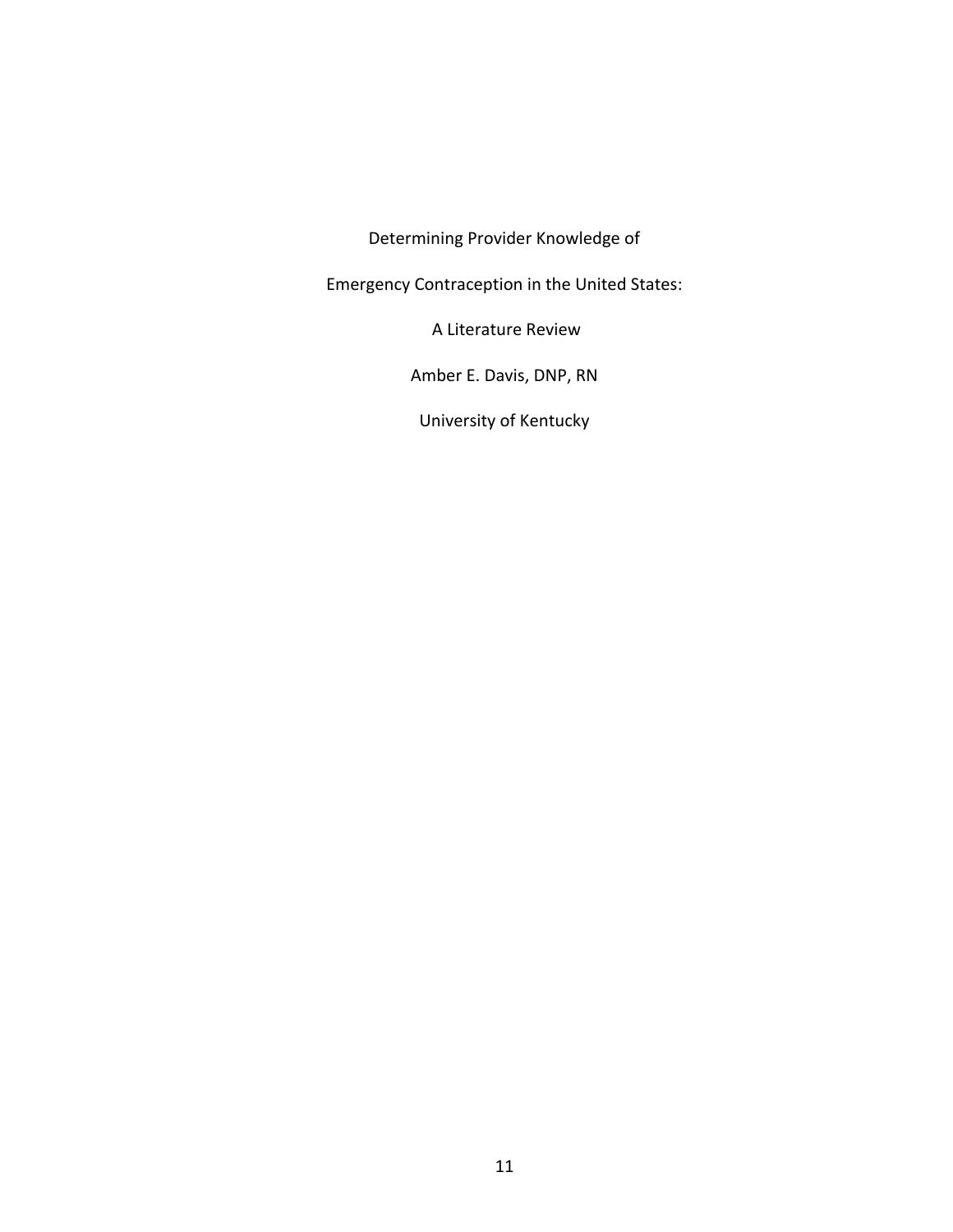#### Abstract

Purpose: In recent years, studies have shown an increasing incidence of unintended pregnancies. Emergency contraception (EC) is a valid and effective treatment for prevention of unintended pregnancies. However, this form of treatment is rarely offered or discussed with women by their providers. The purpose of this systematic review is to determine the knowledge level of EC among providers in the United States. Data Sources: An electronic search was performed of published articles from 2000 to 2014 in CINAHL, PubMed, and EBSCOhost.

Implications for Practice: Providers in all practice areas should be prepared to discuss EC and counsel women at any health care visit, not just during wellness or annual exams, regarding appropriate EC use. Routine counseling and discussion of EC with all women at every visit may aid in an increased utilization of EC and a decrease in the rate of unintended pregnancies in the United States.

Conclusion: Healthcare providers are underutilizing and rarely discussing EC, an effective form of treatment to prevent an unintended pregnancy. Healthcare providers, pharmacists, and patients have knowledge deficits regarding appropriate EC use.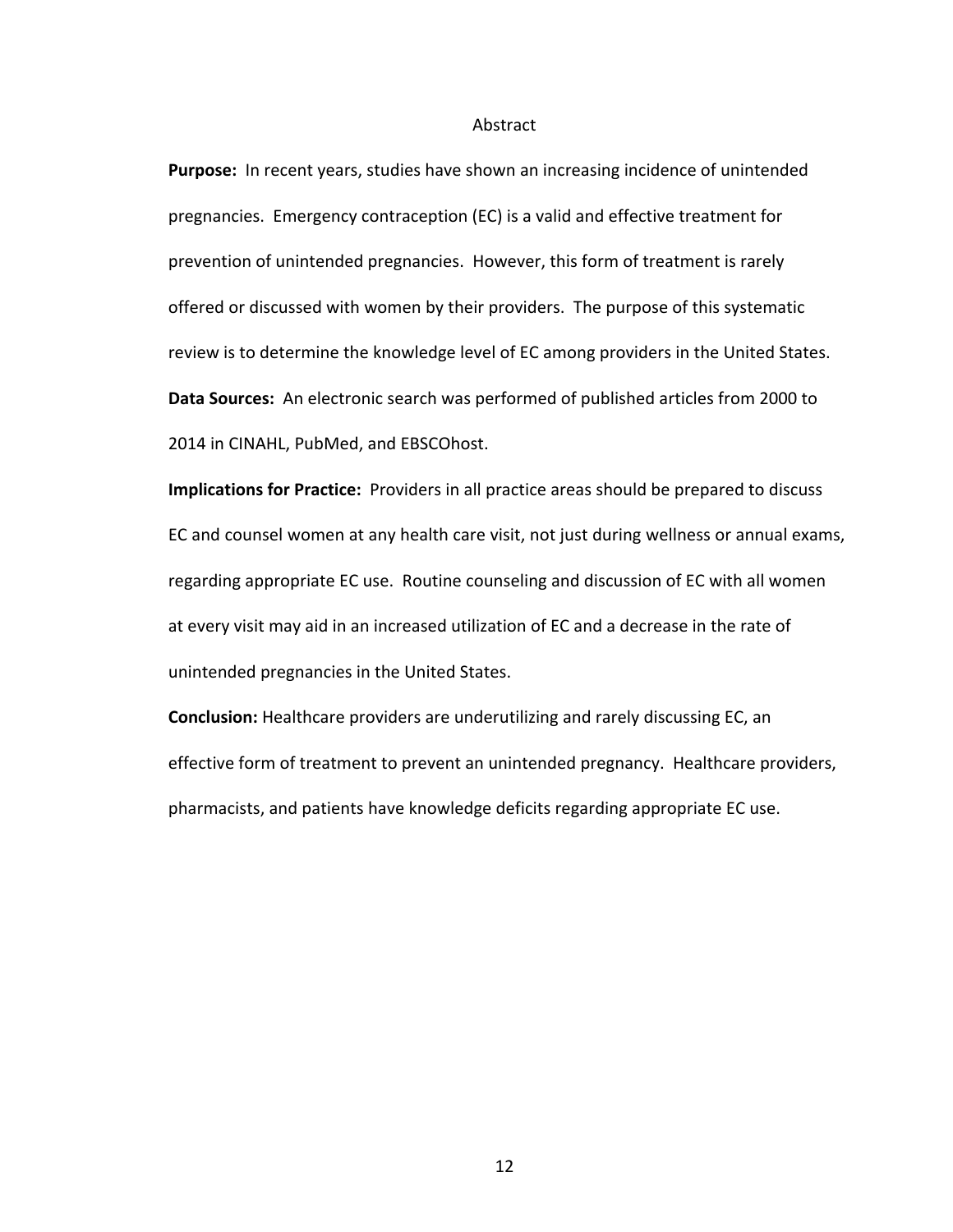Determining Provider Knowledge of Emergency Contraception in the United States:

#### A Literature Review

Unintended pregnancy has been recognized as a significant health problem and was included in the Healthy People 2020 (US DHHS, 2013a) objectives by the United States (US) government. A National Survey of Family Growth (NSFG) conducted in 2008 by the US Center for Disease Control and Prevention (CDC) found that 3.4 million pregnancies, or 51% of all pregnancies, were unintended each year at a cost of \$12.5 billion annually (CDC, 2013; Dreweke, 2013). Healthy People 2020 family planning (FP) goals aim to "improve pregnancy planning and spacing, and prevent unintended pregnancy" (US DHHS, 2013a). Objective FP-1 aims to increase the proportion of intended pregnancies to 56% in the US by the year 2020. Objective FP-6 aims to increase the percentage of females who are at risk for unintended pregnancy and used contraception during their most recent intercourse by ten percent to a goal of 91.6%. Other goals include objective FP-2 which seeks to decrease the proportion of women who become pregnant despite using reversible contraception, FP-3 proposes an increase of the number of publicly funded clinics that maintain all FDA-approved methods of contraception, including emergency contraception (EC), goal FP-8 speaks to reducing adolescent pregnancy, and FP-12 goal focuses on increasing the number of young adults who have been formally counseled on reproductive issues by age 18, including contraception, by 2020 (US DHHS, 2013a). Table 1 illustrates Healthy People 2020 Family Planning goals related to EC (US DHHS, 2013a).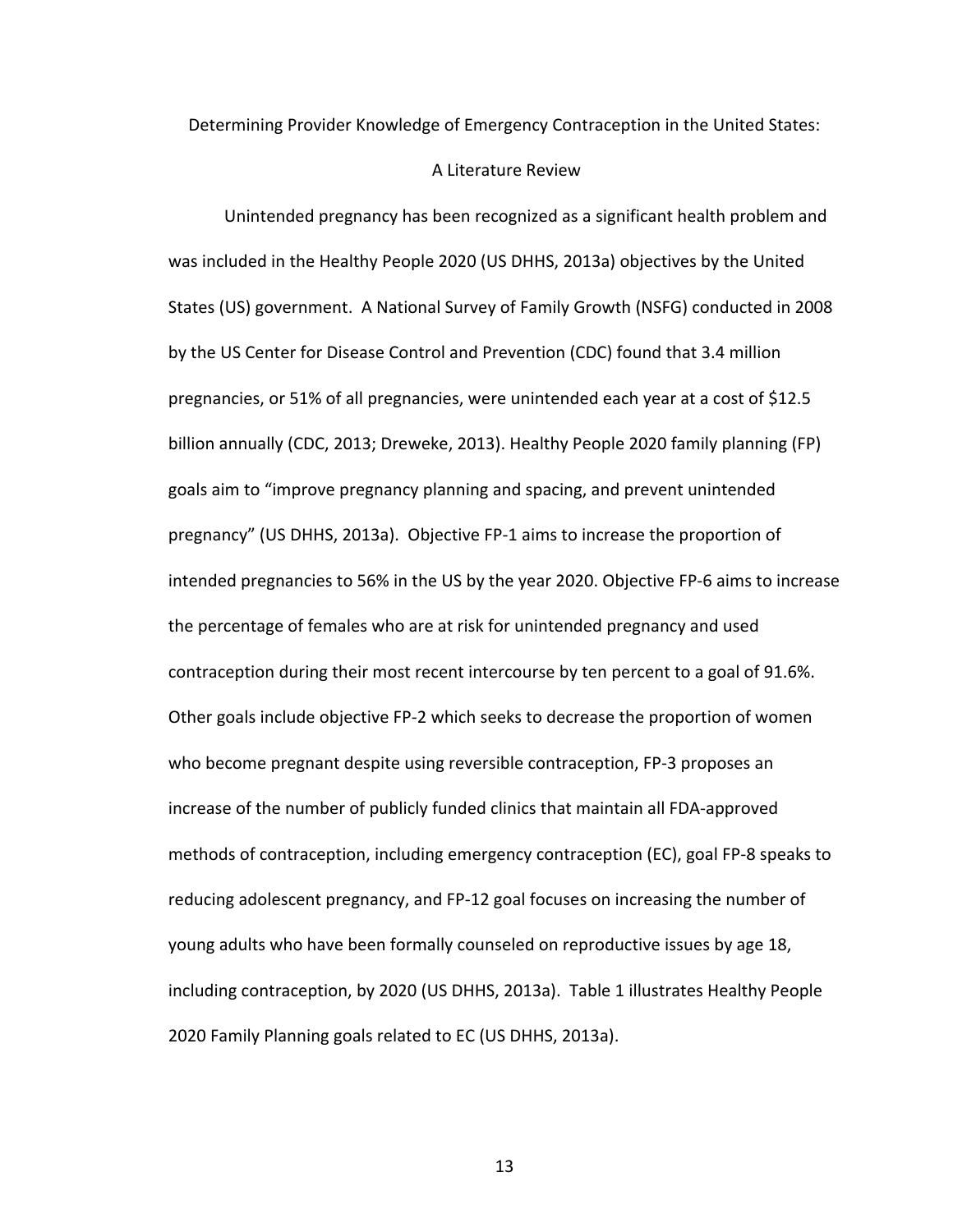While many forms of EC are becoming increasingly available and accessible (Plan B One-Step [a brand of levonorgestrel] and generic levonorgestrel recently attained approval for over-the-counter sale), provider and patient EC knowledge has not increased (Hickey, 2009). With this nonprescription status, providers can directly impact EC use through patient education, as patients may be unaware of its increased accessibility (Shrader, Rodden, Carroll, & Peterson, 2010). Further, Chuang and Freund, (2005a) note that as "the primary care provider is often the patient's first access to the health care system, all primary care providers should be well informed about EC" (p. 182). Unfortunately, several studies conducted to assess EC knowledge level of providers repeatedly demonstrated poor knowledge levels of EC and its use for unintended pregnancy (Miller, Plantz, Dowd, Mollen, Reed, Vaughn, & Gold, 2011; Shrader et al., 2010). This lack of knowledge has also been shown to affect provider attitudes and beliefs about EC, which ultimately decreases their counseling and provision of EC to patients (Miller et al., 2011).

#### **Objective**

The purpose of this systematic review is to determine the knowledge level of EC among providers in the US.

#### **Systematic Approach**

To examine the current literature regarding provider knowledge level of EC, several electronic databases were accessed including the Cumulative Index to Nursing and Allied Health Literature (CINAHL), PubMed, and EBSCOhost. Terms searched included "emergency contraception", "provider", "knowledge", "contraception", "family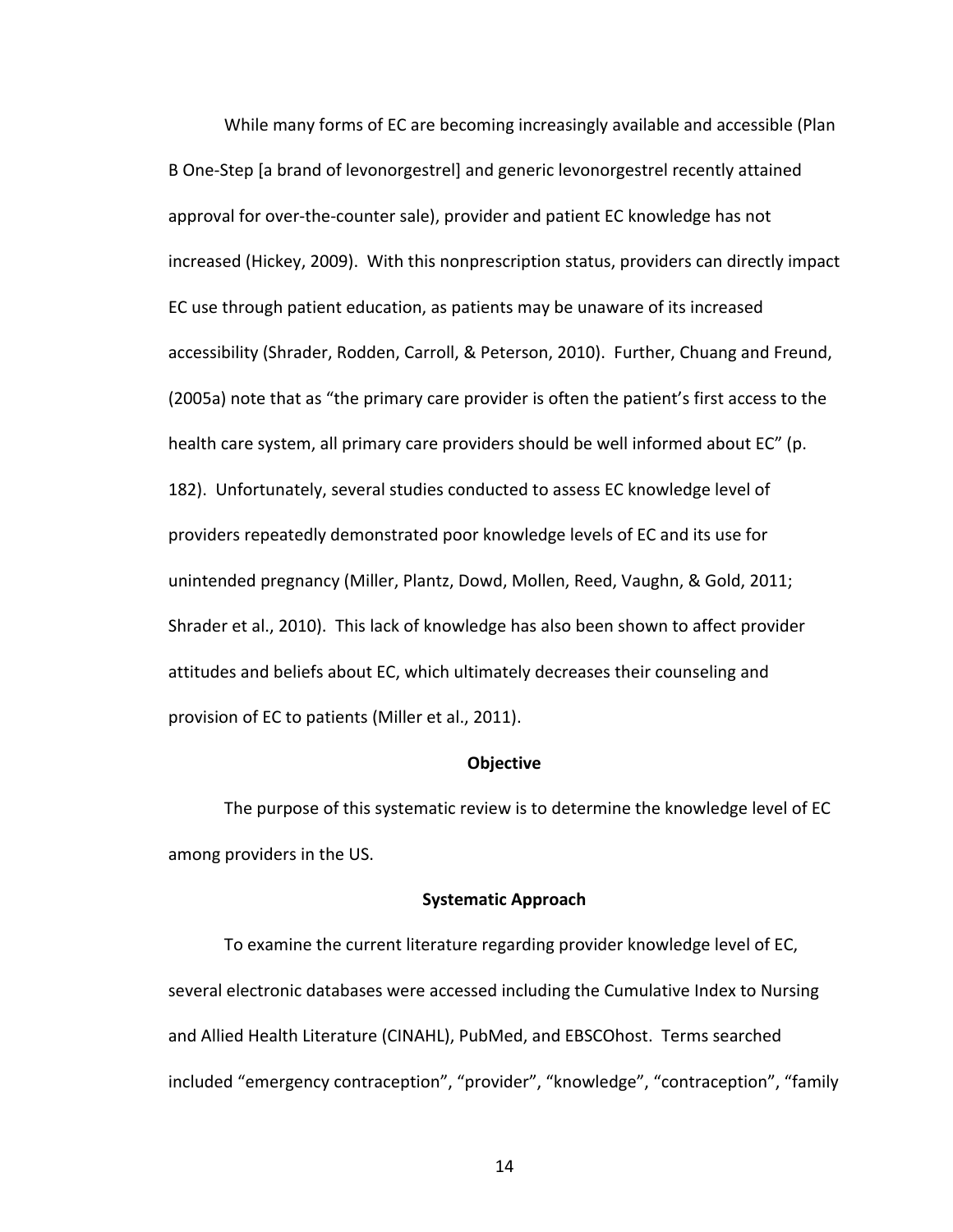planning counseling", and "the morning-after pill". Upon initial search, numerous articles were found regarding EC worldwide, including the US, Great Britain, Australia, France, Kenya, Turkey, China, and Brazil. Articles detailing pharmacist, patient, and nursing knowledge of EC, ease of access to EC, and EC education were also found (Table 2). No randomized control trials were found regarding assessment of provider knowledge levels. For the purpose of this review, only studies focusing on assessing provider knowledge level of EC, and those based within the US were included, as different cultures and religious beliefs regarding this sensitive subject may not be generalizable to behavior in this country. Nine articles were accepted for this review regarding provider knowledge. Study details are illustrated in Table 2.

#### **Methods**

This systematic review included current literature in which provider knowledge of EC was assessed. Nine research articles were reviewed regarding provider knowledge. The articles were retrieved from two journals which focused on contraception issues, one journal with a health education focus, two pediatric medicine journals, one journal dedicated to nurse practitioners, one journal associated with women's health issues, one journal focusing on emergency medicine, and one journal geared towards family medicine.

#### **Results**

#### **Description of Studies**

The studies' designs varied, with one study implementing qualitative grounded theory design (Akers, Gold, Borrero, Santucci, & Schwarz, 2010), one study using a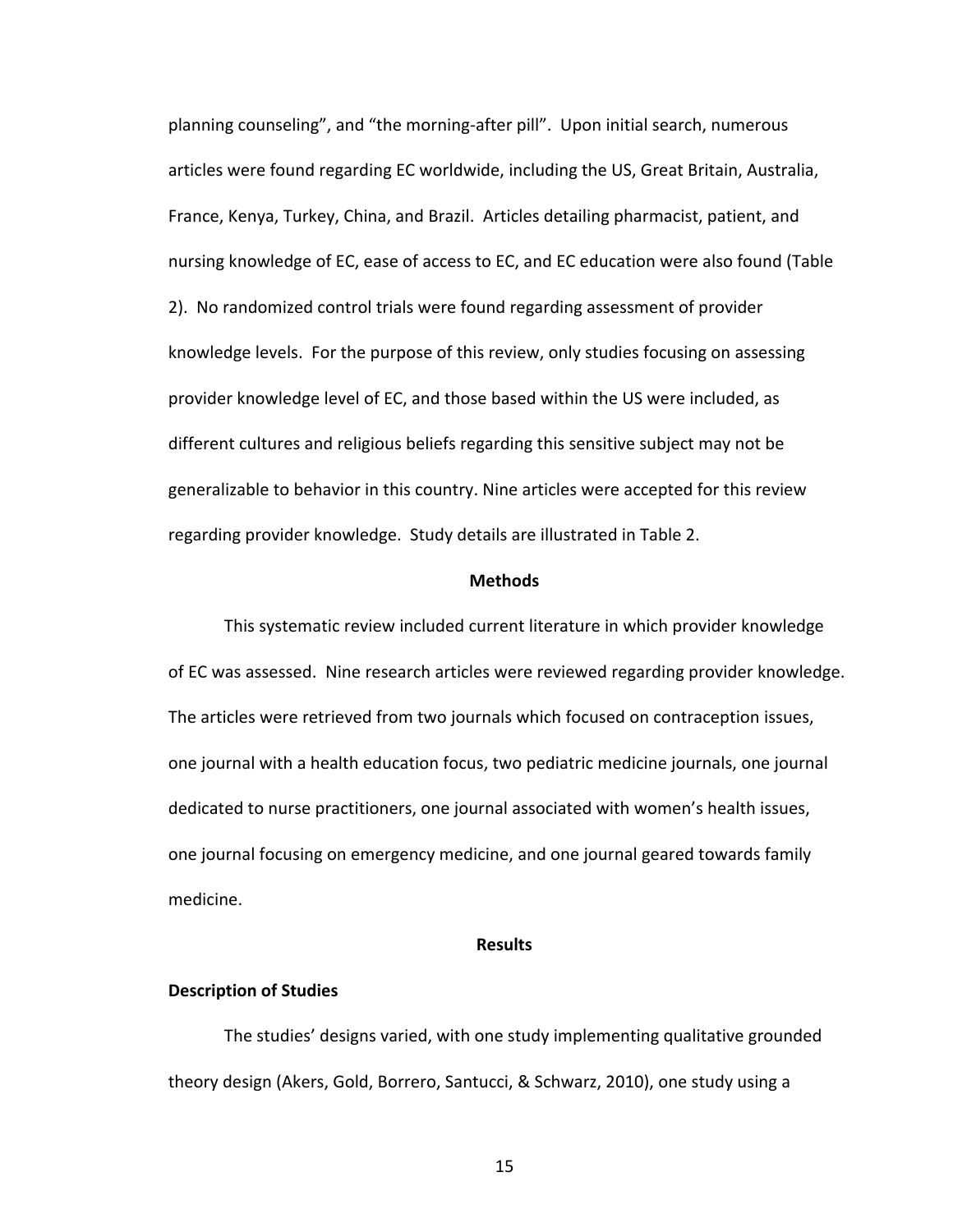mixed-method design of a qualitative grounded theory assessment and a cross-sectional survey (Miller et al., 2011), two using a nonrandomized experimental pretest-posttest design (Chuang & Freund, 2005a; Colarossi, Billowitz, & Breitbart, 2010b), and five utilizing a cross-sectional descriptive design (Golden et al., 2012; Reed, Vaughn, & Pomerantz, 2012; Shrader et al., 2010; Wallace, Wu, Weinstein, Gorenflo, & Fetters, 2004). Study sample sizes ranged from 48 (Akers et al., 2010) to 467 (Lee et al., 2012). Seven studies (Akers et al., 2010; Golden et al., 2001; Lee et al., 2012; Miller et al., 2011; Reed et al., 2012; Shrader et al., 2010; Wallace et al., 2004) assessed provider EC knowledge levels, as well as provider attitudes, beliefs, and previous experiences and prescribing practices of EC; while two studies assessed provider EC knowledge level and attitude changes following educational interventions (Chuang & Freund, 2005a; Colarossi et al., 2010b).

One study was conducted in Pennsylvania (Akers et al., 2010), one in Massachusetts (Chuang & Freund, 2005a), two in New York (Colarossi et al., 2010b; Golden et al., 2001), one in Ohio (Reed et al., 2012), one in South Carolina (Shrader et al., 2010), one in Michigan (Wallace et al., 2004), and two used a multiple sites method in medical centers and universities across the US (Lee et al., 2012; Miller et al., 2011).

Though all the studies focused on provider knowledge, the types of healthcare providers in each study varied. Eight studies included physicians (Akers et al., 2010; Chuang & Freund, 2005a; Colarossi et al., 2010b; Golden et al., 2001; Miller et al., 2011; Reed et al., 2012; Shrader et al., 2010; Wallace et al., 2004), four specified nurse practitioner or nurse practitioner student participants (Chuang & Freund, 2005a; Lee et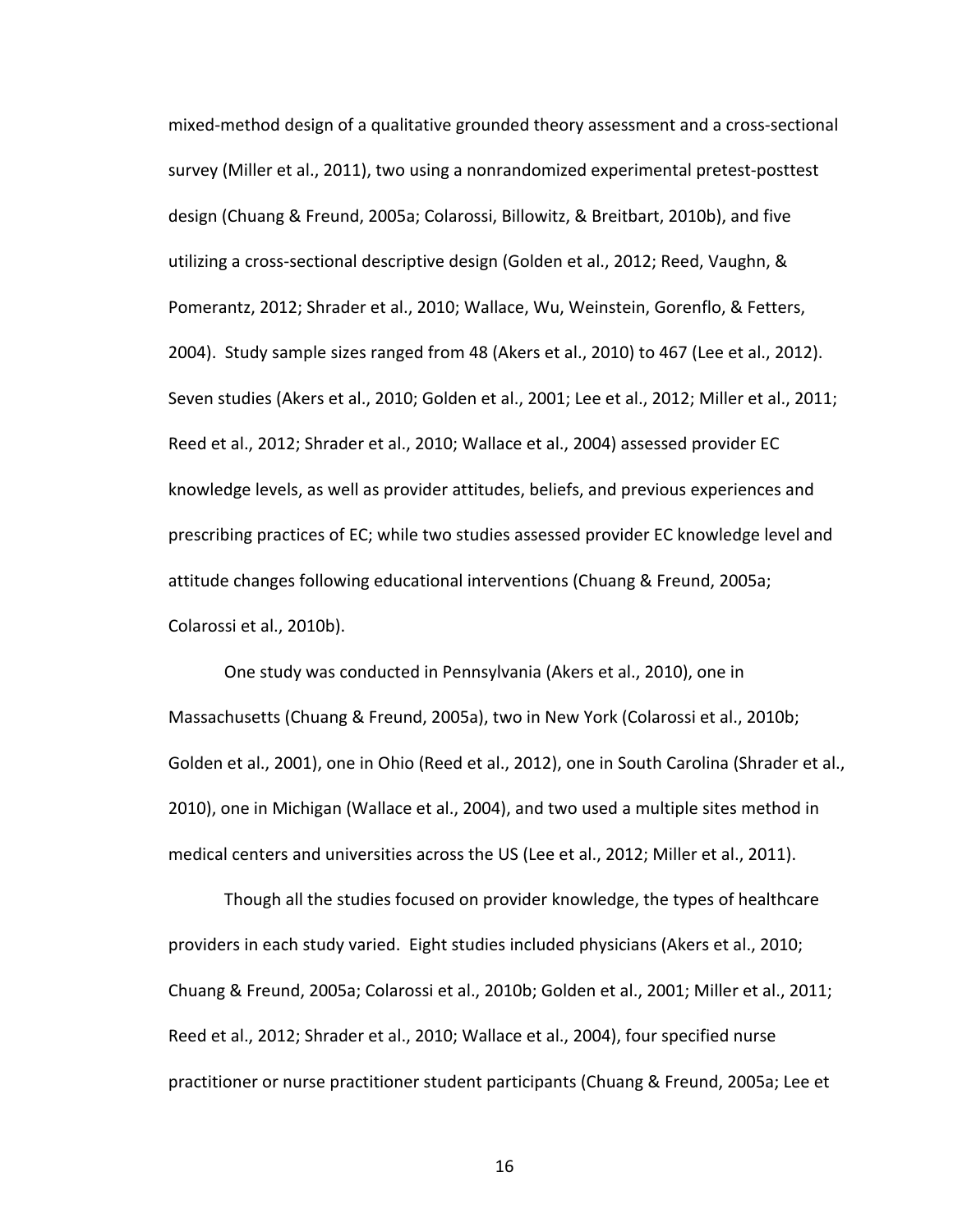al., 2012; Miller et al., 2011; Reed et al., 2012), four included registered nurses (Akers et al., 2010; Miller et al., 2011; Reed et al., 2012; Wallace et al., 2004), and two included pharmacists (Akers et al., 2010; Shrader et al., 2010). Lastly, physician assistants (Chuang & Freund, 2005a), health educators (Colarossi et al., 2010b), social workers (Colarossi et al., 2010b), and adolescents (Reed et al., 2012) were each included in one study.

Three studies recruited participants from healthcare organizations (Chuang & Freund, 2005a; Miller et al., 2011; Shrader et al., 2010), two from professional organizations (Golden et al., 2001; Lee et al., 2012), one through campus and electronic mail (Wallace et al., 2004), one from a community organization (Colarossi et al., 2010b), one through workplace announcements (Akers et al., 2010), and one from an electronic invitation of participants who were included in a larger research study (Reed et al.,  $2012$ ).

While five studies did not discuss exclusion criteria (Akers et al., 2010; Colarossi et al., 2010b; Miller et al., 2011; Reed et al., 2012; Wallace et al., 2004), one study excluded any participants that were not prescribers, those that were not primary care providers, or those that did not treat women (Chuang & Freund, 2005a). Another (Lee et al., 2012) only included nurse practitioner students, and Reed et al. (2012) excluded any adolescent that was non-English speaking, developmentally delayed, a trauma patient, or critically ill.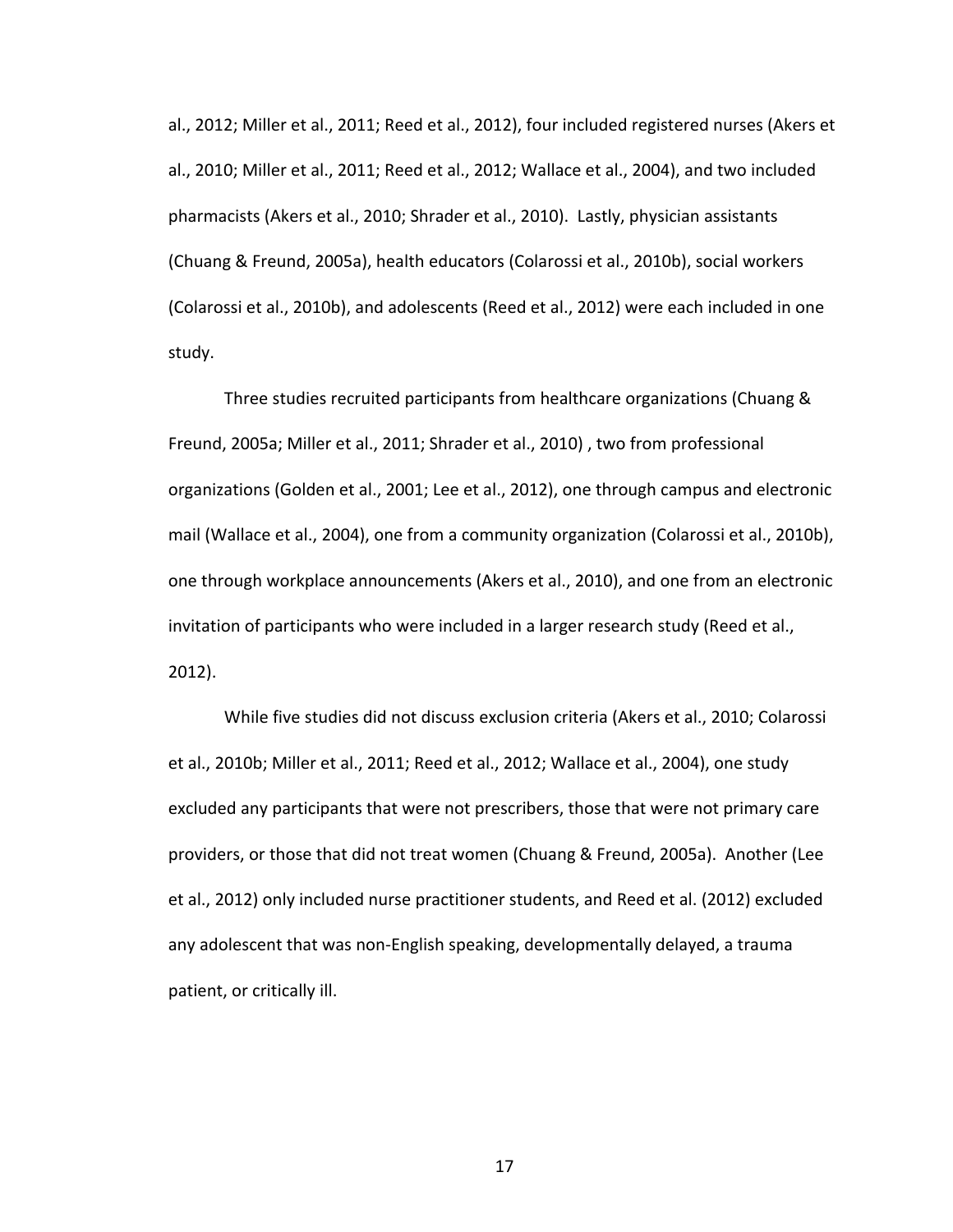#### **Reliability and Validity of Studies**

All studies relied on self-report of EC knowledge and attitudes, either through interviews or written instruments, with a variety of instruments and tools utilized for assessment of the previously listed outcomes. All nine studies used descriptive statistics for demographic data, and all but three used a form of software for data analysis including SAS, SPSS, and ATLAS (Chuang & Freund, 2005a; Golden et al., 2001; Lee et al., 2012; Miller et al., 2011; Shrader et al., 2010; Wallace et al., 2004). Of the eight studies which employed quantitative research methods, six (Colarossi et al., 2010b; Golden et al., 2001; Lee et al., 2012; Miller et al., 2011; Shrader et al., 2010; Wallace et al., 2004) used a written survey developed by investigators based on previous research or research studies, and two did not mention the instrument that was used in their study (Chuang & Freund, 2005a; Reed et al., 2012).

Survey items included demographic data (Akers et al., 2010; Chuang & Freund, 2005a; Golden et al., 2001; Lee et al., 2012; Reed et al., 2012; Shrader et al., 2010; Wallace et al., 2004), EC knowledge (Chuang & Freund, 2005a; Colarossi et al., 2010b; Golden et al., 2001; Lee et al., 2012; Miller et al., 2011; Reed et al., 2012; Shrader et al., 2010; Wallace et al., 2004), beliefs and attitudes regarding EC (Chuang & Freund, 2005a; Colarossi et al., 2010b; Golden et al., 2001; Reed et al., 2012; Shrader et al., 2010; Wallace et al., 2004), EC practice patterns (Chuang & Freund, 2005a; Golden et al., 2001; Shrader et al., 2010; Wallace et al., 2004), provider clinical practice characteristics (Akers et al., 2010; Chuang & Freund, 2005a; Golden et al., 2001; Shrader et al., 2010), perceived barriers to EC use (Golden et al., 2001; Wallace et al., 2004), educational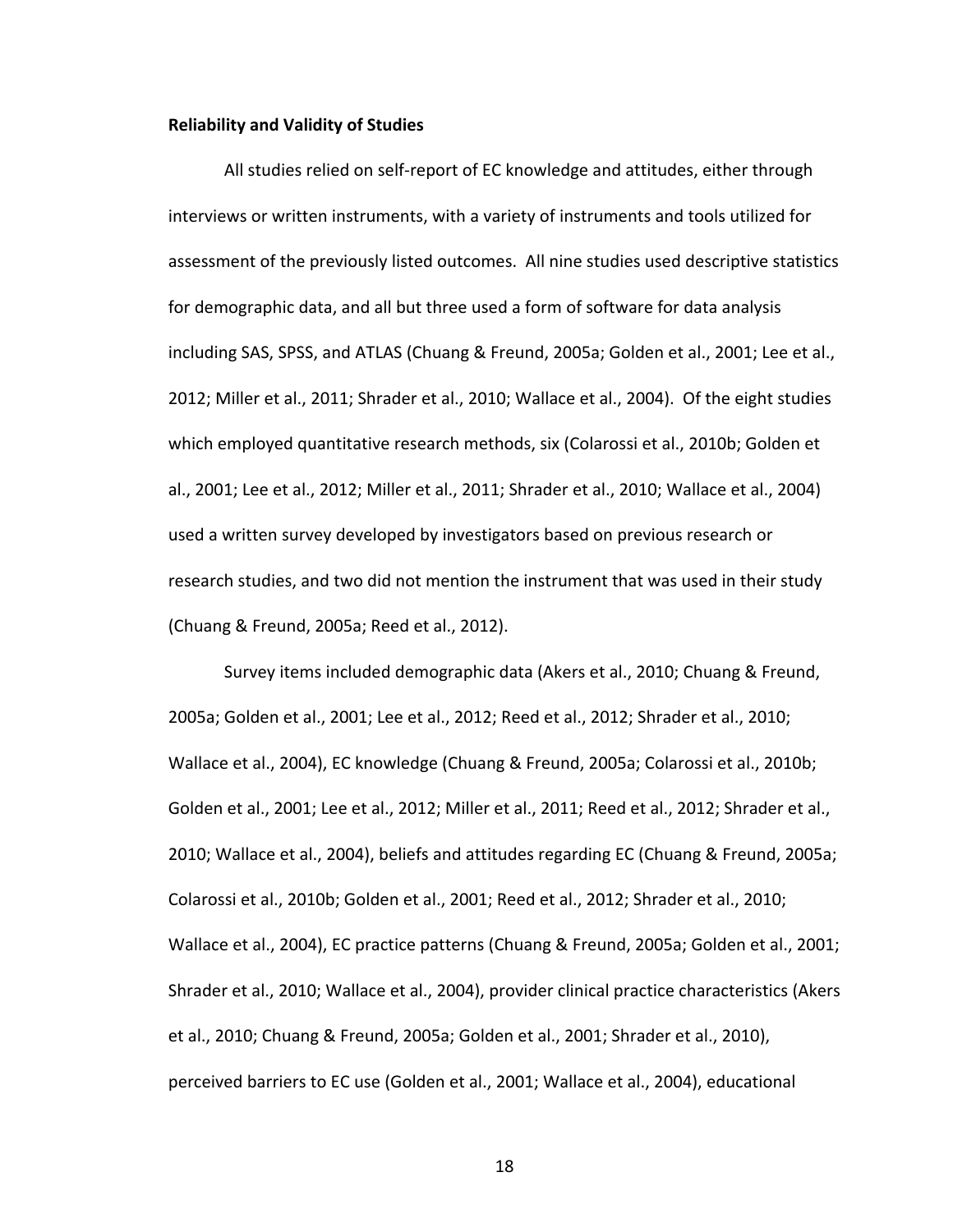content in professional degree programs (Lee et al., 2012), and open-ended questions for individual responses (Wallace et al., 2004).

When evaluating statistical methods used in these studies, seven of the quantitative studies conducted chi-square test of independence (Chuang & Freund, 2005a; Golden et al., 2001; Lee et al., 2012; Miller et al., 2011; Reed et al., 2012; Shrader et al., 2010; Wallace et al., 2004), three utilized t-tests (Chuang & Freund, 2005a; Lee et al., 2012; Wallace et al., 2004), two used the Wilcoxon signed-rank test to compare samples (Chuang & Freund, 2005a; Reed et al., 2012), two used Fisher's exact test (Reed et al., 2012; Shrader et al., 2010), two used analysis of covariance (ANCOVA) (Colarossi et al., 2010b; Lee et al., 2012), and one used the Mann Whitney U test to compare differences in responses between different provider types (Wallace et al., 2004).

Akers et al. (2010) conducted a qualitative assessment and Miller et al. (2011) conducted a mixed-methods study with qualitative focus groups and a written survey to assess EC knowledge levels. Both qualitative focus groups used a standardized semistructured format developed by investigators based on current literature and sought to address perceived knowledge (Akers et al., 2010), self-efficacy (Akers et al., 2010), barriers and facilitators (Akers et al., 2010), and personal experiences and roles in EC counseling (Akers et al., 2010; Miller et al., 2011).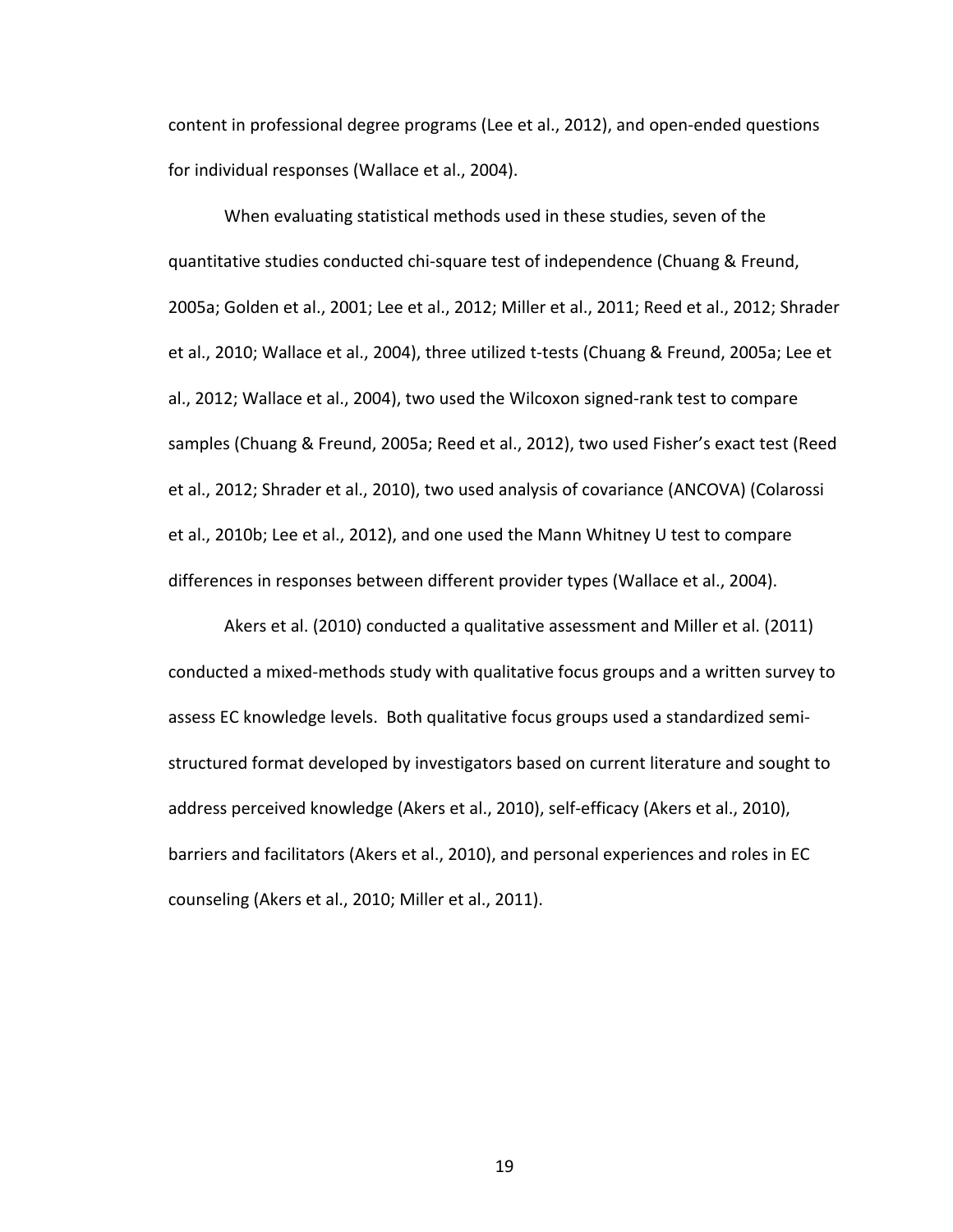#### **Findings**

#### Lack of Provider EC Knowledge

#### Lack of Provider EC Counseling.

Wallace et al. (2004) found a lack of EC discussion with patients, with several studies (Akers et al., 2010; Golden et al., 2001; Lee et al., 2012; Miller et al., 2011; Reed et al., 2012) discussing possible causes such as a lack of provider knowledge and a lack of comfort discussing EC with their patients due to low knowledge levels. Providers also stated that they did not regularly prescribe EC (as was necessary prior to nonprescription status approval of EC) (Golden et al., 2011; Shrader et al., 2010; Wallace et al., 2004).

#### **Lack of Provider EC Education.**

Further, Lee et al. (2012) and Reed et al. (2012) noted that EC content is lacking in provider curricula, with Lee et al. (2012) observing that women's health nurse practitioner students had a better knowledge level of EC as compared to acute care and pediatric nurse practitioner students. Akers et al. (2010) also discovered that providers find it difficult to maintain a current knowledge level of EC with rapidly changing pharmacology and advances in technology.

#### **Educational Interventions.**

Many studies found provider misconceptions related to EC use, citing erroneous provider beliefs that increased access and use of EC by patients will facilitate decreased patient use of regular contraception and increased risky sexual behaviors (Chuang & Freund, 2005a; Golden et al., 2001; Miller et al., 2011; Reed et al., 2012; Shrader et al.,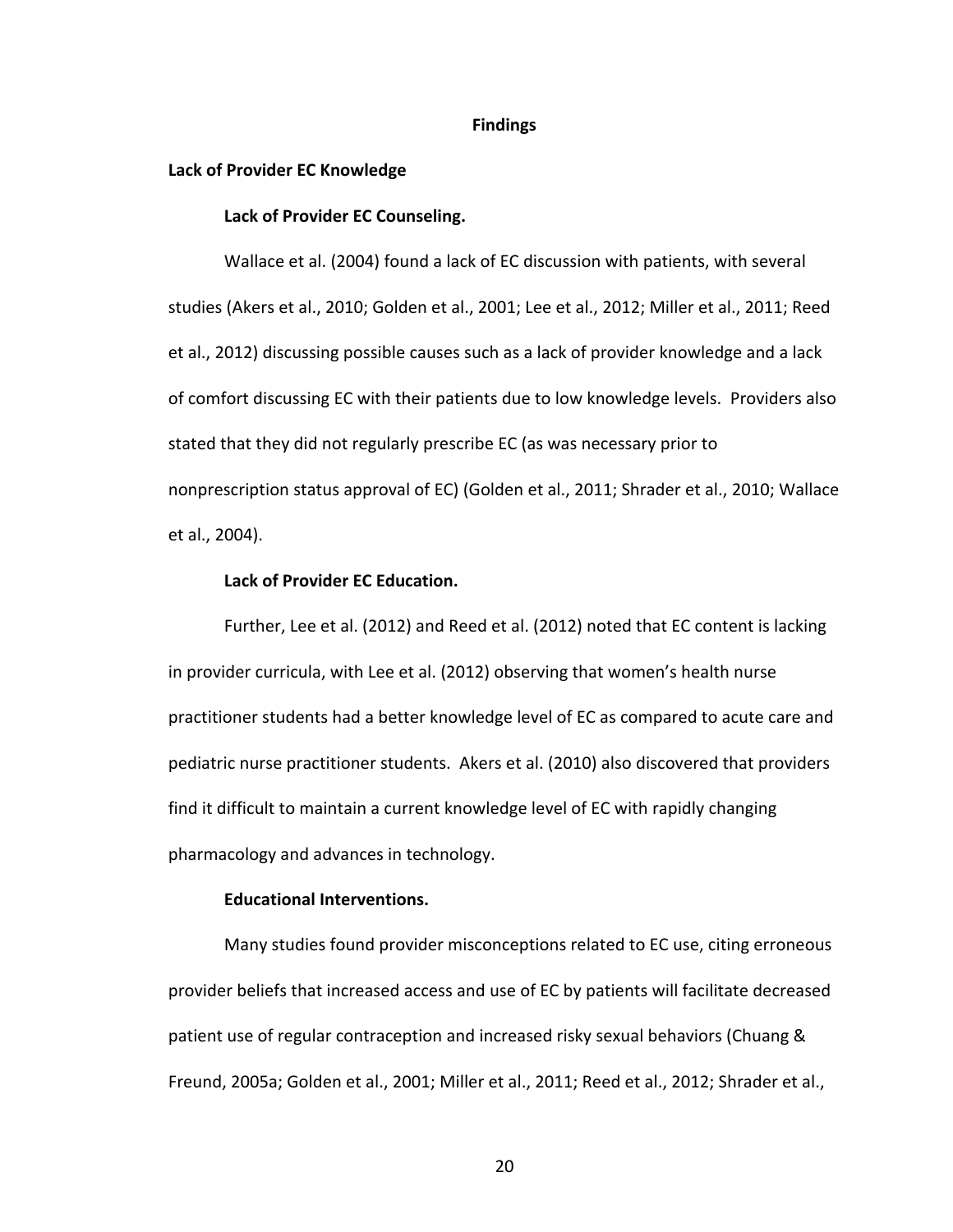2010; Wallace et al., 2004). Chuang and Freund (2005a) and Colarossi et al. (2010b) conducted educational programs for providers to provide accurate EC information and eliminate misconceptions, which impede proper EC counseling to patients. Following these educational offerings there was an increase in provider knowledge and improvement in provider attitudes regarding EC, an increase in advance provision of EC and routine counseling by the provider (Chuang & Freund, 2005a), as well as an increase in the willingness of the provider to prescribe EC to patients (Lee et al., 2012).

#### **Failing to Remember EC Discussion**

A second theme from the nine articles reviewed was the admission of the providers that EC discussion was often forgotten during contraceptive counseling, anticipatory guidance, or sick visits with reproductive age women, resulting in a lack of EC counseling (Wallace et al., 2004). It is important to note however, that most providers stated they are, in fact, willing to discuss EC, but that it is often forgotten when addressing the patient's other acute or chronic problems (Wallace et al., 2004). Akers et al. (2010) cited a lack of reminders to discuss EC within the healthcare system, such as reminders on exam forms or prompts within the electronic medical record, as one reason for neglecting to discuss EC with patients. Finally, providers also cited a lack of time for patient counseling as a cause for decreased EC discussion with patients (Akers et al., 2010; Miller et al., 2011).

## **Perceived Patient Responsibility**

Multiple studies found that providers perceived initiation of EC discussion as the patient's responsibility (Akers et al., 2010; Lee et al., 2012; Miller et al., 2011; Shrader et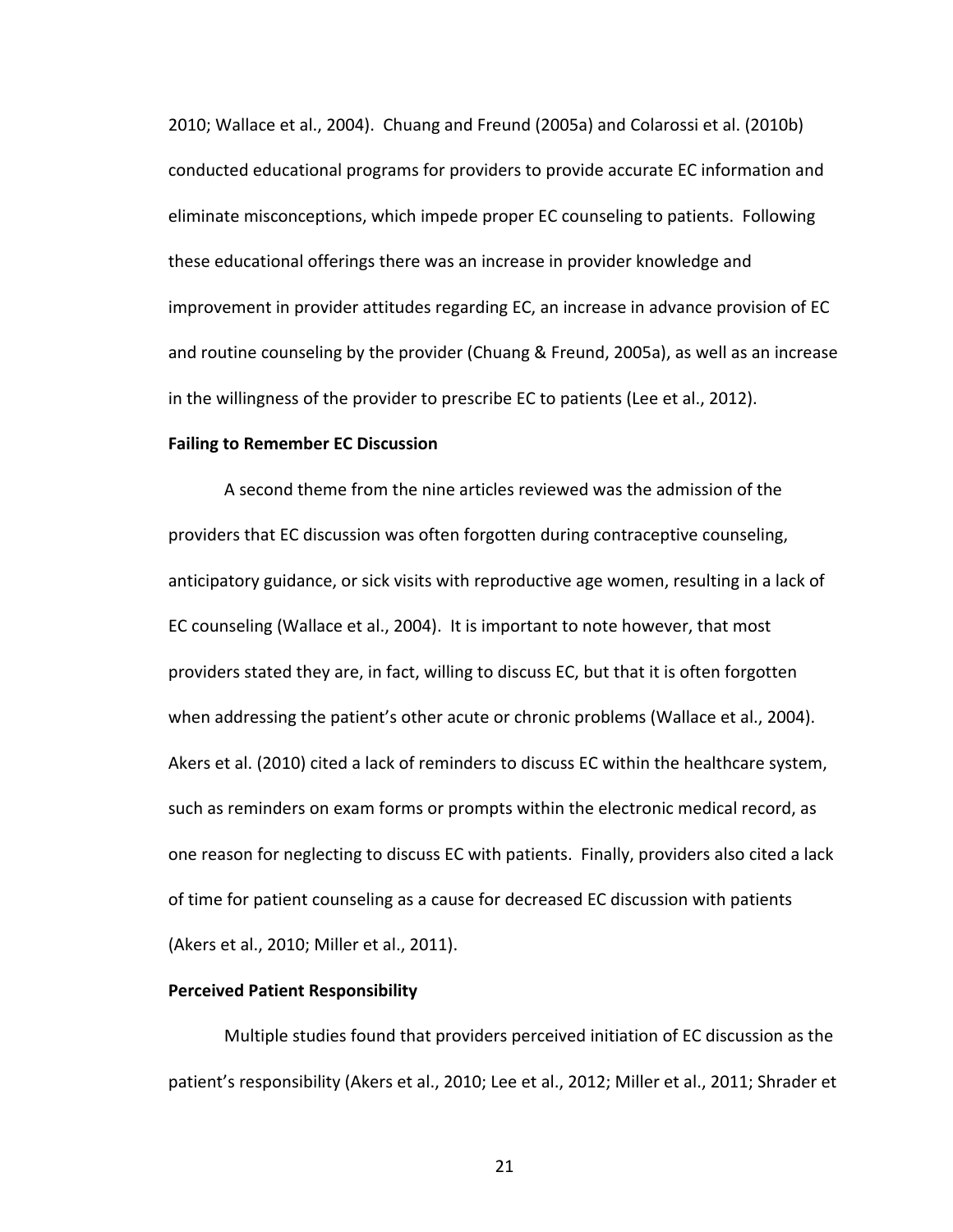al., 2010). Furthermore, Akers et al. (2010) found that many providers used an informal classification system to determine which patients to counsel regarding the use of EC. Similarly, Miller et al. (2011) described a barrier of "social justice" in regards to EC counseling or provision. Social justice was described as a provider's disapproval of EC use because of the provider's personal belief that the patient should be punished for inadequately or failing to use contraception with consensual sexual activity, especially in adolescents (Miller et al., 2011).

Alternatively, patients, especially adolescents, often reported feeling uncomfortable in initiating discussion regarding EC (or regular contraception), as they feared a loss of confidentiality and privacy (Akers et al., 2010; Miller et al., 2011). Adolescents consistently reported fear of parental discovery of EC use through insurance notices or parental presence during consultation with providers (Akers et al., 2010; Miller et al., 2011). Additionally, many providers felt that patients, especially adolescents, lack perceived susceptibility to unintended pregnancy, lack perceived need for contraception, and lack interest in contraceptive options (Akers et al., 2010; Miller et al., 2011). Ultimately, providers stated they did not believe patients to desire contraceptive counseling, as patients generally preferred a contraceptive method based on prior use, or suggestions made by family, peers, or drug marketing campaigns; and that based on these reasons, patients were less willing to discuss all available or more effective, contraceptive options with providers (Akers et al., 2010).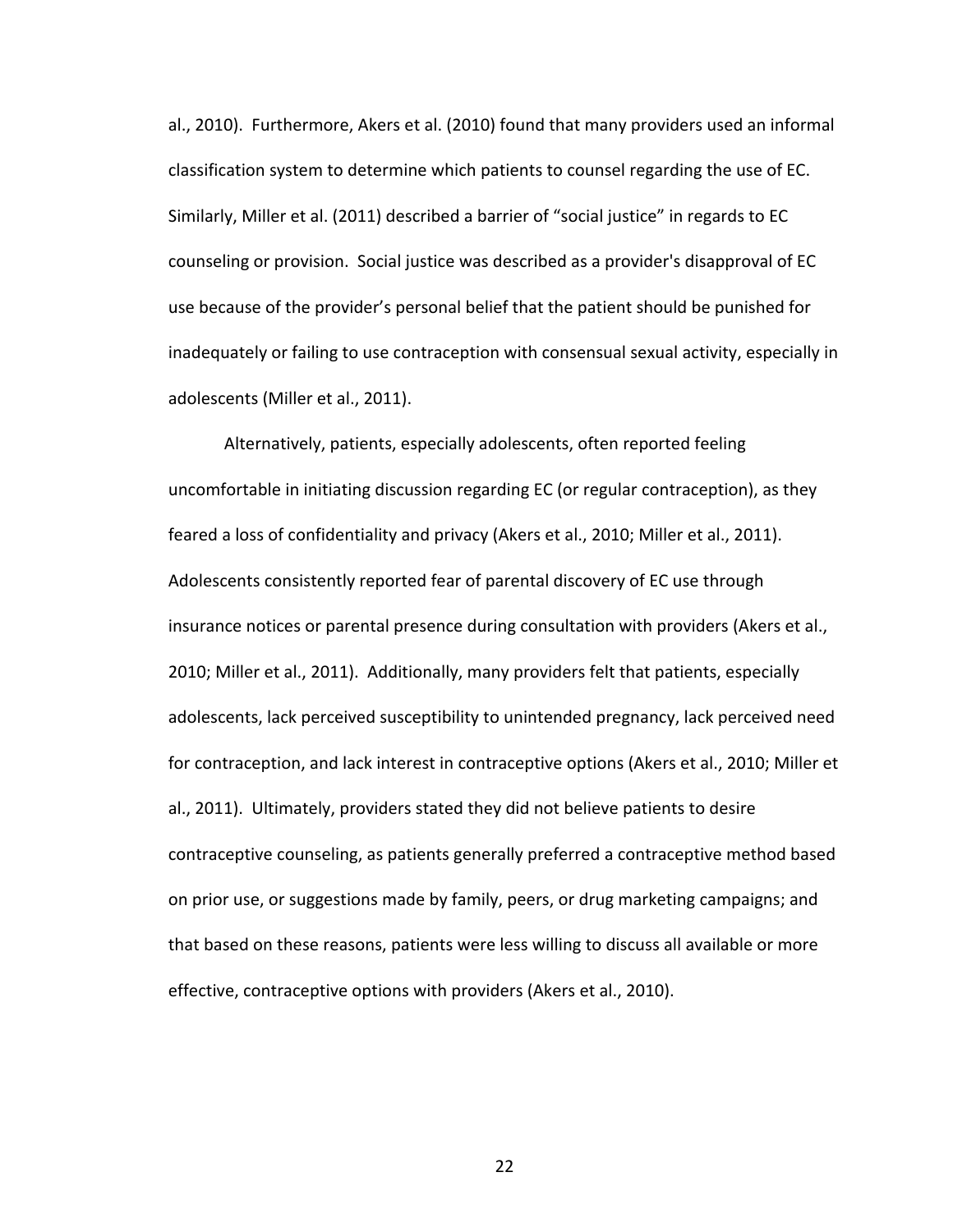#### **Discussion**

#### **Limitations**

The studies analyzed in this review discussed several limitations. Golden et al. (2001), Lee et al. (2012), and Shrader et al. (2010) identified a poor response rate, Chuang and Freund, (2005a) cited a small sample size and lack of a control group, and Lee et al. (2012) and Miller et al. (2011) recognized a lack of internal consistency and validity of instruments used as limitations in their studies. Additionally, several studies lacked generalizability of findings due to recall bias (Shrader et al., 2010; Wallace et al., 2004), selection bias (Golden et al., 2001; Miller et al., 2011; Reed et al., 2012), heterogeneous sample of different provider types (each profession may have their own norms not identified in this study) (Akers et al., 2010), or homogeneous samples of providers (Shrader et al., 2010; Wallace et al., 2004).

#### **Recommendations**

#### **Implications for Practice**

The American College of Obstetricians and Gynecologists (ACOG) (2010) has recommended that providers include a routine discussion of EC as part of contraceptive counseling in their clinical practice guideline entitled *Emergency Contraception*. The results of this literature review show that this recommendation is currently not being performed in clinical practice.

The evidence reviewed suggests a need for implementation of routine counseling regarding EC as a standard of practice and supports ACOG's recommendations (ACOG, 2010; Lee et al., 2012; Wallace et al., 2004). Akers et al.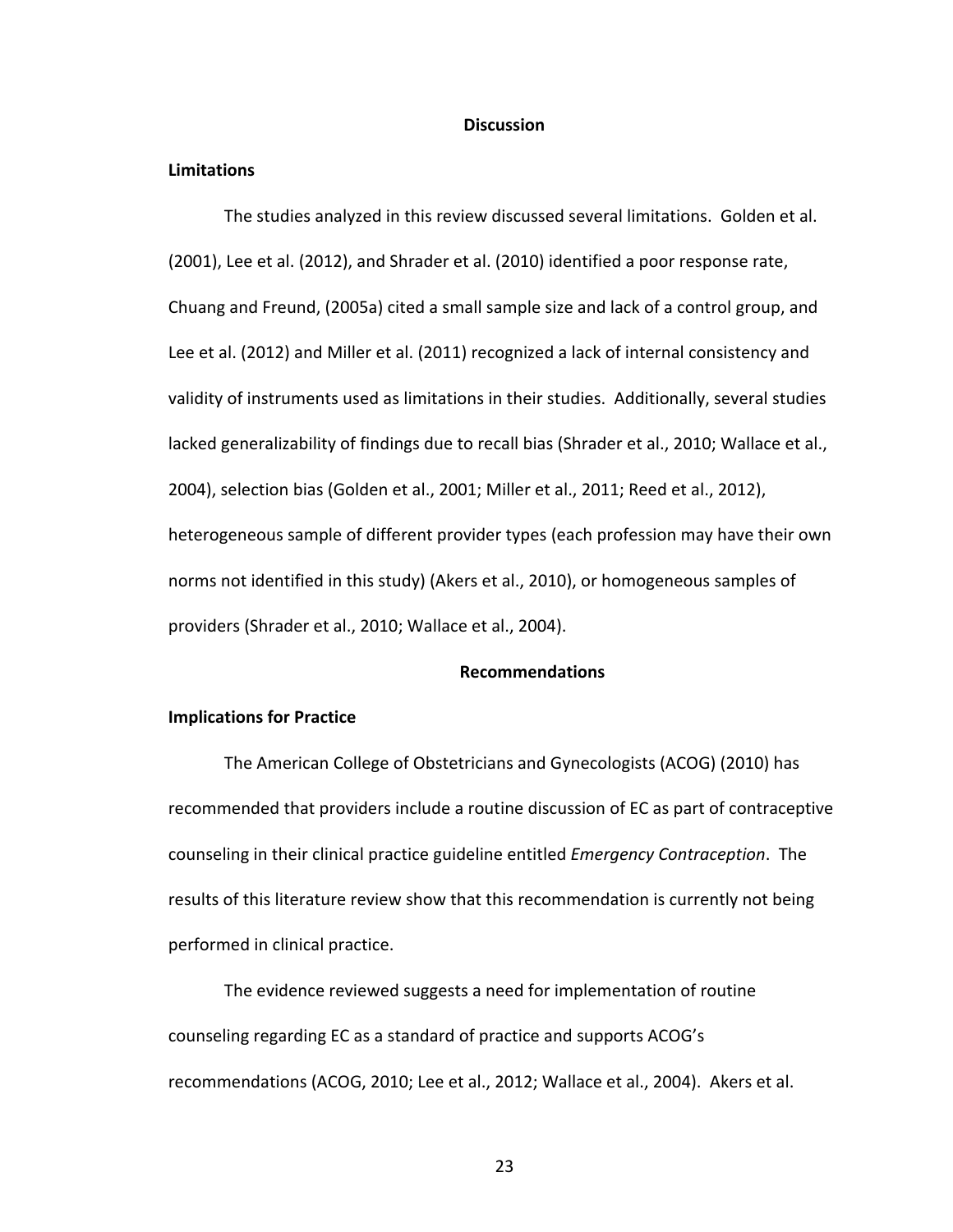(2010) suggests to facilitate regular EC and contraceptive counseling, providers should routinely ask patients about their current contraception method and use at every encounter. Furthermore, Golden et al. (2001) and Lee et al. (2012) propose including EC counseling as part of anticipatory guidance in adolescents, even before they become sexually active. Lastly, Akers et al. (2010) advocate for increased EC social marketing campaigns in an effort to reach all patients that may not regularly seek medical care and to encourage EC discussion with providers.

Additionally, several of these investigators recommend including reminders regarding EC counseling into the healthcare system. Wallace et al. (2004) encouraged the use of provider reminders on exam forms, as well as posters and pamphlets about EC through the clinic to facilitate discussion with patients. Akers et al. (2010) also suggested including routine prompts for EC counseling in electronic medical records.

An increase in EC education targeting providers and patients is clearly needed. Recommendations in these studies include an increased development and availability of EC continuing medical education (CME) opportunities (Akers et al., 2010), comprehensive training of providers regarding contraception and EC (Colarossi et al., 2010b; Shrader et al., 2010), and offering more EC educational programs and educational opportunities within the healthcare system to providers (Chuang & Freund, 2005a; Golden et al., 2001). Furthermore, Colarossi et al. (2010b) found that increased education to providers and nonprescribing healthcare workers (administrative assistants, nurses, and pharmacists) is another cost effective way to encourage EC use and discussion. Providers working in healthcare settings should encourage or provide grand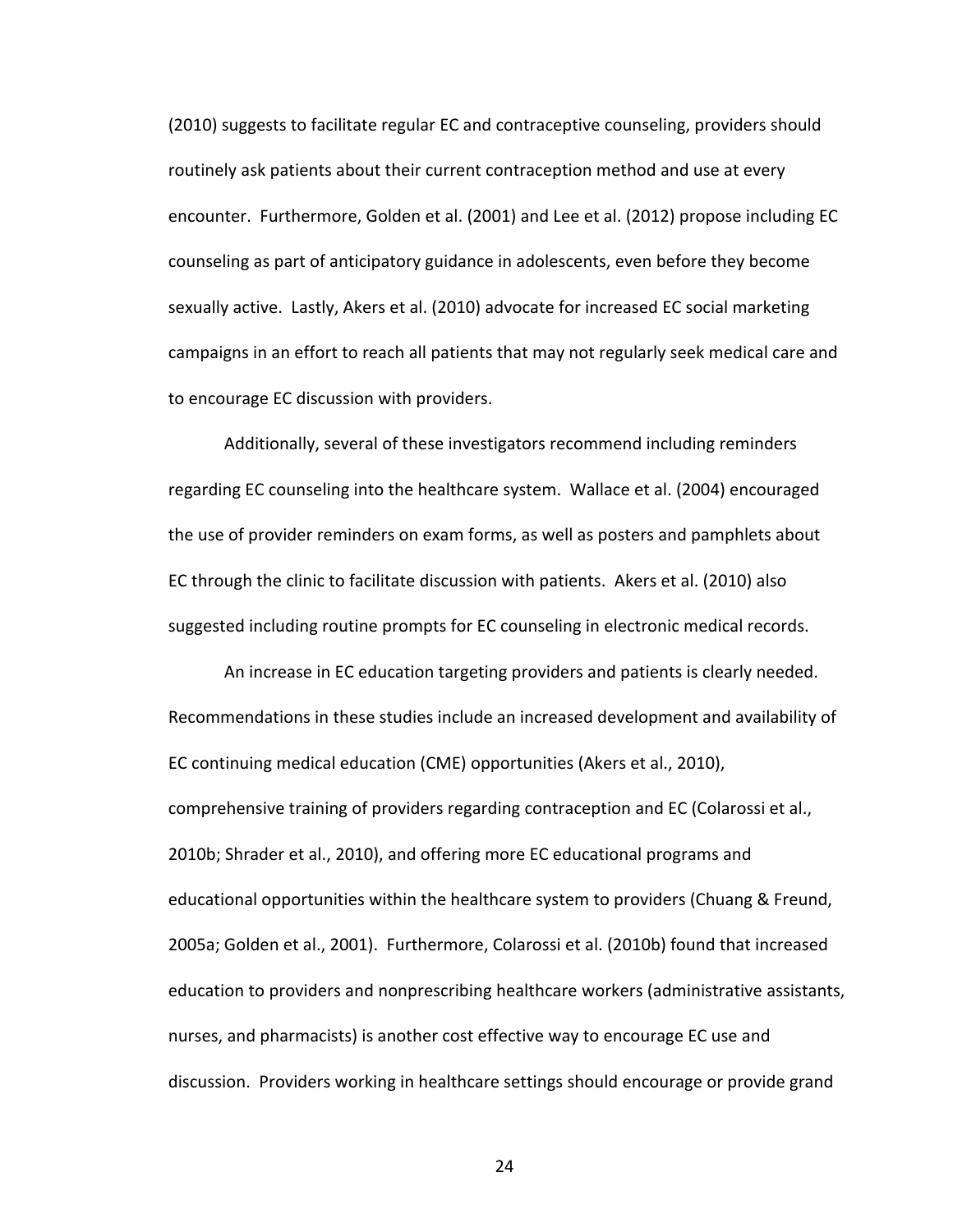rounds regarding EC (Chuang & Freund, 2005a) and further education regarding social injustice related to EC when possible (Miller et al., 2011). Links to the most current EC information could also be included in electronic medical records for providers uncomfortable with their EC knowledge (Akers et al., 2010). Several studies found that an improvement and standardization of academic curriculum for providers regarding EC, contraceptive counseling, and contraceptive pharmacology is warranted (Akers et al., 2010; Chuang & Freund, 2005a; Lee et al., 2012; Miller et al., 2011; Shrader et al., 2010).

#### **Implications for Future Research**

Multi-site studies across many geographical locations to confirm findings of inadequate EC knowledge levels among healthcare providers have been suggested (Reed et al., 2012). Additionally, studies are needed which identify interventions that may be implemented to increase routine provider EC counseling (Akers et al., 2010; Wallace et al., 2004). Research should be interdisciplinary in nature to address EC issues in provider practice. Ethical considerations, provider educational needs, and development of creative techniques to counsel women regarding EC separate from traditional face-to-face methods should be investigated (Akers et al., 2010; Lee et al., 2012; Shrader et al., 2010).

To address the issue of inadequate EC content in academic curricula of provider programs, studies are warranted to explore current faculty knowledge of EC, as well as further qualitative studies to determine knowledge and attitudes of health care providers, including nurse practitioner faculty and students (Chuang & Freund, 2005a;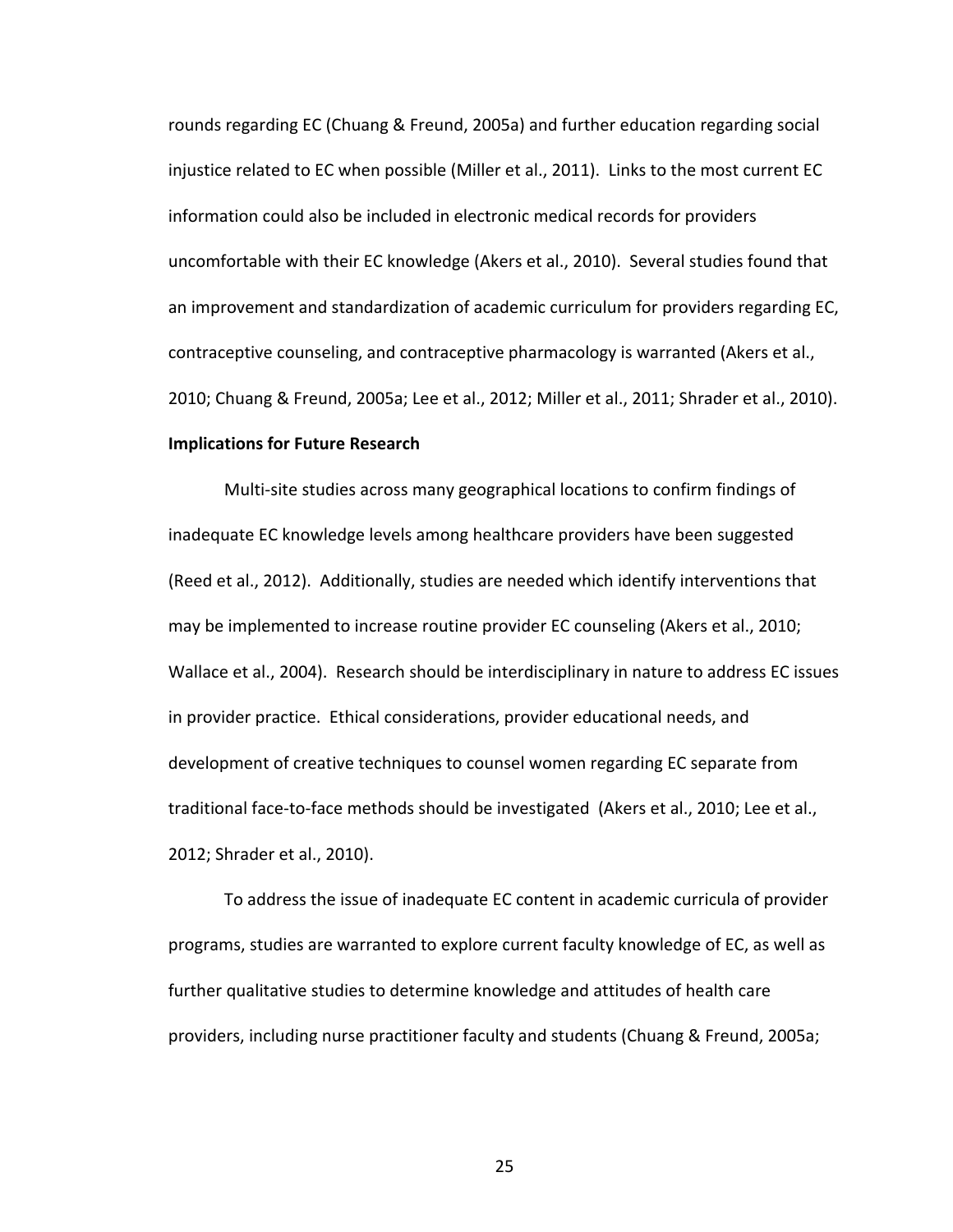Lee et al., 2012). Future studies should also evaluate the impact of social justice in EC provision (Miller et al., 2011).

# **Conclusion**

Future research and interventions are necessary to improve provider EC discussion with patients, in an effort to increase EC use. Findings from this literature review suggest that routine EC counseling is often omitted from routine anticipatory guidance (Akers et al., 2010; Golden et al., 2001; Lee et al., 2012; Miller et al., 2011; Reed et al., 2012; Wallace et al., 2004) and initiation of EC discussion is often perceived as the responsibility of the patient (Akers et al., 2010; Lee et al., 2012; Miller et al., 2011; Shrader et al., 2010). However, EC educational programs do increase frequency of provider EC counseling and provision to patients (Chuang & Freund, 2005a; Colarossi et al., 2010b). Reminder systems (Akers et al., 2010; Wallace et al., 2004), standardized EC curricula for providers (Akers et al., 2010; Chuang & Freund, 2005a; Lee et al., 2012; Miller et al., 2011; Shrader et al., 2010), and social media campaigns (Akers et al., 2010) are just a few ways to increase provider comfort in discussing EC, as well as overall provider knowledge.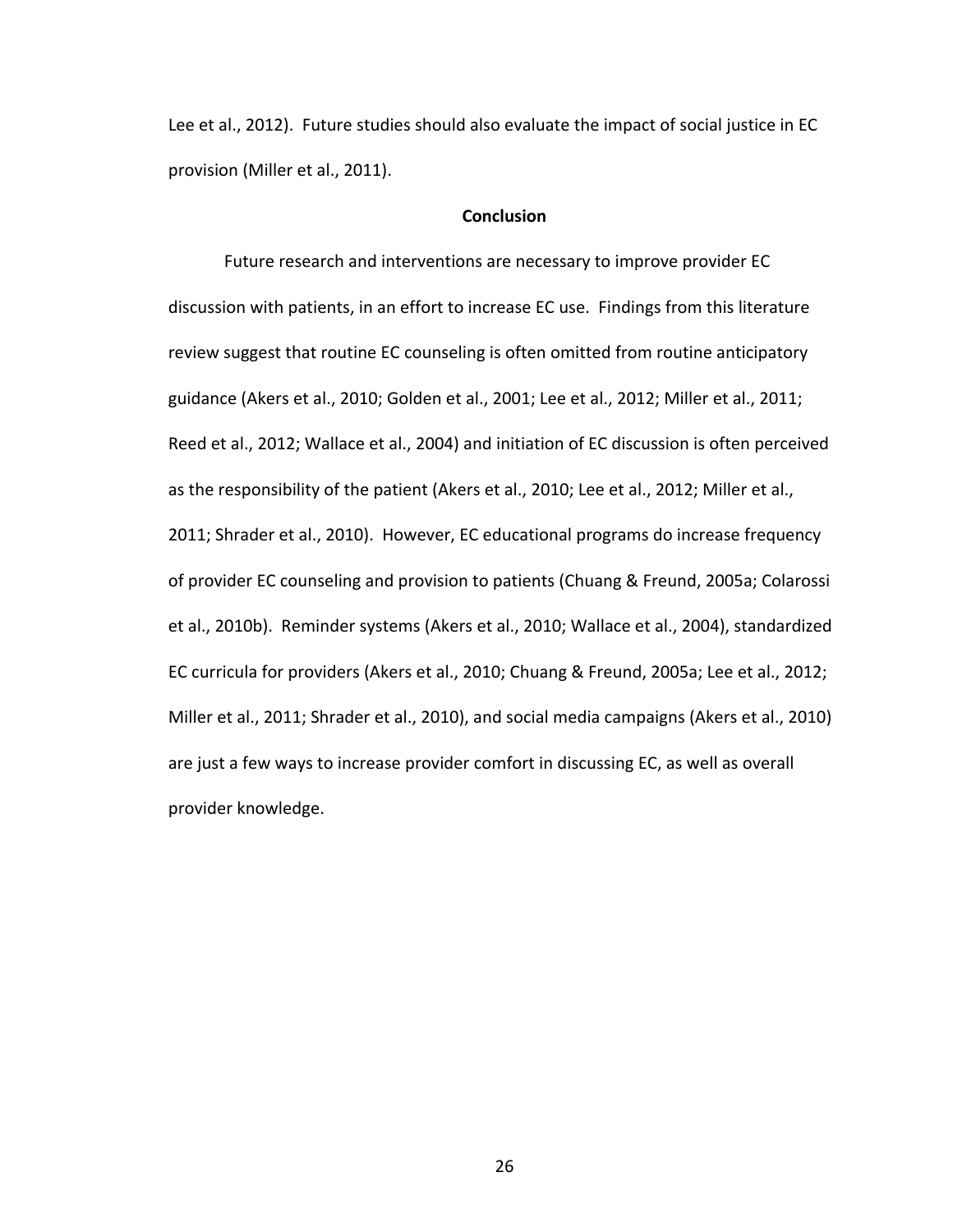#### References

- Ahern, R., Frattarelli, L.A., Delto, J., & Kaneshiro, B. (2010). Knowledge and awareness of emergency contraception in adolescents. Journal of Pediatric and Adolescent Gynecology, 23(5), 273-278.
- Akers, A.Y., Gold, M.A., Borrero, S., Santucci, A., & Schwarz, E.B. (2010). Providers' perspectives on challenges to contraceptive counseling in primary care settings. Journal of Women's Health, 19(6), 1163-1170.
- American College of Obstetricians and Gynecologists (ACOG). (2010). Emergency contraception. ACOG Practice Bulletin: Clinical management guidelines for obstetricians and gynecologists, no. 112. Washington, D.C.: American College of Obstetricians and Gynecologists.
- Baldwin, S.B., Solorio, R., Washington, D.L., Yu, H., Huang, Y., & Brown, E.R. (2008). Who is using emergency contraception? Awareness and use of emergency contraception among California women and teens. Women's Health Issues, 18(5), 360-368.
- Borrego, M.E., Short, J., House, N., Gupchup, G., Naik, R., & Cuellar, D. (2006). New Mexico pharmacists' knowledge, attitudes, and beliefs toward prescribing oral emergency contraception. Journal of the American Pharmacists Association, 46(1), 33-43.
- Centers for Disease Control and Prevention (CDC), United States Department of Health and Human Services. (2013). Unintended pregnancy prevention. Available at http://www.cdc.gov/reproductivehealth/UnintendedPregnancy/index.htm. Accessed on March 5, 2014.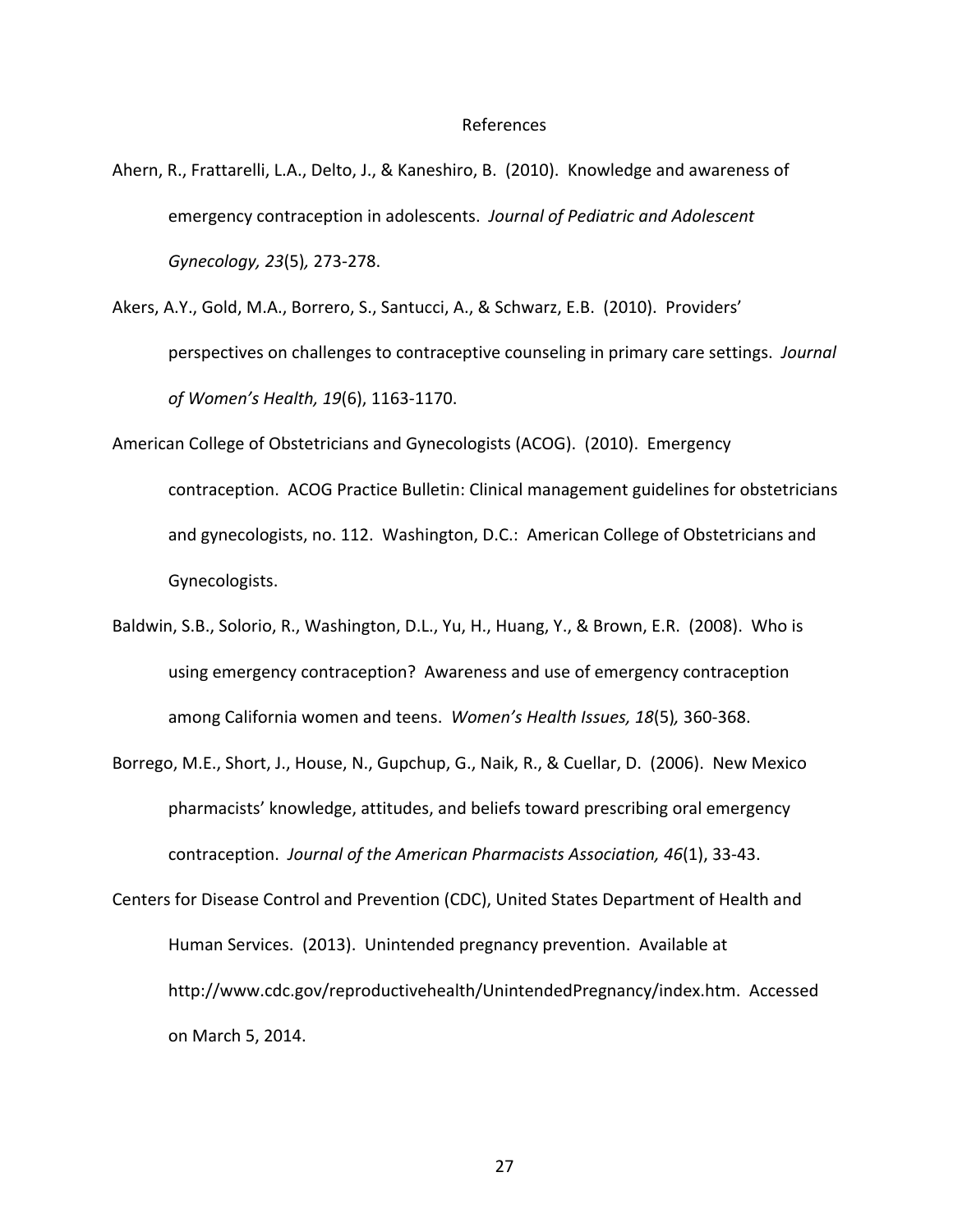- Chandra, A., Martinez, G.M., Mosher, W.D., Abma, J.C., & Jones, J. (2005). Fertility, family planning, and reproductive health of U.S. women: Data from the 2002 National Survey of Family Growth. Vital and Health Statistics Centers for Disease Control and Prevention,  $23(25)$ , 1-148.
- Cheng, L., Che, Y., & Gulmezoglu, A.M. (2012). Interventions for emergency contraception. Cochrane Database of Systematic Reviews, 8(Article No. CD001324), 1-236.
- Chuang, C.H. & Freund, K.M. (2005a). Emergency contraception: An intervention on primary care providers. Contraception, 72(3), 182-186.
- Chuang, C.H. & Freund, K.M. (2005b). Emergency contraception knowledge among women in a Boston community. Contraception, 71(2), 157-160.
- Colarossi, L., Billowitz, M., & Breitbart, V. (2010a). Developing culturally relevant educational materials about emergency contraception. Journal of Health Communication, 15(5), 502-515.
- Colarossi, L., Billowitz, M., & Breitbart, V. (2010b). Emergency contraception education for health and human service professionals: An evaluation of knowledge and attitudes. Health Education Journal, 69(2), 175-182.
- Corbett, P.O., Mitchell, C.P., Taylor, J.S., & Kemppainen, J. (2006). Emergency contraception: Knowledge and perceptions in a university population. Journal of the American Academy of Nurse Practitioners, 18(4), 161-168.
- Devi, G., Shin, E., Kim, E., & Lo, V. (2009). AMWA position statement on emergency contraception. Journal of Women's Health, 18(10), 1539-1540.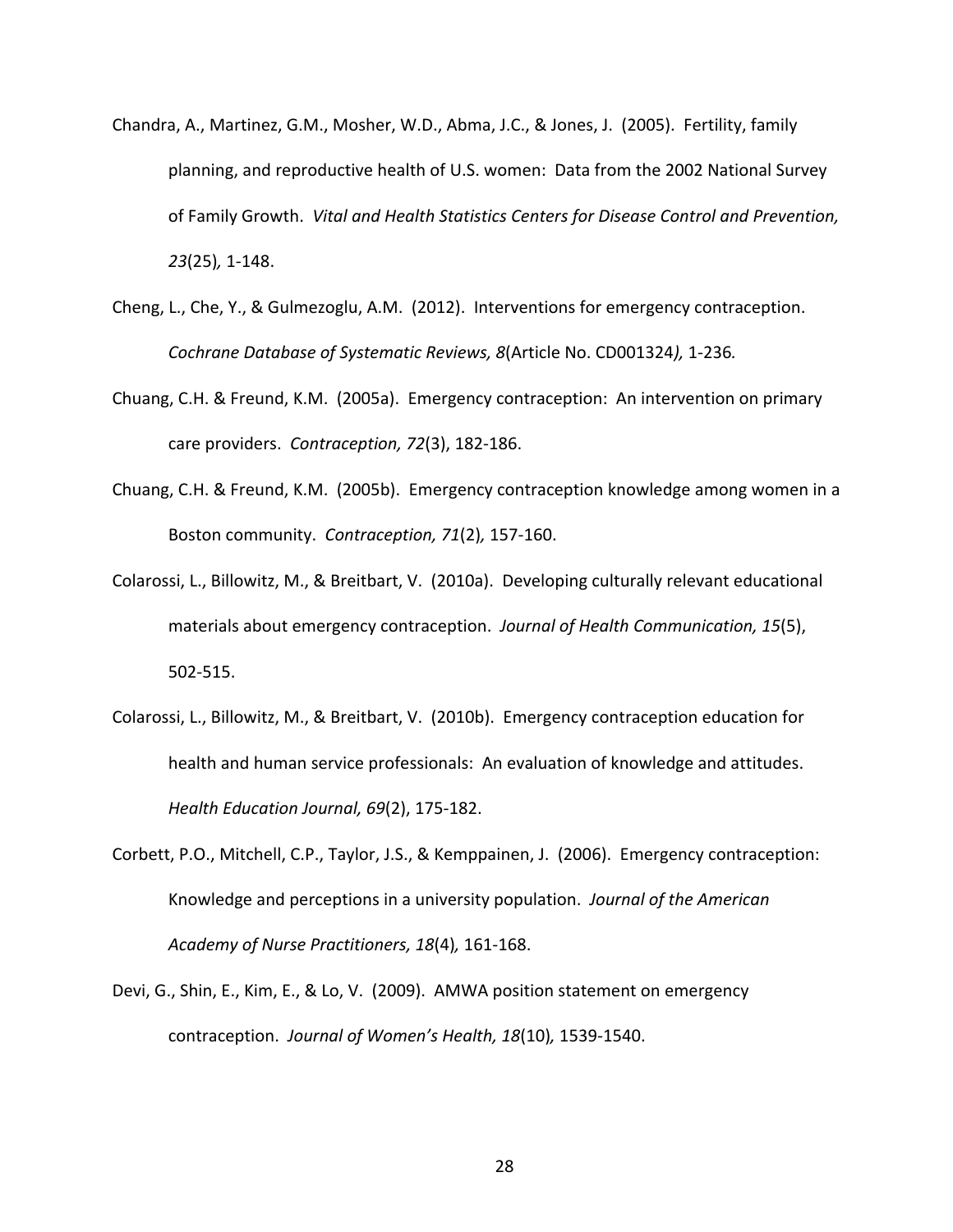- Dreweke, J. (2013). Births resulting from unintended pregnancies cost federal and state governments \$12.5 billion in 2008. Guttmacher Institute. Available at http://www.guttmacher.org/media/nr/2013/10/22/index.html?utm\_source=feedburne r&utm medium=feed&utm campaign=Feed%3A+Guttmacher+(New+from+the+Guttma cher+Institute). Accessed on February 1, 2014.
- Finer, L.B. & Henshaw, S.K. (2006). Disparities in rates of unintended pregnancy in the United States, 1994 and 2001. Perspectives on Sexual and Reproductive Health, 38(2), 90-96.
- Gee, R.E., Delli-Bovi, L., & Chuang, C.H. (2007). Emergency contraception knowledge after a community education campaign. Contraception, 76(5), 366-371.
- Gold, M.A., Wolford, J.E., Smith, K.A., & Parker, A.M. (2004). The effects of advance provision of emergency contraception on adolescent women's sexual and contraceptive behaviors. Journal of Pediatric and Adolescent Gynecology, 17(2), 87-96.
- Golden, N.H., Seigel, W.M., Fisher, M., Schneider, M., Quijano, E., Suss, A., Bergeson, R., Seitz, M., & Saunders, D. (2001). Emergency Contraception: Pediatrician's knowledge, attitudes, and opinions. Pediatrics, 107(2), 287-292.
- Goldsmith, K.A., Kasehagen, L.J., Rosenberg, K.D., Sandoval, A.P., & Lapidus, J.A. (2008). Unintended Childbearing and knowledge of emergency contraception in a populationbased survey of postpartum women. Maternal Child Health Journal, 12(3), 332-341.
- Harper, C.C., Cheong, M., Rocca, C.H., Darney, P.D., & Raine, T.R. (2005). The effect of increased access to emergency contraception among young adolescents. Obstetrics & Gynecology, 106(3), 483-491.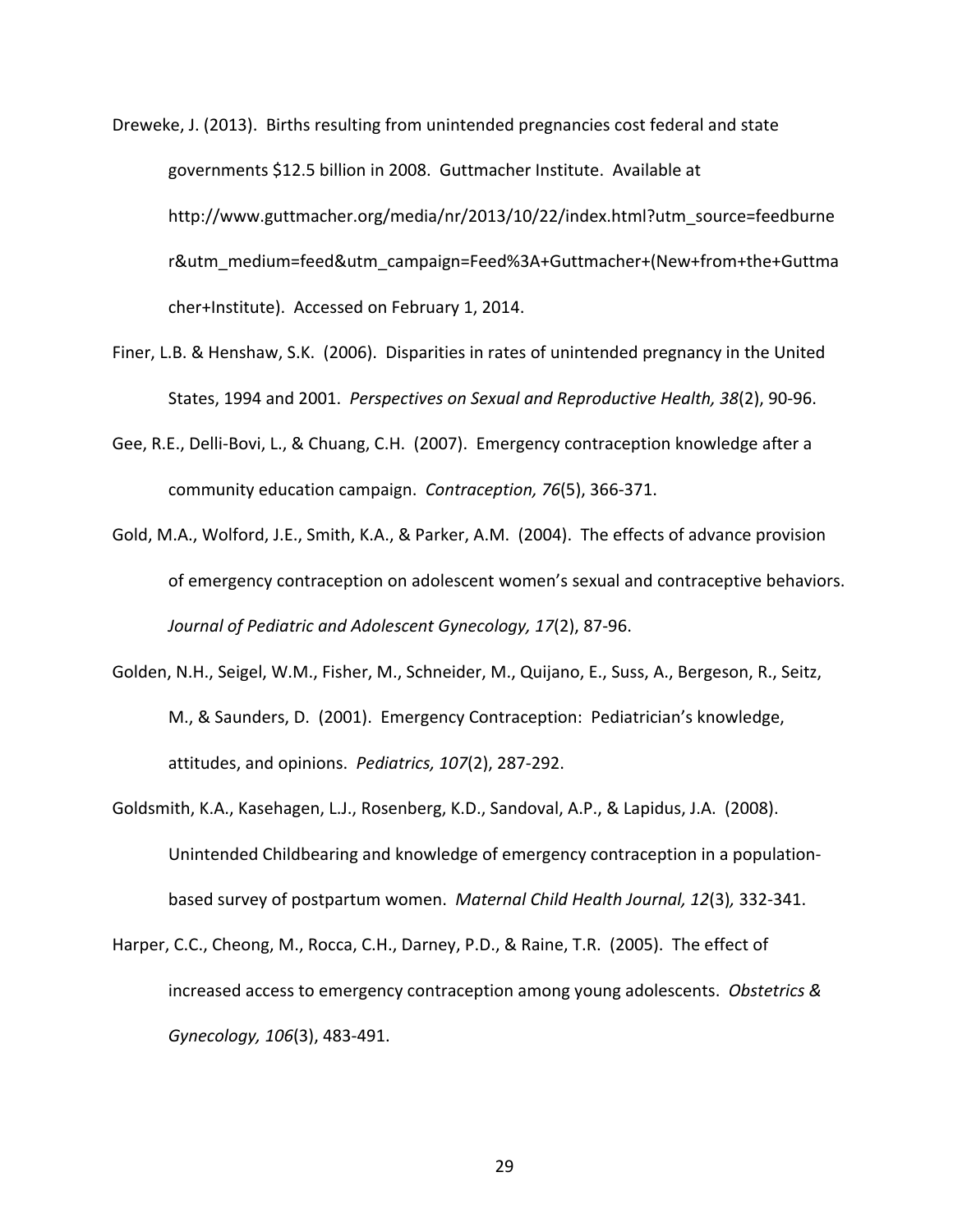- Hickey, M.T. (2009). Female college students' knowledge, perceptions, and use of emergency contraception. Journal of Obstetric, Gynecological, and Neonatal Nursing, 38(4), 399-405.
- Jackson, R.A., Schwarz, E.B., Freedman, L., & Darney, P. (2003). Advance supply of emergency contraception: Effect on use and usual contraception. Obstetrics & Gynecology, 102(1),  $8 - 16.$
- Johnson, R., Nshom, M., Nye, A.M., & Cohall, A.T. (2010). There's always plan B: Adolescent knowledge, attitudes, and intention to use emergency contraception. Contraception, 81(2), 128-132.
- Lee, C.J., Ahonen, K., Apling, M., & Bork, C. (2012). Emergency contraception knowledge among nurse practitioner students. Journal of the American Academy of Nurse Practitioners, 24(10), 604-611.
- Miller, M.K., Plantz, D.M., Dowd, D., Mollen, C.J., Reed, J., Vaughn, L., & Gold, M. (2011). Pediatric emergency health care providers' knowledge, attitudes, and experiences regarding emergency contraception. Academic Emergency Medicine, 18(6), 605-612.
- Moos, M.K. Bartholomew, N.E., & Lohr, K.N. (2003). Counseling in the clinical setting to prevent unintended pregnancy: An evidence-based research agenda. Contraception, 67(2), 115-132.
- Polit, D.F. & Beck, C.T. (2008). Nursing Research. Philadelphia: Wolters Kluwer. (Evidence Levels).
- Pollack, J.S. & Daley, A.M. (2003). Improve adolescents' access to emergency contraception. The Nurse Practitioner, 28(8), 11-23.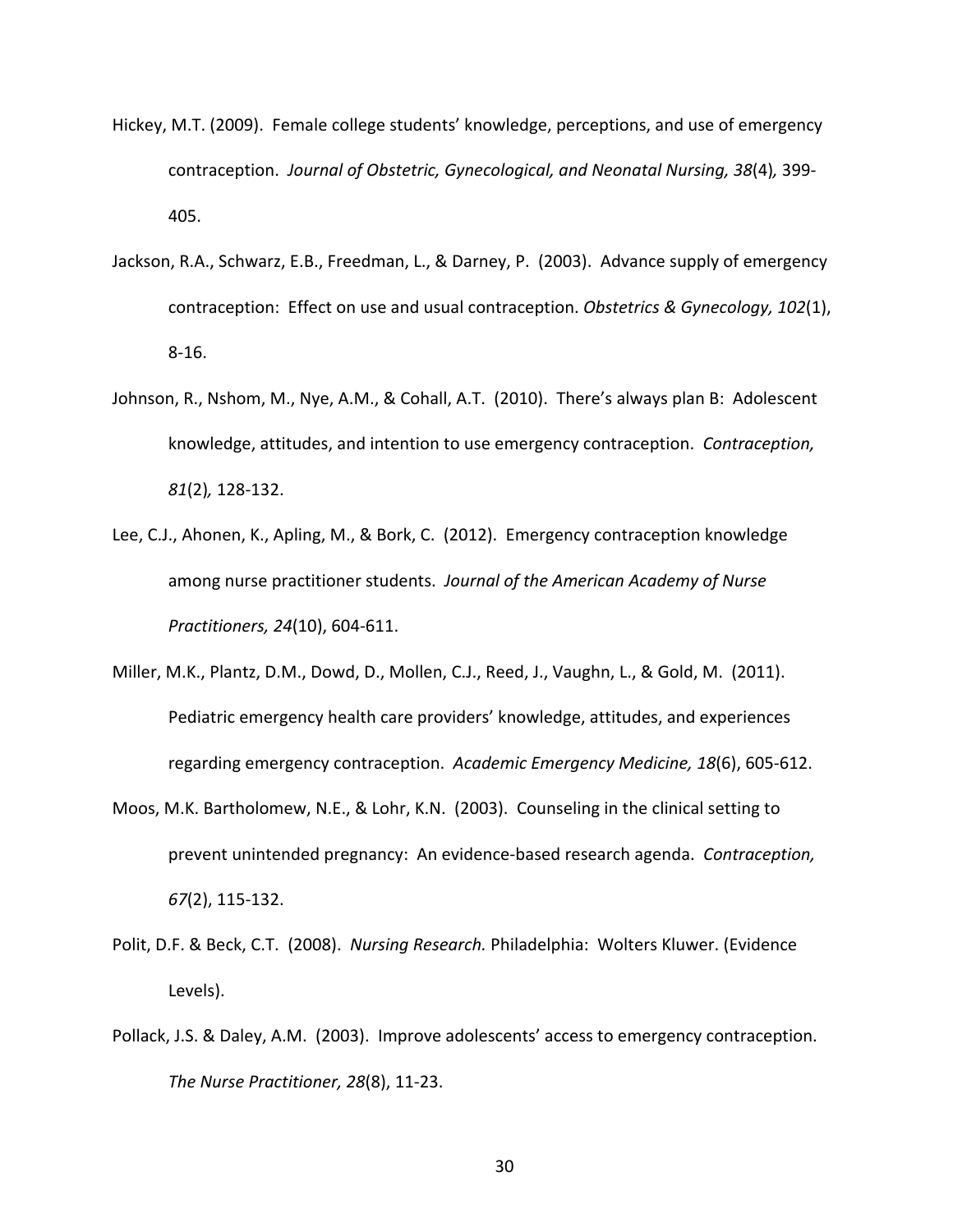- Ragland, D. & West, D. (2009). Pharmacy students' knowledge, attitudes, and behaviors regarding emergency contraception. American Journal of Pharmaceutical Education,  $73(2)$ , 1-4.
- Raine, T., Harper, C., Leon, K., & Darney, P. (2000). Emergency contraception: Advance provision in a young, high-risk clinic population. Obstetrics & Gynecology, 96(1), 1-7.
- Raymond, E.G., Trussell, J., & Polis, C.B. (2007). Population effect of increased emergency contraceptive pills: A systematic review. Obstetrics & Gynecology, 109(1), 181-188.
- Reed, J., Vaughn, L.M., & Pomerantz, W.J. (2012). Attitudes and knowledge regarding emergency contraception among emergency department adolescents and providers. Pediatric Emergency Care, 28(8), 775-779.
- Richman, A.R. & Daley, E.M. (2009). Exploring emergency contraception knowledge among Florida pharmacy school students: A preliminary assessment. Women's Health Issues, 19(6), 373-380.
- Shrader, S., Rodden, A.M., Carroll, L., & Peterson, L.E. (2010). Knowledge and attitudes about emergency contraception among pharmacist and physician preceptors in South Carolina. Open Access Journal of Contraception, 1, 73-78.
- Sommers, S.D., Ohalyakunapruk, N., Gradner, J.S., & Winkler, J. (2001). The emergency contraceptive prescribing experience in Washington state. Journal of the American Pharmacy Association, 41(1), 1-7.
- Trussell, J., Ellertson, C., Stewart, F., Raymond, E.G., & Shochet, T. (2004). The role of emergency contraception. American Journal of Obstetrics and Gynecology, 190, S30-38.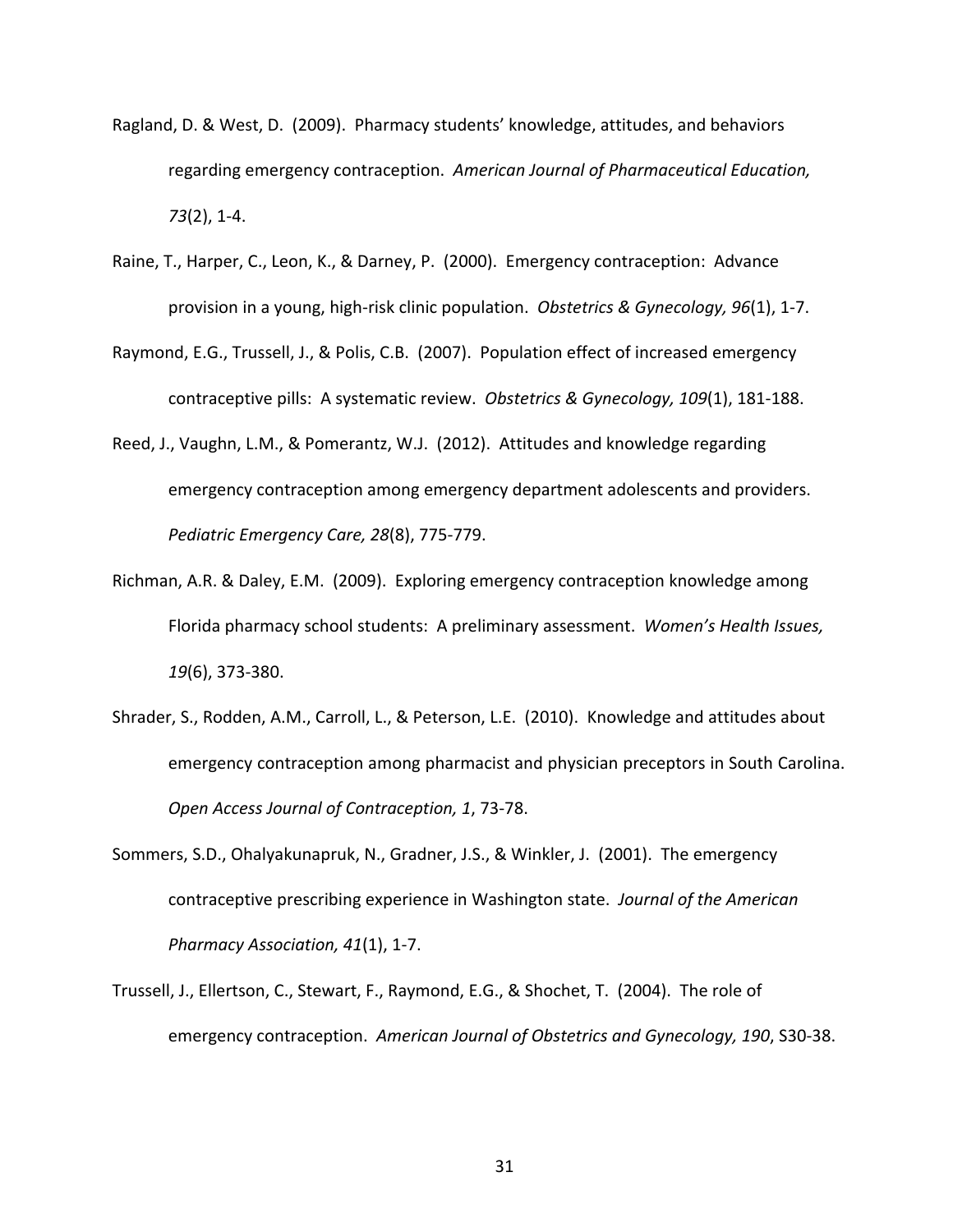- United States Department of Health and Human Services (US DHHS). (2013a). Healthy People 2020 objectives for family planning. Available: www.healthypeople.gov. Accessed February 25, 2014.
- Van Riper, K.K. & Hellerstedt, W.L. (2005). Emergency contraceptive pills: Dispensing practices, knowledge and attitudes of South Dakota pharmacists. Perspectives on Sexual and Reproductive Health, 37(1), 19-24.
- Wallace, J.L., Wu, J., Weinstein, J., Gorenflo, D.W., & Fetters, M.D. (2004). Emergency contraception: Knowledge and attitudes of family medicine providers. Family Medicine, 36(6), 417-422.
- Walsh, T.L. & Frezieres, R.G. (2006). Patterns of emergency contraception use by age and ethnicity from a randomized trial comparing advance provision and information only. Contraception, 74(2), 110-117.
- Wilder, K.J., Guise, J.M., Perrin, N.A., Hanson, G.C., Hernandez, R., & Glass, N. (2009). Knowledge, awareness, perceptions, and use of emergency contraceptives among survivors of intimate partner violence. Obstetrics and Gynecology International, 2009,  $1-6.$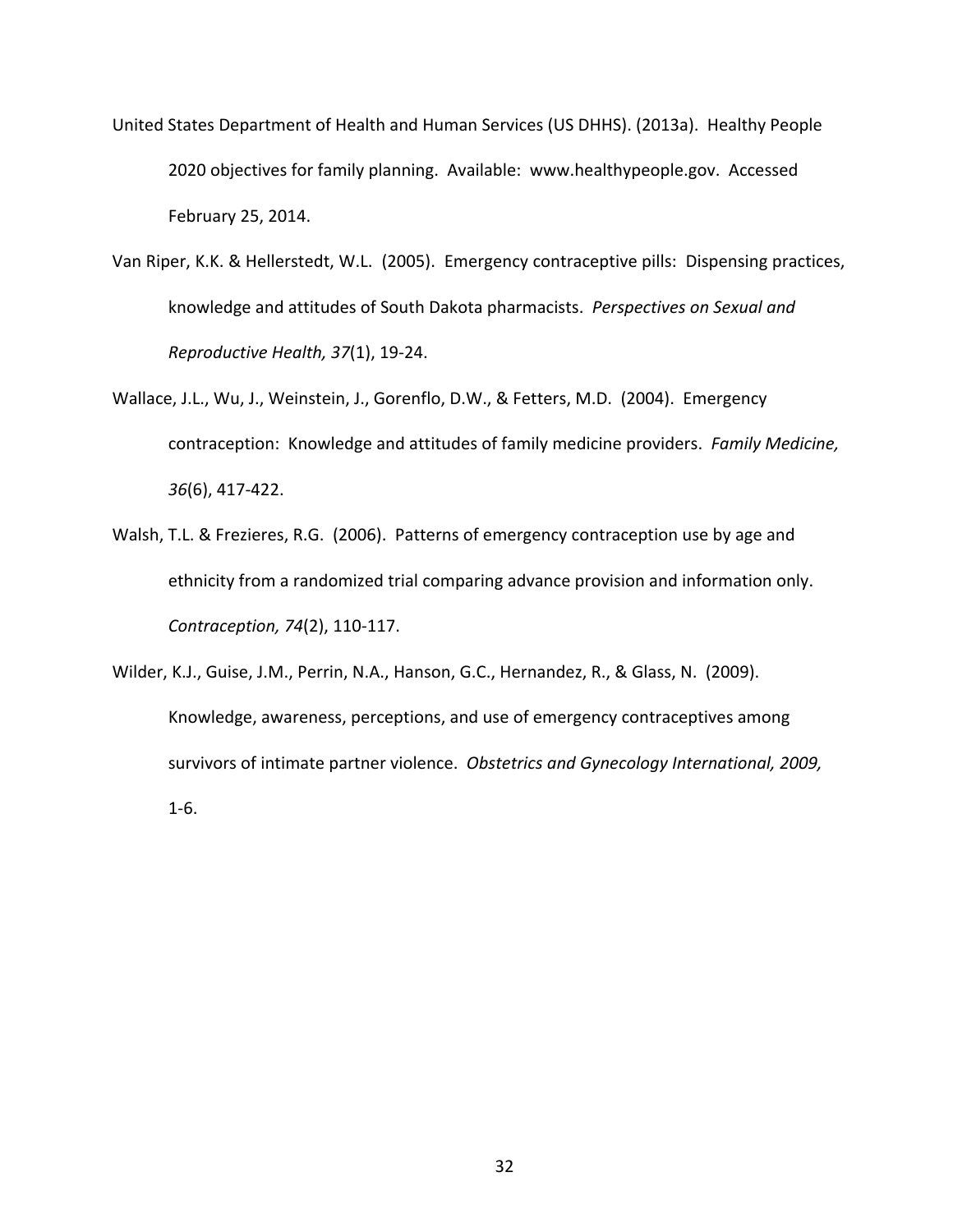| Table 1                                           |  |  |  |
|---------------------------------------------------|--|--|--|
| Related Healthy People 2020 Family Planning Goals |  |  |  |

| <b>Healthy People 2020 Family Planning (FP) Goals</b> |                               |                  |                  |  |  |  |  |
|-------------------------------------------------------|-------------------------------|------------------|------------------|--|--|--|--|
| Goal                                                  | Objective                     | <b>Baseline</b>  | <b>Target</b>    |  |  |  |  |
| $FP-1$                                                | Increase intended             | 51%              | 56%              |  |  |  |  |
|                                                       | pregnancies                   |                  |                  |  |  |  |  |
| $FP-2$                                                | Decrease number of pregnant   |                  |                  |  |  |  |  |
|                                                       | females despite contraception | 12.4%            | 9.9%             |  |  |  |  |
|                                                       | use                           |                  |                  |  |  |  |  |
| $FP-3$                                                | Increase number of publicly   |                  |                  |  |  |  |  |
|                                                       | funded clinics which maintain | 53.6%            | 67%              |  |  |  |  |
|                                                       | a supply of all FDA-approved  |                  |                  |  |  |  |  |
|                                                       | contraceptives, including     | EC=79.7%         | EC=87.7%         |  |  |  |  |
|                                                       | emergency contraception       |                  |                  |  |  |  |  |
| $FP-6$                                                | Increase use of contraception |                  |                  |  |  |  |  |
|                                                       | during last intercourse in    | 83.3%            | 91.6%            |  |  |  |  |
|                                                       | females at risk for pregnancy |                  |                  |  |  |  |  |
| $FP-8$                                                |                               | 15-17 year olds: | 15-17 year olds: |  |  |  |  |
|                                                       | Decrease adolescent           | 40.2/1,000       | 36.2/1,000       |  |  |  |  |
|                                                       | pregnancy                     |                  |                  |  |  |  |  |
|                                                       |                               | 18-19 year olds: | 18-19 year olds: |  |  |  |  |
|                                                       |                               | 117.7/1,000      | 105.9/1,000      |  |  |  |  |
| <b>FP-12</b>                                          | Increase the number of        | Females: 70.5%   | Females: 77.6%   |  |  |  |  |
|                                                       | adolescents formally          |                  |                  |  |  |  |  |
|                                                       | counseled on contraception    | Males: 60.8%     | Males: 66.9%     |  |  |  |  |
|                                                       | before 18 years of age        |                  |                  |  |  |  |  |

Note. Objectives are adapted from Healthy People 2020 Family Planning Objectives as described by the US Department of Health and Human Services.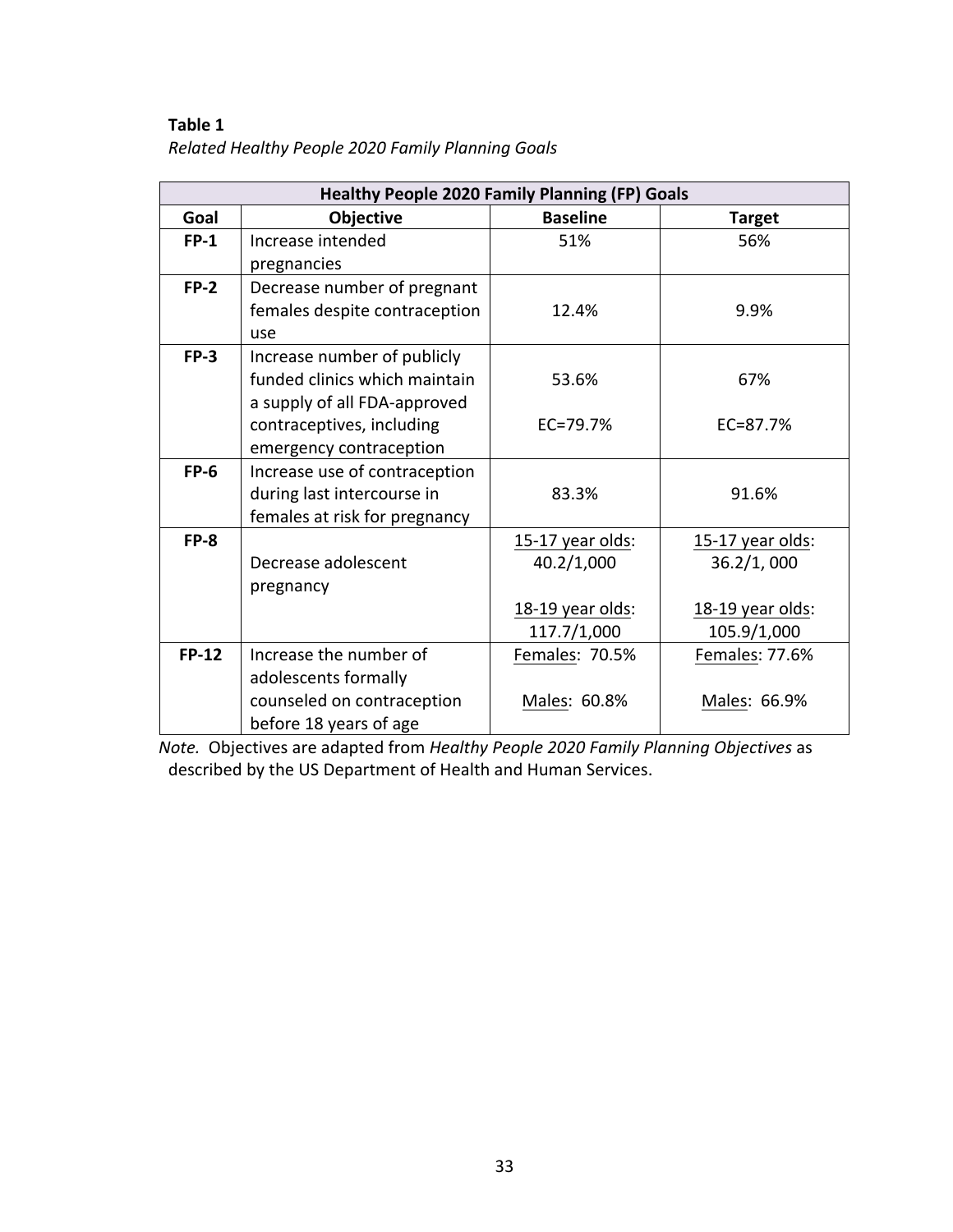# Table 2

Analysis of Studies Assessed in Literature Review

| <b>Unintended Pregnancies and Emergency Contraception</b> |                                                         |                                                  |                                                                                                                                                                                                                                                 |                                                                                                                                                                                                                                                                                                                                                                                                                                                                                                                                                                                                  |                                                                                                                                                                              |
|-----------------------------------------------------------|---------------------------------------------------------|--------------------------------------------------|-------------------------------------------------------------------------------------------------------------------------------------------------------------------------------------------------------------------------------------------------|--------------------------------------------------------------------------------------------------------------------------------------------------------------------------------------------------------------------------------------------------------------------------------------------------------------------------------------------------------------------------------------------------------------------------------------------------------------------------------------------------------------------------------------------------------------------------------------------------|------------------------------------------------------------------------------------------------------------------------------------------------------------------------------|
| Reference                                                 | <b>Design</b>                                           | Sample                                           | <b>Purpose</b>                                                                                                                                                                                                                                  | <b>Findings</b>                                                                                                                                                                                                                                                                                                                                                                                                                                                                                                                                                                                  | <b>Implications</b>                                                                                                                                                          |
| Chandra et<br>al. (2005)                                  | Single, cross-<br>sectional,<br>observational<br>design | 7,643 females<br>ages 15-44<br>living in US      | To provide<br>descriptive statistics<br>related to fertility,<br>family planning, and<br>reproductive health<br>of US women 15-44<br>years of age, based<br>on Cycle 6 of the<br>National Survey of<br>Family Growth<br>(NSFG) done in<br>2002. | • 61% of women aged 25-44<br>year olds with < high school<br>degree & only 18% with<br>college degrees reported an<br>UP<br>• 14% of births were unwanted<br>(increased from 9%) & 21%<br>were mistimed<br>• Women with lower<br>education, lower income, or<br>who were Hispanic or non-<br>Hispanic black, were < likely<br>to use contraception with last<br>intercourse                                                                                                                                                                                                                      | · High-risk groups<br>continue to include<br>those of lower<br>education,<br>socioeconomic<br>status, non-Hispanic<br>blacks, and<br>Hispanics                               |
| Cheng et<br>al. (2012)                                    | Systematic<br>review of RCTs<br>and clinical<br>trials  | 100 trials with<br>55,666 female<br>participants | To determine which<br>EC method is the<br>most effective, safe,<br>and convenient to<br>prevent unintended<br>pregnancy.                                                                                                                        | . Women who used LNG within<br>72h after intercourse were<br>significantly less likely to<br>become pregnant<br>• Effectiveness of ulipristal<br>acetate (UPA) was not<br>affected by administration<br>time<br>• One 1.5mg single dose of<br>LNG was as effective as two<br>0.75mg doses 12-24h apart<br>• EC that contains estrogen<br>caused nausea/vomiting<br>• LNG may cause an early<br>menses and UPA more likely<br>to delay menses<br>• Copper IUD (Cu IUD) is only<br>EC available also effective as<br>long term contraception<br>• Cu IUD>UPA>LNG>Yuzpe<br>methods in effectiveness | • EC is safe and<br>effective<br>• LNG or UPA should<br>be used as first-line<br>EC<br>• Cu IUD is preferred<br>for EC if long-term<br>contraception is<br>desired           |
| Devi et al.<br>(2009)                                     | Consensus of<br>experts                                 | N/A                                              | To promote the<br>health and wellness<br>of women in every<br>aspect of their lives.                                                                                                                                                            | • American Medical Women's<br><b>Association (AMWA)</b><br>supports the programs and<br>services that educate girls<br>and women about EC<br>• 80% of teen pregnancies are<br>unplanned, and 1/3 end in<br>abortion<br>• 75% births to women 20-44<br>were unplanned, 20% were<br>aborted                                                                                                                                                                                                                                                                                                        | • Healthcare providers<br>are in a powerful<br>position to provide<br>compatible and<br>compassionate<br>interventions that<br>address every<br>female's individual<br>needs |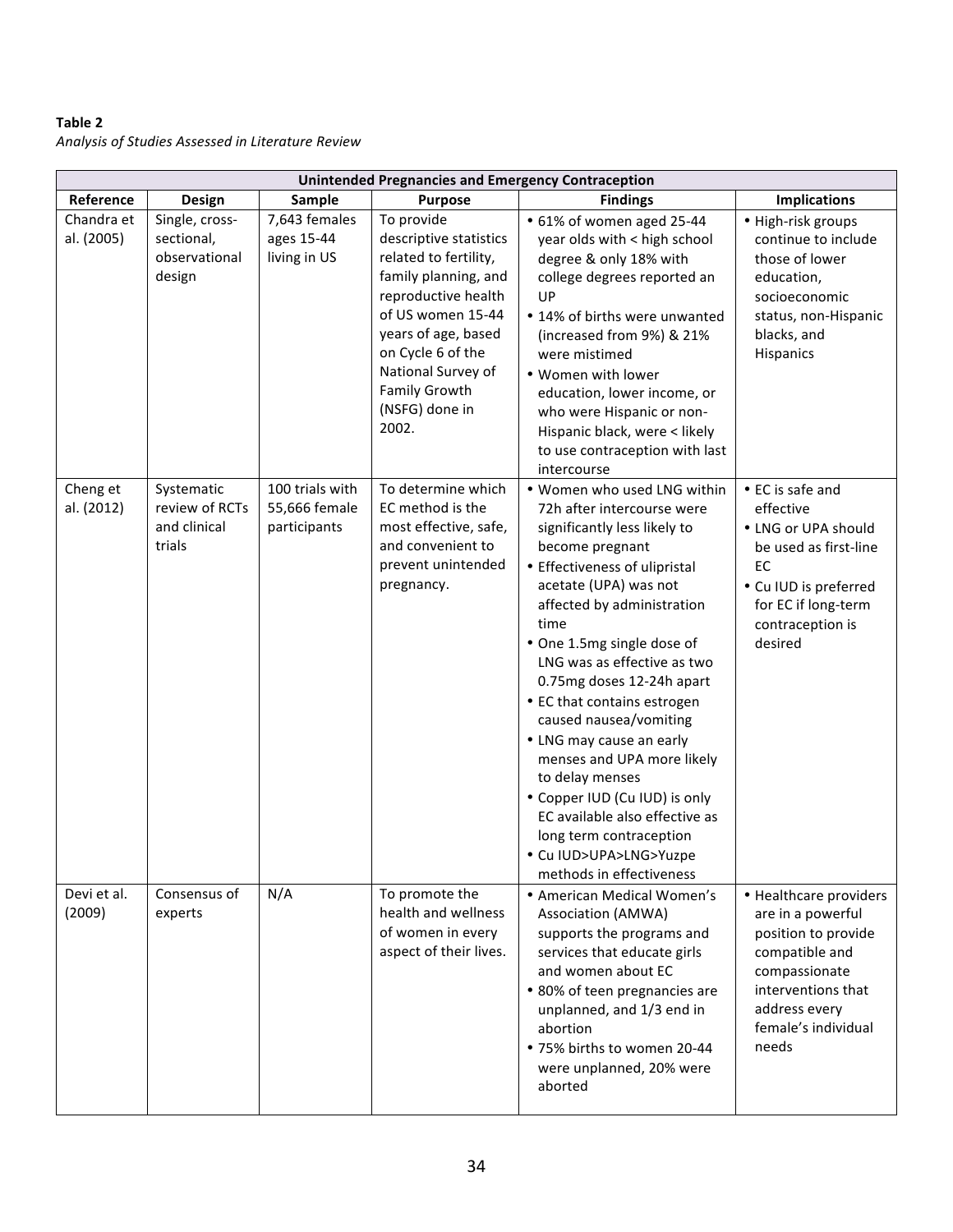|                        |                         |                                                                                                                                                                                                                                            |                                                                                                                                                                                                                                              | • UPs carry a greater risk of<br>maternal morbidity, fetuses<br>may be exposed to alcohol or<br>other toxins, causing<br>mortality and morbidity<br>• Substantial financial impact,<br>direct medical costs=\$5<br>billion<br>• Large number of UP<br>demonstrate inefficiency of<br>birth control despite<br>widespread access<br>• Abstinence is infrequently<br>used<br>• Despite abstinence sex<br>education in schools teen<br>birth rates rose in 2006; 1st<br>time since 1991                                                                                                                                                                               | • Women need to be<br>aware of the<br>availability,<br>indications, and<br>accessibility of EC<br>• Proper use of EC<br>could prevent at<br>least 75% of UP<br>• EC is considered by<br>the World Health<br>Organization (WHO)<br>to be one of the<br>safest methods of<br>contraception,<br>though recurrent<br>use is not<br>recommended<br>• AMWA believes that<br>all women and girls<br>should have full<br>access to EC after<br>unprotected sex, as<br>UP often have<br>significant effects on<br>the mother, baby,<br>and society |
|------------------------|-------------------------|--------------------------------------------------------------------------------------------------------------------------------------------------------------------------------------------------------------------------------------------|----------------------------------------------------------------------------------------------------------------------------------------------------------------------------------------------------------------------------------------------|--------------------------------------------------------------------------------------------------------------------------------------------------------------------------------------------------------------------------------------------------------------------------------------------------------------------------------------------------------------------------------------------------------------------------------------------------------------------------------------------------------------------------------------------------------------------------------------------------------------------------------------------------------------------|-------------------------------------------------------------------------------------------------------------------------------------------------------------------------------------------------------------------------------------------------------------------------------------------------------------------------------------------------------------------------------------------------------------------------------------------------------------------------------------------------------------------------------------------|
| Finer et al.<br>(2006) | Observational<br>design | 10,847 women<br>surveyed in<br>1995 & 7,643<br>surveyed in<br>2002 by the<br>National<br>Center of<br>Health<br><b>Statistics</b><br>(NCHS)<br>through the<br>National<br>Survey of<br>Family Growth<br>(NSFG) by the<br>US.<br>government | To use newly<br>available national<br>data to examine<br>trends in the rates<br>of UP and related<br>outcomes between<br>1994 and 2001, and<br>to assess whether<br>disparities between<br>subgroups of<br>women have grown<br>or decreased. | • 1 in 20 American women<br>have an UP each year<br>• Women aged 18-24, of low-<br>income, cohabitating, and<br>minority (esp. black) are<br>more likely to experience UP<br>• These women have increased<br>rates for abortion and<br>unintended births<br>• Cohabitating women use<br>contraception similar to that<br>of married women, but have<br>higher incidence of sexual<br>activity, and possible<br>increased fecundity<br>• Financially disadvantaged<br>women are more likely than<br>others to have unprotected<br>sex with higher rates of<br>method failure when used<br>• Women are often ambivalent<br>about whether a pregnancy<br>was intended | • Cohabitating women<br>and their partners<br>would benefit from<br>improved medical<br>and social services<br>regarding pregnancy<br>planning<br>• Further research is<br>needed to<br>determine the<br>underlying factors<br>that cause UP<br>increases among<br>women in poverty<br>and other subgroups<br>• Policy efforts to<br>reduce UP should<br>focus on improving<br>access to<br>contraceptives,<br>especially for high-<br>risk groups                                                                                        |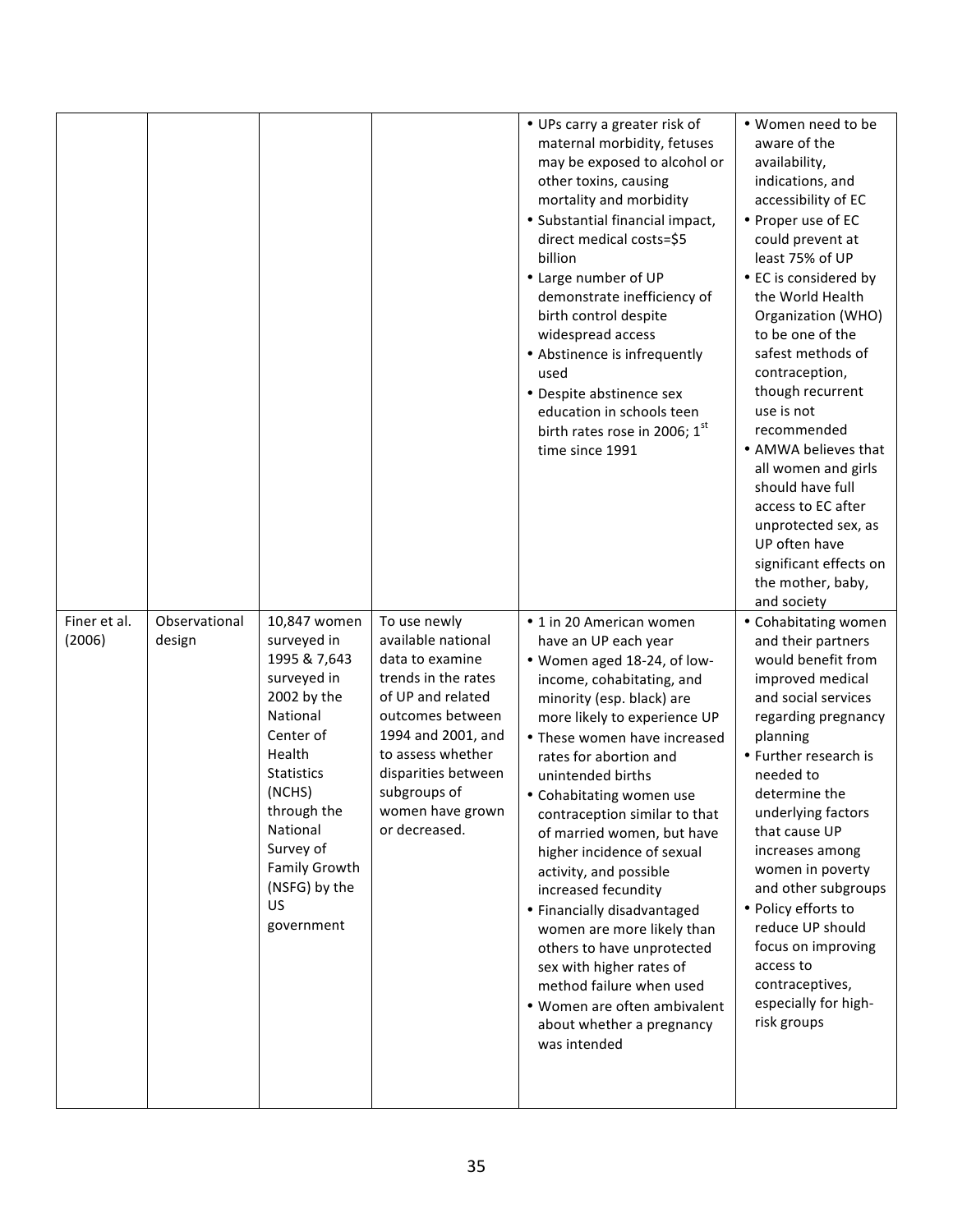|                              |                |     |                                                                                                |                                                                                                                                                                                                                                                                                                                                                                                                                                                                                                                                                                                                                                                                                                                                                                                                                                                                                                                                                                                                                                                                                                                   | • Providers should aim<br>to help women plan<br>pregnancies by<br>appropriate and<br>effective<br>contraceptive<br>methods<br>• A reduction in<br>barriers of more<br>effective methods<br>may prevent UP                                                                                                                                                                                                                                                                                                                                                                                                                                                                                                                                                                                                                     |
|------------------------------|----------------|-----|------------------------------------------------------------------------------------------------|-------------------------------------------------------------------------------------------------------------------------------------------------------------------------------------------------------------------------------------------------------------------------------------------------------------------------------------------------------------------------------------------------------------------------------------------------------------------------------------------------------------------------------------------------------------------------------------------------------------------------------------------------------------------------------------------------------------------------------------------------------------------------------------------------------------------------------------------------------------------------------------------------------------------------------------------------------------------------------------------------------------------------------------------------------------------------------------------------------------------|-------------------------------------------------------------------------------------------------------------------------------------------------------------------------------------------------------------------------------------------------------------------------------------------------------------------------------------------------------------------------------------------------------------------------------------------------------------------------------------------------------------------------------------------------------------------------------------------------------------------------------------------------------------------------------------------------------------------------------------------------------------------------------------------------------------------------------|
| Pollack &<br>Daley<br>(2003) | Expert opinion | N/A | To educate<br>providers on need,<br>use, side effects,<br>availability, and<br>barriers of EC. | • 50% of high school students<br>have sex, 25% didn't use<br>contraception with 1st<br>intercourse<br>• 27% of teens report<br>pregnancy<br>• UP associated with adverse<br>medical, financial,<br>psychological, and social<br>consequences for teens, their<br>families, and society<br>• Teens more likely than adults<br>to suffer adverse pregnancy<br>outcomes (SGA, low/very low<br>birth weight infants)<br>• Children of teens are more<br>likely than others to be at risk<br>for poor health, school<br>failure, poor cognitive<br>development, and<br>problematic behavior<br>• Early childbearing is<br>associated with lower<br>educational and economic<br>attainment, high welfare<br>dependence, & more marital<br>instability among teen<br>parents<br>• Teens who choose abortion<br>face risks: incomplete<br>abortions, cervical/uterine<br>trauma, infection, &<br>anesthetic complications<br>• EC remains underutilized in<br>the teen population<br>• After EC education, teens &<br>prescribers more likely to<br>use/prescribe it<br>• Adolescents perceive many<br>barriers to EC use | • Lack of knowledge<br>about timing and<br>administration<br>among prescribers<br>limits counseling to<br>high-risk patients<br>• Attitudes about EC<br>may influence<br>prescribing practices<br>by providers<br>• Healthcare providers<br>may use variety of<br>practices to limit<br>patient access to EC<br>• National, regional,<br>and local<br>informational<br>campaigns are one<br>way to increase teen<br>& provider<br>awareness and<br>knowledge of EC<br>• NPs can play an<br>essential role in<br>improving teen EC<br>access<br>• Need for wide<br>spread education for<br>healthcare<br>providers, should be<br>completed as part of<br>contraceptive<br>counseling<br>curriculum for<br>clinicians<br>• Healthcare providers<br>should be<br>encouraged to<br>attend continuing<br>education regarding<br>EC |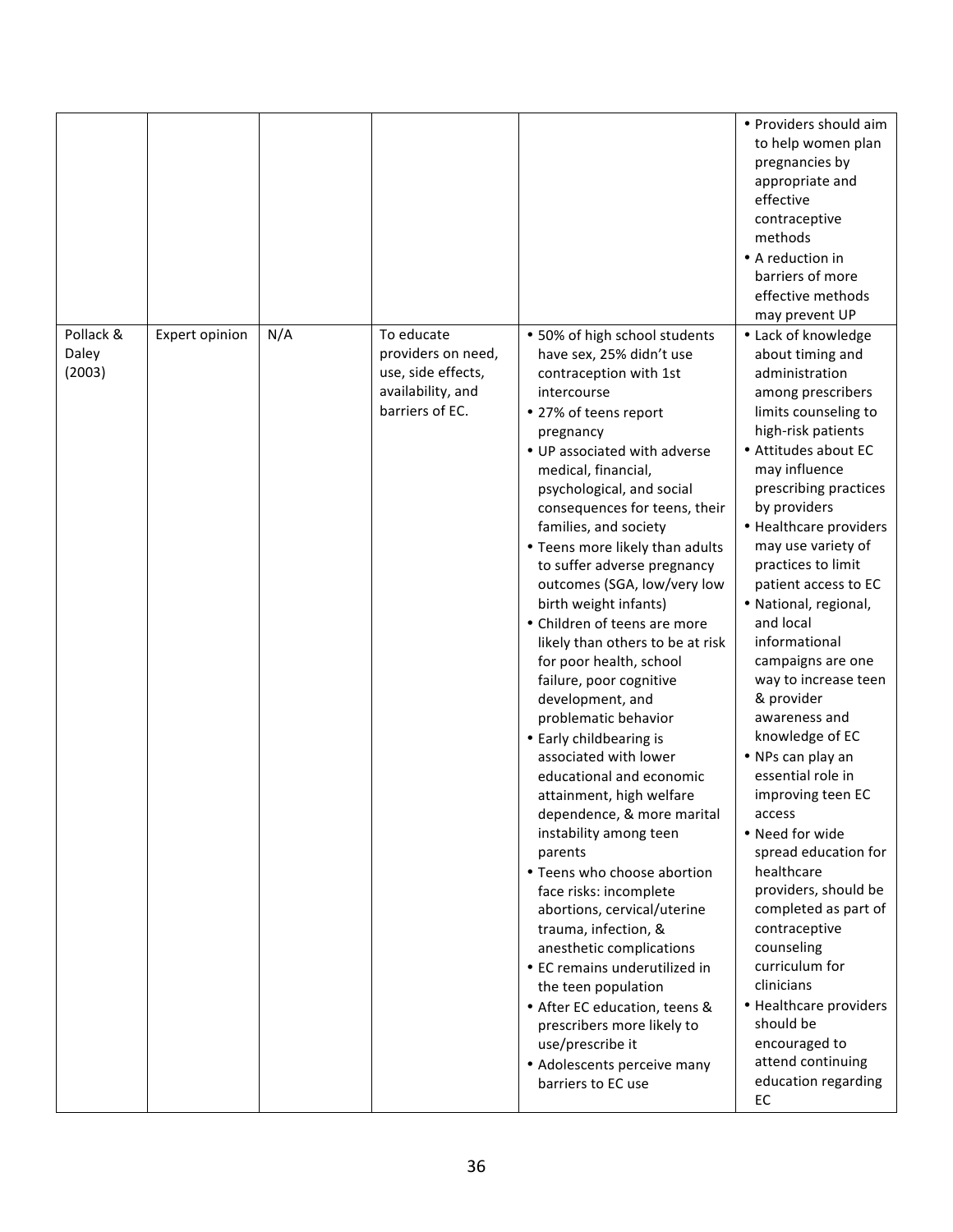|  |  | . In 1996 the American College | • Healthcare providers  |
|--|--|--------------------------------|-------------------------|
|  |  | of Obstetricians and           | need to raise           |
|  |  | Gynecologist published         | awareness and           |
|  |  | professional guidelines on     | educate teens about     |
|  |  | the use of EC                  | EC                      |
|  |  |                                |                         |
|  |  | • Inexperience is a major      | • Counseling can        |
|  |  | reason pediatricians do not    | begin at                |
|  |  | routinely prescribe EC         | preadolescent with      |
|  |  |                                | anticipatory            |
|  |  |                                | guidance, discussing    |
|  |  |                                | puberty, and            |
|  |  |                                | offering health         |
|  |  |                                | education materials     |
|  |  |                                | • Private, confidential |
|  |  |                                | interviews are          |
|  |  |                                | appropriate at          |
|  |  |                                | adolescence,            |
|  |  |                                | inquiring about         |
|  |  |                                | knowledge,              |
|  |  |                                | contraception use,      |
|  |  |                                | and sexual activity     |
|  |  |                                | • Providers should      |
|  |  |                                | encourage teens to      |
|  |  |                                | make healthy and        |
|  |  |                                | responsible sexual      |
|  |  |                                | decisions, and clarify  |
|  |  |                                | EC is used for          |
|  |  |                                | emergency               |
|  |  |                                | situations only         |
|  |  |                                | • Providers should      |
|  |  |                                | advise follow up visit  |
|  |  |                                | after EC provision to   |
|  |  |                                | test for pregnancy      |
|  |  |                                | or STDs                 |
|  |  |                                |                         |
|  |  |                                | • Information           |
|  |  |                                | pamphlets on EC         |
|  |  |                                | should be visibly       |
|  |  |                                | displayed, office       |
|  |  |                                | staff should be         |
|  |  |                                | knowledgeable           |
|  |  |                                | about EC, and           |
|  |  |                                | advanced provision      |
|  |  |                                | should be given         |
|  |  |                                | when deemed             |
|  |  |                                | necessary               |
|  |  |                                | • Providers should      |
|  |  |                                | advocate for their      |
|  |  |                                | teen patients at        |
|  |  |                                | local, state, and       |
|  |  |                                | federal level for       |
|  |  |                                | proper healthcare       |
|  |  |                                |                         |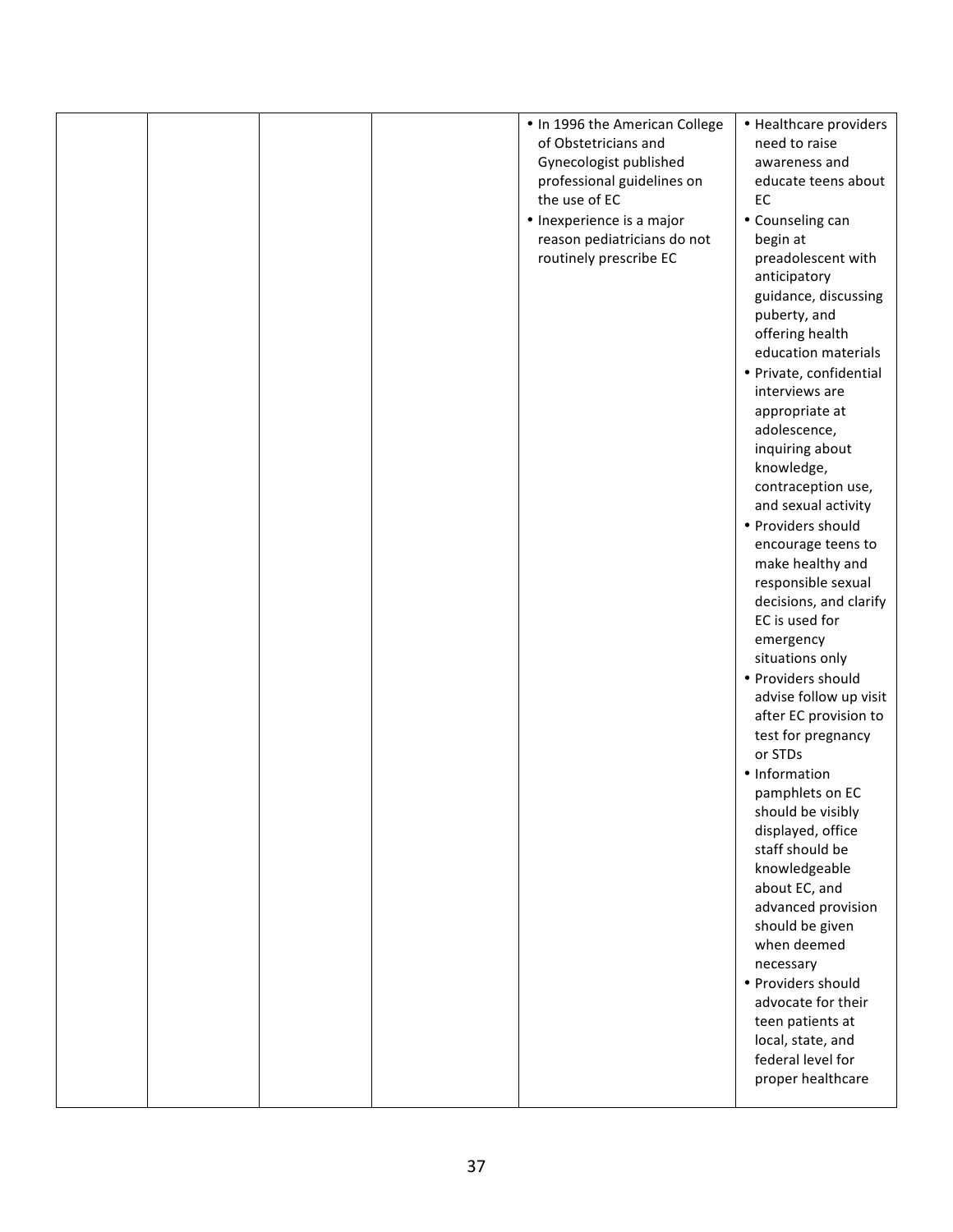| Trussell et<br>al. (2004) | Expert opinion | N/A | To describe EC use,<br>types, effectiveness,<br>safety, side effects,<br>MOA, ways to<br>improve access, and<br>cost effectiveness. | • 1/2 of all pregnancies in the<br>US are unintended (3.0<br>million in 1994), highest rate<br>of all industrialized nations<br>• EC prevents pregnancy after<br>unprotected sex, may<br>significantly reduce the<br>incidence of UPs<br>• EC is especially important for<br>3.1 million women who do<br>not use a regular<br>contraception & are at risk<br>for pregnancy<br>• EC is available orally<br>(combined & LNG) and Cu<br><b>IUD</b><br>• EC reduces risk of pregnancy<br>by 75%<br>• Effectiveness decreased<br>significantly with treatment<br>delay<br>• EC effective up to 120 hours<br>· Most common side effects:<br>nausea and vomiting<br>• Contraindications:<br>pregnancy, migraines or h/o<br>clots (though EC will NOT<br>interrupt an existing<br>pregnancy)<br>. No teratogenic effects have<br>been noted<br>• EC works by<br>delaying/inhibiting ovulation,<br>inhibiting fertilization or<br>implantation of a fertilized | • Physicians rarely &<br>infrequently provide<br>information about<br>EC to women during<br>routine visits<br>• Very few women<br>aware EC is<br>available, safe, &<br>effective<br>• Continued use of EC<br>instead of regular<br>contraception is far<br>less effective,<br>irrational choice<br>• Making EC more<br>widely available has<br>not shown women<br>to increase high risk<br>behaviors<br>• Women who are<br>most diligent about<br>ongoing<br>contraceptive use<br>are those most likely<br>to seek emergency<br>treatment<br>• Educating teens<br>about EC does not<br>increase their sexual<br>activity levels or use<br>of EC but increases<br>their knowledge<br>level of proper use<br>• Toll-free hotlines<br>available: |
|---------------------------|----------------|-----|-------------------------------------------------------------------------------------------------------------------------------------|-------------------------------------------------------------------------------------------------------------------------------------------------------------------------------------------------------------------------------------------------------------------------------------------------------------------------------------------------------------------------------------------------------------------------------------------------------------------------------------------------------------------------------------------------------------------------------------------------------------------------------------------------------------------------------------------------------------------------------------------------------------------------------------------------------------------------------------------------------------------------------------------------------------------------------------------------------|-----------------------------------------------------------------------------------------------------------------------------------------------------------------------------------------------------------------------------------------------------------------------------------------------------------------------------------------------------------------------------------------------------------------------------------------------------------------------------------------------------------------------------------------------------------------------------------------------------------------------------------------------------------------------------------------------------------------------------------------------|
|                           |                |     |                                                                                                                                     | egg<br>• EC nearly always cost<br>effective<br>· IUD for long-term<br>contraception for 10 years<br>• Average medical cost of<br>unintended births is more<br>than the average cost of all<br>births<br>• 51,000 abortions were                                                                                                                                                                                                                                                                                                                                                                                                                                                                                                                                                                                                                                                                                                                       | Emergency<br>Contraception<br>Hotline (1-888-NOT-<br>$2-LATE$ ) &<br>Emergency<br>Contraception Web<br>site (http://not-2-<br>late.com)<br>• Service delivery<br>innovations may                                                                                                                                                                                                                                                                                                                                                                                                                                                                                                                                                              |
|                           |                |     |                                                                                                                                     | averted by use of EC in 2000<br>in the US                                                                                                                                                                                                                                                                                                                                                                                                                                                                                                                                                                                                                                                                                                                                                                                                                                                                                                             | help reduce number<br>of UP                                                                                                                                                                                                                                                                                                                                                                                                                                                                                                                                                                                                                                                                                                                   |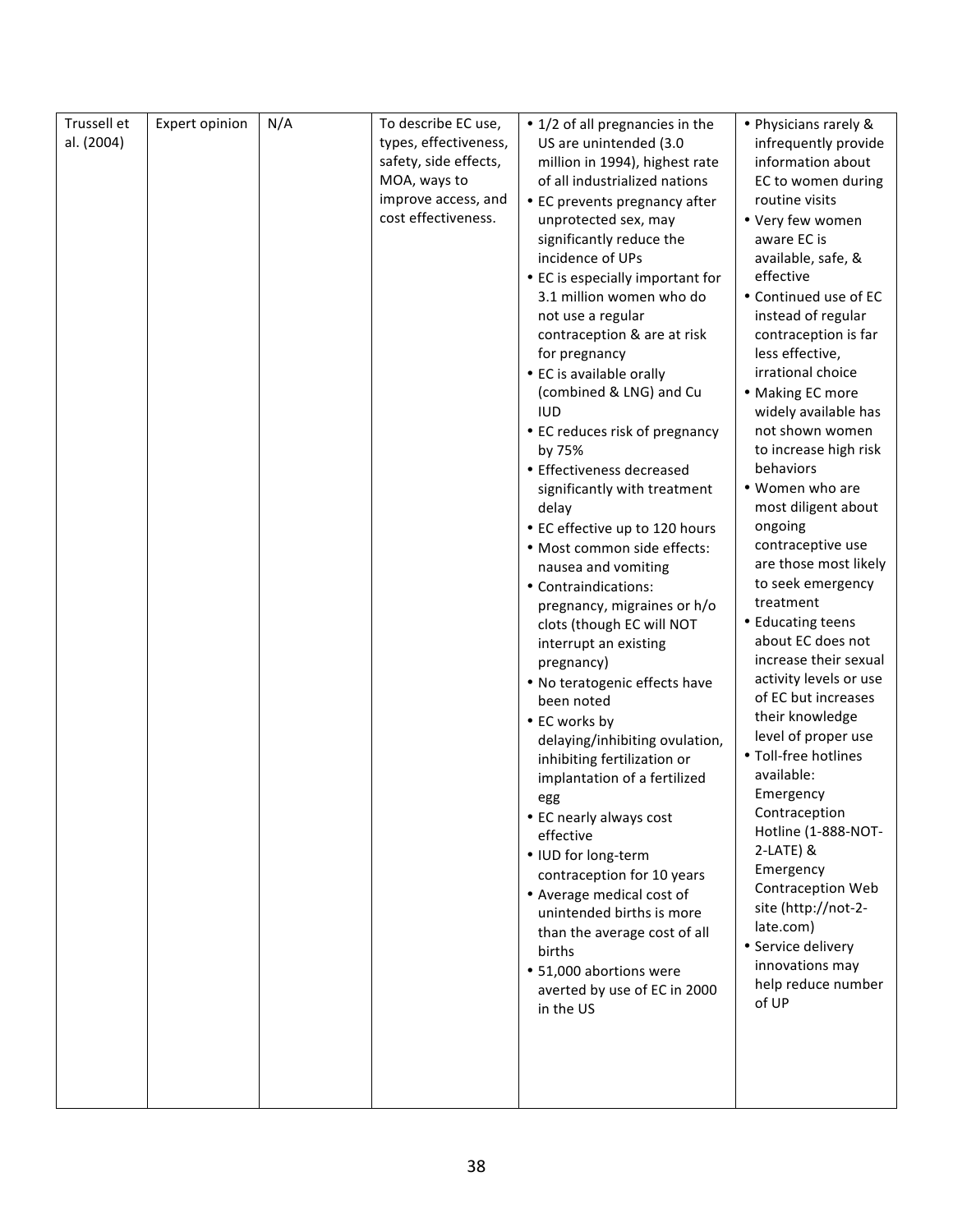|                        |                                                      |                                                                                                                                                                                                                                                                                                                          |                                                                                                                                                                                                                                 |                                                                                                                                                                                                                                                                                                                                                                                                                                                                                                                                                                                                 | • Changing provider<br>practice: primary<br>and reproductive<br>providers should<br>routinely inform<br>about EC before the<br>need arises<br>• Information<br>provided to both<br>women and men in<br>a culturally sensitive<br>manner during<br>counseling through<br>posters, brochures,<br>audio, video, or<br>wallet cards<br>• Access would be<br>enhanced if<br>providers advertised<br><b>EC</b> services                                                                                                                         |
|------------------------|------------------------------------------------------|--------------------------------------------------------------------------------------------------------------------------------------------------------------------------------------------------------------------------------------------------------------------------------------------------------------------------|---------------------------------------------------------------------------------------------------------------------------------------------------------------------------------------------------------------------------------|-------------------------------------------------------------------------------------------------------------------------------------------------------------------------------------------------------------------------------------------------------------------------------------------------------------------------------------------------------------------------------------------------------------------------------------------------------------------------------------------------------------------------------------------------------------------------------------------------|-------------------------------------------------------------------------------------------------------------------------------------------------------------------------------------------------------------------------------------------------------------------------------------------------------------------------------------------------------------------------------------------------------------------------------------------------------------------------------------------------------------------------------------------|
|                        |                                                      |                                                                                                                                                                                                                                                                                                                          | <b>Knowledge of Providers</b>                                                                                                                                                                                                   |                                                                                                                                                                                                                                                                                                                                                                                                                                                                                                                                                                                                 |                                                                                                                                                                                                                                                                                                                                                                                                                                                                                                                                           |
| Reference              | Design                                               | Sample                                                                                                                                                                                                                                                                                                                   | <b>Purpose</b>                                                                                                                                                                                                                  | <b>Findings</b>                                                                                                                                                                                                                                                                                                                                                                                                                                                                                                                                                                                 | <b>Implications</b>                                                                                                                                                                                                                                                                                                                                                                                                                                                                                                                       |
| Akers et al.<br>(2010) | Single,<br>qualitative,<br>grounded<br>theory design | 48 providers<br>(physicians,<br>pharmacists,<br>and nurses)<br>recruited from<br>4 academic<br>and<br>community-<br>based primary<br>care practices<br>which provide<br>comprehensiv<br>e women's<br>care, affiliated<br>with the<br>University of<br>Pittsburgh<br>Medical<br>Center,<br>divided into 8<br>focus groups | To explore opinions<br>regarding barriers<br>to contraceptive<br>counseling among<br>providers in primary<br>care settings to<br>improve delivery of<br>contraceptive<br>services by<br>developing system-<br>based strategies. | • Multiple challenges to<br>provision of contraceptive<br>counseling<br>• Challenges occur at provider,<br>perceived patient, and health<br>system levels<br>• No single approach to<br>improving provision of<br>contraceptive counseling<br>services sufficient<br>• Lack of reimbursement,<br>patient refusal, and lack of<br>time are reasons for not<br>offering services<br>· Providers overwhelmingly felt<br>they had inadequate<br>knowledge and skills to<br>provide counseling.<br>• Providers choose who to<br>counsel on a case-by-case<br>basis based on subjective<br>assessment | • A variety of<br>strategies are<br>needed to<br>effectively improve<br>provision of services<br>• Cost-effective<br>solutions are<br>necessary to assist<br>providers (EMR<br>systems with<br>prompts and links to<br>up-to-date<br>information)<br>• Developing<br>standardized<br>curricula in<br>contraception<br>counseling, adding<br>contraceptive<br>questions to<br>providers<br>certification exams,<br>offering CME<br>opportunities, and<br>increasing<br>availability of<br>electronic<br>counseling resources<br>are needed |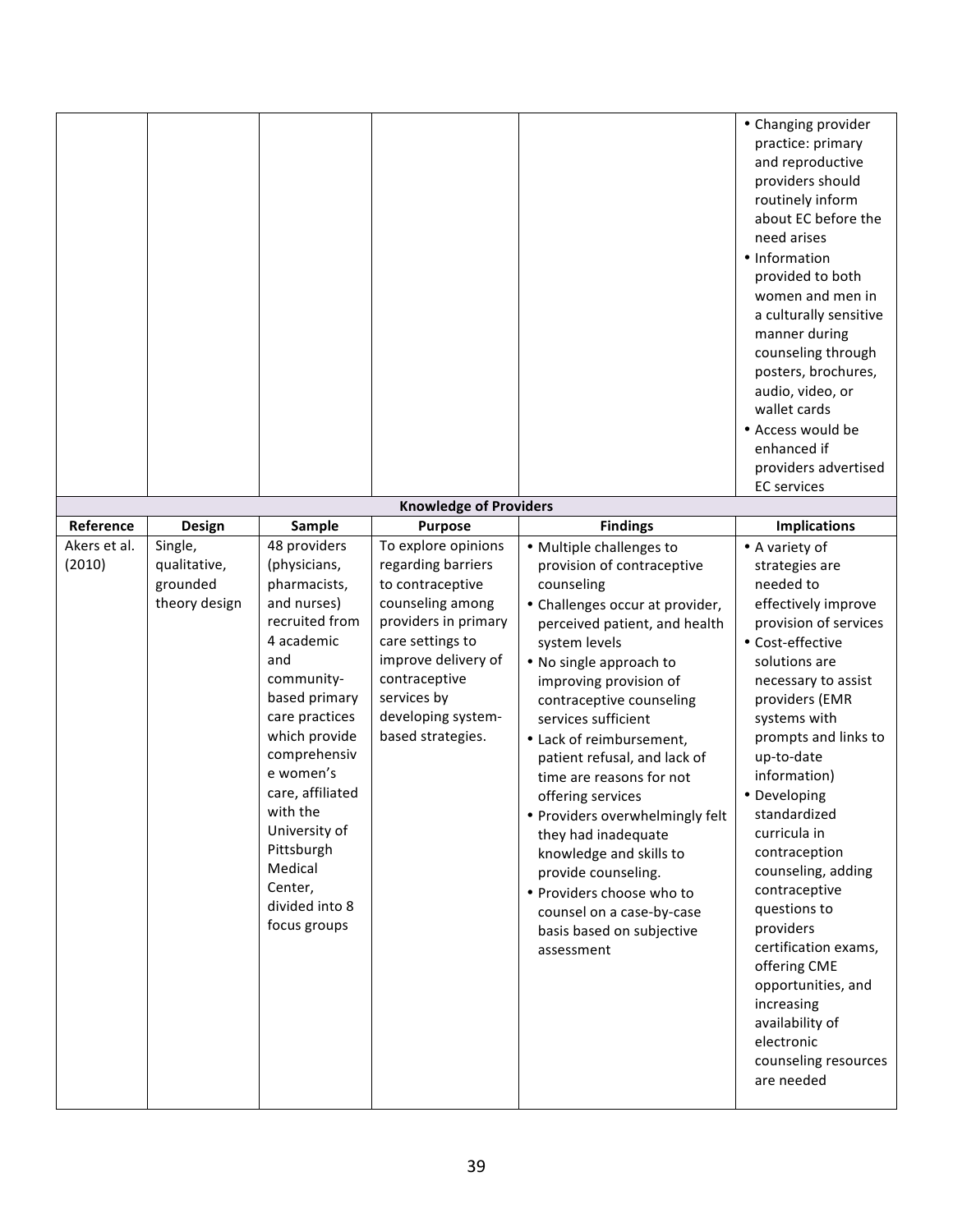| Chuang &<br>Freund<br>(2005a) | Single, non<br>randomized<br>experimental<br>pretest-<br>posttest<br>design | 56 primary<br>care providers<br>(MD, APRN, &<br>PAs) at<br>institutions<br>throughout<br>Massachusetts | To assess the effect<br>of a single<br>educational session<br>about EC to primary<br>care providers. | • One educational session<br>increased the likelihood of<br>providers to provide advance<br>prescription of EC<br>· Increased likelihood of<br>routine EC counseling<br>• Baseline knowledge was high<br>and remained high after<br>session<br>• Adequate knowledge may<br>not be main barrier to EC<br>provision<br>• Other barriers (attitudes and<br>time constraints) may be<br>more important<br>• Advance provision increased<br>6 months after session | • Important to<br>understand the<br>barriers of patients<br>and providers<br>• More RCTs are<br>needed for<br>counseling<br>interventions<br>• Contraception<br>counseling should<br>be done will all<br>women of<br>reproductive age at<br>every visit,<br>regardless of<br>presentation<br>problem<br>• Development of<br>creative ways to<br>provide<br>contraceptive<br>services outside of<br>traditional face-to-<br>face with physicians<br>are warranted<br>• Effort must be made<br>by providers to<br>educate their<br>patients regarding<br>EC to increase use<br>and access<br>• The American public<br>is overall unaware of<br>EC availability<br>• Advance provision<br>could increase EC<br>use |
|-------------------------------|-----------------------------------------------------------------------------|--------------------------------------------------------------------------------------------------------|------------------------------------------------------------------------------------------------------|---------------------------------------------------------------------------------------------------------------------------------------------------------------------------------------------------------------------------------------------------------------------------------------------------------------------------------------------------------------------------------------------------------------------------------------------------------------|-----------------------------------------------------------------------------------------------------------------------------------------------------------------------------------------------------------------------------------------------------------------------------------------------------------------------------------------------------------------------------------------------------------------------------------------------------------------------------------------------------------------------------------------------------------------------------------------------------------------------------------------------------------------------------------------------------------------|
|-------------------------------|-----------------------------------------------------------------------------|--------------------------------------------------------------------------------------------------------|------------------------------------------------------------------------------------------------------|---------------------------------------------------------------------------------------------------------------------------------------------------------------------------------------------------------------------------------------------------------------------------------------------------------------------------------------------------------------------------------------------------------------------------------------------------------------|-----------------------------------------------------------------------------------------------------------------------------------------------------------------------------------------------------------------------------------------------------------------------------------------------------------------------------------------------------------------------------------------------------------------------------------------------------------------------------------------------------------------------------------------------------------------------------------------------------------------------------------------------------------------------------------------------------------------|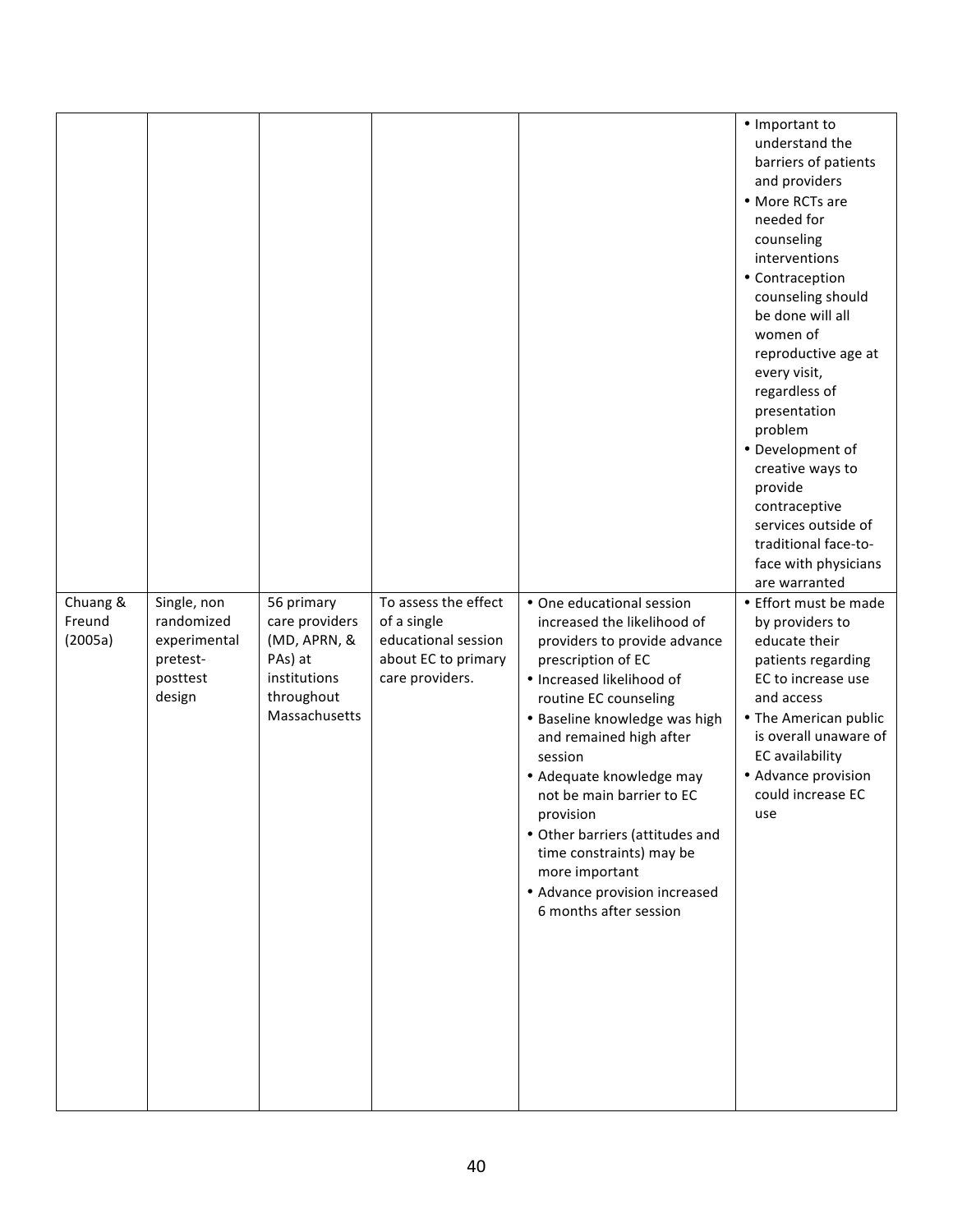| Colarossi et<br>al. (2010b) | Single non<br>randomized<br>experimental<br>pretest-<br>posttest<br>design | 223 training<br>participants<br>(health<br>educators,<br>health care<br>providers, &<br>social service<br>providers)<br>recruited from<br>10 different<br>community<br>organizations<br>in Brooklyn,<br>the Bronx, and<br>Manhattan,<br><b>NYC</b> | To measure changes<br>in knowledge and<br>attitudes regarding<br>EC after a 2.5 hour<br>EC training program.                                                                                                                  | • Increased knowledge about<br>the timing, efficacy, and<br>safety of EC noted in posttest<br>• More positive attitudes about<br>providing EC in posttest<br>• Social service providers (SSP)<br>had least amount of<br>knowledge prior to training,<br>but same amount of<br>knowledge as other two<br>groups after<br>• SSPs had least positive<br>attitudes before and after<br>training, but positive<br>attitudes increased<br>significantly after<br>• Participants had the most<br>negative attitudes about<br>providing EC to adolescents,<br>especially among SSP | • Suggests a brief<br>training program can<br>impact providers<br>from many<br>professions<br>• SSPs may be an<br>important new<br>group to educate<br>regarding EC, as they<br>work with large<br>numbers of high risk<br>individuals<br>(adolescents and<br>immigrants)<br>• SSPs may be an<br>important link to<br>high risk women, as<br>they use the health<br>care system less<br>frequently<br>• Increasing<br>knowledge and<br>attitudes among<br>providers working<br>with high risk<br>patients is a cost<br>effective way to<br>increase public use<br>of EC |
|-----------------------------|----------------------------------------------------------------------------|----------------------------------------------------------------------------------------------------------------------------------------------------------------------------------------------------------------------------------------------------|-------------------------------------------------------------------------------------------------------------------------------------------------------------------------------------------------------------------------------|----------------------------------------------------------------------------------------------------------------------------------------------------------------------------------------------------------------------------------------------------------------------------------------------------------------------------------------------------------------------------------------------------------------------------------------------------------------------------------------------------------------------------------------------------------------------------|-------------------------------------------------------------------------------------------------------------------------------------------------------------------------------------------------------------------------------------------------------------------------------------------------------------------------------------------------------------------------------------------------------------------------------------------------------------------------------------------------------------------------------------------------------------------------|
| Golden et<br>al. (2001)     | Single, cross-<br>sectional<br>descriptive<br>design                       | 233 active<br>members of<br>the American<br>Academy of<br>Pediatrics of<br>New York<br>Chapter 2,<br>District II<br>(including<br>Brooklyn,<br>Queens,<br>Nassau &<br>Suffolk<br>counties) in<br>January 1999.                                     | To survey the<br>knowledge,<br>attitudes, and<br>opinions of<br>practicing<br>pediatricians<br>regarding the use of<br>EC in teenagers. As<br>well as to increase<br>awareness of the<br>use of EC and to<br>assess interest. | • 1/3 peds had prescribed EC in<br>the past year<br>• Concern based on religious<br>morals was not a concern for<br>prescribers<br>• Many feel they lack<br>knowledge and training to<br>provide EC, but are<br>interested in learning more<br>• Female pediatricians were<br>more likely to counsel teens<br>at annual visits, had more<br>concerns about making EC<br>more available, and underuse<br>of other contraceptive<br>methods<br>• Majority would not prescribe<br>an advanced rx to teens (17%<br>would)                                                      | • Peds can play an<br>important role in<br>promoting EC<br>awareness to teens<br>and need to be<br>knowledgeable<br>about the subject to<br>discuss it when<br>indicated<br>• Suggests a<br>discussion of EC as<br>part of anticipatory<br>guidance provided<br>to teens, even<br>before they are<br>sexually active<br>• Pediatricians need<br>to keep informed of<br>recent<br>developments in EC                                                                                                                                                                     |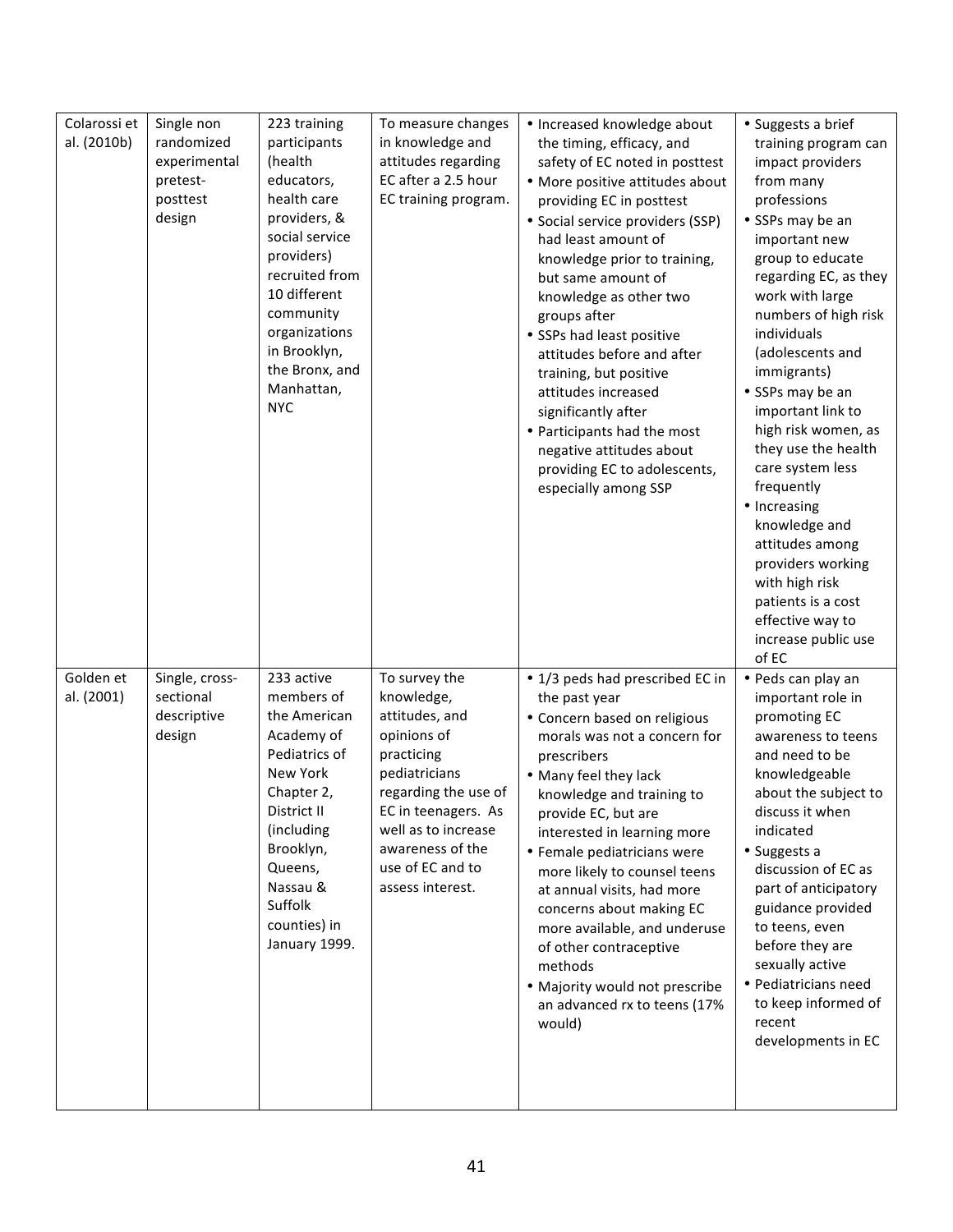|                         |                                                                                             |                                                                                                                                                                            |                                                                                                                                                                             | • Almost 1/2 of pediatricians<br>requested to prescribe EC<br>would do so in case of<br>rape/sexual assault (mostly in<br>teens)                                                                                                                                                                                                                                                                                                | • Important for<br>physicians who treat<br>teens to be aware of<br>EC for rape/sexual<br>assault victims                                                                                                                                                                                                                                                                       |
|-------------------------|---------------------------------------------------------------------------------------------|----------------------------------------------------------------------------------------------------------------------------------------------------------------------------|-----------------------------------------------------------------------------------------------------------------------------------------------------------------------------|---------------------------------------------------------------------------------------------------------------------------------------------------------------------------------------------------------------------------------------------------------------------------------------------------------------------------------------------------------------------------------------------------------------------------------|--------------------------------------------------------------------------------------------------------------------------------------------------------------------------------------------------------------------------------------------------------------------------------------------------------------------------------------------------------------------------------|
| Lee et al.<br>(2012)    | Single, cross-<br>sectional<br>survey,<br>descriptive<br>design web-<br>based<br>instrument | 467 nurse<br>practitioner<br>students in<br>American<br>Association of<br>Colleges of<br><b>Nursing</b><br>(AACN)<br>member<br>schools in the<br><b>United States</b>      | To determine EC<br>knowledge level of<br>nurse practitioner<br>(NP) students and to<br>investigate attitudes<br>about EC that may<br>influence<br>prescribing<br>practices. | • Students who had received<br>formal EC content in their<br>program of study<br>demonstrated higher mean<br>knowledge scores<br>• NP students lacked<br>knowledge regarding MOA &<br>indications<br>• Younger students, newer to<br>nursing, and women's health<br>NP students had increased<br>knowledge<br>• Attitudes and knowledge<br>were closely related                                                                 | • Providers need<br>accurate, evidence-<br>based knowledge<br>regarding EC in<br>order to<br>appropriately<br>educate patients<br>and counsel women<br>regarding EC<br>• A need exists to<br>educate all women<br>at every encounter<br>about EC<br>• Anticipatory health<br>counseling needs to<br>be initiated by<br>provider<br>• EC may reduce<br>unplanned<br>pregnancies |
| Miller et al.<br>(2011) | Qualitative,<br>grounded<br>theory design;<br>survey used to<br>evaluate EC<br>knowledge    | 85 health care<br>providers<br>(MDs, NPs,<br>and RNs)<br>within 12<br>focus groups<br>in multiple<br>pediatric<br>emergency<br>rooms across<br>the United<br><b>States</b> | To describe the<br>attitudes and beliefs<br>of EC among<br>healthcare<br>providers; to<br>determine the<br>perceived role of<br>the provider in<br>providing EC.            | • Most MDs and NPs<br>supported EC use, but RNs<br>were divided<br>• Most RNs did not approve of<br>EC when intercourse was<br>consensual<br>• MDs and NPs had high<br>intention to prescribe, but<br>this may not describe<br>prescribing behavior<br>• RNs supported refusal<br>practices of EC; some stated<br>punitive attitude towards<br>adolescents in need of EC<br>• Providers demonstrated poor<br>knowledge about EC | • Education about<br>social justice for<br>healthcare providers<br>is needed<br>• Poor knowledge and<br>misconceptions<br>indicate a need for<br>more education to<br>providers<br>• Geographic<br>differences indicate<br>need for further<br>quantitative studies                                                                                                            |
| Reed et al.<br>(2012)   | Single, cross-<br>sectional<br>descriptive<br>design                                        | 30 RNs & 36<br>MDs/NPs, 40<br>teens<br>surveyed in a<br>Midwestern,<br>freestanding,<br>urban<br>pediatric<br>emergency<br>department                                      | To evaluate<br>knowledge level<br>differences of EC<br>between MDs/NPs,<br>RNs, and teens.                                                                                  | . No difference found between<br>RNs and MDs/NPs, teens and<br>RNs, or teens and MDs/NPs<br>. MDs more liberal in their EC<br>attitudes<br>• Increased age=more<br>conservative response                                                                                                                                                                                                                                        | • Teens lack<br>awareness of EC<br>availability and<br>accessibility<br>• Minority teens may<br>feel helpless<br>regarding EC<br>• Knowledge was poor<br>in all 3 groups                                                                                                                                                                                                       |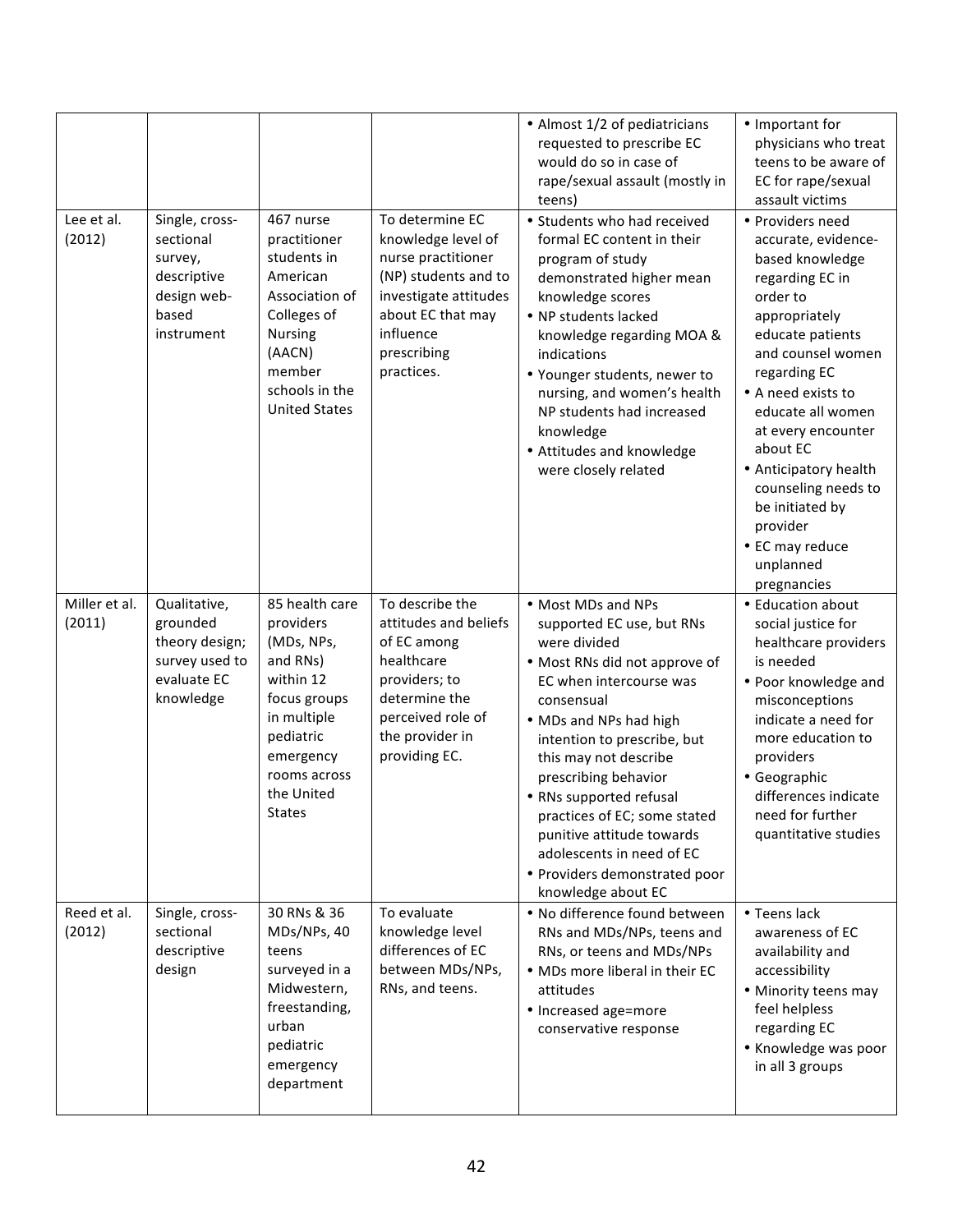|                          |                                                       |                                                                                                                                                                                                                                                                                                                              |                                                                                                                                                                                                        |                                                                                                                                                                                                                                                                                                                                                                                                                                                                            | • Lack of education<br>exists among all<br>groups re: EC<br>• May indicate a<br>resistance to<br>obtaining knowledge<br>r/t values or<br>misconceptions                                                                                                                                                                                                                                       |
|--------------------------|-------------------------------------------------------|------------------------------------------------------------------------------------------------------------------------------------------------------------------------------------------------------------------------------------------------------------------------------------------------------------------------------|--------------------------------------------------------------------------------------------------------------------------------------------------------------------------------------------------------|----------------------------------------------------------------------------------------------------------------------------------------------------------------------------------------------------------------------------------------------------------------------------------------------------------------------------------------------------------------------------------------------------------------------------------------------------------------------------|-----------------------------------------------------------------------------------------------------------------------------------------------------------------------------------------------------------------------------------------------------------------------------------------------------------------------------------------------------------------------------------------------|
| Shrader et<br>al. (2010) | Single,<br>descriptive<br>design                      | 182<br>community<br>pharmacists<br>precepting in<br>College of<br>Pharmacy at<br>Medical<br>University of<br>South Carolina<br>(MUSC) and<br>family<br>medicine MDs<br>who precept<br>in the MUSC<br>Family<br>Medicine<br>Rural Clerkship<br>or family<br>medicine<br>residency<br>programs<br>throughout<br>South Carolina | To assess<br>knowledge and<br>attitudes about EC<br>of both community<br>physicians and<br>pharmacists<br>practicing in South<br>Carolina who are<br>also preceptors for<br>the MUSC.                  | • Knowledge was poor and<br>attitudes about<br>misperceptions were high in<br>both physicians and<br>pharmacists, especially in<br>community pharmacists<br>• More pharmacists than<br>physicians<br>prescribed/dispensed EC<br>• Many pharmacists had been<br>practicing for 20 years or<br>more, majority of physicians<br>had been practicing <5 years                                                                                                                  | • Newer providers<br>may be more aware<br>of attitudinal<br>concerns of and<br>more<br>knowledgeable of EC<br>as taught in school<br>• Providers with more<br>experience may be<br>self taught or from<br>continuing<br>education<br>• Future education<br>may need to be<br>targeted to these<br>specific groups, and<br>warrants further<br>investigation                                   |
| Wallace et<br>al. (2004) | Single, cross-<br>sectional,<br>descriptive<br>design | 78 faculty,<br>residents, and<br>clinic RNs in a<br>Midwestern<br>department of<br>family<br>medicine at<br>five affiliated<br>clinics serving<br>two rural<br>areas, two<br>suburban<br>areas, and one<br>urban area.                                                                                                       | To survey faculty,<br>residents, and<br>nurses at a family<br>medicine residency<br>program with<br>regard to their<br>knowledge and<br>attitudes toward EC,<br>as well as identify<br>barriers to use | • 74% had provided EC in the<br>past, 9% would not consider<br>prescribing at all<br>• 96% were familiar with<br>indications and 78% with<br>protocols for providing EC<br>• 63% familiar with correct<br>timing<br>• No significant difference in<br>knowledge scores between<br>residents and faculty, nurses<br>had significantly less<br>knowledge<br>• 90% believed it was an<br>appropriate topic to discuss<br>at women's annual exams,<br>76% don't think about it | • Reminders on<br>patient's charts or<br>annual exam forms,<br>posters and<br>pamphlets can be<br>placed in office to<br>encourage women<br>to ask their<br>providers about EC<br>during annual exams<br>• Administrative and<br>support staff need<br>additional<br>education, as they<br>are often the first<br>point of contact and<br>can influence<br>timeliness of EC<br>administration |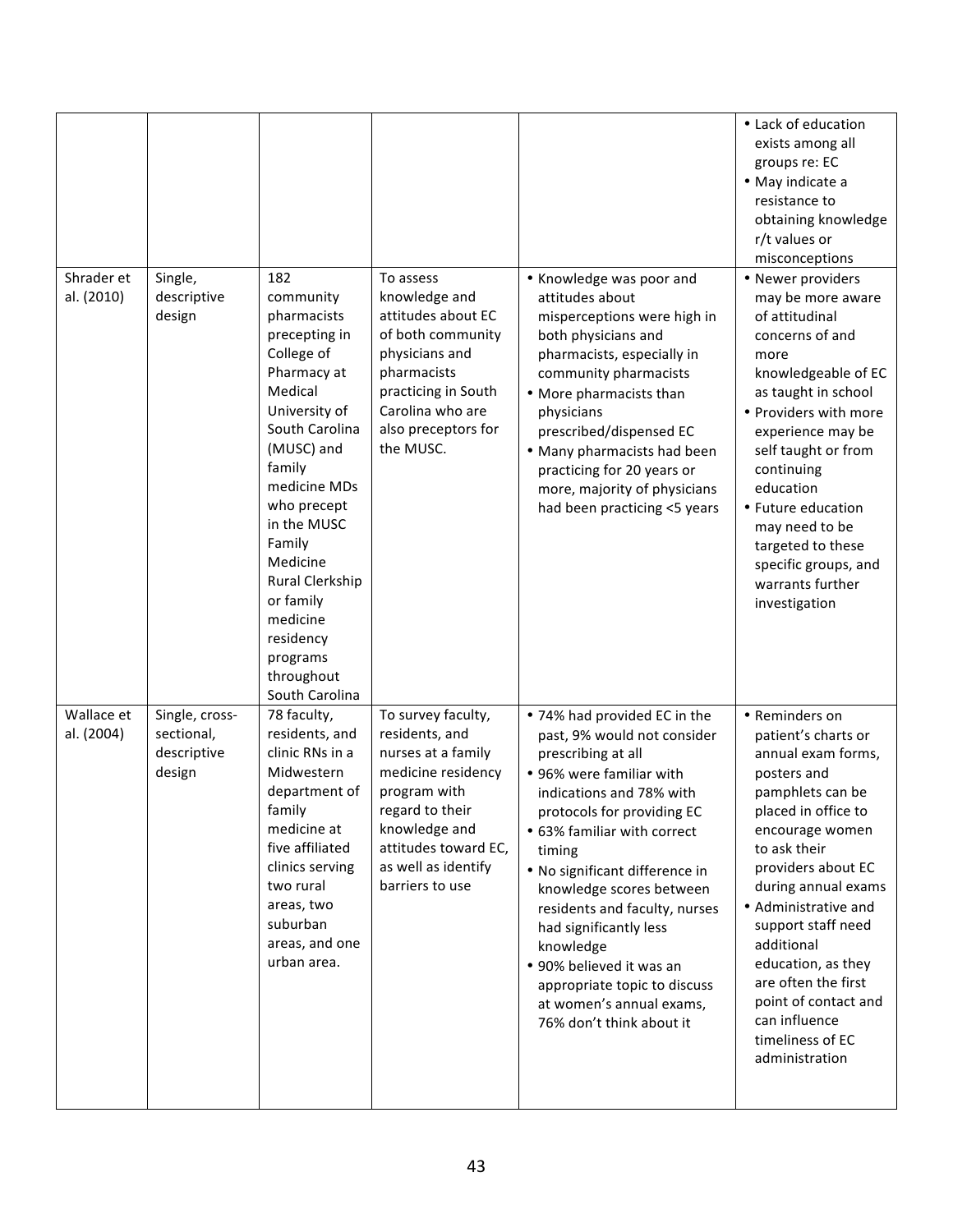|                          |                                                      |                                                                                                                                           | <b>Knowledge of Patients</b>                                                                                                                                                                  | • More than 80% thought<br>patient's lack of awareness<br>and discomfort initiating EC<br>discussion were barriers to<br>increased use                                                                                                                                                                                                                                                                                                                                                                                                                                                                    | • Nonprescribing<br>providers such as<br>nurses need a better<br>working knowledge<br>of EC, especially re:<br>time constraints, as<br>they can still refer to<br>another provider                                                                                                                                                   |
|--------------------------|------------------------------------------------------|-------------------------------------------------------------------------------------------------------------------------------------------|-----------------------------------------------------------------------------------------------------------------------------------------------------------------------------------------------|-----------------------------------------------------------------------------------------------------------------------------------------------------------------------------------------------------------------------------------------------------------------------------------------------------------------------------------------------------------------------------------------------------------------------------------------------------------------------------------------------------------------------------------------------------------------------------------------------------------|--------------------------------------------------------------------------------------------------------------------------------------------------------------------------------------------------------------------------------------------------------------------------------------------------------------------------------------|
| Reference                | Design                                               | Sample                                                                                                                                    | <b>Purpose</b>                                                                                                                                                                                | <b>Findings</b>                                                                                                                                                                                                                                                                                                                                                                                                                                                                                                                                                                                           | <b>Implications</b>                                                                                                                                                                                                                                                                                                                  |
| Ahern et al.<br>(2010)   | Single, cross-<br>sectional<br>descriptive<br>design | 100 English-<br>speaking<br>females ages<br>14-19<br>recruited from<br>Kapiolani<br>Medical<br>Center's Teen<br>Clinic in<br>Honolulu, HI | To describe the<br>awareness of EC<br>among adolescent<br>females, identify<br>factors associated<br>with knowledge of<br>EC, and describe<br>prior use of EC<br>among adolescent<br>females. | • Lower rates of EC awareness<br>in teens than previously<br>found in adults, older teens<br>know more<br>• Those aware, 38% had<br>previously used it<br>• Population mean age of<br>coitarche=14.7 & 95% had<br>sex, 56% had unprotected sex<br>in last 6 mos., 66% had<br>been/currently was pregnant<br>· School based resources<br>important to this population<br>• Population desired fact based<br>reproductive health classes<br>vs. scare tactics & abstinence<br>education<br>. Majority recognized risk of<br>UP immediately after sex<br>• EC acceptable among many<br>races and ethnicities | • Knowledge and<br>awareness of EC<br>needs expansion in<br>the high-risk<br>adolescent group,<br>despite race<br>• When EC is utilized<br>in this group, it is<br>highly acceptable<br>• EC is still beneficial<br>to many women<br>individually                                                                                    |
| Baldwin et<br>al. (2008) | Single, cohort,<br>correlational<br>design           | 11,392 female<br>respondents<br>to the<br>California<br>Health<br>Interview<br>Survey (CHIS)<br>in 2003 via<br>telephone                  | To examine the<br>associations<br>between EC<br>awareness and use<br>and demographic,<br>social, economic,<br>and geographical<br>variables.                                                  | • 75.7% women & teens stated<br>knowledge of EC (76.5%<br>adults, 67.6% teens)<br>• 4.0% of those knowledgeable<br>had used EC in the prior year<br>(3.6% of adults, 14.1% of<br>teens)<br>• Awareness was statistically<br>associated with non-Latina<br>white, higher income, US<br>born, and English-speaking<br>households<br>• Use was statistically<br>associated with young age,<br>no usual care source, lower<br>income, living in urban areas                                                                                                                                                   | · Improved utilization<br>may include<br>advanced provision<br>• Broad acceptance of<br>and need for EC<br>noted<br>• EC may act as an<br>important<br>pregnancy<br>prevention for<br>vulnerable<br>populations<br>• Future research<br>should explore this<br>while improving EC<br>awareness to all<br>who may benefit<br>from use |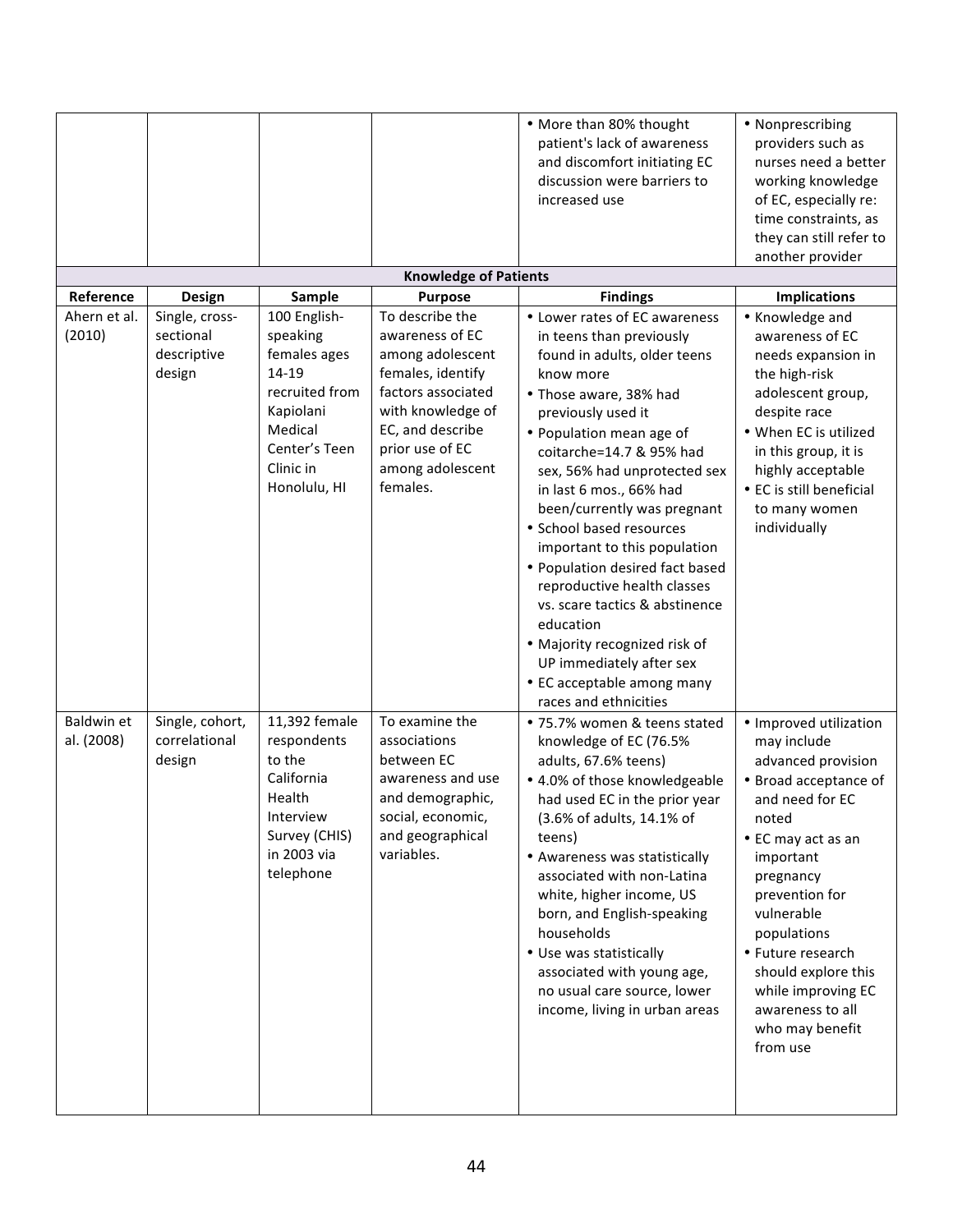| Chuang &<br>Freund<br>(2005b) | Single, cohort,<br>prospective,<br>descriptive<br>review | 188 Women of<br>reproductive<br>age (18-44 yo),<br>residents of<br>Jamaica Plain,<br>MA; recruited<br>at public<br>street<br>locations<br>frequented by<br>local residents | To assess baseline<br>knowledge of EC to<br>inform the<br>Massachusetts EC<br>Network to design a<br>community<br>education campaign<br>within Jamaica<br>Plain, MA | • 82% had heard of EC<br>• 39% knew it by prevented<br>pregnancy<br>• 48% knew timeframe use<br>• 44% knew available by<br>prescription (at the time)<br>• 25% had discussed EC with<br>their provider<br>• 12% had received an advance<br><b>Rx</b><br>• Latina and African-Americans<br>had decreased rates of<br>knowledge of EC, access, and<br>timing as compared to<br>Caucasians                                                                                                                                                                                                                                                                                                                                                                                                                                                                                                                                                                                                                                                                        | • Findings inform the<br>need for increased<br>EC education and<br>provision into<br>routine care<br>• Increased education<br>is needed to<br>minorities<br>• Increased education<br>regarding<br>administration<br>timing, access, and<br>knowledge is<br>needed                                                                                                                                              |
|-------------------------------|----------------------------------------------------------|----------------------------------------------------------------------------------------------------------------------------------------------------------------------------|---------------------------------------------------------------------------------------------------------------------------------------------------------------------|----------------------------------------------------------------------------------------------------------------------------------------------------------------------------------------------------------------------------------------------------------------------------------------------------------------------------------------------------------------------------------------------------------------------------------------------------------------------------------------------------------------------------------------------------------------------------------------------------------------------------------------------------------------------------------------------------------------------------------------------------------------------------------------------------------------------------------------------------------------------------------------------------------------------------------------------------------------------------------------------------------------------------------------------------------------|----------------------------------------------------------------------------------------------------------------------------------------------------------------------------------------------------------------------------------------------------------------------------------------------------------------------------------------------------------------------------------------------------------------|
| Corbett et<br>al. (2006)      | Single, cross-<br>sectional,<br>descriptive<br>design    | 97 university<br>students<br>entering the<br>lobby area of<br>the university<br>library in a<br>southern<br>coastal city                                                   | To examine<br>knowledge,<br>attitudes, and<br>behaviors regarding<br>EC in university men<br>and women ages<br>$18-21.$                                             | • 96% aware of EC, 71% aware<br>prevented pregnancy<br>• 87.6% did not differentiate<br>between EC and RU-486<br>• Primary info source<br>friends/relatives (35%) or<br>providers (4%)<br>• 40.8% would seek<br>information from provider &<br>33.4% from community clinic<br>• 67% considered UP a major<br>problem<br>• 66% perceived moderate to<br>high amount of risk for UP,<br>73% of those thought EC was<br>worthy to obtain, 44% of<br>those willing to use EC were<br>not embarrassed to obtain EC<br>• All women who were not<br>likely to choose EC, stated<br>feeling embarrassed or<br>judged to ask for it<br>• 17.5% discussed EC<br>previously with provider<br>• 12.2% had previously taken<br>EC, 67.1% would use it with<br>contraceptive failure<br>. Of those likely to use EC,<br>92.1% more likely to use it if<br>already on hand, 20% of<br>those unlikely to use EC were<br>more likely to use if had it on<br>hand<br>• 46% men likely to<br>recommend EC to a partner,<br>none of the men had ever<br>discussed EC with provider | • Primary health care<br>providers need to<br>discuss EC with both<br>men and women<br>• Access is limited to<br>high risk individuals<br>when they have not<br>been educated on<br>how to prevent<br>unplanned<br>pregnancy<br>• Women are more<br>likely to use EC if<br>they perceive<br>themselves to be a<br>risk for UP, weren't<br>embarrassed to ask<br>for it, and had an<br>advanced<br>prescription |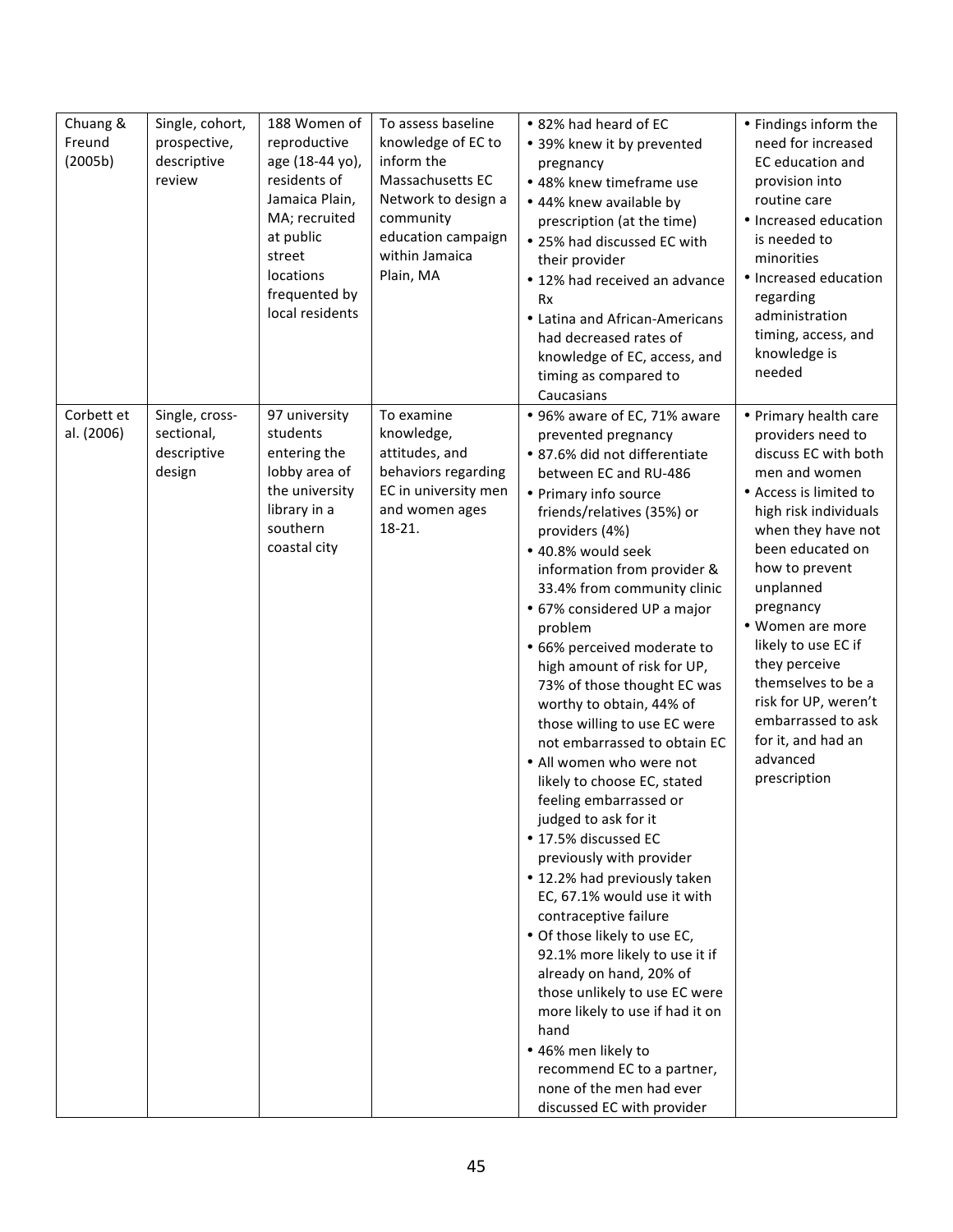| Gee et al.<br>(2007)          | Single non<br>randomized<br>experimental<br>pretest-<br>posttest<br>design  | Local<br>residential<br>women of<br>reproductive<br>age<br>frequenting<br>public<br>locations of<br>Jamaica Plain,<br>MA<br>Pretest<br>(5/2003)<br>$n = 188$<br>Posttest<br>(5/2005)<br>$n = 290$                                    | To improve EC<br>knowledge among<br>reproductive aged<br>women living in<br>Jamaica Plain, MA<br>through a public<br>outreach campaign,<br>targeting providers<br>and consumers of<br>EC | • After the campaign,<br>significantly more women<br>had knowledge of EC,<br>discussed it with their<br>providers, & received<br>advanced prescription<br>· Significant increase in<br>knowledge in the Latino<br>community<br>· Significant increase in women<br>hearing about EC from their<br>providers.                                                          | • Efforts targeted at<br>specific groups can<br>be effective at<br>decreasing<br>knowledge<br>disparities<br>• Cultural competency<br>awareness and<br>respect for<br>community concerns<br>are effective at<br>reducing knowledge<br>disparities.<br>• Efforts aimed at<br>providers are<br>effective, and<br>providers still need<br>to play active role in<br>educating regarding<br>EC |
|-------------------------------|-----------------------------------------------------------------------------|--------------------------------------------------------------------------------------------------------------------------------------------------------------------------------------------------------------------------------------|------------------------------------------------------------------------------------------------------------------------------------------------------------------------------------------|----------------------------------------------------------------------------------------------------------------------------------------------------------------------------------------------------------------------------------------------------------------------------------------------------------------------------------------------------------------------|--------------------------------------------------------------------------------------------------------------------------------------------------------------------------------------------------------------------------------------------------------------------------------------------------------------------------------------------------------------------------------------------|
| Goldsmith<br>et al.<br>(2008) | Single,<br>correlational<br>cross-<br>sectional,<br>retrospective<br>design | 1,795 women<br>randomly<br>selected from<br>a 2001<br>statewide,<br>ongoing,<br>population-<br>based public<br>health<br>surveillance<br>project called<br>Oregon<br>Pregnancy Risk<br>Assessment<br>Monitoring<br>System<br>(PRAMS) | To study<br>unintended<br>childbearing and to<br>examine the<br>relationship<br>between<br>unintended<br>childbearing and<br>knowledge of<br>emergency<br>contraception.                 | • 38% of respondents had UPs<br>. 32% with UPs did not know<br>about EC<br>• 20% of those with intended<br>pregnancies did not know<br>about EC<br>• Those with UP more likely<br>young, uninsured, African-<br>American, not married, low<br>income, and <12 years of<br>education<br>• A significant association of UP<br>and lack of knowledge of EC<br>was noted | • Understanding<br>which populations<br>are at higher risk of<br>UP is needed, as<br>they are in greatest<br>need of information<br>regarding EC<br>• Future research is<br>needed to<br>determine<br>knowledge of EC<br>level and UPs,<br>especially before<br>+urine pregnancy<br>test (UPT), to<br>decrease bias<br>• May need different<br>programs to aim at<br>different population  |
| Hickey<br>(2009)              | Single,<br>exploratory,<br>descriptive,<br>cross-sectional<br>design        | 609 female<br>college<br>students from<br>a private<br>suburban<br>university<br>located in the<br>Mid-Atlantic<br>region of the<br><b>United States</b><br>aged 18-24<br>which<br>responded to                                      | To address the gap<br>in the literature and<br>examine female<br>college students'<br>knowledge,<br>perceptions, and<br>use of EC to collect<br>pilot data.                              | • 81% sexually active within<br>past year<br>• 15% previously pregnant<br>• 87% pregnancies unplanned,<br>62% UPs were terminated<br>(spontaneously or electively)<br>• 98% aware of EC, 54% for >3<br>years<br>• 40% unsure of difference<br>from RU-486<br>• 8% were informed of EC from<br>provider, 40% from peers,<br>32% in school                             | • Health care<br>providers need to<br>educate women<br>about EC, its<br>efficacy, availability,<br>safety, and proper<br>use                                                                                                                                                                                                                                                               |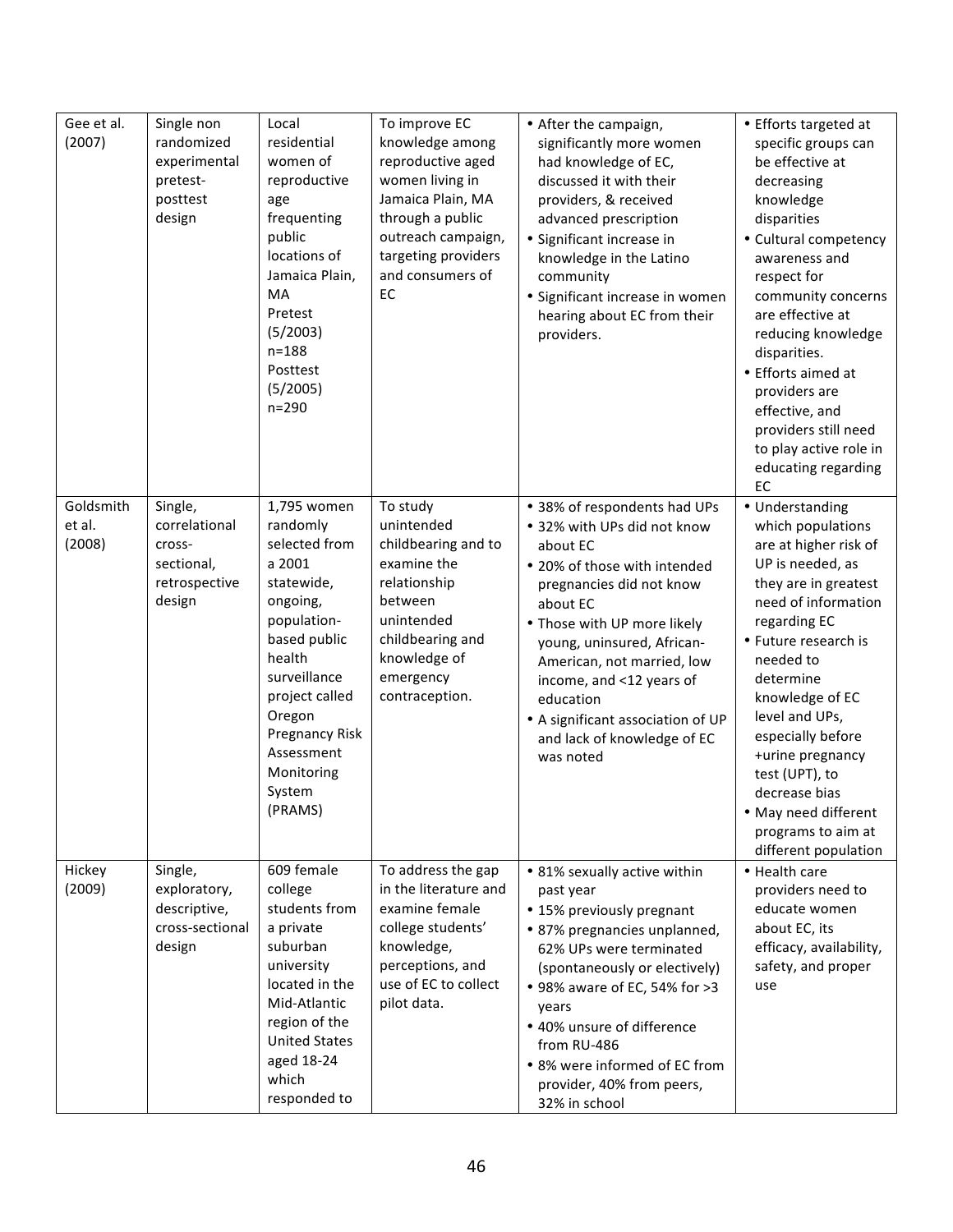|                          |                                                  | an email<br>invitation<br>while<br>registered at<br>the university<br>during the fall<br>2007 semester                                                                                                                                                                                                                                     |                                                                                                                                                                                                                                                                                      | · 90% would learn about via<br>internet, 75% from provider,<br>62% from a clinic<br>• 57% approve of EC, 28%<br>approve sometimes, 96%<br>approve with sexual assault,<br>82% approve with failed BC<br>• 28% previously used EC<br>• 62% more likely to use if<br>provider educated them, 36%<br>more likely to use it, if on<br>hand<br>· 60% would not use, don't<br>believe they can obtain it,<br>72% hesitant of ASE                                                                                                                                                                                                                                                                                                                                         | • Nursing in a unique<br>position to increase<br>awareness in all<br>women of<br>reproductive age in<br>various settings by<br>promoting<br>discussions about<br>sexual activity,<br>contraceptive<br>options, and UP risk                                                                                                                                                                                                                                                                                                                                                              |
|--------------------------|--------------------------------------------------|--------------------------------------------------------------------------------------------------------------------------------------------------------------------------------------------------------------------------------------------------------------------------------------------------------------------------------------------|--------------------------------------------------------------------------------------------------------------------------------------------------------------------------------------------------------------------------------------------------------------------------------------|--------------------------------------------------------------------------------------------------------------------------------------------------------------------------------------------------------------------------------------------------------------------------------------------------------------------------------------------------------------------------------------------------------------------------------------------------------------------------------------------------------------------------------------------------------------------------------------------------------------------------------------------------------------------------------------------------------------------------------------------------------------------|-----------------------------------------------------------------------------------------------------------------------------------------------------------------------------------------------------------------------------------------------------------------------------------------------------------------------------------------------------------------------------------------------------------------------------------------------------------------------------------------------------------------------------------------------------------------------------------------|
| Johnson et<br>al. (2010) | Single,<br>ethnographic<br>qualitative<br>design | Snowball<br>sampling<br>utilized for in-<br>depth<br>interviews and<br>4 focus groups<br>of male and<br>females ages<br>15-21, which<br>was African-<br>American and<br>Hispanic at<br>local youth-<br>serving<br>community-<br>based<br>agencies in<br>NYC.<br>Total n=47<br>In-depth<br>interviews<br>$n = 18$<br>Focus groups<br>$n=29$ | To assess general EC<br>awareness and<br>attitudes, factors<br>associated with EC<br>use, and perceived<br>benefits and<br>barriers associated<br>with OTC sales of EC<br>in order to develop<br>marketing campaign<br>& intervention<br>aimed at urban<br>youth of color in<br>NYC. | • 75% experienced<br>contraception failure without<br>hormonal birth control use<br>• Few recognized EC as an<br>option for contraceptive<br>failure<br>• Commonly confused EC as<br>RU-486, and that EC prevents<br>STIs<br>• After accurate info, most said<br>they would use or<br>recommend to a friend, and<br>after sexual assault<br>• Few had ever had a provider<br>discuss EC with them, even<br>when unprotected sex<br>resulted in pregnancy<br>. Most stated that they would<br>not get an advance supply of<br>EC, even though it was a<br>good idea<br>• Age restriction less of a<br>barrier than cost, perceived<br>lack of confidentiality, & lack<br>of insurance<br>• Few perceived pregnancy as<br>a definitive outcome until<br>positive UPT | • Ongoing need for<br>education about EC<br>is necessary<br>• Advocates need to<br>address monetary<br>and confidentiality<br>issues<br>• Education of<br>prospective benefits<br>of EC necessary<br>despite +UPT<br>• Desire health info<br>from peers<br>• Need to focus on<br>adolescent<br>ambivalence of<br>pregnancy<br>• Information should<br>include side effects<br>and cost, as well as<br>basic info<br>• Should appeal to<br>males in particular<br>• Desire autonomy in<br>health care via<br>internet to educate<br>themselves before<br>seeking professional<br>opinion |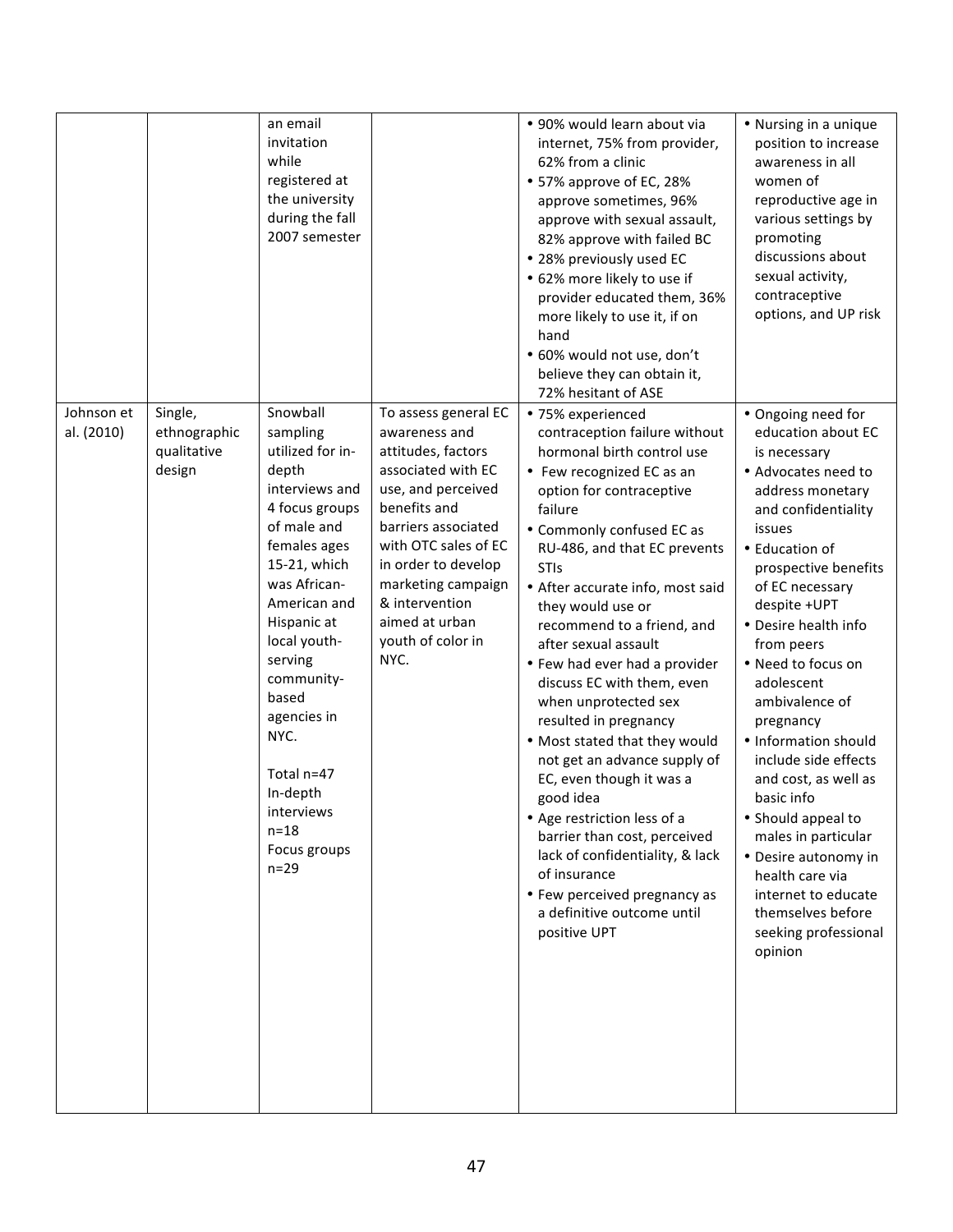|                             |                                                         |                                                                                                                                                                     |                                                                                                                                                              |                                                                                                                                                                                                                                                                                                                                                                                              | • Interventional<br>research should<br>focus on developing<br>and evaluating<br>effective social<br>marketing<br>campaigns and<br>interventions aimed<br>at youth, especially<br>those at high risk for<br>UP                                                                               |
|-----------------------------|---------------------------------------------------------|---------------------------------------------------------------------------------------------------------------------------------------------------------------------|--------------------------------------------------------------------------------------------------------------------------------------------------------------|----------------------------------------------------------------------------------------------------------------------------------------------------------------------------------------------------------------------------------------------------------------------------------------------------------------------------------------------------------------------------------------------|---------------------------------------------------------------------------------------------------------------------------------------------------------------------------------------------------------------------------------------------------------------------------------------------|
| Wilder et<br>al. (2009)     | Single, cross-<br>sectional,<br>correlational<br>design | 154 female<br>survivors of<br>intimate<br>partner<br>violence (IPV)<br>living in<br>Oregon, 18-50<br>year olds<br>without a<br>tubal ligation<br>or<br>hysterectomy | To examine EC<br>knowledge,<br>awareness,<br>perceptions, and<br>prior use and<br>identify predictors<br>of EC use among a<br>sample of survivors<br>of IPV. | • Sample has higher incidence<br>of UP and prior EC use but<br>less incidence of elective<br>abortion (EAB) than general<br>population<br>• Vulnerable population for UP<br>• Lack of association between<br>IPV survivors and<br>race/ethnicity<br>• Similar awareness and EC use<br>as other populations, with<br>lower rates of knowledge<br>• Awareness not synonymous<br>with knowledge | • Lay community<br>members can be<br>equipped with<br>proper referral<br>sources to reach<br>those without<br>traditional<br>healthcare<br>• Providers should<br>assess/educate<br>about knowledge/<br>awareness of<br>contraception/EC on<br>every encounter<br>with high risk<br>patients |
|                             |                                                         |                                                                                                                                                                     | <b>Knowledge of Pharmacists</b>                                                                                                                              |                                                                                                                                                                                                                                                                                                                                                                                              |                                                                                                                                                                                                                                                                                             |
| Reference                   | Design                                                  | Sample                                                                                                                                                              | <b>Purpose</b>                                                                                                                                               | <b>Findings</b>                                                                                                                                                                                                                                                                                                                                                                              | <b>Implications</b>                                                                                                                                                                                                                                                                         |
| Borrego et<br>al. (2006)    | Single, cross-<br>sectional,<br>descriptive<br>design   | 523 registered<br>pharmacists<br>with the New<br><b>Mexico State</b><br>Board of<br>Pharmacy<br>residing in<br>New Mexico                                           | To describe New<br>Mexico pharmacists'<br>knowledge,<br>attitudes, and<br>beliefs toward<br>prescribing of oral<br>EC in their practices.                    | · Pharmacists' knowledge<br>regarding prescribing EC was<br>average<br>• 1/3 confused EC with RU-486<br>• 40% would like to be<br>certified/increase knowledge<br>of EC<br>• Pharmacists had overall<br>positive attitudes towards EC<br>• 30% oppose EC due to<br>religious beliefs                                                                                                         | • Factors such as<br>education and<br>practice<br>environment must<br>be addressed for<br>more pharmacists to<br>accept prescriptive<br>authority and to<br>meet the needs of<br>women seeking<br>nonprescription EC<br>products                                                            |
| Ragland &<br>West<br>(2009) | Single, cross-<br>sectional<br>descriptive<br>design    | 301 University<br>of Arkansas for<br>Medical<br>Sciences<br>College of<br>Pharmacy<br>students<br>enrolled in fall<br>of 2006                                       | To describe<br>Arkansas pharmacy<br>students'<br>knowledge of,<br>attitudes toward,<br>and behaviors<br>concerning<br>emergency<br>contraception.            | • 91% knew Plan B had been<br>approved for nonprescription<br>use for women >18 yo<br>• 34% knew correct<br>mechanism of action<br>• 35% confused EC for RU-486<br>• 29% stated feeling<br>uncomfortable with<br>dispensing due to<br>religious/moral reasons, 45%<br>opposed this                                                                                                           | • As pharmacies have<br>become the point of<br>access of EC for<br>patients, it is crucial<br>pharmacists are<br>knowledgeable<br>about this product.<br>• Pharmacy students<br>could benefit from<br>additional training in<br>EC                                                          |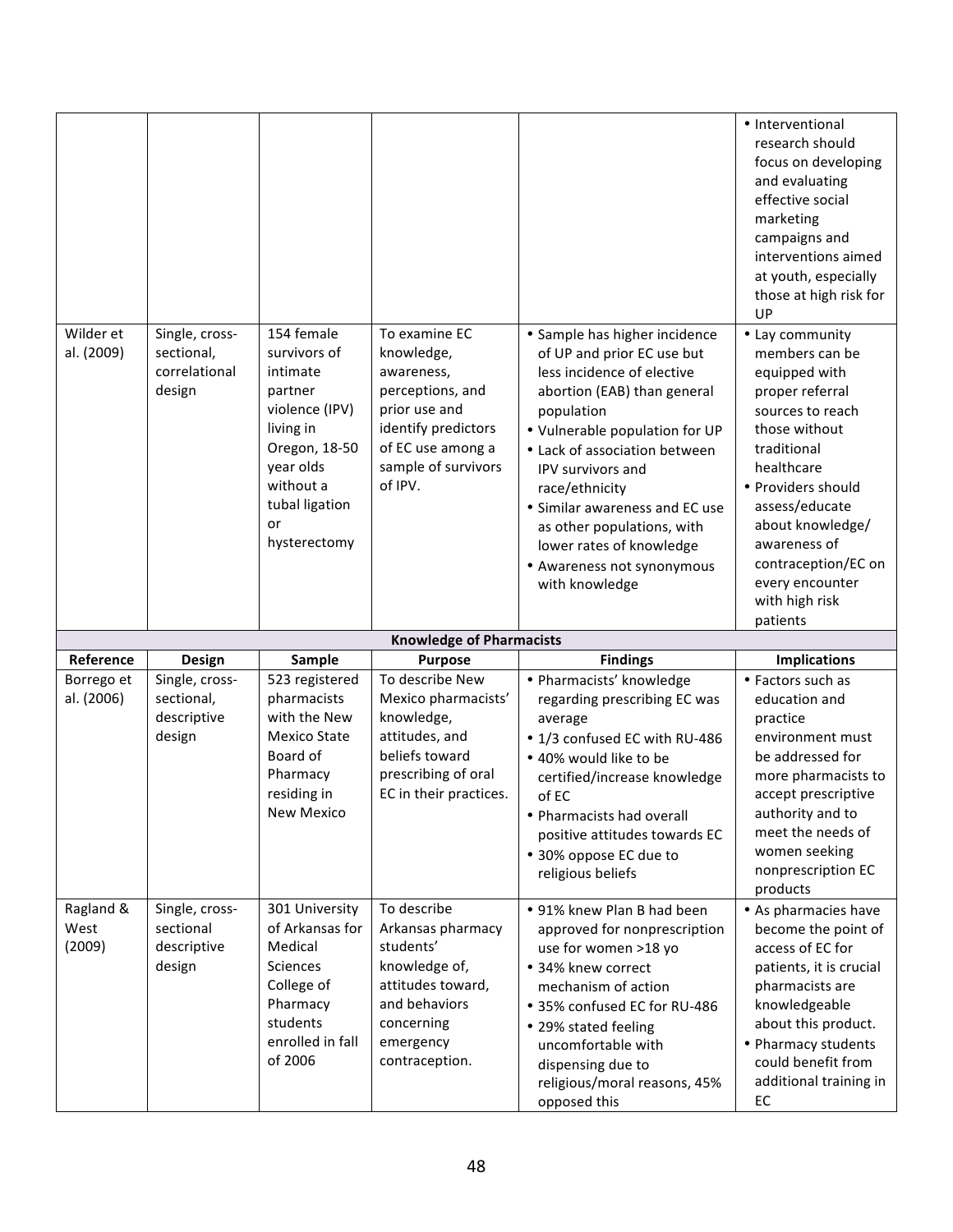|                              |                                                                                       |                                                                                                                                                                                                                              |                                                                                                                                                                        | • 26.7% felt competent<br>instructing patients on                                                                                                                                                                                                                                                                                                                                                                                                                                                                                                                                                                                                                  |                                                                                                                                                                                                                                                                                                                                                                                                                                                                                                                                                                                                                                                                                                                                                                                                                                      |
|------------------------------|---------------------------------------------------------------------------------------|------------------------------------------------------------------------------------------------------------------------------------------------------------------------------------------------------------------------------|------------------------------------------------------------------------------------------------------------------------------------------------------------------------|--------------------------------------------------------------------------------------------------------------------------------------------------------------------------------------------------------------------------------------------------------------------------------------------------------------------------------------------------------------------------------------------------------------------------------------------------------------------------------------------------------------------------------------------------------------------------------------------------------------------------------------------------------------------|--------------------------------------------------------------------------------------------------------------------------------------------------------------------------------------------------------------------------------------------------------------------------------------------------------------------------------------------------------------------------------------------------------------------------------------------------------------------------------------------------------------------------------------------------------------------------------------------------------------------------------------------------------------------------------------------------------------------------------------------------------------------------------------------------------------------------------------|
|                              |                                                                                       |                                                                                                                                                                                                                              |                                                                                                                                                                        | appropriate use of EC                                                                                                                                                                                                                                                                                                                                                                                                                                                                                                                                                                                                                                              |                                                                                                                                                                                                                                                                                                                                                                                                                                                                                                                                                                                                                                                                                                                                                                                                                                      |
| Richman &<br>Daley<br>(2009) | Single, mixed<br>methods<br>(qualitative &<br>quantitative),<br>descriptive<br>design | 47 deans of<br>accredited<br>schools of<br>pharmacy in<br>the United<br>States and 21<br>$3^{\text{rd}}$ and $4^{\text{th}}$<br>year PharmD<br>students at all<br>four<br>accredited<br>schools of<br>Pharmacy in<br>Florida | To assess US<br>pharmacy school<br>curricula for course<br>content related to<br>EC, and to<br>understand how<br>this content is<br>perceived by<br>pharmacy students. | • 87% stated their curricula<br>included EC content, 100%<br>stated that schools should<br>include it<br>• 91% students reported they<br>had taken classes with EC<br>content<br>• 52% were either not sure if<br>pharmacists were informed<br>enough to dispense EC<br>• 64% stated they wished there<br>was more information they<br>had learned about EC<br>• Those students who have had<br>EC in their curriculum, the<br>majority stated it was brief<br>• Even if the students knew the<br>MOA, specific knowledge was<br>limited<br>• Refusal to dispense is a real<br>problem in practice<br>• Pharmacists believe it is their<br>job to counsel patients | • A more thorough<br>assessment of<br>pharmacy school<br>content is needed<br>• Pharmacy school<br>administrators and<br>faculty should<br>ensure adequate<br>content is being<br>taught in their<br>programs<br>• All health<br>professionals,<br>including<br>pharmacists, need to<br>stay current and<br>educated<br>• Pharmacists and<br>providers need to<br>examine their own<br>biases and how<br>those may impact<br>their practice<br>• Pharmacy school<br>faculty and students<br>could create a<br>teaching module<br>that will be most<br>effective in teaching<br>students about EC<br>which could be<br>carried over to other<br>health professionals<br>• All pharmacies need<br>to implement<br>policies when<br>pharmacists refuse<br>to dispense EC<br>• Better continuing<br>education<br>opportunities<br>needed |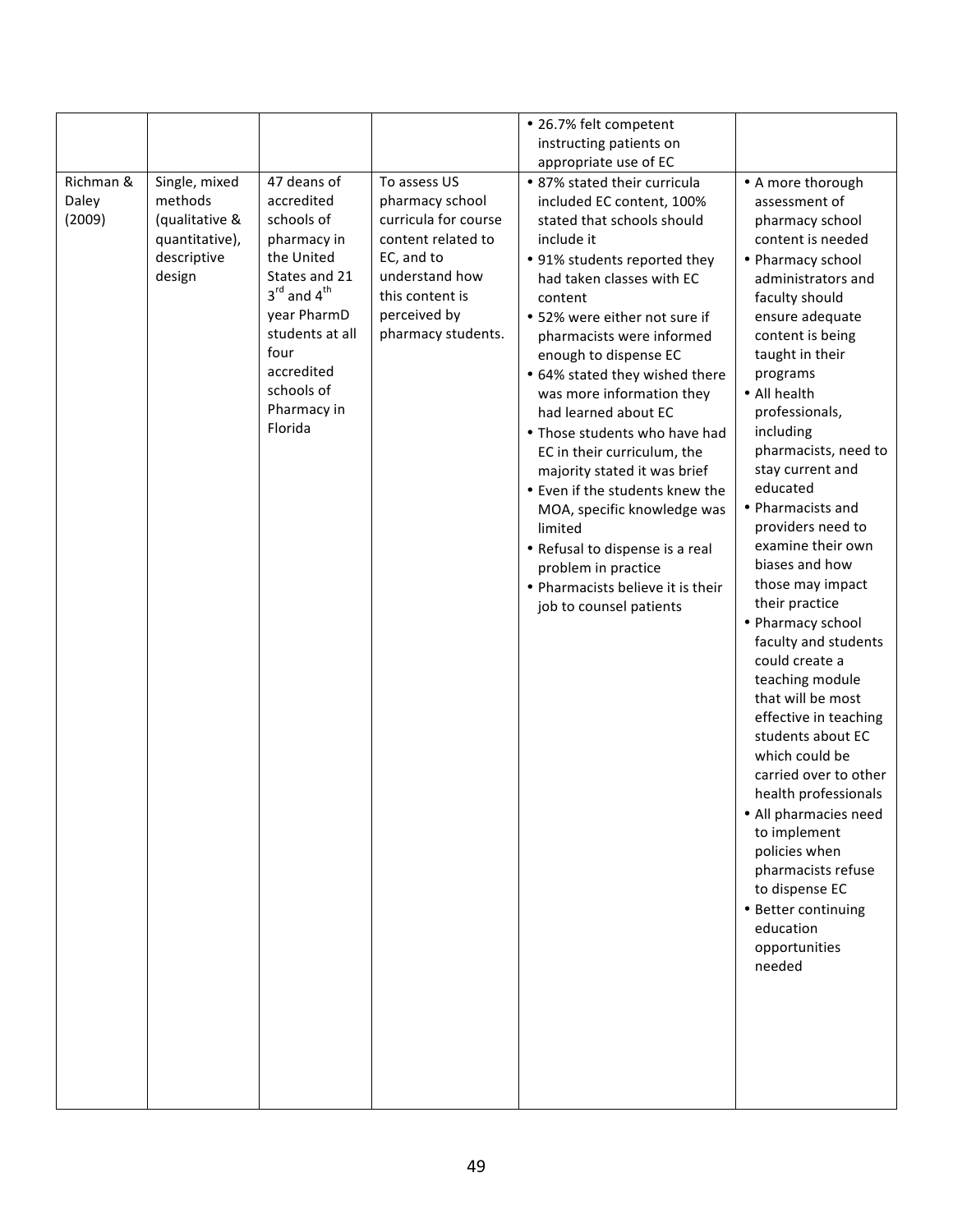| Sommers<br>et al.<br>(2001)             | Single, cross-<br>sectional,<br>descriptive<br>design | 159<br>pharmacists<br>who had<br>completed a 3-<br>hour ECP<br>training<br>program<br>provided by<br>WPSA and 27<br>prescribers<br>who entered<br>into ECP<br>collaborative<br>prescribing<br>agreements<br>with<br>pharmacists as<br>of 8/1/98 in<br>Washington<br>State | To evaluate<br>consumer and<br>provider satisfaction<br>of the program in<br><b>Washington State</b><br>that encouraged<br>collaborative<br>prescribing<br>agreements<br>between<br>community<br>pharmacists and<br>prescribers; and the<br>characteristics of<br>the EC service<br>delivery. | • All groups expressed a high<br>level of satisfaction with the<br>program and services<br>provided<br>• Some pharmacists<br>encountered managerial<br>resistance to dispensing EC<br>• Consumers desired the<br>pharmacist to more actively<br>reinforce written information<br>of EC<br>• Chain pharmacists are<br>significantly more satisfied<br>with the EC program overall<br>than independent<br>pharmacists<br>• Diversity of pharmacists<br>illustrates that<br>implementation of a program<br>should not be limited to one<br>practice model | • Others<br>implementing an EC<br>program may need<br>to devise a<br>presentation to<br>pharmacy managers<br>demonstrating the<br>advantages of EC<br>provision<br>• Pharmacists need to<br>be trained to relay<br>necessary messages<br>to consumers<br>despite consumer<br>embarrassment,<br>anxiety, and distress<br>• Pharmacists<br>providing EC services<br>in rural areas should<br>be given extra<br>support and<br>resources<br>• Pharmacists need to<br>be familiar with<br>what the law states<br>with respect to |
|-----------------------------------------|-------------------------------------------------------|---------------------------------------------------------------------------------------------------------------------------------------------------------------------------------------------------------------------------------------------------------------------------|-----------------------------------------------------------------------------------------------------------------------------------------------------------------------------------------------------------------------------------------------------------------------------------------------|--------------------------------------------------------------------------------------------------------------------------------------------------------------------------------------------------------------------------------------------------------------------------------------------------------------------------------------------------------------------------------------------------------------------------------------------------------------------------------------------------------------------------------------------------------|------------------------------------------------------------------------------------------------------------------------------------------------------------------------------------------------------------------------------------------------------------------------------------------------------------------------------------------------------------------------------------------------------------------------------------------------------------------------------------------------------------------------------|
| Van Riper<br>&<br>Hellerstedt<br>(2005) | Single, cross-<br>sectional,<br>descriptive<br>design | 501<br>pharmacists<br>who live in<br>South Dakota<br>and registered<br>with the South<br>Dakota Board<br>of Pharmacy<br>who returned<br>questionnaire<br>by mail                                                                                                          | To assess the<br>dispensing practices<br>of emergency<br>contraception by<br>South Dakota<br>pharmacists, as well<br>as their knowledge<br>and attitudes about<br>the practice.                                                                                                               | • 54% of pharmacists worked<br>where EC was carried<br>• 2/3 of these individuals<br>dispensed it during the study<br>• Knowledge of EC was low<br>(37% didn't know it was<br>similar to OCPs)<br>• Pharmacists felt<br>uncomfortable to counsel<br>consumers on EC use/side<br>effects                                                                                                                                                                                                                                                                | parental inquiry<br>• South Dakota<br>pharmacists must<br>increase their<br>knowledge and<br>comfort level<br>• One method is to<br>review and<br>strengthen curricula<br>of pharmacy schools<br>regarding EC<br>• Programs using a<br>variety of media are<br>necessary to reach<br>all levels of<br>practicing<br>pharmacists                                                                                                                                                                                              |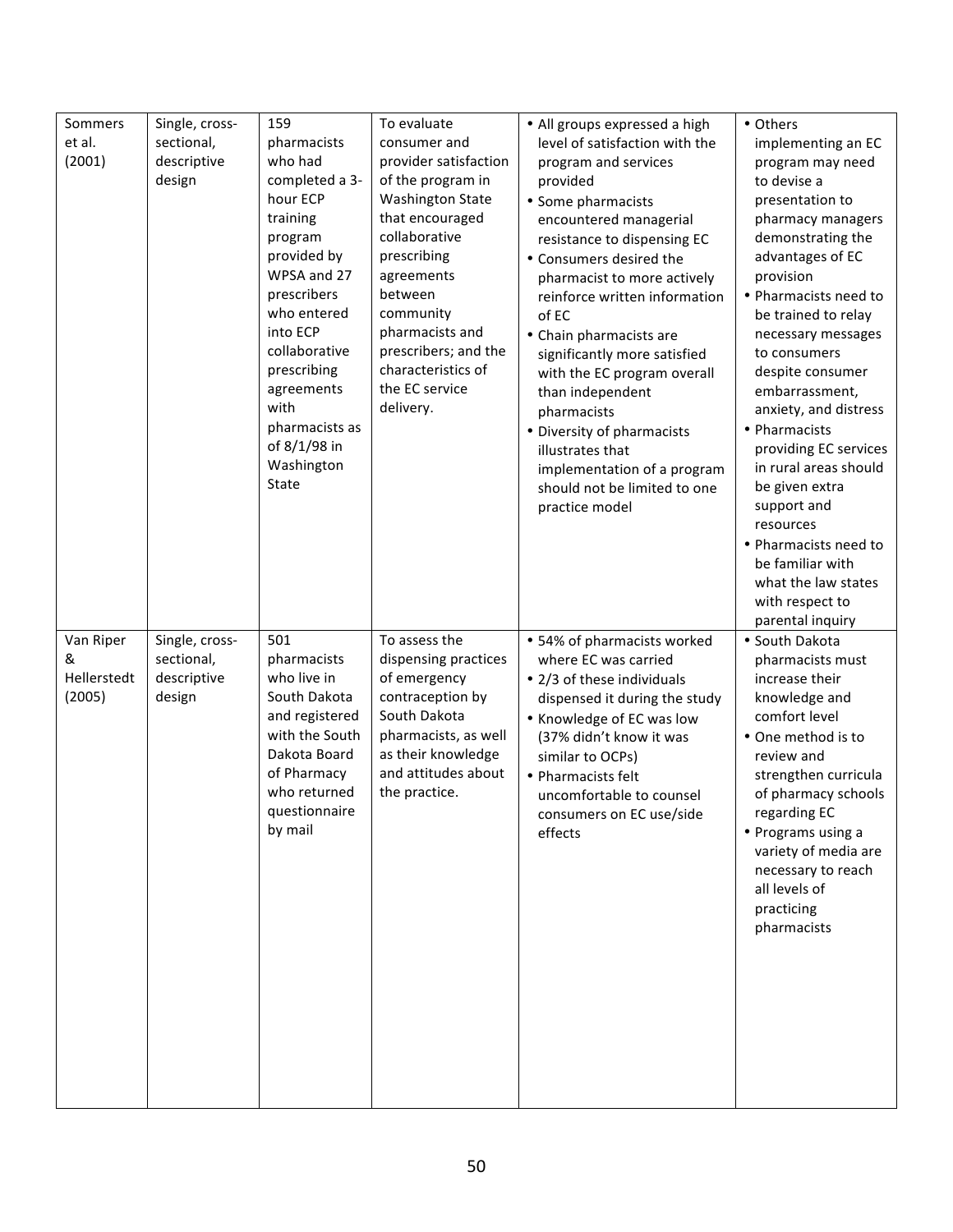| <b>Access to Emergency Contraception</b> |                                                  |                                                                                                                                                                                                                                                       |                                                                                                                                                                    |                                                                                                                                                                                                                                                                                                                                                                                                                                                                                                                    |                                                                                                                                                                                                                                                                                                                                                                                                                                                                                                   |
|------------------------------------------|--------------------------------------------------|-------------------------------------------------------------------------------------------------------------------------------------------------------------------------------------------------------------------------------------------------------|--------------------------------------------------------------------------------------------------------------------------------------------------------------------|--------------------------------------------------------------------------------------------------------------------------------------------------------------------------------------------------------------------------------------------------------------------------------------------------------------------------------------------------------------------------------------------------------------------------------------------------------------------------------------------------------------------|---------------------------------------------------------------------------------------------------------------------------------------------------------------------------------------------------------------------------------------------------------------------------------------------------------------------------------------------------------------------------------------------------------------------------------------------------------------------------------------------------|
| Reference                                | Design                                           | Sample                                                                                                                                                                                                                                                | <b>Purpose</b>                                                                                                                                                     | <b>Findings</b>                                                                                                                                                                                                                                                                                                                                                                                                                                                                                                    | <b>Implications</b>                                                                                                                                                                                                                                                                                                                                                                                                                                                                               |
| Gold et al.<br>(2004)                    | Single,<br>randomized<br>control trial<br>design | 301 sexually<br>active female<br>adolescents,<br>aged 15-20,<br>from a waiting<br>room of an<br>urban,<br>hospital-based<br>adolescent<br>medicine clinic<br>in a children's<br>hospital in<br>southwestern<br>Pennsylvania<br>between 6/97-<br>10/01 | To assess whether<br>adolescent women<br>who were provided<br>with advance<br>emergency<br>contraception<br>would have riskier<br>sexual behaviors.                | • At 6 month f/u, significantly<br>more advance provision<br>participants were using<br>condoms than those in<br>control group<br>• Participants more likely to<br>use EC earlier with advance<br>provision than control group<br>without negatively impacting<br>condom or hormonal<br>contraception<br>• Contraceptive behaviors<br>similar between groups<br>• Intervention group was<br>significantly more likely to<br>use EC                                                                                 | • There is no evidence<br>in this study that<br>adolescents with<br>advance provision of<br>EC will have more<br>unprotected<br>intercourse or less<br>contraceptive use<br>• There are no<br>negative behavioral<br>or health<br>ramifications to<br>making EC more<br>available<br>• Adolescent women<br>who used EC, used it<br>during it's most<br>effective timeframe,<br>within 12h after<br>unprotected sex<br>• Supports advance EC<br>provision                                          |
| Harper et<br>al. (2005)                  | Single,<br>randomized<br>control trial<br>design | 964<br>adolescents<br>aged 16 and<br>younger from<br>a large<br>randomized<br>control trial in<br>the United<br><b>States</b><br>recruited from<br>4 clinics in the<br>San Fransisco<br>Bay Area from<br>2001 to 2003                                 | To examine<br>whether young<br>adolescents are any<br>different in their<br>response to<br>increased access to<br>EC from older<br>adolescents and<br>adult women. | • These adolescents were at<br>higher risk of pregnancy than<br>the adult participants due to<br>differences in contraceptive<br>use<br>• Younger adolescents more<br>likely to rely on condoms and<br>to have unprotected<br>intercourse<br>• Adolescents were more likely<br>to use less effective form of<br>contraception and on a more<br>intermittent basis<br>• Adolescents were<br>significantly more likely to<br>use EC than adults<br>• Behaviors did not become<br>riskier with easier access to<br>EC | • Evidence shows an<br>importance of<br>involving<br>adolescents in<br>increased regular<br>contraceptive use<br>• Important for this<br>age group to have<br>access to effective<br>forms of routine<br>contraception<br>• Important to<br>understand how<br>contraceptive<br>interventions may<br>affect unwanted sex<br>among adolescents<br>• Physician<br>supervision does not<br>improve adherence<br>to the regimen and<br>young adults follow<br>the regimen the best<br>among all groups |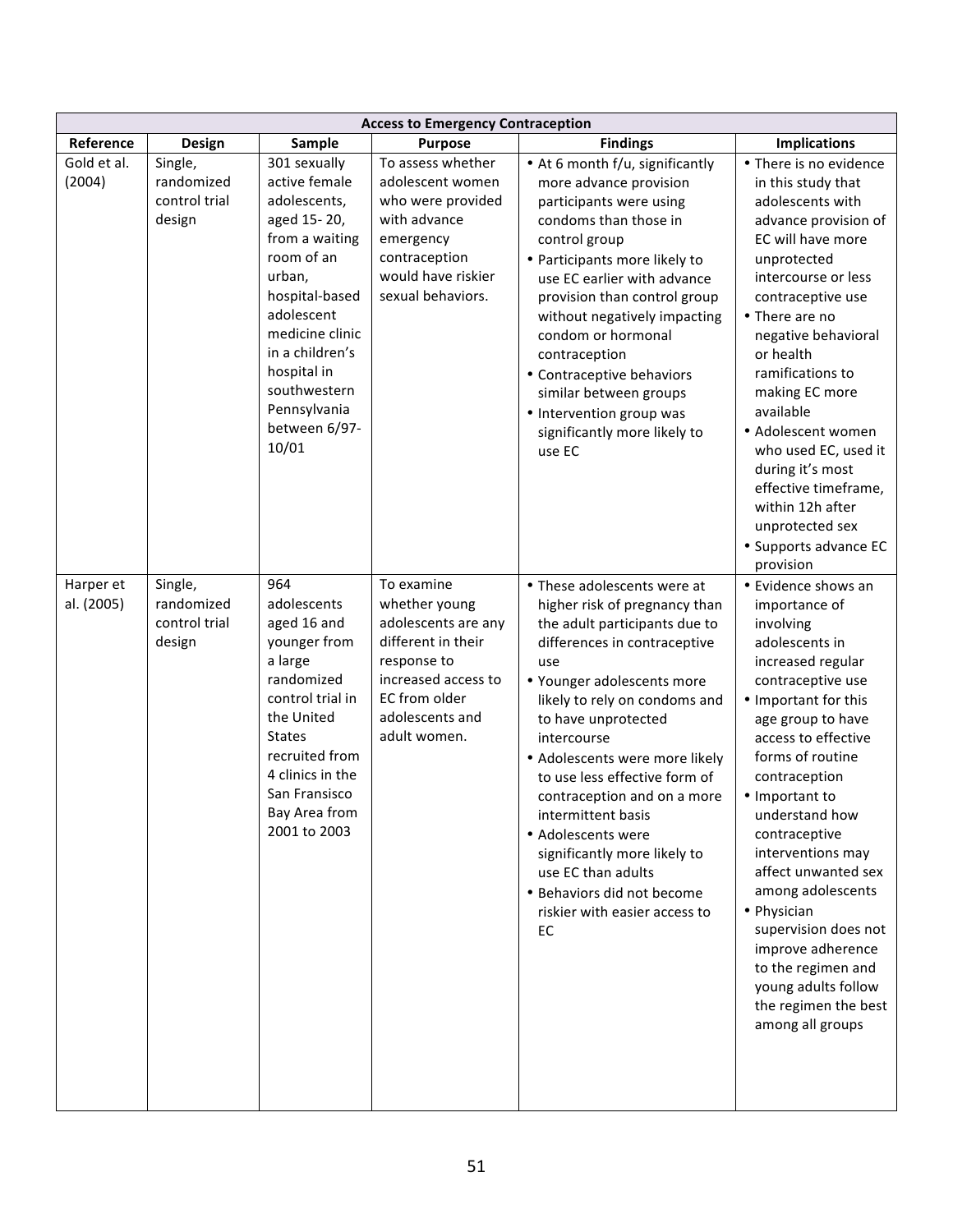|                          |                                                                                        |                                                                                                                                                                                                                  |                                                                                                                                                                                                                                                        |                                                                                                                                                                                                                                                                                                                                                                                                                                | • Easier access led to<br>greater use but not<br>to riskier sexual<br>behaviors or use of<br>routine<br>contraception                                                                                                                                                                                                                                                                                                                                                                                                                                                                                                              |
|--------------------------|----------------------------------------------------------------------------------------|------------------------------------------------------------------------------------------------------------------------------------------------------------------------------------------------------------------|--------------------------------------------------------------------------------------------------------------------------------------------------------------------------------------------------------------------------------------------------------|--------------------------------------------------------------------------------------------------------------------------------------------------------------------------------------------------------------------------------------------------------------------------------------------------------------------------------------------------------------------------------------------------------------------------------|------------------------------------------------------------------------------------------------------------------------------------------------------------------------------------------------------------------------------------------------------------------------------------------------------------------------------------------------------------------------------------------------------------------------------------------------------------------------------------------------------------------------------------------------------------------------------------------------------------------------------------|
| Jackson et<br>al. (2003) | Single,<br>randomized<br>control trial<br>design                                       | 370<br>postpartum<br>women<br>enrolled on<br>the day of<br>discharge after<br>routine<br>contraceptive<br>counseling had<br>been provided<br>by medical<br>staff                                                 | To examine the<br>effect of advance<br>provision of<br>emergency<br>contraception on<br>contraceptive<br>behaviors,<br>emergency<br>contraception use,<br>and knowledge in a<br>group of high-risk<br>women over the<br>course of a year.              | • Increased use of EC in<br>women given advance supply<br>noted<br>• Women were 6x more likely<br>to use EC after unprotected<br>sex if given advance supply<br>• EC use limited by lack of<br>recognition of pregnancy risk<br>. No evidence of less effective<br>contraceptive use with<br>advance provision<br>• Consistency of use and<br>method selection for<br>contraception improved after<br>advanced provision of EC | • Education of EC<br>should emphasize<br>it's safety and<br>mechanism of<br>action, and not as<br>abortifacient<br>• There is a need for<br>specific education<br>regarding timing of<br>EC use, as it affects<br>efficacy<br>• Much larger study<br>with longer follow<br>up times is required<br>to assess<br>unintended<br>pregnancy rates<br>with advanced<br>provision of EC<br>• Study supports<br>feasibility and safety<br>of advance provision<br>of EC upon<br>postpartum<br>discharge from<br>hospital<br>• EC education should<br>become a standard<br>of care for<br>postpartum women<br>before hospital<br>discharge |
| Raine et al.<br>(2000)   | Single, quasi<br>experimental,<br>alternating<br>assignment<br>control trial<br>design | 263 women<br>16-24 years of<br>age which<br>spoke English<br>or Spanish<br>attending an<br>affiliated,<br>publicly<br>funded, family<br>planning clinic<br>of the<br>Department of<br>Obstetrics,<br>Gynecology, | To examine the<br>effects of education<br>and advance<br>provision of<br>emergency<br>contraception on<br>knowledge and use<br>of the method, as<br>well as on<br>contraceptive<br>behavior, in a<br>culturally diverse<br>group of<br>adolescents and | • Women were significantly<br>more likely to use EC if given<br>advance provision<br>• Advance provision was the<br>strongest predictor of EC at<br>follow up<br>• Education alone may not be<br>enough to increase use<br>· Increased knowledge alone<br>does not correlate with<br>behavioral changes<br>• Advance provision group had<br>more specific knowledge and<br>greater use of EC                                   | • A larger scale,<br>randomized<br>intervention<br>incorporating longer<br>follow up and<br>multiple doses of EC<br>is needed to<br>evaluate efficacy of<br>reducing unintended<br>pregnancies<br>• Advance provision is<br>a key component in<br>increasing EC<br>knowledge and use                                                                                                                                                                                                                                                                                                                                               |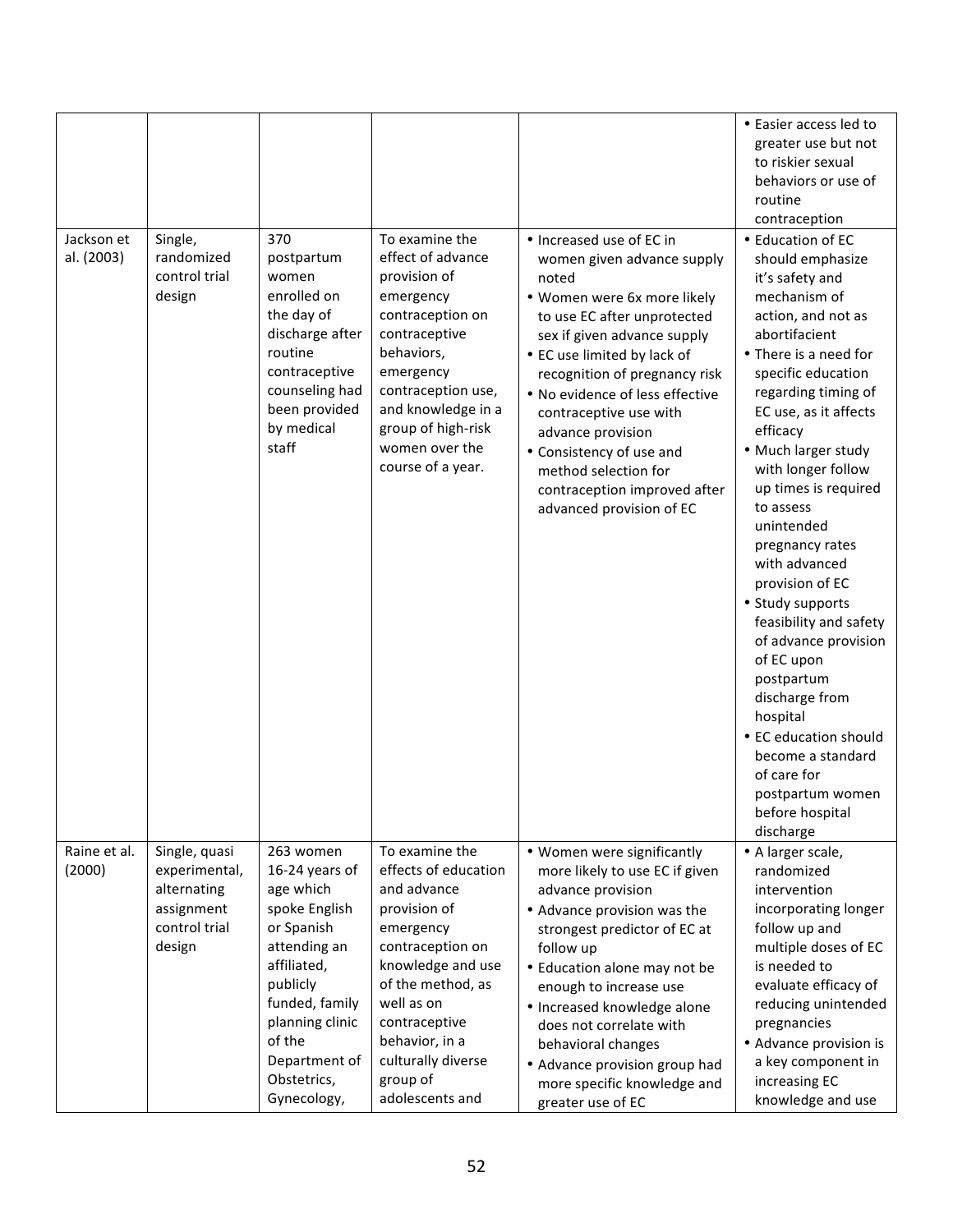|                             |                                                                                                            | and<br>Reproductive<br>Sciences of<br>San Fransisco<br>General<br>Hospital from<br>6/98-11/98                                                                                    | high-risk women<br>who attend a<br>publicly funded<br>family planning<br>clinic in San<br>Fransisco.                                           | • Significantly more women at<br>follow up reported less<br>effective contraception use                                                                                                                                                                                                                                                                                                                                                                                                                                                                                                                                                         |                                                                                                                                                                                                                                                                                                                                                                                                                                                                                                                                                                                                                                                                                                                                        |
|-----------------------------|------------------------------------------------------------------------------------------------------------|----------------------------------------------------------------------------------------------------------------------------------------------------------------------------------|------------------------------------------------------------------------------------------------------------------------------------------------|-------------------------------------------------------------------------------------------------------------------------------------------------------------------------------------------------------------------------------------------------------------------------------------------------------------------------------------------------------------------------------------------------------------------------------------------------------------------------------------------------------------------------------------------------------------------------------------------------------------------------------------------------|----------------------------------------------------------------------------------------------------------------------------------------------------------------------------------------------------------------------------------------------------------------------------------------------------------------------------------------------------------------------------------------------------------------------------------------------------------------------------------------------------------------------------------------------------------------------------------------------------------------------------------------------------------------------------------------------------------------------------------------|
| Raymond<br>et al.<br>(2007) | Systematic<br>review of<br>correlational,<br>and<br>randomized<br>and non-<br>randomized<br>control trials | 23 articles of<br>any design<br>that yielded<br>primary data<br>comparing<br>effects of<br>interventions<br>or programs<br>with different<br>levels of<br>access to EC<br>pills. | To systematically<br>review data on<br>effects of increased<br>emergency<br>contraceptive pills<br>on pregnancy rates<br>and use of the pills. | • Studies were performed in 10<br>countries between 1998-<br>2006<br>• 10 randomized and 4 cohort<br>prospectively allocated<br>women to increased access<br>intervention group or to a<br>control group with individual<br>follow up<br>• 9 studies did not assign<br>participants to<br>intervention/control groups,<br>instead conducted<br>population-level statistics of<br>interventions<br>. None of the studies found<br>clinically or statistically<br>significant differences in<br>pregnancy or abortion rates<br>• Substantially higher<br>proportion of intervention<br>group used EC, and of<br>increased promptness to use<br>EC | • Further research<br>needed to inform<br>funding agencies,<br>family planning<br>program managers,<br>policy makers, and<br>women in making<br>decisions about<br>spending limited<br>resources on EC<br>• Poor access is not<br>the only barrier to<br>use, many women<br>fail to use even with<br>advanced provision<br>• Development and<br>evaluation of<br>strategies to<br>overcome barriers<br>and maximize EC use<br>is imperative<br>• More precise<br>estimates of EC<br>efficacy are desired<br>• Improved awareness<br>of and access to EC<br>is appropriate and<br>desirable<br>• More rigorous<br>research is needed<br>to confirm that users<br>of EC are more likely<br>to adopt a more<br>effective<br>contraception |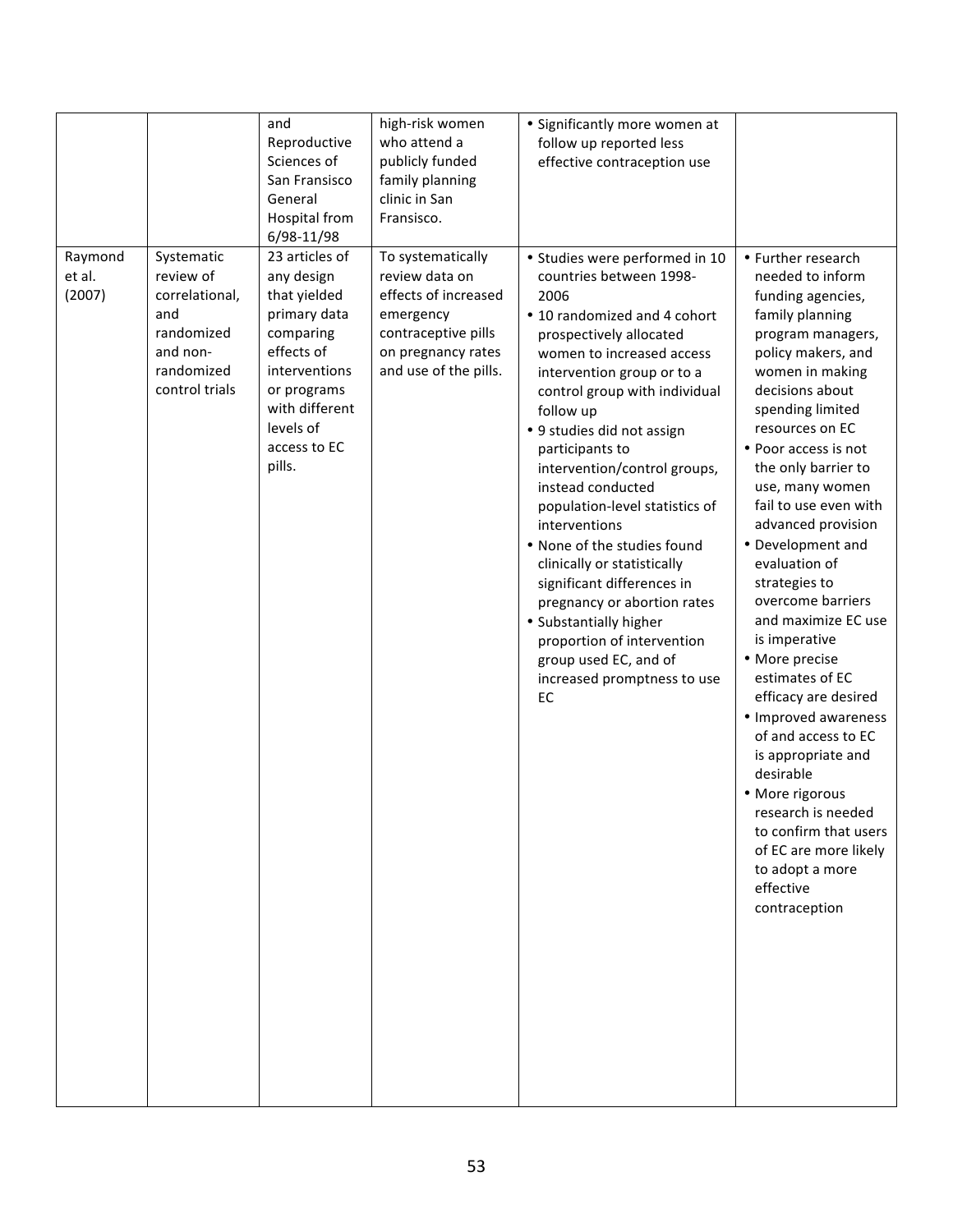| <b>Emergency Contraception Education</b><br>Reference<br>Sample<br><b>Implications</b><br>Design<br><b>Purpose</b><br><b>Findings</b><br>To describe the<br>Colarossi et<br>Single,<br>22 Mexican<br>• Both groups of women<br>• The presence of<br>al. (2010a)<br>qualitative,<br>exploratory<br>(born in<br>demonstrated lack of<br>community-held<br>descriptive<br>research process of<br>Mexico) and<br>knowledge about EC,<br>norms and concern<br>design<br>30 Caribbean<br>message<br>concerns about its safety, and<br>about safety of EC<br>(from English<br>development and<br>confusion as an abortifacient<br>was reflected in the<br>speaking<br>testing with<br>Caribbean's created<br>• Health care barriers for<br>Caribbean<br>Mexican and<br>immigrants, including<br>poster<br>Anglophone<br>countries)<br>understanding of the US<br>• Mexican poster was<br>Caribbean women<br>women ages<br>health care system and<br>aimed more towards<br>20 to 49<br>in New York City.<br>language use, were identified<br>family planning<br>recruited from<br>• Caribbean women showed<br>• Clarification is<br>community-<br>more distrust of the health<br>needed to all groups<br>based<br>care system and expressed<br>regarding how EC<br>organizations<br>works, where it is<br>influence of myths of<br>(CBO) in<br>provided, and what<br>preventing pregnancy<br>Brooklyn, NY<br>it is<br>• Mexican women stressed the<br>and 12 staff<br>• Additional focus<br>importance of doing what | Walsh &<br>Frezieres<br>(2006) | Single,<br>randomized<br>control trial<br>design | 1,130 15-45<br>year old<br>women who<br>were not<br>pregnant or<br>seeking<br>pregnancy<br>visiting a<br>community<br>clinic in<br>California<br>between<br>10/03-10/04<br>and fluent in<br>English or<br>Spanish | To test the impact<br>of providing EC in<br>advance of need<br>within a large study<br>population of<br>ethnically diverse<br>family planning<br>clients of<br>community clinics<br>throughout<br>California. | • Advanced provision<br>participants were more likely<br>to have used EC at follow up<br>• More women in the advance<br>EC group took their first pill<br>within 12h of intercourse<br>. Women <19 yo were twice as<br>likely to use EC than those<br>$>24$ yo<br>• EC use was most frequent<br>among Asians<br>• Participants generally had<br>positive attitudes towards EC,<br>especially the younger groups<br>• Respondents >24 yo were<br>less likely to know how and<br>where to obtain EC | • Advance provision of<br>EC increases use<br>without increasing<br>risk taking behavior<br>• Study fails to<br>demonstrate that<br>advance provision<br>correlates to a<br>decrease in UP<br>• Suggests that EC is<br>used more by<br>participants who<br>have already<br>attempted to<br>protect themselves<br>than by those who<br>made no effort at all<br>• Health educators<br>and clinicians may<br>be more effective in<br>increasing EC use if<br>patients understood<br>the risks of<br>pregnancy outweigh<br>those of taking EC |
|--------------------------------------------------------------------------------------------------------------------------------------------------------------------------------------------------------------------------------------------------------------------------------------------------------------------------------------------------------------------------------------------------------------------------------------------------------------------------------------------------------------------------------------------------------------------------------------------------------------------------------------------------------------------------------------------------------------------------------------------------------------------------------------------------------------------------------------------------------------------------------------------------------------------------------------------------------------------------------------------------------------------------------------------------------------------------------------------------------------------------------------------------------------------------------------------------------------------------------------------------------------------------------------------------------------------------------------------------------------------------------------------------------------------------------------------------------------------------------------------------------------|--------------------------------|--------------------------------------------------|-------------------------------------------------------------------------------------------------------------------------------------------------------------------------------------------------------------------|---------------------------------------------------------------------------------------------------------------------------------------------------------------------------------------------------------------|---------------------------------------------------------------------------------------------------------------------------------------------------------------------------------------------------------------------------------------------------------------------------------------------------------------------------------------------------------------------------------------------------------------------------------------------------------------------------------------------------|--------------------------------------------------------------------------------------------------------------------------------------------------------------------------------------------------------------------------------------------------------------------------------------------------------------------------------------------------------------------------------------------------------------------------------------------------------------------------------------------------------------------------------------------|
|                                                                                                                                                                                                                                                                                                                                                                                                                                                                                                                                                                                                                                                                                                                                                                                                                                                                                                                                                                                                                                                                                                                                                                                                                                                                                                                                                                                                                                                                                                              |                                |                                                  |                                                                                                                                                                                                                   |                                                                                                                                                                                                               |                                                                                                                                                                                                                                                                                                                                                                                                                                                                                                   |                                                                                                                                                                                                                                                                                                                                                                                                                                                                                                                                            |
|                                                                                                                                                                                                                                                                                                                                                                                                                                                                                                                                                                                                                                                                                                                                                                                                                                                                                                                                                                                                                                                                                                                                                                                                                                                                                                                                                                                                                                                                                                              |                                |                                                  |                                                                                                                                                                                                                   |                                                                                                                                                                                                               |                                                                                                                                                                                                                                                                                                                                                                                                                                                                                                   |                                                                                                                                                                                                                                                                                                                                                                                                                                                                                                                                            |
|                                                                                                                                                                                                                                                                                                                                                                                                                                                                                                                                                                                                                                                                                                                                                                                                                                                                                                                                                                                                                                                                                                                                                                                                                                                                                                                                                                                                                                                                                                              |                                |                                                  |                                                                                                                                                                                                                   |                                                                                                                                                                                                               |                                                                                                                                                                                                                                                                                                                                                                                                                                                                                                   |                                                                                                                                                                                                                                                                                                                                                                                                                                                                                                                                            |
|                                                                                                                                                                                                                                                                                                                                                                                                                                                                                                                                                                                                                                                                                                                                                                                                                                                                                                                                                                                                                                                                                                                                                                                                                                                                                                                                                                                                                                                                                                              |                                |                                                  |                                                                                                                                                                                                                   |                                                                                                                                                                                                               |                                                                                                                                                                                                                                                                                                                                                                                                                                                                                                   |                                                                                                                                                                                                                                                                                                                                                                                                                                                                                                                                            |
|                                                                                                                                                                                                                                                                                                                                                                                                                                                                                                                                                                                                                                                                                                                                                                                                                                                                                                                                                                                                                                                                                                                                                                                                                                                                                                                                                                                                                                                                                                              |                                |                                                  |                                                                                                                                                                                                                   |                                                                                                                                                                                                               |                                                                                                                                                                                                                                                                                                                                                                                                                                                                                                   |                                                                                                                                                                                                                                                                                                                                                                                                                                                                                                                                            |
|                                                                                                                                                                                                                                                                                                                                                                                                                                                                                                                                                                                                                                                                                                                                                                                                                                                                                                                                                                                                                                                                                                                                                                                                                                                                                                                                                                                                                                                                                                              |                                |                                                  |                                                                                                                                                                                                                   |                                                                                                                                                                                                               |                                                                                                                                                                                                                                                                                                                                                                                                                                                                                                   |                                                                                                                                                                                                                                                                                                                                                                                                                                                                                                                                            |
|                                                                                                                                                                                                                                                                                                                                                                                                                                                                                                                                                                                                                                                                                                                                                                                                                                                                                                                                                                                                                                                                                                                                                                                                                                                                                                                                                                                                                                                                                                              |                                |                                                  |                                                                                                                                                                                                                   |                                                                                                                                                                                                               |                                                                                                                                                                                                                                                                                                                                                                                                                                                                                                   |                                                                                                                                                                                                                                                                                                                                                                                                                                                                                                                                            |
|                                                                                                                                                                                                                                                                                                                                                                                                                                                                                                                                                                                                                                                                                                                                                                                                                                                                                                                                                                                                                                                                                                                                                                                                                                                                                                                                                                                                                                                                                                              |                                |                                                  |                                                                                                                                                                                                                   |                                                                                                                                                                                                               |                                                                                                                                                                                                                                                                                                                                                                                                                                                                                                   |                                                                                                                                                                                                                                                                                                                                                                                                                                                                                                                                            |
|                                                                                                                                                                                                                                                                                                                                                                                                                                                                                                                                                                                                                                                                                                                                                                                                                                                                                                                                                                                                                                                                                                                                                                                                                                                                                                                                                                                                                                                                                                              |                                |                                                  |                                                                                                                                                                                                                   |                                                                                                                                                                                                               |                                                                                                                                                                                                                                                                                                                                                                                                                                                                                                   |                                                                                                                                                                                                                                                                                                                                                                                                                                                                                                                                            |
|                                                                                                                                                                                                                                                                                                                                                                                                                                                                                                                                                                                                                                                                                                                                                                                                                                                                                                                                                                                                                                                                                                                                                                                                                                                                                                                                                                                                                                                                                                              |                                |                                                  |                                                                                                                                                                                                                   |                                                                                                                                                                                                               |                                                                                                                                                                                                                                                                                                                                                                                                                                                                                                   |                                                                                                                                                                                                                                                                                                                                                                                                                                                                                                                                            |
|                                                                                                                                                                                                                                                                                                                                                                                                                                                                                                                                                                                                                                                                                                                                                                                                                                                                                                                                                                                                                                                                                                                                                                                                                                                                                                                                                                                                                                                                                                              |                                |                                                  |                                                                                                                                                                                                                   |                                                                                                                                                                                                               |                                                                                                                                                                                                                                                                                                                                                                                                                                                                                                   |                                                                                                                                                                                                                                                                                                                                                                                                                                                                                                                                            |
|                                                                                                                                                                                                                                                                                                                                                                                                                                                                                                                                                                                                                                                                                                                                                                                                                                                                                                                                                                                                                                                                                                                                                                                                                                                                                                                                                                                                                                                                                                              |                                |                                                  |                                                                                                                                                                                                                   |                                                                                                                                                                                                               |                                                                                                                                                                                                                                                                                                                                                                                                                                                                                                   |                                                                                                                                                                                                                                                                                                                                                                                                                                                                                                                                            |
|                                                                                                                                                                                                                                                                                                                                                                                                                                                                                                                                                                                                                                                                                                                                                                                                                                                                                                                                                                                                                                                                                                                                                                                                                                                                                                                                                                                                                                                                                                              |                                |                                                  |                                                                                                                                                                                                                   |                                                                                                                                                                                                               |                                                                                                                                                                                                                                                                                                                                                                                                                                                                                                   |                                                                                                                                                                                                                                                                                                                                                                                                                                                                                                                                            |
|                                                                                                                                                                                                                                                                                                                                                                                                                                                                                                                                                                                                                                                                                                                                                                                                                                                                                                                                                                                                                                                                                                                                                                                                                                                                                                                                                                                                                                                                                                              |                                |                                                  |                                                                                                                                                                                                                   |                                                                                                                                                                                                               |                                                                                                                                                                                                                                                                                                                                                                                                                                                                                                   |                                                                                                                                                                                                                                                                                                                                                                                                                                                                                                                                            |
|                                                                                                                                                                                                                                                                                                                                                                                                                                                                                                                                                                                                                                                                                                                                                                                                                                                                                                                                                                                                                                                                                                                                                                                                                                                                                                                                                                                                                                                                                                              |                                |                                                  |                                                                                                                                                                                                                   |                                                                                                                                                                                                               |                                                                                                                                                                                                                                                                                                                                                                                                                                                                                                   |                                                                                                                                                                                                                                                                                                                                                                                                                                                                                                                                            |
|                                                                                                                                                                                                                                                                                                                                                                                                                                                                                                                                                                                                                                                                                                                                                                                                                                                                                                                                                                                                                                                                                                                                                                                                                                                                                                                                                                                                                                                                                                              |                                |                                                  |                                                                                                                                                                                                                   |                                                                                                                                                                                                               |                                                                                                                                                                                                                                                                                                                                                                                                                                                                                                   |                                                                                                                                                                                                                                                                                                                                                                                                                                                                                                                                            |
|                                                                                                                                                                                                                                                                                                                                                                                                                                                                                                                                                                                                                                                                                                                                                                                                                                                                                                                                                                                                                                                                                                                                                                                                                                                                                                                                                                                                                                                                                                              |                                |                                                  |                                                                                                                                                                                                                   |                                                                                                                                                                                                               |                                                                                                                                                                                                                                                                                                                                                                                                                                                                                                   |                                                                                                                                                                                                                                                                                                                                                                                                                                                                                                                                            |
|                                                                                                                                                                                                                                                                                                                                                                                                                                                                                                                                                                                                                                                                                                                                                                                                                                                                                                                                                                                                                                                                                                                                                                                                                                                                                                                                                                                                                                                                                                              |                                |                                                  |                                                                                                                                                                                                                   |                                                                                                                                                                                                               |                                                                                                                                                                                                                                                                                                                                                                                                                                                                                                   |                                                                                                                                                                                                                                                                                                                                                                                                                                                                                                                                            |
| from six<br>was right for their families<br>groups outside of                                                                                                                                                                                                                                                                                                                                                                                                                                                                                                                                                                                                                                                                                                                                                                                                                                                                                                                                                                                                                                                                                                                                                                                                                                                                                                                                                                                                                                                |                                |                                                  |                                                                                                                                                                                                                   |                                                                                                                                                                                                               |                                                                                                                                                                                                                                                                                                                                                                                                                                                                                                   |                                                                                                                                                                                                                                                                                                                                                                                                                                                                                                                                            |
| different CBOs<br>• CBO staff demonstrated a<br>NYC are needed to                                                                                                                                                                                                                                                                                                                                                                                                                                                                                                                                                                                                                                                                                                                                                                                                                                                                                                                                                                                                                                                                                                                                                                                                                                                                                                                                                                                                                                            |                                |                                                  |                                                                                                                                                                                                                   |                                                                                                                                                                                                               |                                                                                                                                                                                                                                                                                                                                                                                                                                                                                                   |                                                                                                                                                                                                                                                                                                                                                                                                                                                                                                                                            |
| in Brooklyn<br>make findings more<br>similar lack of knowledge and                                                                                                                                                                                                                                                                                                                                                                                                                                                                                                                                                                                                                                                                                                                                                                                                                                                                                                                                                                                                                                                                                                                                                                                                                                                                                                                                                                                                                                           |                                |                                                  |                                                                                                                                                                                                                   |                                                                                                                                                                                                               |                                                                                                                                                                                                                                                                                                                                                                                                                                                                                                   |                                                                                                                                                                                                                                                                                                                                                                                                                                                                                                                                            |
| generalizable<br>some negative attitudes                                                                                                                                                                                                                                                                                                                                                                                                                                                                                                                                                                                                                                                                                                                                                                                                                                                                                                                                                                                                                                                                                                                                                                                                                                                                                                                                                                                                                                                                     |                                |                                                  |                                                                                                                                                                                                                   |                                                                                                                                                                                                               |                                                                                                                                                                                                                                                                                                                                                                                                                                                                                                   |                                                                                                                                                                                                                                                                                                                                                                                                                                                                                                                                            |
|                                                                                                                                                                                                                                                                                                                                                                                                                                                                                                                                                                                                                                                                                                                                                                                                                                                                                                                                                                                                                                                                                                                                                                                                                                                                                                                                                                                                                                                                                                              |                                |                                                  |                                                                                                                                                                                                                   |                                                                                                                                                                                                               | about use before education                                                                                                                                                                                                                                                                                                                                                                                                                                                                        |                                                                                                                                                                                                                                                                                                                                                                                                                                                                                                                                            |
|                                                                                                                                                                                                                                                                                                                                                                                                                                                                                                                                                                                                                                                                                                                                                                                                                                                                                                                                                                                                                                                                                                                                                                                                                                                                                                                                                                                                                                                                                                              |                                |                                                  |                                                                                                                                                                                                                   |                                                                                                                                                                                                               |                                                                                                                                                                                                                                                                                                                                                                                                                                                                                                   |                                                                                                                                                                                                                                                                                                                                                                                                                                                                                                                                            |
|                                                                                                                                                                                                                                                                                                                                                                                                                                                                                                                                                                                                                                                                                                                                                                                                                                                                                                                                                                                                                                                                                                                                                                                                                                                                                                                                                                                                                                                                                                              |                                |                                                  |                                                                                                                                                                                                                   |                                                                                                                                                                                                               |                                                                                                                                                                                                                                                                                                                                                                                                                                                                                                   |                                                                                                                                                                                                                                                                                                                                                                                                                                                                                                                                            |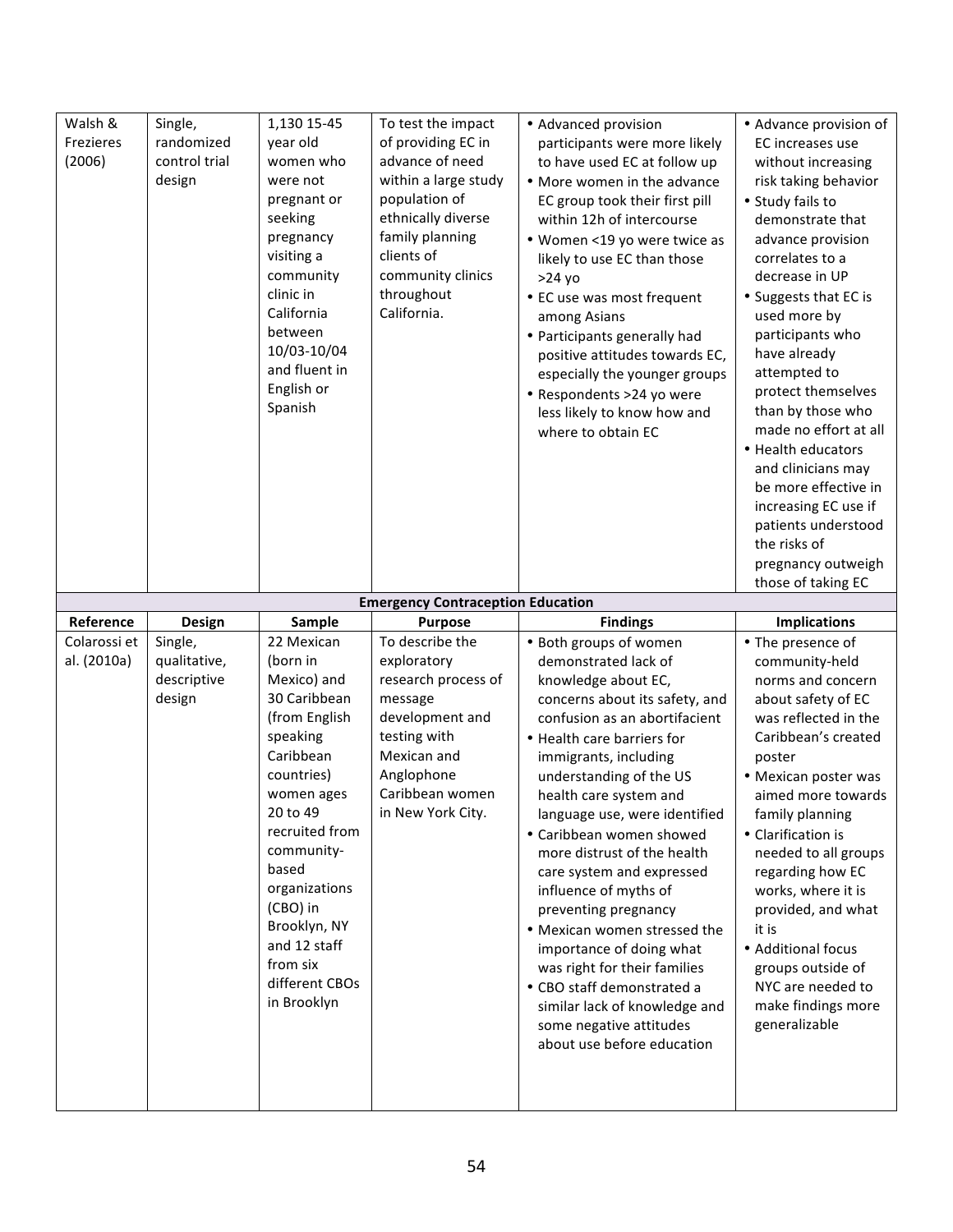|                       |                                                                                                             |                                                                                                                                                           |                                                                                                                                                                    |                                                                                                                                                                                                                                                                                                                                                                                                                                                                                                                                                                                                                                                                                                                                                                        | • Construction of<br>culturally relevant<br>health materials for<br>immigrant<br>populations is<br>desired over<br>translation of<br>English materials<br>• Processes need to<br>be reevaluated as<br>immigration<br>patterns/health<br>needs change over<br>time<br>• Evaluation research<br>is needed to<br>evaluate media<br>impact on EC use<br>and behavior change<br>among the targeted<br>population                                                                                                                                                                                                                       |
|-----------------------|-------------------------------------------------------------------------------------------------------------|-----------------------------------------------------------------------------------------------------------------------------------------------------------|--------------------------------------------------------------------------------------------------------------------------------------------------------------------|------------------------------------------------------------------------------------------------------------------------------------------------------------------------------------------------------------------------------------------------------------------------------------------------------------------------------------------------------------------------------------------------------------------------------------------------------------------------------------------------------------------------------------------------------------------------------------------------------------------------------------------------------------------------------------------------------------------------------------------------------------------------|-----------------------------------------------------------------------------------------------------------------------------------------------------------------------------------------------------------------------------------------------------------------------------------------------------------------------------------------------------------------------------------------------------------------------------------------------------------------------------------------------------------------------------------------------------------------------------------------------------------------------------------|
| Moos et al.<br>(2003) | Systematic<br>review of<br>correlational,<br>observational<br>and<br>randomized<br>control trials<br>design | 74 articles<br>published<br>after 1984, set<br>in a US clinical<br>setting, and of<br>either cohort,<br>experimental,<br>or cross-<br>sectional<br>design | To identify all<br>research on<br>counseling<br>approaches in a<br>clinical setting<br>targeted toward<br>prevention of UP,<br>including abstinence<br>counseling. | . No robust evidence exists to<br>determine effective<br>counseling approaches for<br>changing knowledge,<br>attitudes, or behaviors<br>• Numerous factors influence<br>knowledge and adherence of<br>contraception<br>• Knowledge of men may affect<br>contraceptive practice and<br>may cause sexually active<br>young men to use more<br>effective contraception<br>• Correct user knowledge of<br>contraception did not<br>correlate to correct use<br>• Complexity of factors<br>influence behavior<br>• Statistically significant factors<br>affecting adherence of<br>contraception include health-<br>related problems from<br>contraception, personal<br>estimate of likelihood of<br>pregnancy, and ability to<br>recognize options when<br>pregnancy occurs | • There are numerous<br>cultural influences<br>on contraception<br>• Little is known<br>regarding the<br>determinants of<br>contraceptive use<br>and delay of<br>contraception<br>among adolescents<br>• More research is<br>needed before<br>strong conclusions<br>may be made<br>regarding the effects<br>of community<br>interventions on UP<br>• Studies are needed<br>that address men,<br>women >35 years<br>old, and couples<br>experiencing<br>unintended<br>pregnancies<br>• Further research<br>needed in form of<br><b>RCTs to determine</b><br>approaches for<br>assessment,<br>education, and<br>counseling about EC |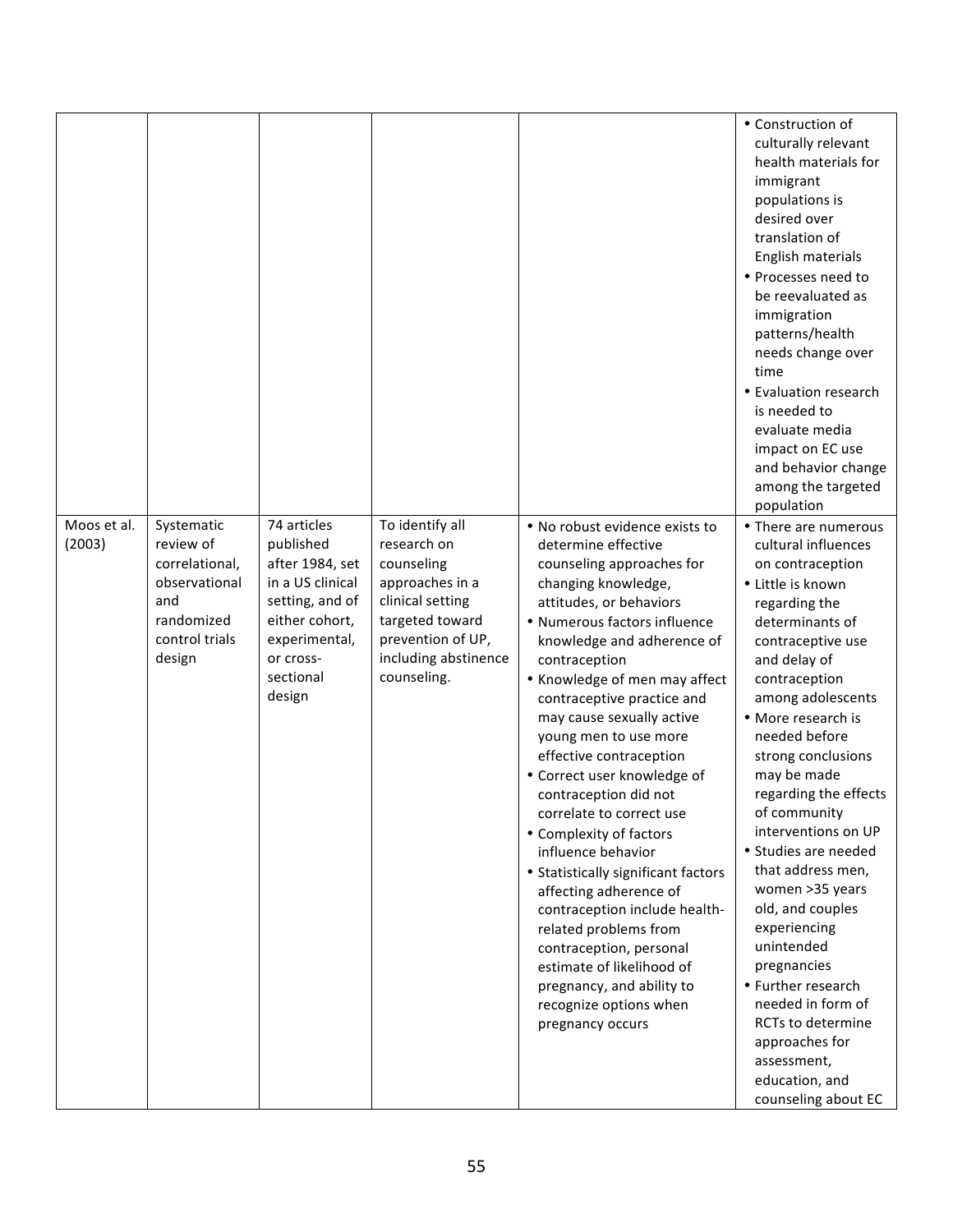|  |  | • Several              |
|--|--|------------------------|
|  |  | contemporary           |
|  |  | models of behavior     |
|  |  | change have not        |
|  |  | adequately been        |
|  |  | tested related to      |
|  |  | contraception          |
|  |  | • Complex cultural,    |
|  |  | social, psychological, |
|  |  | physiological, and     |
|  |  | economic factors       |
|  |  | vary the pattern of    |
|  |  | contraceptive use      |
|  |  | • Many of the factors  |
|  |  | leading to UPs have    |
|  |  | little to do with      |
|  |  | clinical interactions  |
|  |  | and more to do with    |
|  |  | personal and           |
|  |  | environmental          |
|  |  | variables              |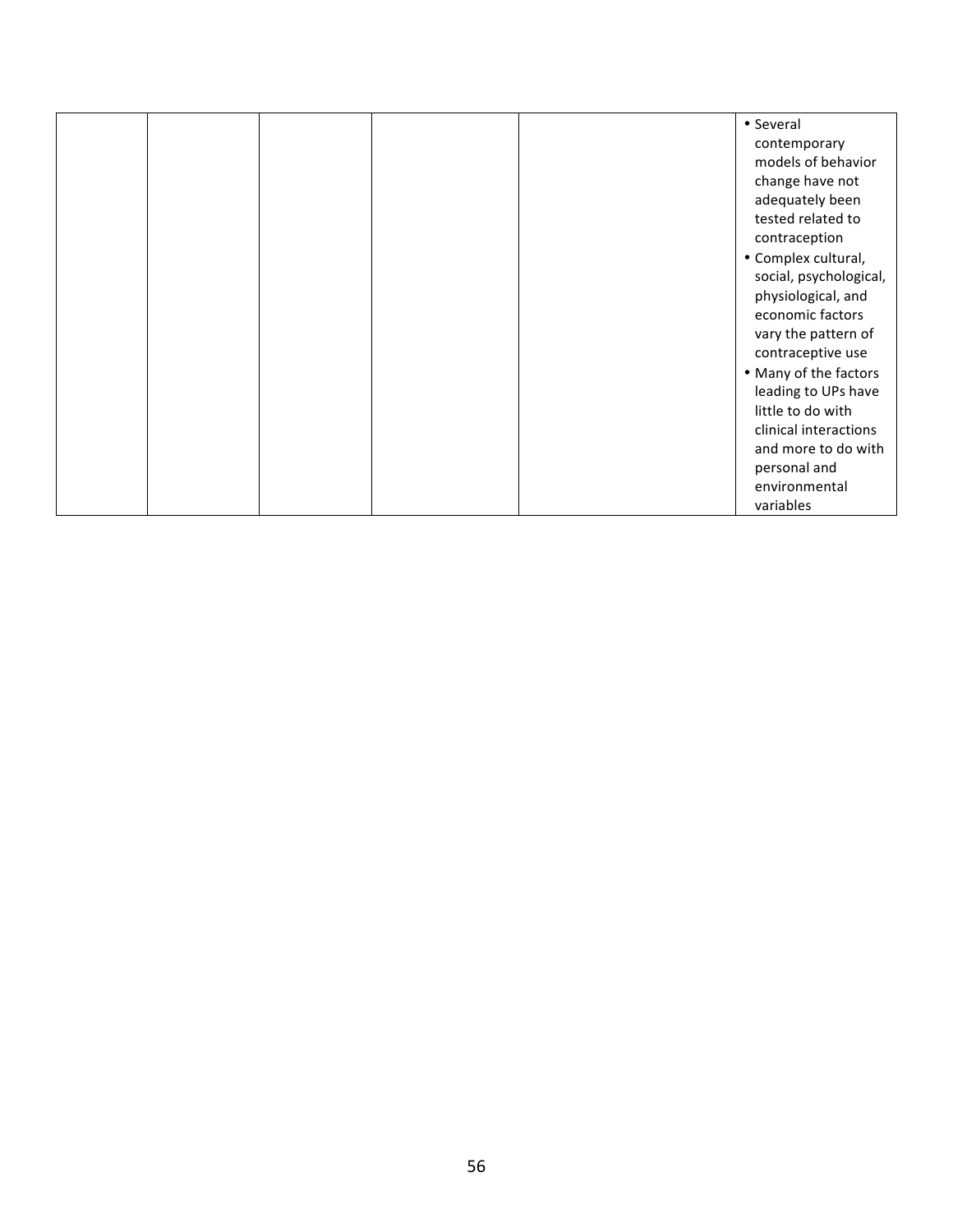**Emergency Contraception:** 

A Clinical Practice Guideline Analysis

Amber E. Davis, DNP, RN

University of Kentucky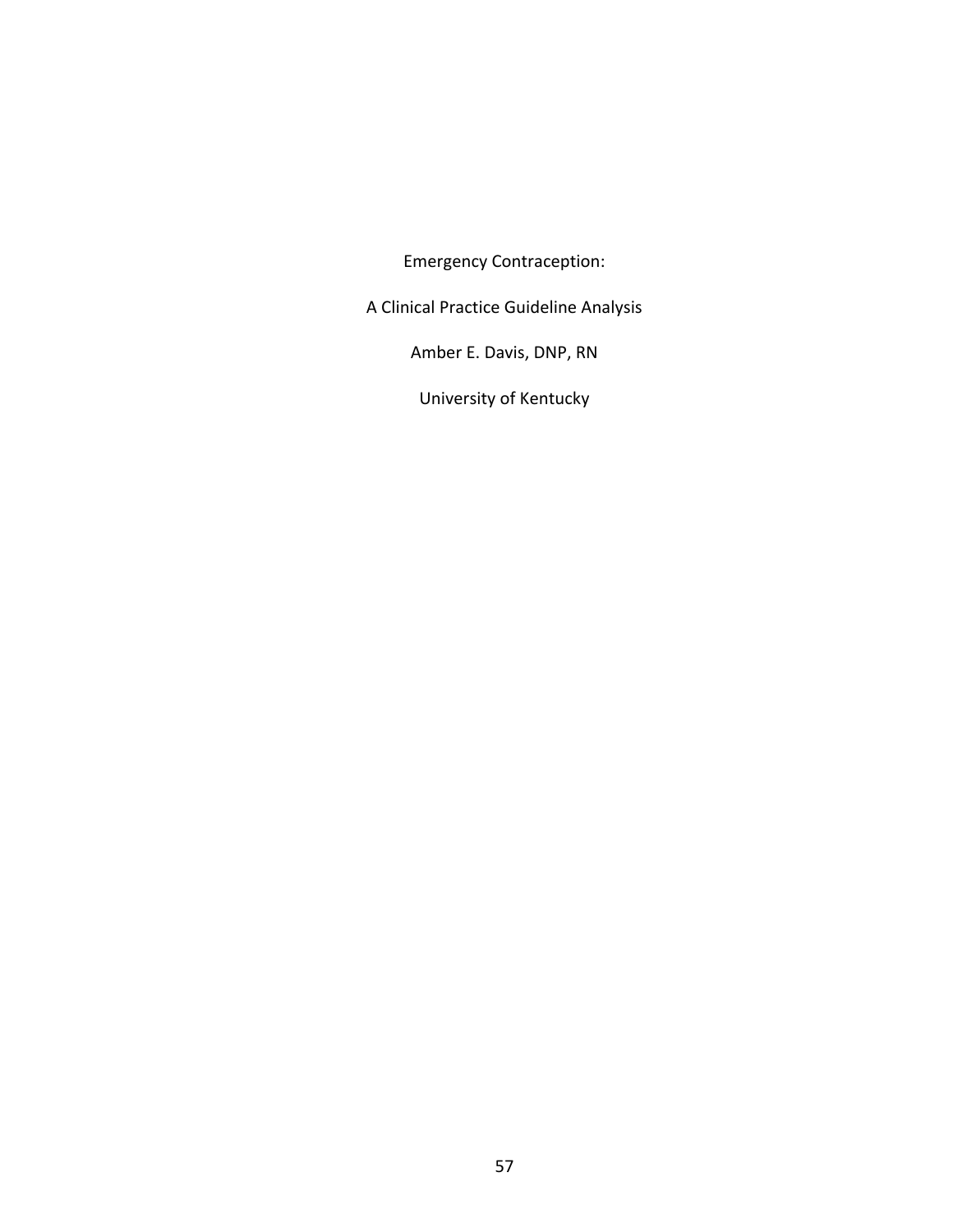#### Abstract

Purpose: To analyze the 2010 emergency contraception (EC) guideline published in the **United States.** 

Data Sources: American Congress of Obstetricians and Gynecologists (ACOG) Practice Bulletin Number 112 Emergency Contraception, literature review articles, clinical studies Implications for Practice: All women of reproductive age should be educated regarding EC. A one-time dose of 1.5mg of levonorgestrel is recommended as first-line EC, an alternative option of combined estrogen-progestin oral contraceptives, and the preference of the copper intrauterine device when long-term contraception is also desired. EC should be provided as soon as possible, or up to 5 days, following unprotected or inadequately protected intercourse if pregnancy is not desired, without clinical exam, and despite any comorbid conditions that prevent usual combined hormonal contraception use.

Conclusion: Recommendations, implications of practice, and the need for further research are briefly discussed within the guideline based on relevant and current evidence. Barriers to provider EC discussion exist, such as the erroneous provider assumption that EC use will encourage risky sexual behaviors, as well as a lack of EC knowledge in providers and patients. This guideline is in need of revision, as new forms of and accesses to EC have changed significantly since publication of this guideline in 2010.

Key words: emergency contraception; intrauterine device; Plan B; unintended pregnancy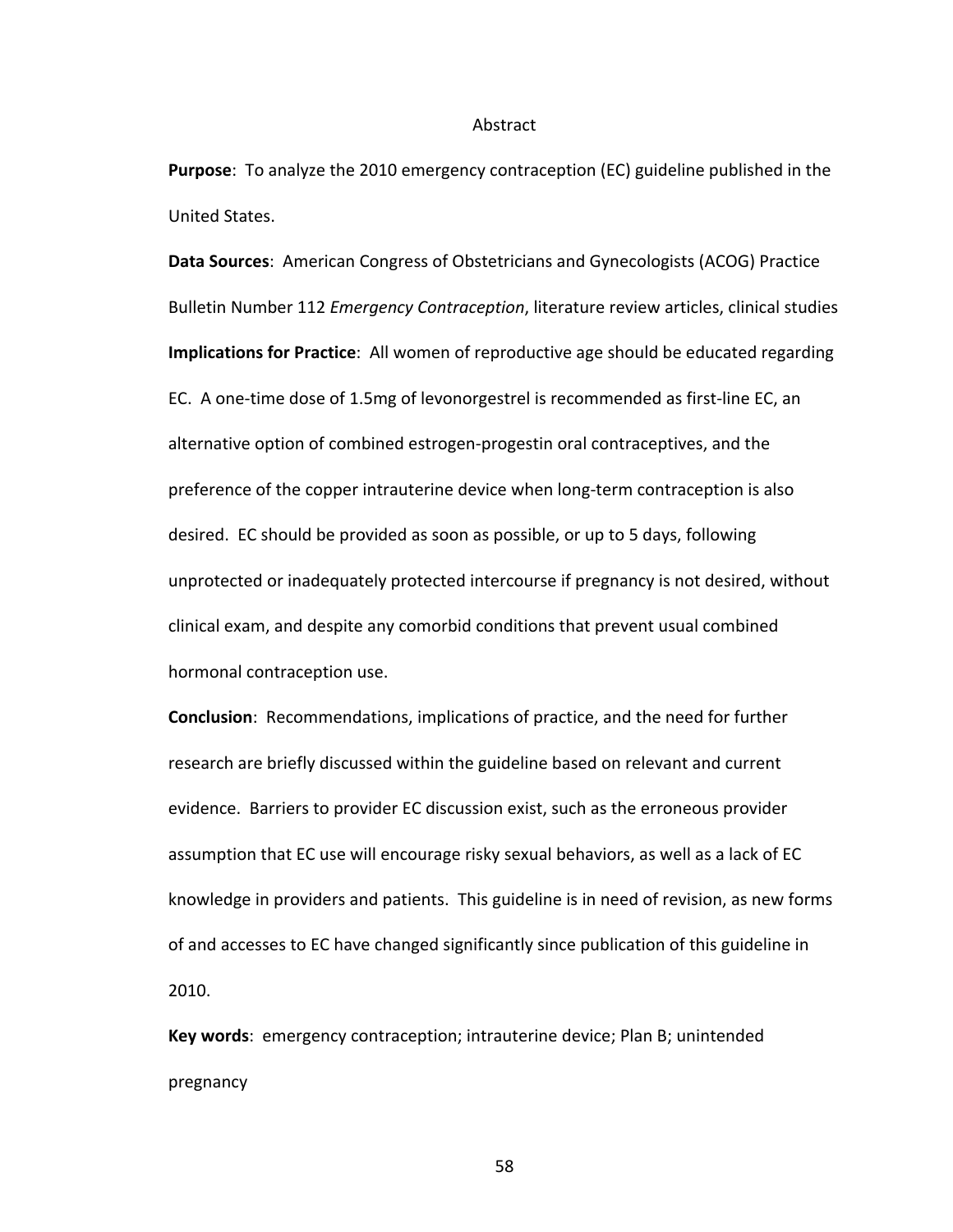Emergency Contraception: A Clinical Practice Guideline Analysis

The clinical practice guideline reviewed for this analysis was Emergency Contraception developed by the American College of Obstetricians and Gynecologists (ACOG). This guideline was originally developed in December 2005, and revised and republished in May 2010 as Practice Bulletin Number 112 (ACOG, 2010).

#### **Scope and Purpose**

Fifty-one percent, or 3.4 million women experience an unintended pregnancy each year (Chandra, Martinez, Mosher, Abma, & Jones, 2005). About one-half of these pregnancies are due to improper use or lack of contraception with sexual intercourse (Goldsmith, Kasehagen, Rosenberg, Sandoval, & Lapidus, 2008). Additionally, adolescents are at high risk for pregnancy due to high fertility and low rates of contraceptive use. If adolescents do not use contraception, they have a 90% chance of becoming pregnant in one year (Lindberg, 2003).

Postcoital methods of contraception, or emergency contraception (EC), have been available for years, but have not been used by patients nor encouraged by providers (Corbett, Mitchell, Taylor, & Kemppainen, 2006). "EC is defined as the use of a drug or device, as an emergency measure to prevent pregnancy after unprotected intercourse. From this definition it follows that methods of emergency contraception are used after coitus but before pregnancy occurs, and that they are intended as backup for occasional use rather than as a regular form of contraception (Van Look, 1993)" (Cheng, Che, & Gulmezoglu, 2012, p. 5). EC includes several types of pharmaceuticals, such as Plan B (1.5mg levonorgestrel), Ella (30mg ulipristal acetate), and the Yuzpe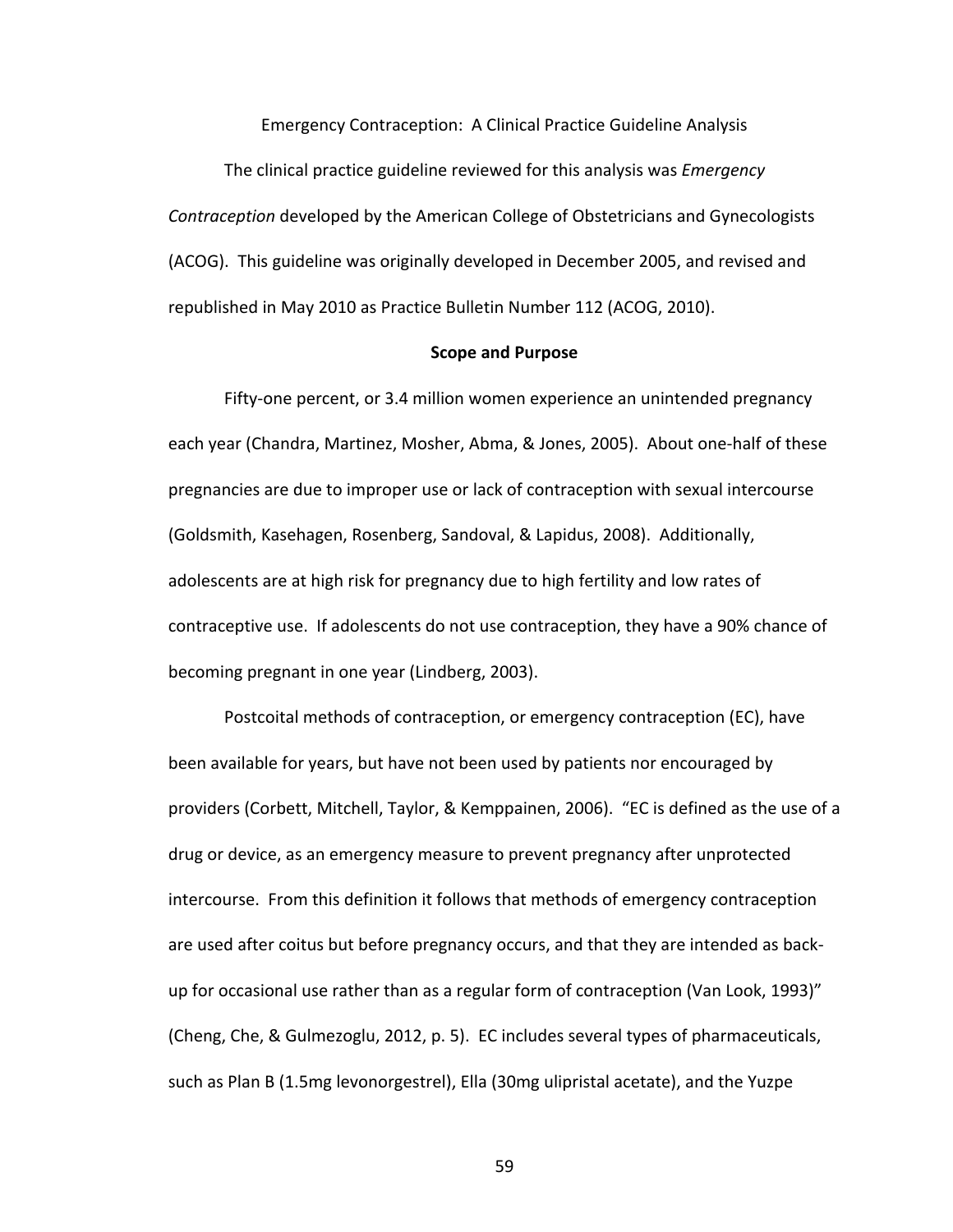regimen (50mcg ethinyl estradiol and 250mcg levonorgestrel in two doses twelve hours apart). Additionally, intrauterine devices may be used for EC; the copper-T device may be left in place for regular contraception for up to ten years (Cheng et al., 2012). EC works by inhibiting or delaying ovulation through alteration of the luteinizing hormone surge, and may inhibit implantation of a fertilized egg by causing hormonal changes resulting in alterations to the endometrium, and will not harm an established pregnancy. EC has been found to be up to 70-99% effective depending on the type used and the time frame of administration following failure of contraception during intercourse (Pollack & Daley, 2003). As recently as 2013, the US Food and Drug Administration (FDA) approved the sale of Plan B One-Step, a brand of levonorgestrel, to over-thecounter status without age restriction. Further, on February 25, 2014, the FDA increased the availability of EC again by also approving generic levonorgestrel sale overthe-counter without age restriction (Frizell, 2014).

The objective of this guideline is to discuss EC methods approved by the FDA, and those most often used in practice. These include progestin-only and combined oral contraceptives, as well as the copper intrauterine device; ulipristal acetate is not mentioned in this clinical practice guideline as FDA approval was not received until August of 2013, which was after the publication of this guideline. This guideline discusses mechanism of action, appropriateness of use, timing, effectiveness, safety, side effects, and barriers to use of EC (ACOG, 2010). Follow up care, EC effects on established pregnancy, and long-term contraception after EC use are also reviewed (ACOG, 2010).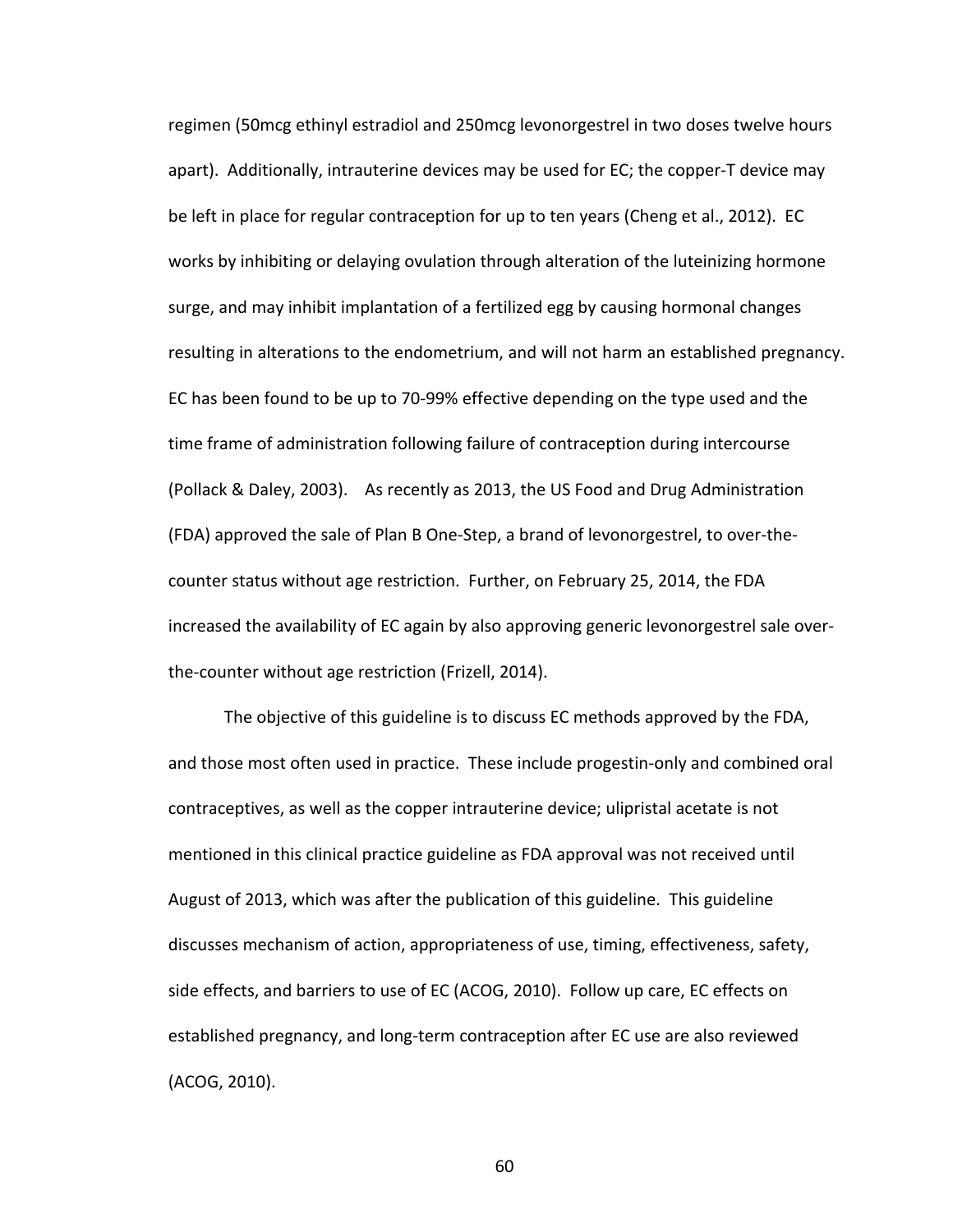#### Stakeholder Involvement

ACOG (2010) was the only professional group involved in the development and publishing of this guideline and this may have limited the scope and thoroughness. The ACOG Committee on Practice Bulletins-Gynecology developed this Practice Bulletin with assistance from E. Raymond, M.D. and A. Pradhan, M.D. It states their Executive Board creates, abolishes, and determines the overall function of ACOG committees. Appointments to ACOG committees are made for one year and may be continued for a total of three years. The majority of committee members are Fellows and Junior Fellows, but some committees may have representatives from other organizations when appropriate; however, no other organization involvement was noted within the guideline (ACOG, 2010). Several other organizations that focus on women's health issues could have been involved in the development of the guideline such as the Association of Reproductive Health Professionals (ARHP), a multidisciplinary association of professionals that provides reproductive health services and education, conducts research, and influences reproductive health policy (ARHP, 2012a), the National Association of Certified Professional Midwives, the American Academy of Family Physicians, and the American Academy of Nurse Practitioners.

### **Rigor of Development**

The ACOG committee performed a systematic review of the literature accessing "the MEDLINE database, the Cochrane Library, and the American College of Obstetricians and Gynecologists' own internal resources and documents to locate relevant articles published between January 1985 and January 2010" (ACOG, 2010, p.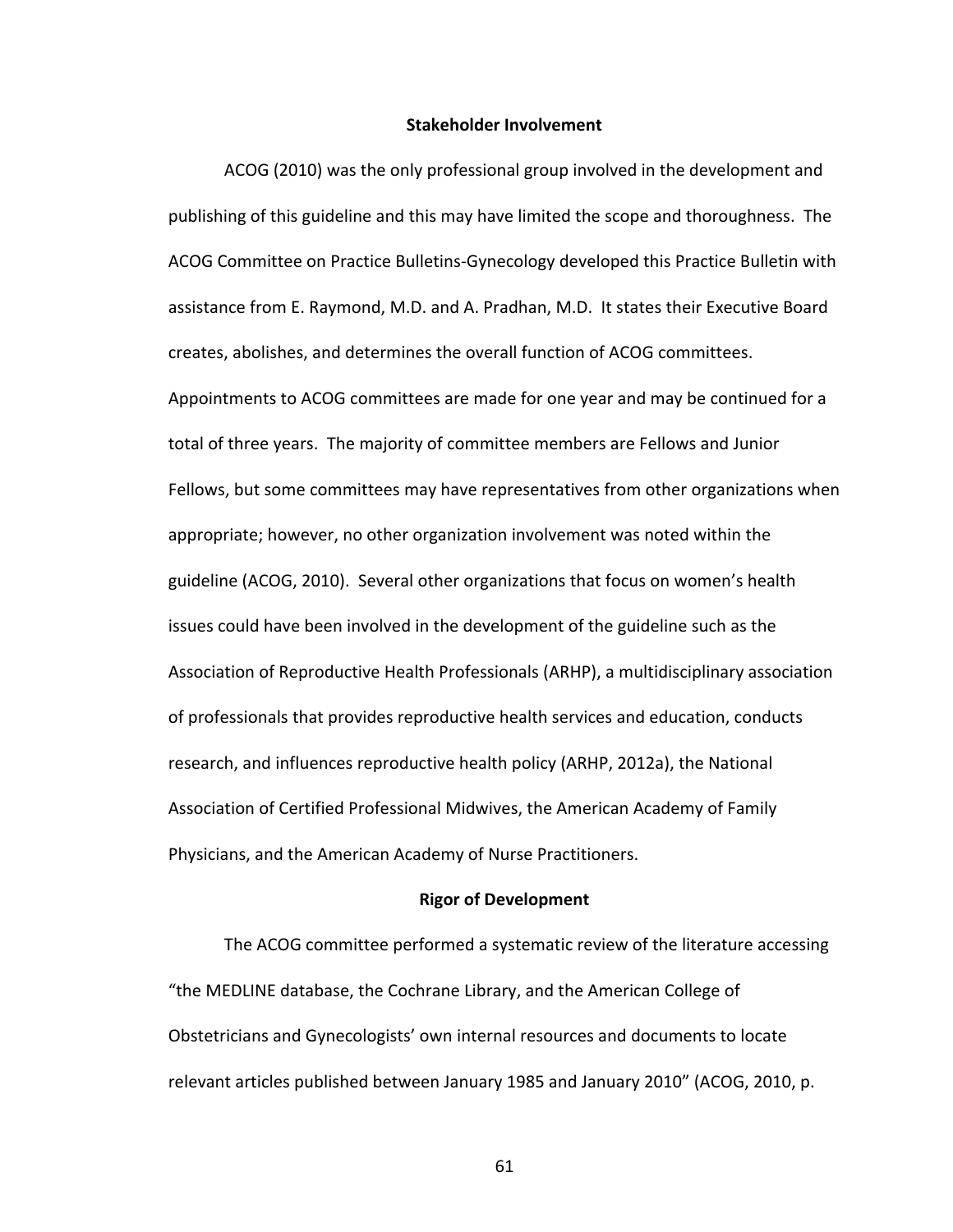1109). Neither specific search terms, nor information detailing the internal resources used were discussed within the guideline methods. The literature search performed by the committee was limited to articles published in English, with preference given to articles reporting original research results, but also included review articles and commentaries. "Abstracts of research presented at symposiums and scientific conferences were not considered adequate for inclusion in this document" (ACOG, 2010, p. 1109). "Guidelines published by organizations or institutions, such as the National Institutes of Health and the American College of Obstetricians and Gynecologists were reviewed, and additional studies were assessed located by reviewing bibliographies of identified articles" (ACOG, 2010, p 1109). Finally, obstetrician-gynecologists' expert opinions were used when research did not exist (ACOG, 2010).

The studies reviewed by the ACOG committee were evaluated for quality based on the U.S. Preventive Services Task Force grading methods, with grades I-III assigned to each article. Grade I describes evidence obtained from at least one randomized control trial (RCT), II-1 for evidence from one RCT without randomization, II-2 for evidence from cohort or case-controlled studies, II-3 for evidence from multiple time series with/without intervention, and III for expert opinion, descriptive studies, or expert committees reports (ACOG, 2010). ACOG's (2010) recommendations were based on the highest level of evidence within each study and graded as level A (good and consistent evidence), B (limited or inconsistent evidence), or C (consensus and expert opinion). The majority of the recommendations set forth by the ACOG committee were based on expert consensus of obstetrician-gynecologists, but several recommendations were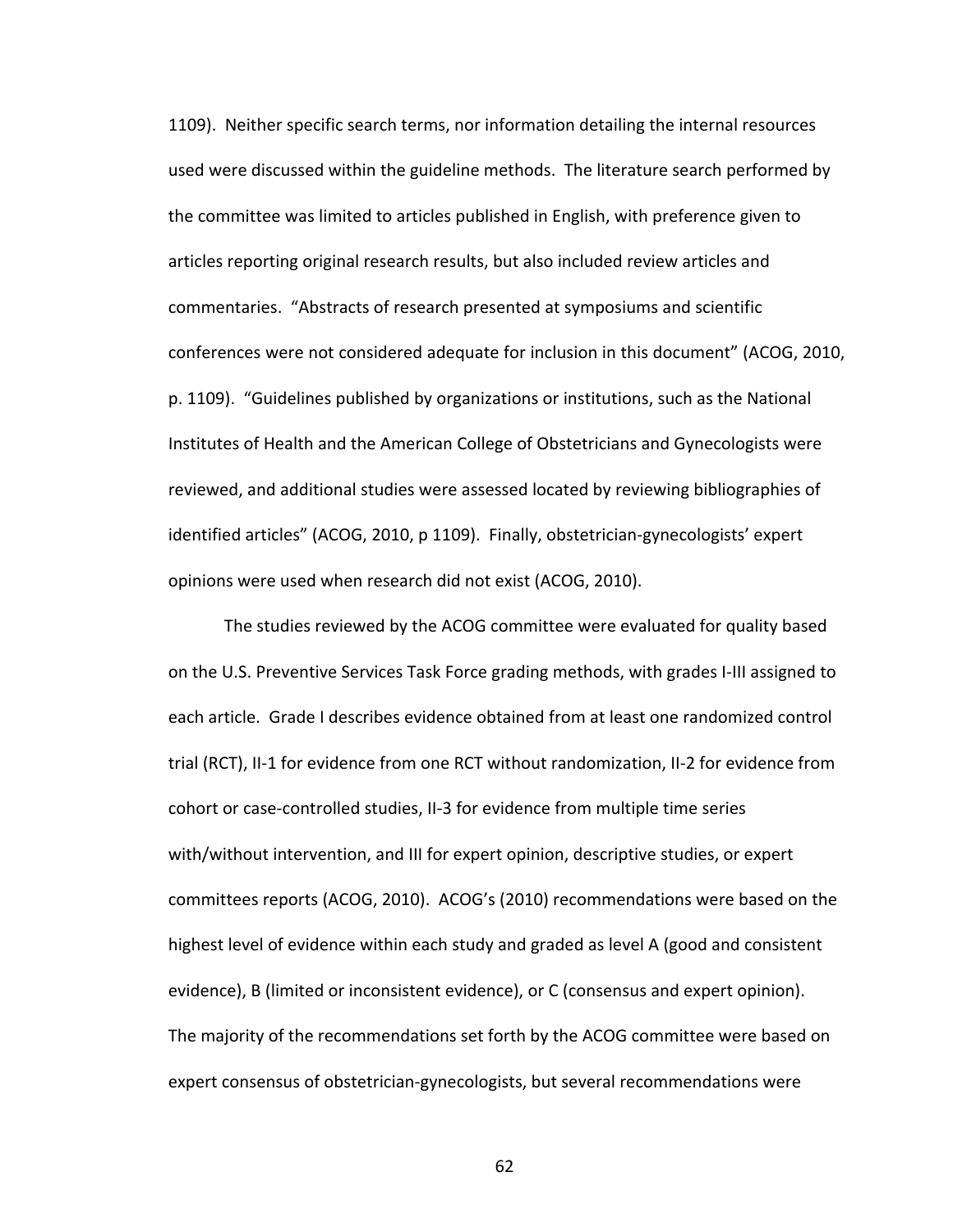assigned based on scientific evidence from rigorous studies as well (ACOG, 2010). Recommendations were based on all levels of evidence with the majority of the research being a level C, which is consensus or expert opinion. There were 4 grade A, 3 grade B, and 7 grade C studies or expert opinion included in the final guideline. The guideline encourages the development of RCTs for future research as very few RCTs have been performed pertaining to EC. Procedures used to update this guideline were not discussed, nor was there a statement regarding future updates of this guideline included within the document (ACOG, 2010).

### **Clarity and Presentation**

The recommendations suggested by ACOG (2010) for EC are clear and concise, easily identifiable, and divided by level of recommendation. The guideline clearly states levonorgestrel should be used as first-line EC treatment. Alternative management options suggested include combined estrogen-progestin oral contraceptives and the copper IUD for women desiring emergency as well as long-term birth control (ACOG, 2010). ACOG (2010) also clearly states the differences in administration times, efficacy, and advantages of all of the treatment types of EC discussed.

Level A recommendations include the first-line use of levonorgestrel, rather than estrogen-progestin regimen, due to increased efficacy and decreased association with nausea and vomiting (ACOG, 2010). Additionally, ACOG (2010) notes that two 0.75mg doses of levonorgestrel are as equally effective if taken 12 or 24 hours apart, as well as when taken as a single 1.5mg dose. Finally, an antiemetic may be taken one hour prior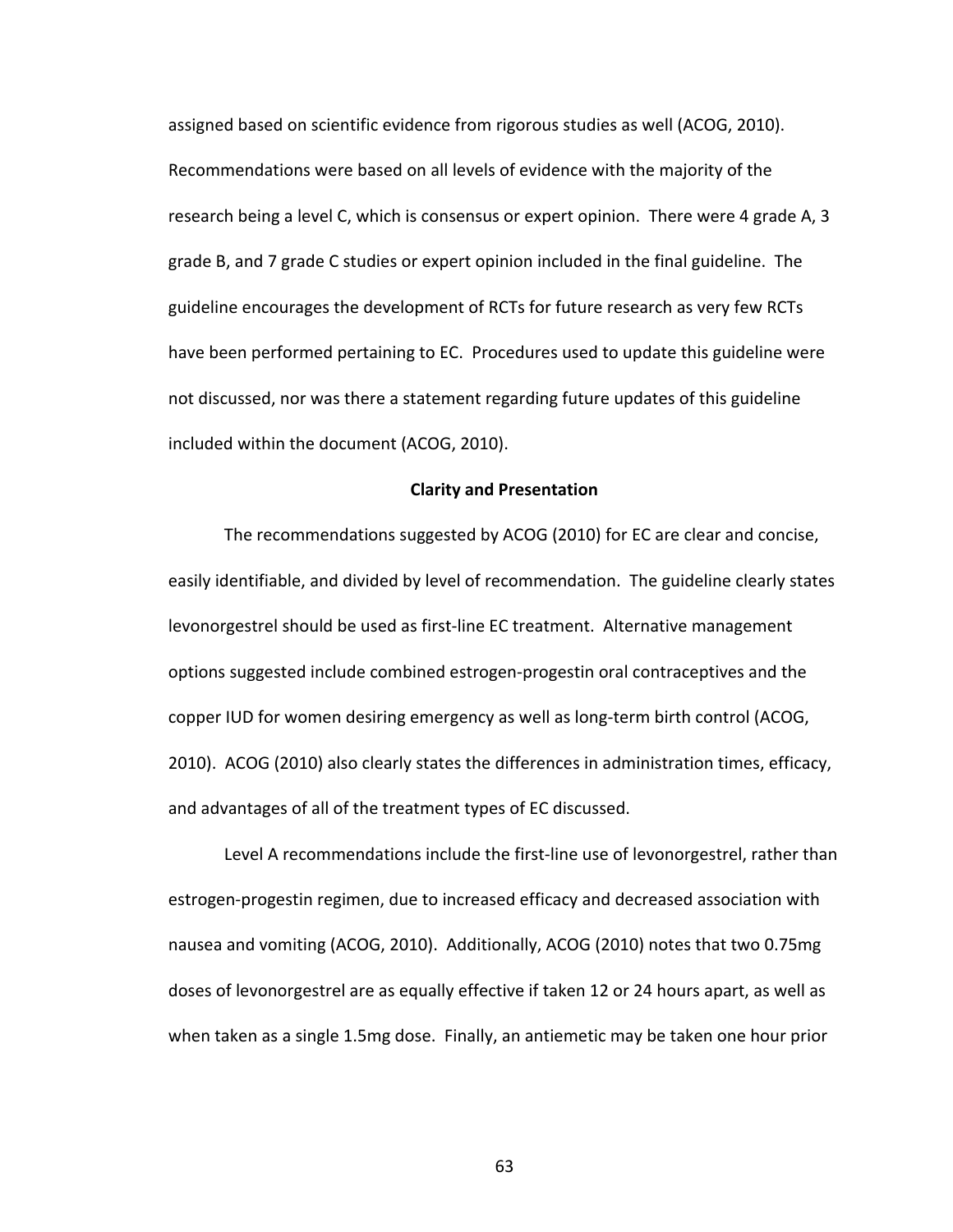to administration of the estrogen-progestin regimen to reduce nausea and vomiting incidence (ACOG, 2010).

Level B recommendations suggest treatment with EC to be initiated as soon as possible after unprotected or inadequately protected sexual intercourse to provide maximum efficacy. EC should be provided to patients who request it for up to 5 days following unprotected intercourse (ACOG, 2010). Furthermore, ACOG (2010) clarifies that clinical examination and pregnancy testing are not necessary prior to EC provision.

Level C recommendations encourage offering EC to all women who have had unprotected sex that do not desire pregnancy, offering EC to women with contraindications to conventional oral contraceptives, and the preferential use of the copper IUD for EC when women also desire long-acting contraception (ACOG, 2010). Further, ACOG (2010) suggests that EC may be used more than once within the same menstrual cycle. To maximize effectiveness women should be educated about EC and provided information regarding long-term contraceptives when EC is requested. Finally, clinical evaluation is necessary for women who have used EC and experienced delayed menses by one week, lower abdominal pain, or persistent irregular bleeding (ACOG,  $2010$ ).

## **Application**

Several barriers to EC use are discussed in this guideline. Healthcare providers are poorly informed regarding EC, as it has been shown they lack knowledge regarding available methods of EC, appropriate timing of EC administration, and that a gynecological exam is unnecessary for EC use. (Golden et al., 2001). Additionally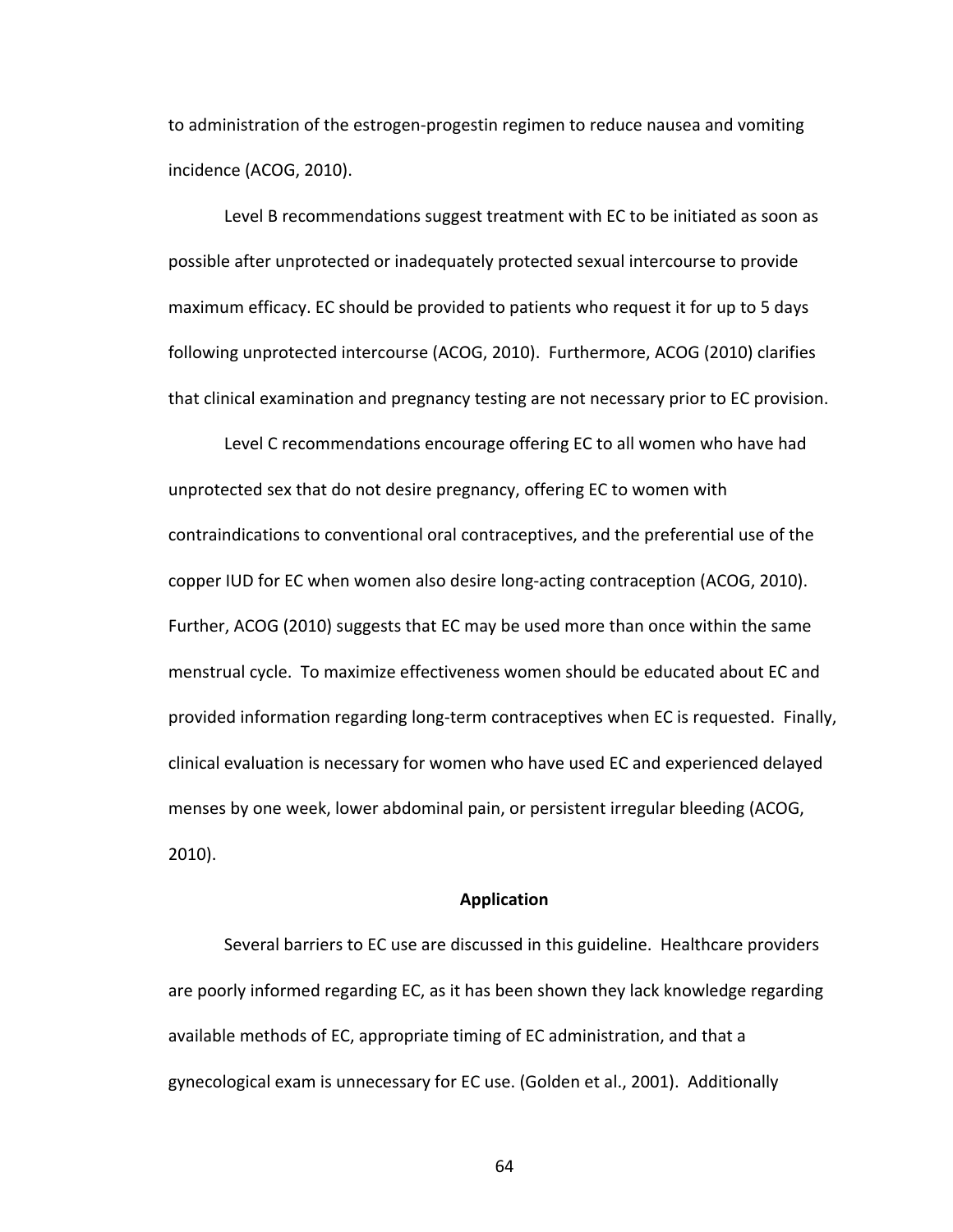providers lack EC awareness, including EC availability and cost, which has resulted in a reluctance to offer or suggest EC for use to patients (ACOG, 2010). A second barrier of decreased availability has now been minimized, as a generic version and one brand of levonorgestrel (Plan B One-Step) received approval for unrestricted sale on the shelf by the FDA (ACOG, 2010; Frizell, 2014; FDA, 2013). The guideline also suggests the need for further research to evaluate barriers to EC use, specifically in certain populations, so that appropriate policy interventions may be created and implemented (ACOG, 2010). Lastly, one concern, but not a barrier to EC use, found in the literature was providers' assumption that irresponsible sexual behavior may be encouraged if EC is made more readily available, and therefore may increase unintended pregnancies. However, several RCTs reviewed for this guideline development investigated this concern and found it to be unfounded and unsupported (ACOG, 2010). Cost implications of EC use and the possible reduction of unintended pregnancies were not addressed within the guideline.

Committee Opinion 542: Access to Emergency Contraception released by ACOG in 2012 also focuses on barriers to EC access and use. Barriers to EC access discussed in this committee opinion include misconceptions about EC, financial resources and EC insurance coverage, lack of EC education for patients and providers, lack of accessible facilities that dispense EC, and the refusal of some pharmacies to stock EC (ACOG, 2012). Two barriers, lack of available facilities and pharmacies that dispense EC, have been removed since publication of this committee opinion, through the attainment of overthe-counter sale approval for Plan B One-Step and generic levonorgestrel at pharmacies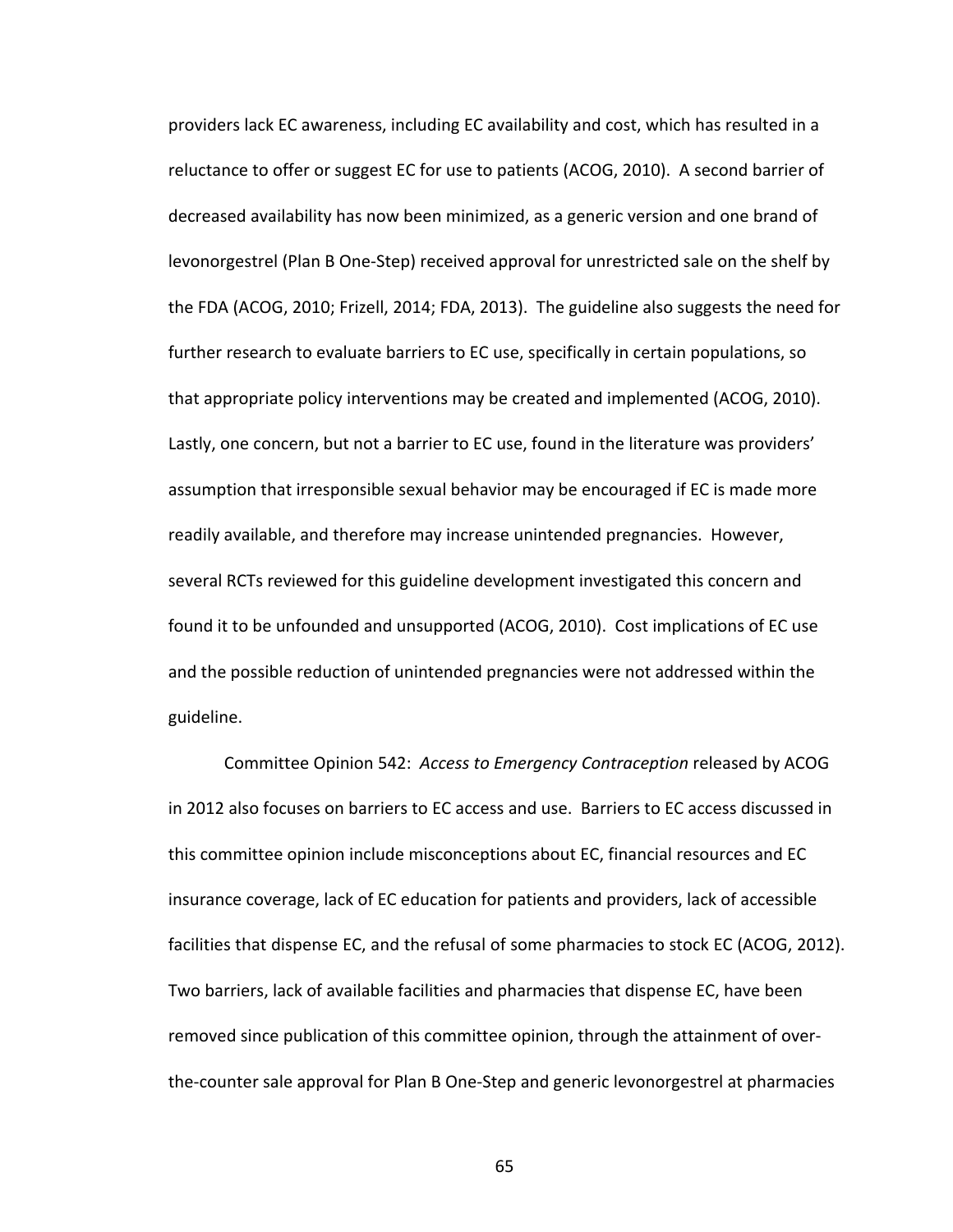nationwide. Common EC misconceptions reviewed include beliefs that EC is an abortifacient, increased EC availability promotes risky sexual behaviors and rates of unintended pregnancy, and the health risk associated with repeated EC use. Each of these misconceptions have been shown to be unfounded through review of available research studies (ACOG, 2012).

#### **Theoretical Framework**

The Health Belief Model (HBM) helps to explain change and maintenance of health-related behaviors and guides providers' interventions to change patient perceptions of EC and improve EC utilization by patients. The HBM uses several concepts to predict why patients will initiate prevention, screening, or treatment of an illness or health problem. Concepts include susceptibility, severity, benefit and barriers to a behavior, cues to action, and self-efficacy. Perceived susceptibility is defined as a person's belief of the likelihood of obtaining a disease or condition. The construct of perceived severity encompasses the feelings a patient has about the seriousness of contracting an illness. The significance of leaving the illness untreated, and the medical evaluations and clinical consequences of such, defines perceived severity. The combination of perceived susceptibility and perceived severity is defined as perceived threat (Glanz, Rimer, & Viswanath, 2008).

Even if perceived susceptibility is acknowledged, a patient's behavior change will be influenced by perceived benefits of various necessary actions to reduce the disease threat. Additionally, other non-health-related perceptions, such as financial gain or family member approval, may guide behavioral decision-making. Therefore, even if an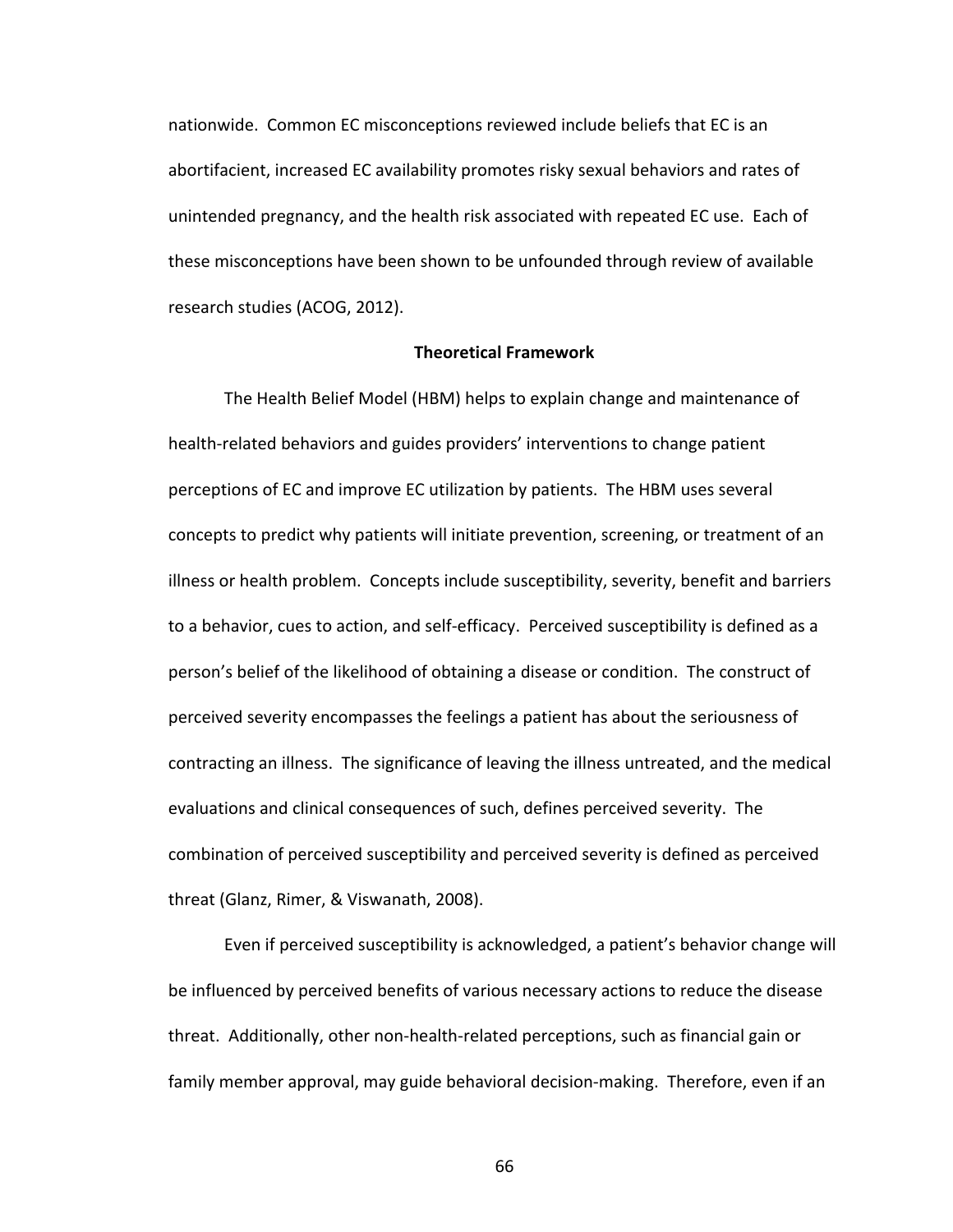individual perceives threat, a behavioral health change may not occur unless the patient perceives the change as beneficial in reducing the threat (Glanz et al., 2008).

Perceived barriers are obstacles to changing health behaviors of patients. Bodily or environmental events, or media publicity, may trigger a cue to action. These cues potentiate and cause the patient to take action to change health behaviors. Lastly, selfefficacy explains the patient's conviction that they may successfully implement the health behavior change required to produce desired results (Glanz et al., 2008).

The HBM is an excellent choice for providers to use when offering EC to women who have experienced contraception failure, inadequate contraception, or a lack of contraception with sexual intercourse. Perceived susceptibility is of utmost importance in this health issue, as it is imperative to understand why women may or may not believe they are susceptible to pregnancy if contraception is not used or used improperly. Perceived severity must be evaluated to determine the woman's feelings about the seriousness of experiencing an unintended pregnancy, especially those at the highest risk.

Informing sexually active females at routine appointments about EC is essential to increase the patient's knowledge of EC benefits, and in altering their perceived benefit of preventing unintended pregnancy (ACOG, 2012; Chuang & Freund, 2005; Gee, Delli-Bovi, & Chuang, 2007). Patient education should be an fundamental part of the provider's role when treating women of reproductive age (Gee et al., 2007; Hickey, 2009; Johnson, Nshom, Nye, & Cohall, 2010; Wilder et al., 2009), as all women in this age group with the ability of becoming pregnant are at risk for unintended pregnancy,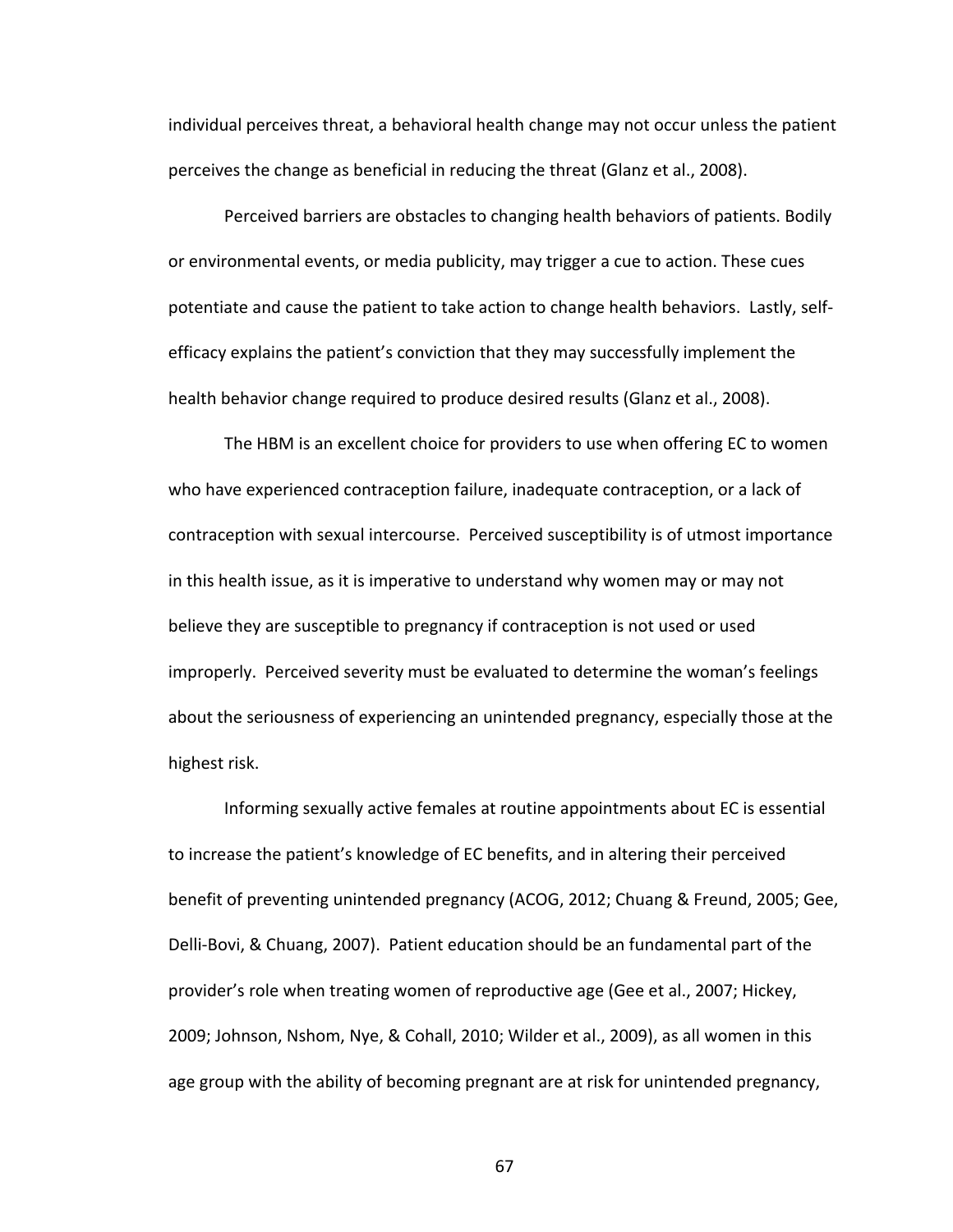regardless of sexual orientation or stated sexual activity status. Recognizing the patient's perceived barriers to contraception use, such as not currently being sexually active, is vital in shaping patient education, screening processes, and in offering EC to those at risk. Cues to action can prompt a patient to seek contraceptive counseling and should be aimed to all women of reproductive age and ability. These may include increased EC advertising, social media campaigns, information in primary care offices, as well as increasing provider education, which can lead to increased EC promotion to patients (ACOG, 2012). Patient self-efficacy must be championed by providers with patient encouragement and support regarding her capabilities of preventing pregnancy, especially in emergency or untimely situations.

### **Recommendations**

A similar clinical practice guideline titled Emergency Contraception, from the Faculty of Sexual & Reproductive Healthcare of the Royal College of Obstetricians and Gynecologists of England was also reviewed (FSRH) (2012). Comparisons of recommendations between the ACOG (2010) and FSRH (2012) guidelines are illustrated in Table 3. A major difference noted in this guideline is the inclusion of a level A recommendation regarding the use of ulipristal acetate (UPA), brand name Ella. UPA has demonstrated efficacy for 120 hours, and is the only oral EC agent licensed for use between 72 and 120 hours (FSRH, 2012). ACOG (2010) did not include UPA as a recommended treatment option within their guideline, nor mention it as an approved EC agent. Additionally, FSRH (2012) notes that levonorgestrel has demonstrated efficacy for 96 hours, but use beyond 72 hours is outside of the product license. Unlike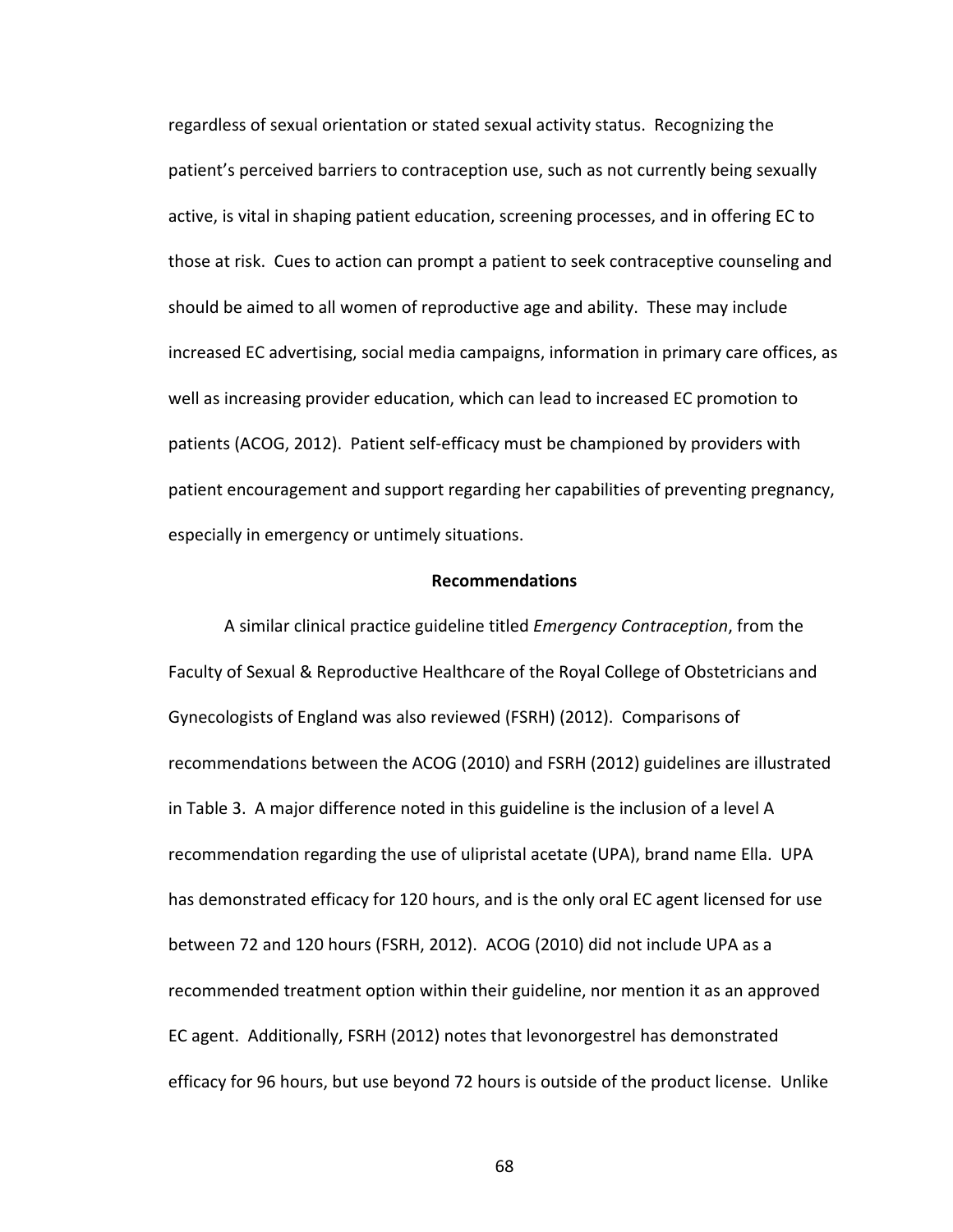ACOG's (2010) recommendation, FSRH (2012) suggest that women should be advised that a copper IUD is the only EC method that will not be affected by liver enzymeinducing drugs.

FSRH's (2012) guideline includes two level B recommendations, listed as level C under the ACOG (2010) guideline. These include the use of copper IUD for up to 5 days for EC and the counseling of women that oral EC does not prevent contraception for subsequent unprotected sexual intercourse following administration (FSRH, 2012).

Differences in FSRH's (2012) level C recommendations includes counseling patients to use an additional method of contraception for 7 days following levonorgestrel administration with hormonal contraception; encouraging women taking liver enzyme-inducing drugs that decline the copper IUD, to use levonorgestrel 3 mg (twice the U.S. recommended dose) as soon as possible within 120 hours; and discouraging UPA use during or within 28 days of taking liver enzyme-inducing drugs or medications that increase gastric pH, as it may reduce the efficacy of UPA. Lastly, FSRH (2012) recommends offering HIV and sexually transmitted infection (STI) testing to women requesting EC, as these women may be at increased risk for STI, with some studies reporting an incidence of 9.1% of chlamydial infection in women presenting for EC.

The FSRH (2012) clinical practice guideline also includes several "good practice points" (p. 2). A complete list of these can be found in the guideline, but important points include the necessity of discussing EC with all patients, prescribing a "quick start" of contraception when EC is used, the need for additional contraceptive precautions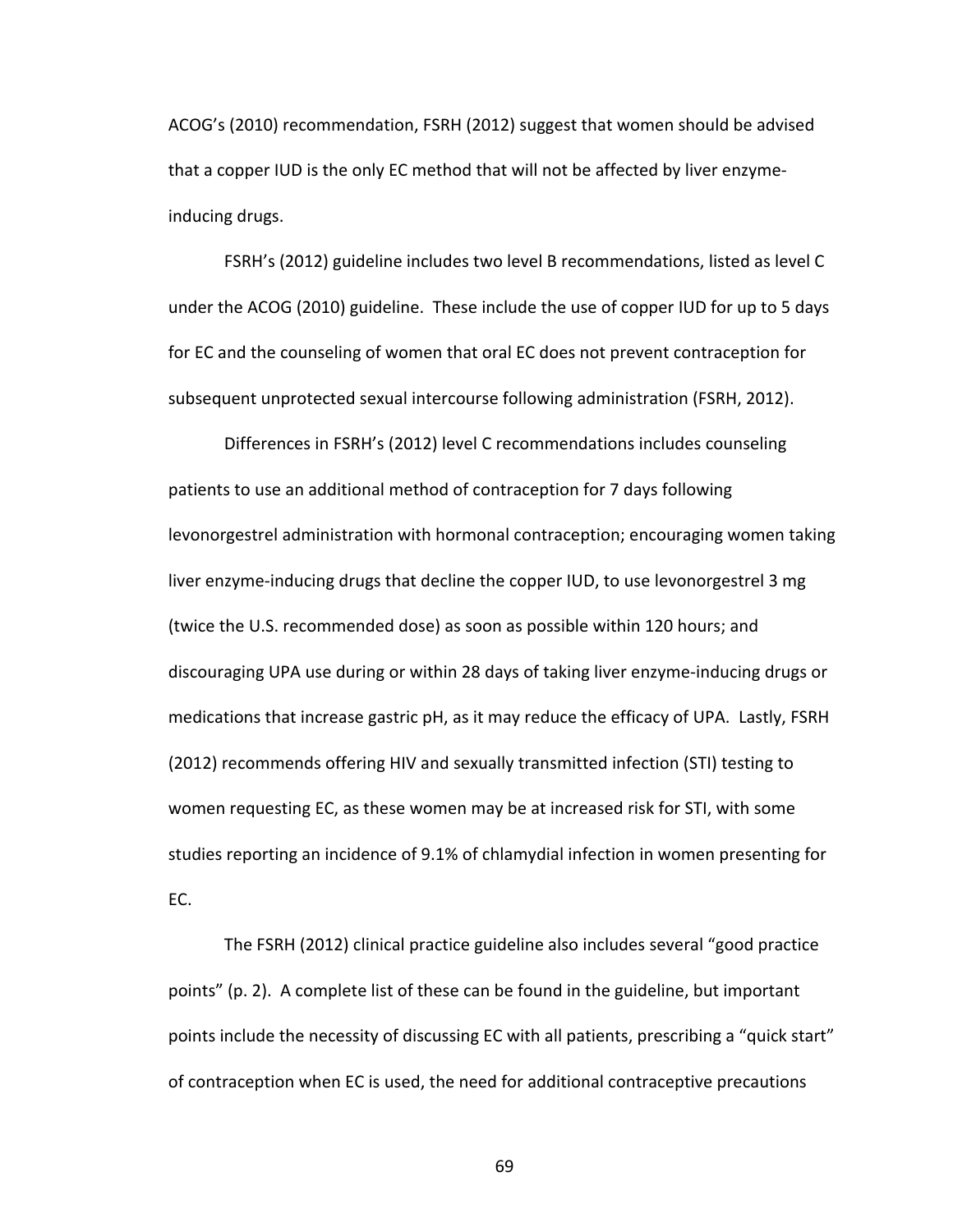when using hormonal contraception following the use of UPA for 14 days, advising patients to seek medical treatment if vomiting occurs two hours after EC use, and the inability to use UPA more than once per menstrual cycle (FSRH, 2012).

The emergency contraception guideline put forth by FSRH (2012) is the most thorough, complete, and clear clinical practice guideline for emergency contraception use and education. The use of oral or intrauterine EC is based on scientific evidence of efficacy and safety to prevent unintended pregnancies when used appropriately. Additionally, no adverse outcomes have been noted from women who have used oral EC, including any harm to an existing pregnancy (FSRH, 2012). FSRH's (2012) guideline is comprehensive in providing guidance to the provider on the importance of educating patients about EC, outlining the indications, efficacy, and frequency of use for levonorgestrel, combined estrogen-progestin, ulipristal acetate, and intrauterine device methods. Medications altering efficacy of several methods are discussed (FSRH, 2012). Also, the recommendations are grouped by common patient questions with easily identifiable level of recommendation in the margins, instead of by level of recommendation, as is true with the ACOG (2010) guideline. The summary of recommendations is similarly organized with clear and easy to identify recommendation levels. The guideline also includes an easy-to-read graph for timing of IUD insertion (FSRH, 2012). Further, the FSRH (2012) clinical practice guideline contains eleven "good practice points" (p. 2) for recommendations that are not supported by evidence, but rather based on expert opinion of a multidisciplinary group. Interestingly, the guideline also includes "auditable outcomes" (p. 18), and a tool to assess EC knowledge of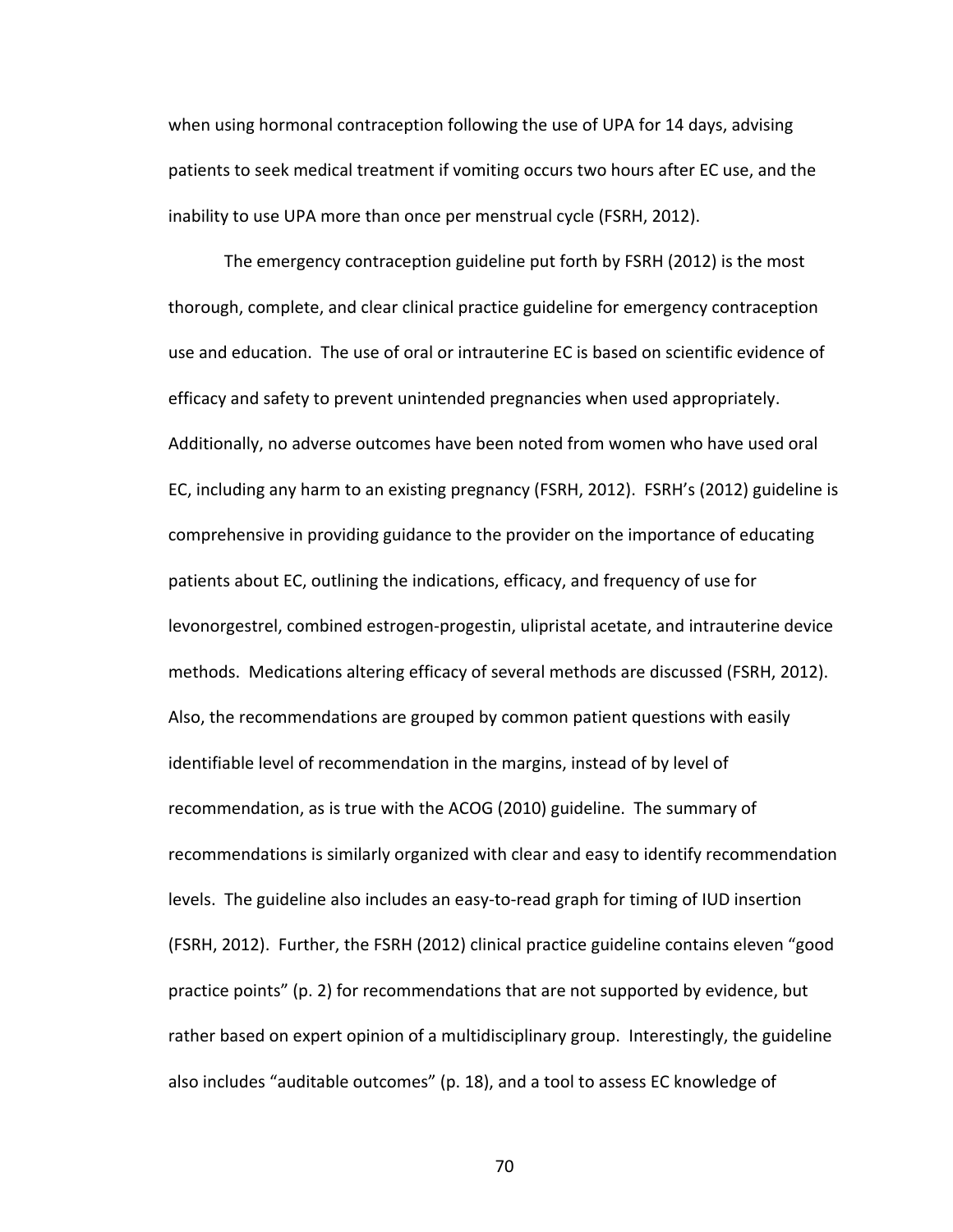providers (FSRH, 2012). The guideline includes a list of all committee members, their affiliations, and any conflicts of interest, steps involved in the development of the guideline, as well as a projected date for guideline revision in 2014 (FSRH, 2012).

# **Conclusion**

Two emergency contraception clinical practice guidelines were discussed in this review, ACOG (2010) and FSRH (2012). The FSRH (2012) Emergency Contraception clinical practice guideline provides the most thorough evaluation of current available evidence. Clinicians should utilize this guideline to provide care and counseling to patients in an effort to reduce unintended pregnancies when contraception fails or is inadequate. Increasing the use of emergency contraception is a important step in decreasing the rate of unintended pregnancy.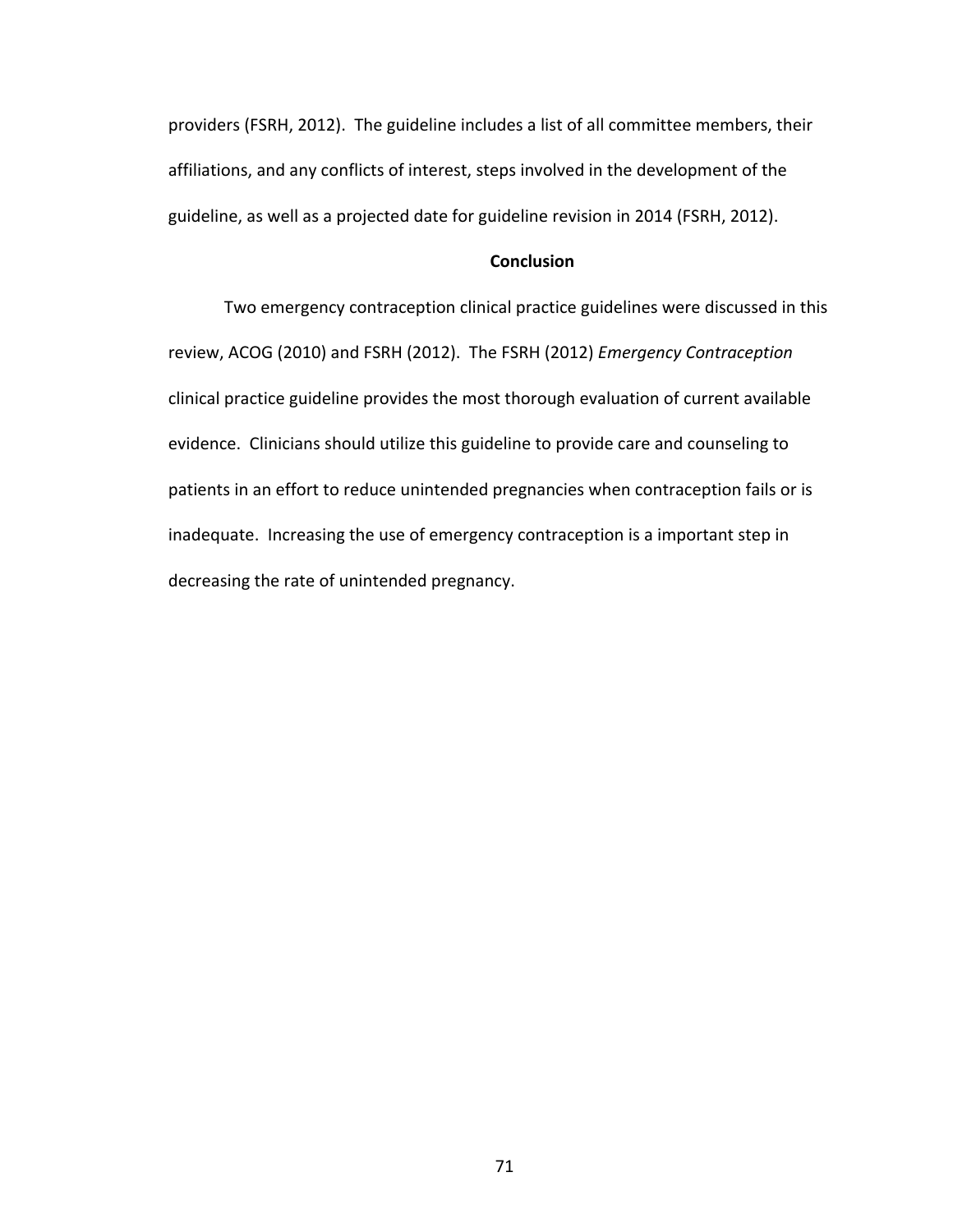#### References

- American College of Obstetricians and Gynecologists (ACOG). (2012). ACOG committee opinion: Access to emergency contraception, no. 542. Committee on Health Care for Underserved Women. Washington, D.C.: American College of Obstetricians and Gynecologists (ACOG).
- American College of Obstetricians and Gynecologists (ACOG). (2010). Emergency contraception. ACOG Practice bulletin: Clinical management guidelines for obstetricians and gynecologists, no. 112. Washington, D.C.: American College of Obstetricians and Gynecologists (ACOG).
- Association of Reproductive Health Professionals (ARHP). (2012a). Available: http://www.arhp.org/. Accessed on October 31, 2012.
- Chandra, A., Martinez, G.M., Mosher, W.D., Abma, J.C., & Jones, J. (2005). Fertility, family planning, and reproductive health of U.S. women: Data from the 2002 National Survey of Family Growth. Vital and Health Statistics Centers for Disease Control and Prevention, 23(25), 1-148.
- Cheng, L., Che, Y., & Gulmezoglu, A.M. (2012). Interventions for emergency contraception. Cochrane Database of Systematic Reviews, 8(Article No. CD001324), 1-236.
- Chuang, C.H. & Freund, K.M. (2005a). Emergency contraception: An intervention on primary care providers. Contraception, 71(2), 157-160.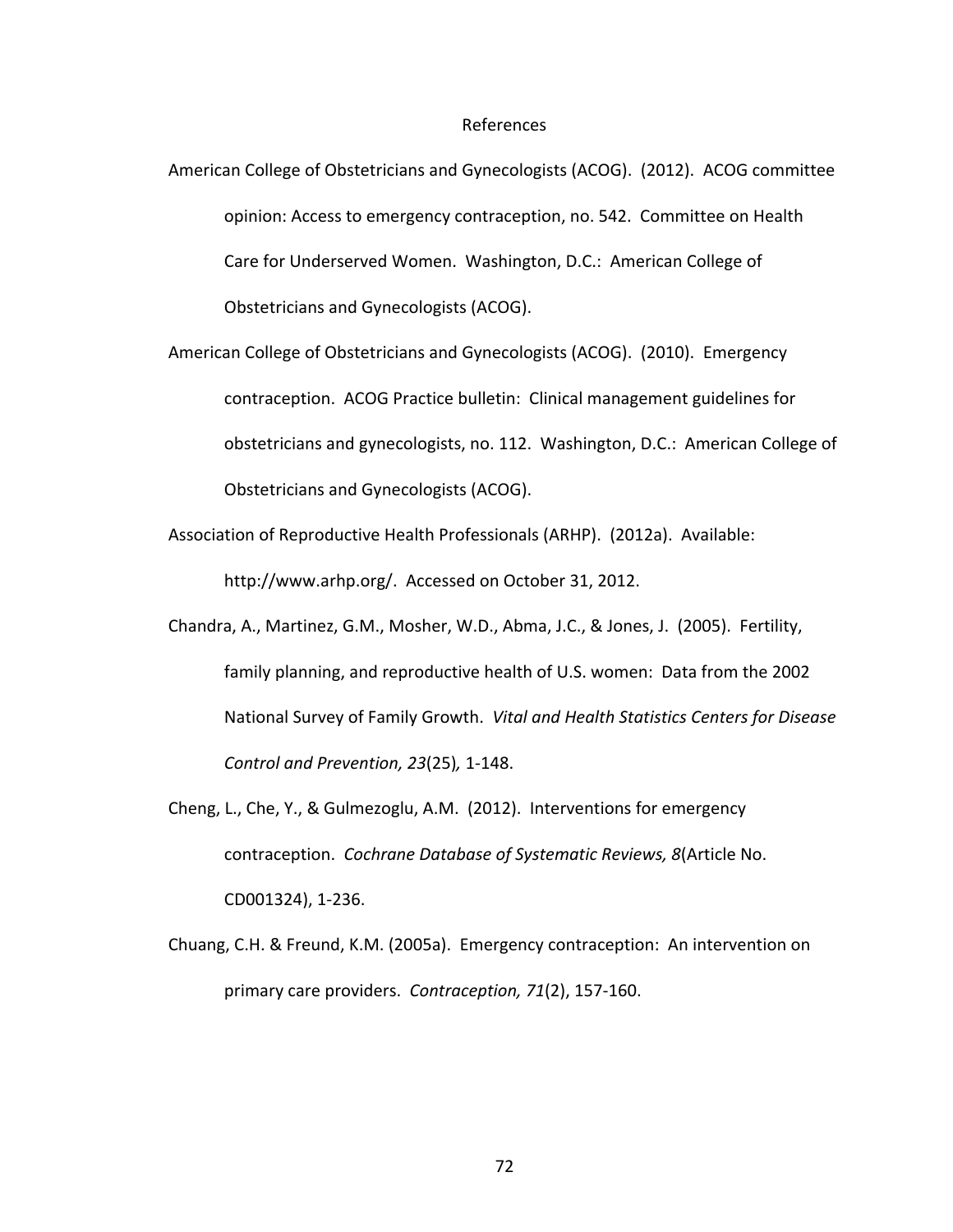Corbett, P.O., Mitchell, C.P., Taylor, J.S., & Kemppainen, J. (2006). Emergency

contraception: Knowledge and perceptions in a university population. Journal of the American Academy of Nurse Practitioners, 18(4), 161-168.

- Faculty of Sexual & Reproductive Healthcare (FSRH). (2012). Emergency contraception: Clinical effectiveness unit (original August 2011, updated January 2012). London: Roval College of Obstetricians & Gynecologists.
- Food and Drug Administration (FDA). (2013). FDA approves Plan B One-Step emergency contraceptive for use without a prescription for all women of child-bearing potential. Available at http://www.fda.gov/newsevents/newsroom/pressannouncements/ucm358082.

htm. Accessed on April 10, 2014.

- Frizell, S. (2014). FDA expands access to generic morning-after pill: Cheaper alternatives to Plan B can now be sold over the counter without age restrictions. Available at http://healthland.time.com/2014/03/02/fda-access-plan-b/. Accessed on April 10, 2014.
- Gee, R.E., Delli-Bovi, L., & Chuang, C.H. (2007). Emergency contraception knowledge after a community education campaign. Contraception, 76(5), 366-371.
- Glanz, K., Rimer, B.K., & Viswanath, K. (2008). Health behavior and health education: Theory, research, and practice (4<sup>th</sup> ed.). San Francisco: Jossey-Bass.
- Golden, N.H., Seigel, W.M., Fisher, M., Schneider, M., Quijano, E., Suss, A., Bergeson, R., Seitz, M., & Saunders, D. (2001). Emergency contraception: Pediatricians' knowledge, attitudes, and opinions. Pediatrics 107(2), 287-292.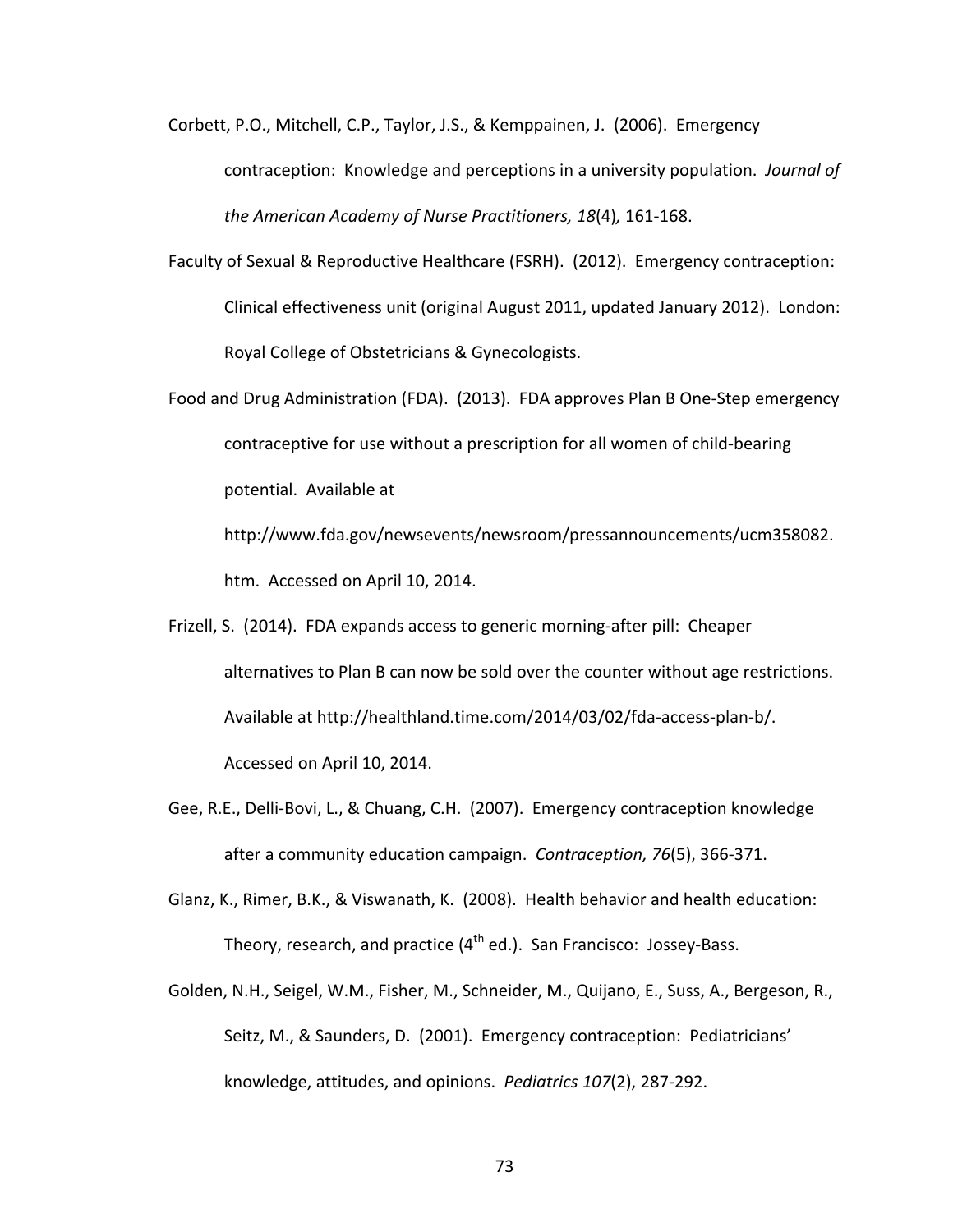- Goldsmith, K.A., Kasehagen, L.J., Rosenberg, K.D., Sandoval, A.P., & Lapidus, J.A. (2008). Unintended Childbearing and knowledge of emergency contraception in a population-based survey of postpartum women. Maternal Child Health Journal, 12(3), 332-341.
- Hickey, M.T. (2009). Female college students' knowledge, perceptions, and use of emergency contraception. Journal of Obstetric, Gynecological, and Neonatal Nursing, 38(4), 399-405.
- Johnson, R., Nshom, M., Nye, A.M., & Cohall, A.T. (2010). There's always plan B: Adolescent knowledge, attitudes, and intention to use emergency contraception. Contraception, 81(2), 128-132.
- Lindberg, C.E. (2003). Emergency contraception for prevention of adolescent pregnancy. The American Journal of Maternal/Child Nursing, 28(3), 199-204.
- Pollack, J.S. & Daley, A.M. (2003). Improve adolescents' access to emergency contraception. The Nurse Practitioner, 28(8), 11-23.
- Wilder, K.J., Guise, J.M., Perrin, N.A., Hanson, G.C., Hernandez, R., & Glass, N. (2009). Knowledge, awareness, perceptions, and use of emergency contraceptives among survivors of intimate partner violence. Obstetrics and Gynecology International, 2009, 1-6.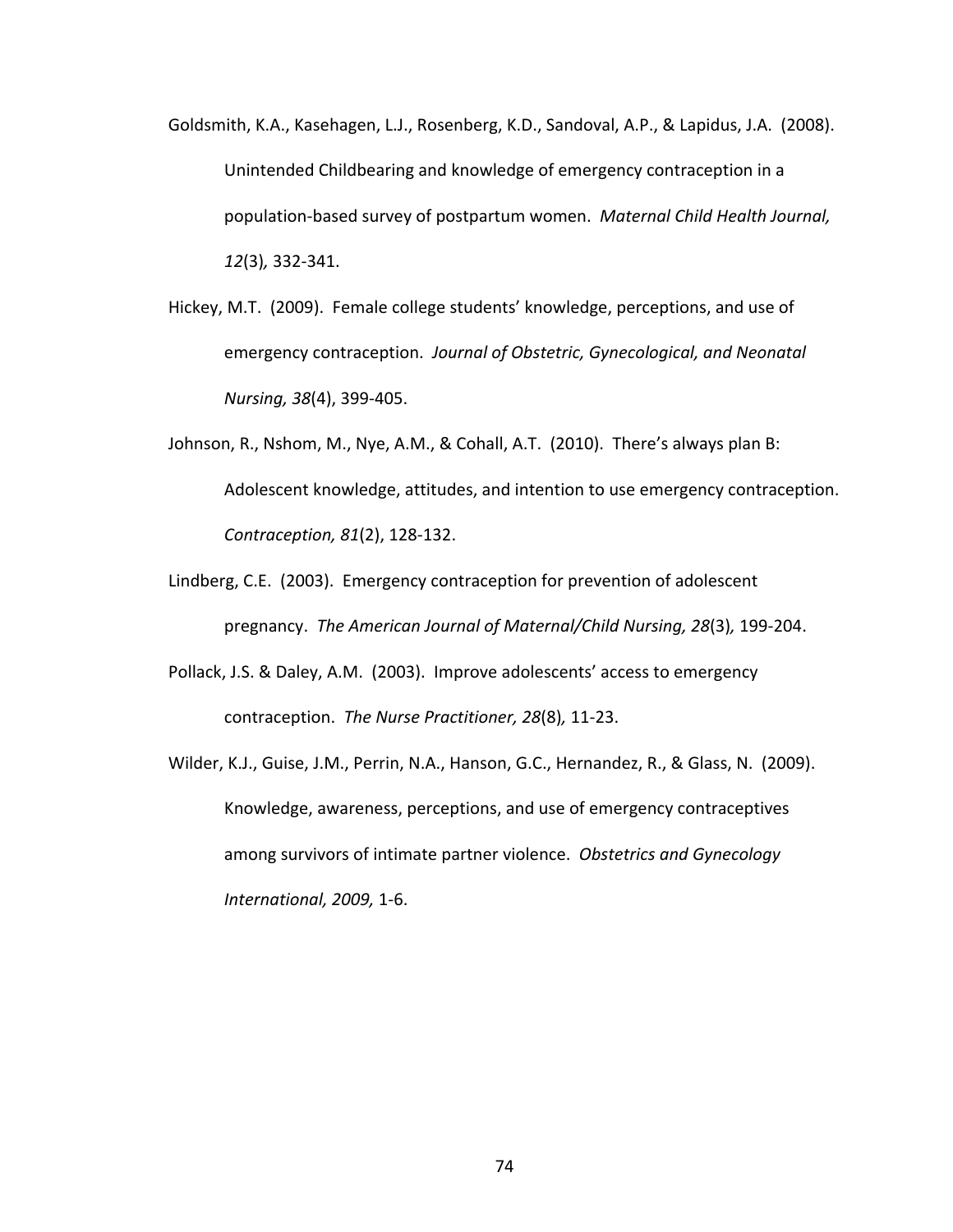# Table 3

Comparison of Emergency Contraceptive Guideline Recommendations

| <b>ACOG (2010)</b> |                                                                                                                               | <b>FSRH (2012)</b> |                                                                                                                                                                                            |  |
|--------------------|-------------------------------------------------------------------------------------------------------------------------------|--------------------|--------------------------------------------------------------------------------------------------------------------------------------------------------------------------------------------|--|
|                    | <b>Level A Recommendations</b>                                                                                                |                    |                                                                                                                                                                                            |  |
|                    | Levonorgestrel (LNG) is more effective than<br>combined estrogen-progestin EC, with less<br>nausea and vomiting               | $\bullet$          | Ulipristal acetate (UPA) is effective for up to 120<br>hours and should be offered to all women who<br>request EC during this time; it is the only EC<br>licensed between 72 and 120 hours |  |
|                    | Two doses of 0.75mg LNG are equally effective<br>taken 12-24 hours apart                                                      | $\bullet$          | LNG is effective up to 96 hours, efficacy unknown<br>between 96 and 120 hours; use beyond 72 hours<br>is out of product license                                                            |  |
|                    | One-time dose 1.5mg LNG as effective as 2<br>separate doses taken 12 hours apart                                              | $\bullet$          | For women using liver enzyme-inducing<br>medications, Copper IUD (Cu IUD) is the only<br>form of EC unaffected by these medications                                                        |  |
| $\bullet$          | Antiemetic can be provided one hour prior to<br>first dose of combined estrogen-progestin EC to<br>reduce nausea              |                    |                                                                                                                                                                                            |  |
|                    | <b>Level B Recommendations</b>                                                                                                |                    |                                                                                                                                                                                            |  |
| $\bullet$          | EC treatment should begin as soon as possible<br>following UPSI to maximize efficacy                                          | $\bullet$          | Offer all women Cu IUD after unprotected sexual<br>intercourse (UPSI) for up to 120 hours or within 5<br>days of ovulation, due to low failure rate                                        |  |
| $\bullet$          | EC should be made available for up to 5 days<br>following UPSI                                                                | $\bullet$          | Educate women that oral EC does not provide<br>protection from subsequent UPSI, and must use<br>contraception or abstinence to avoid pregnancy                                             |  |
|                    | Clinical exam is unnecessary prior to EC use or<br>provision                                                                  |                    |                                                                                                                                                                                            |  |
|                    | <b>Level C Recommendations</b>                                                                                                |                    |                                                                                                                                                                                            |  |
| $\bullet$          | EC should be made available to women with<br>UPSI who do not desire pregnancy                                                 | $\bullet$          | The Cu IUD can be inserted up to 120 hours after<br>UPSI or within 5 days of earliest expected day of<br>ovulation                                                                         |  |
|                    | EC should be provided to women with<br>contraindications to regular OCPs                                                      | $\bullet$          | Additional precautions should be used for 7 days<br>for women using LNG and hormonal regular<br>contraception                                                                              |  |
|                    | Clinical evaluation is warranted for menses are<br>delayed >1 week, persistent irregular bleeding,<br>or lower abdominal pain | $\bullet$          | 3mg LNG should be administered within 120<br>hours of UPSI for women using liver enzyme-<br>inducing (including post-exposure HIV<br>prophylaxis) and are not eligible for Cu IUD          |  |
|                    | Education regarding long-term contraception<br>should be provided when EC is requested                                        | $\bullet$          | UPA is not advised for women taking liver<br>enzyme-inducing medications, or within 28 days<br>of use                                                                                      |  |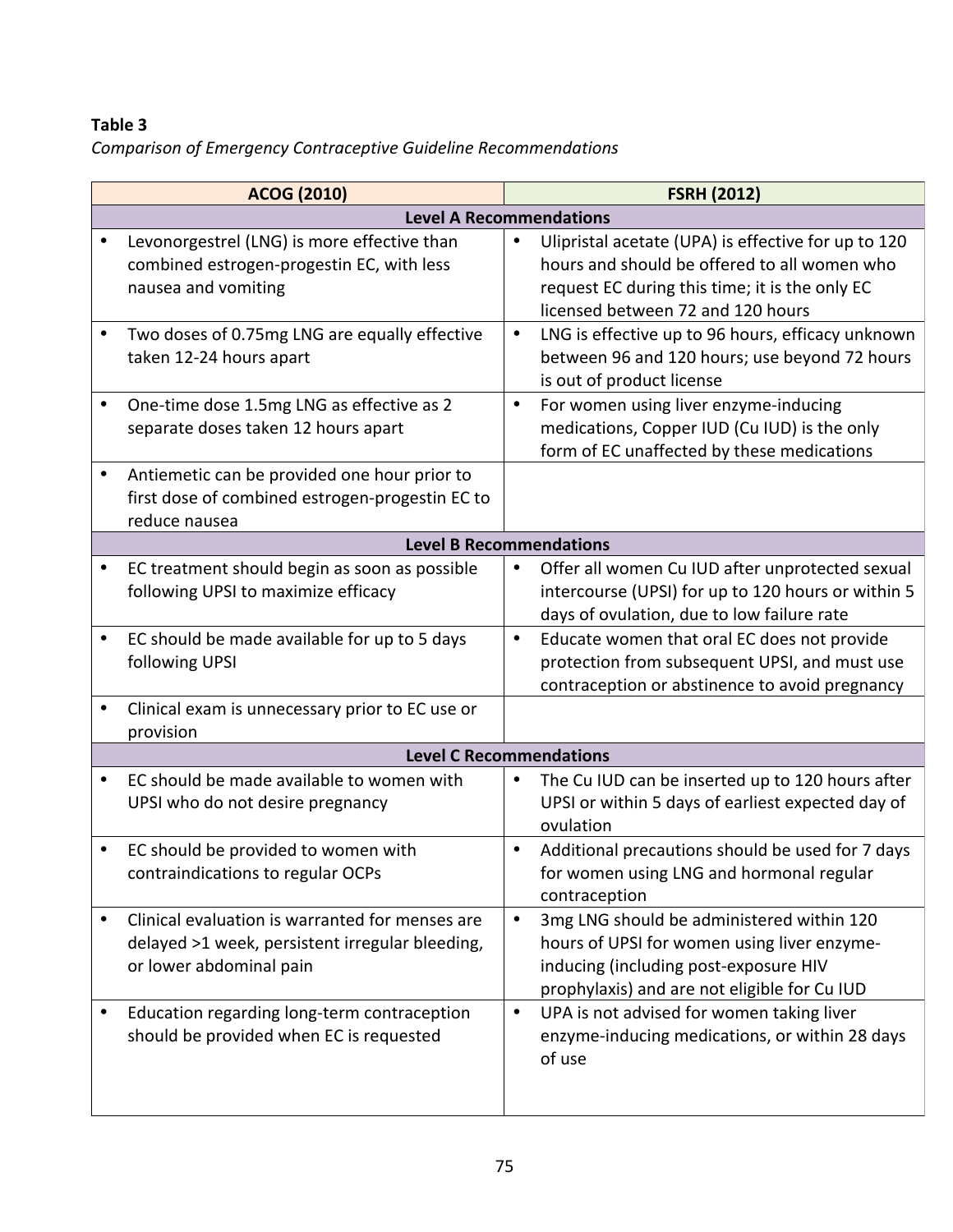| Cu IUD is appropriate for EC when long-term<br>contraception is desired              | UPA is not advised for women taking<br>$\bullet$<br>medications that increase gastric pH (antacids,<br>H2 blockers, PPI)                                                                                                                         |  |  |  |
|--------------------------------------------------------------------------------------|--------------------------------------------------------------------------------------------------------------------------------------------------------------------------------------------------------------------------------------------------|--|--|--|
| EC may be used more than once, including<br>$\bullet$<br>within same menstrual cycle | LNG can be used more than one time per cycle<br>$\bullet$                                                                                                                                                                                        |  |  |  |
| Women should be educated about EC<br>availability to increase EC effectiveness       | Women presenting for EC should be offered STI<br>٠<br>and HIV testing                                                                                                                                                                            |  |  |  |
|                                                                                      | <b>Good Practice Points</b>                                                                                                                                                                                                                      |  |  |  |
|                                                                                      | Providers should discuss individual need for EC<br>$\bullet$<br>and inform women about efficacy, adverse<br>effects, eligibility, and need for further<br>contraceptive precautions                                                              |  |  |  |
|                                                                                      | If a method of EC is unavailable, referral should<br>be made to fulfill a women's desired method                                                                                                                                                 |  |  |  |
|                                                                                      | IUD should be placed at first visit, but if not<br>$\bullet$<br>possible, oral EC may be provided until<br>placement can be completed                                                                                                            |  |  |  |
|                                                                                      | If long-term contraception is desired, the "quick"<br>$\bullet$<br>start" method of OCPs or implant may be<br>administered, as well as informing/advising<br>patient to have pregnancy test > 3 weeks                                            |  |  |  |
|                                                                                      | Progestin-only injectables should be avoided<br>$\bullet$<br>after EC, unless other methods are not available<br>or acceptable for patient, until pregnancy can be<br>excluded; if provided a pregnancy test should be<br>completed in > 3 weeks |  |  |  |
|                                                                                      | Women should use additional precautions for 14<br>$\bullet$<br>days when UPA and hormonal contraceptives are<br>used together                                                                                                                    |  |  |  |
|                                                                                      | Women should seek medical advice is vomiting<br>occurs within 2 hours of LNG or 3 hours of UPA;<br>Repeat dose or Cu IUD may be given if<br>appropriate                                                                                          |  |  |  |
|                                                                                      | UPA is not recommended more than once per<br>$\bullet$<br>cycle or >120 hours after UPSI                                                                                                                                                         |  |  |  |
|                                                                                      | Women should be educated regarding menstrual<br>irregularities; if the patient is unsure of<br>menstruation, a pregnancy test should be take a<br>pregnancy test > 3 weeks after UPSI                                                            |  |  |  |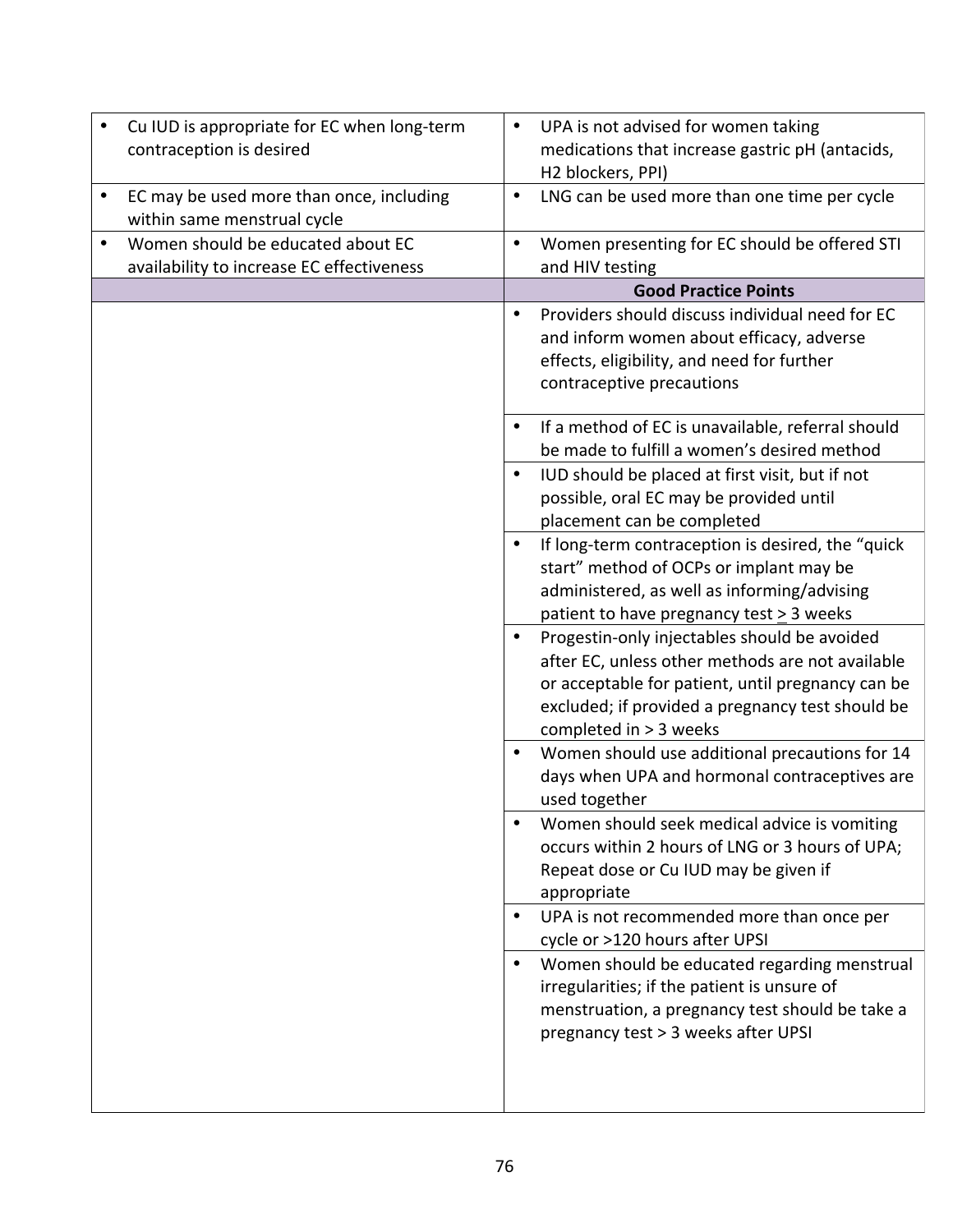|  | Prophylactic antibiotics for chlamydia should be<br>provided when STI infection high with IUD placed<br>for IUD |
|--|-----------------------------------------------------------------------------------------------------------------|
|  | Providers should inform women about EC and                                                                      |
|  | advance supply may be given                                                                                     |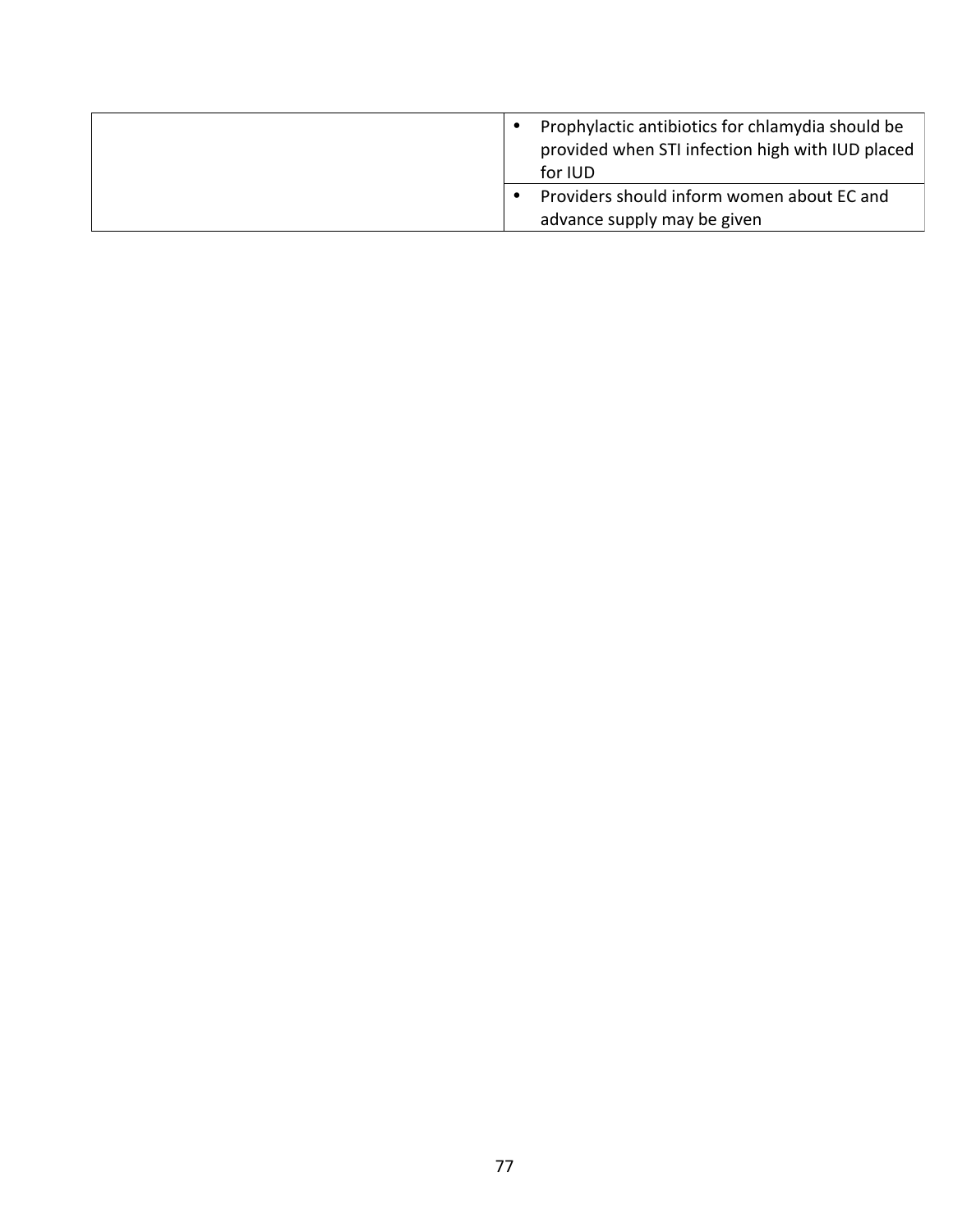# Assessing Provider Adherence to Emergency Contraception Counseling Guidelines

Amber E. Davis, DNP, RN

University of Kentucky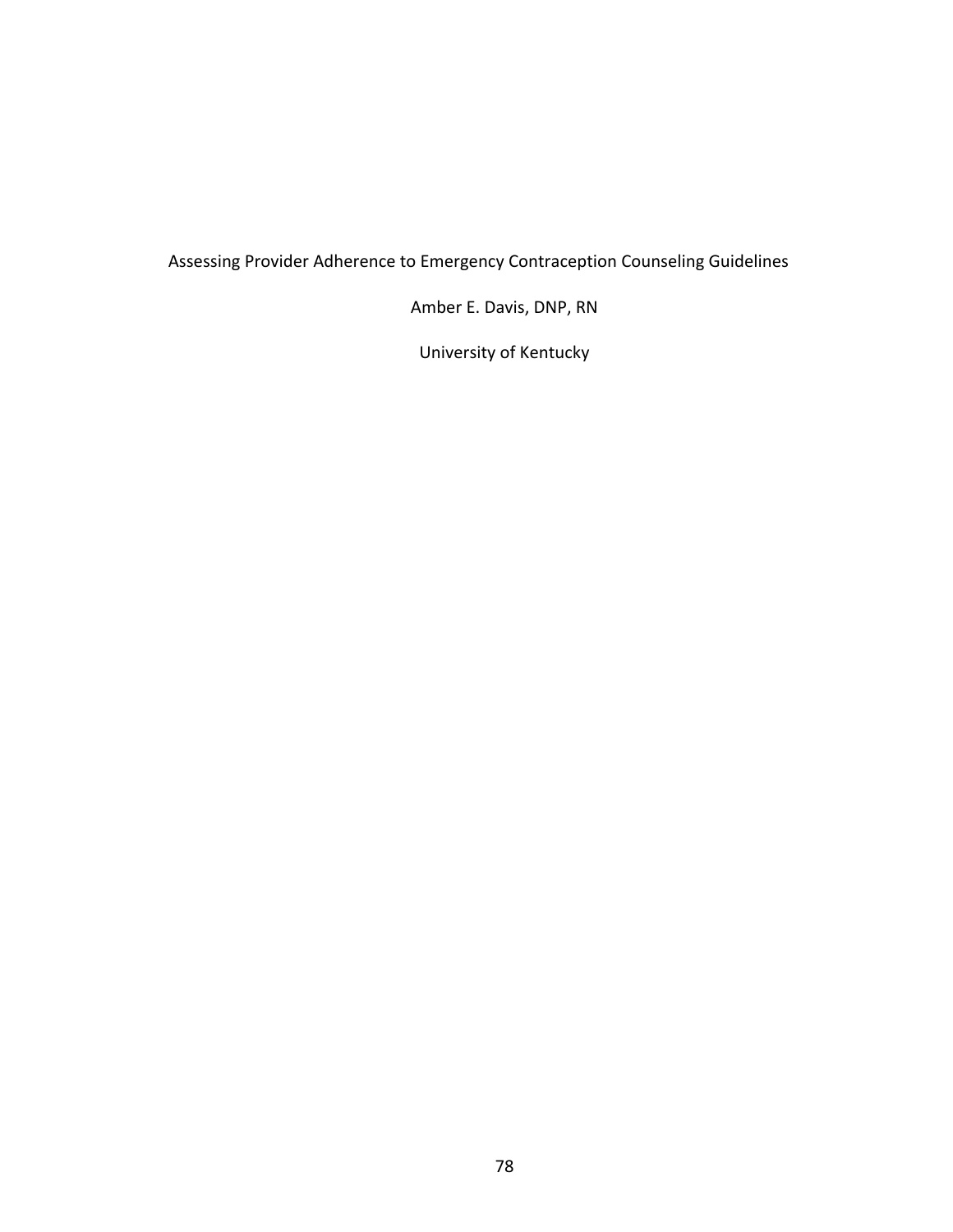#### Abstract

Purpose: To determine current provider adherence to the 2010 ACOG Emergency Contraception (EC) guidelines, specifically by assessing provider EC counseling with patients at well-woman annual exam visits or during contraceptive counseling visits. A second aim of this study is to identify provider facilitators and barriers of EC discussion with patients.

Methods: Using a retrospective design, 90 medical records of patients presenting to a university clinic within the previous year were reviewed for the discussion of EC during annual exams or contraceptive counseling. Forty-five medical records were reviewed prior to implementation of the Ambulatory Electronic Health Record (AEHR) and fortyfive medical records were reviewed after implementation of AEHR, which provided prompts for emergency contraception discussion. Following data collection, a focus group was conducted with the clinic providers to discuss study results, the 2010 ACOG EC guidelines, as well as facilitators and barriers that may encourage or prevent EC counseling in practice.

**Results:** There was no documentation of EC counseling for reproductive aged women in either paper or electronic medical records. The provider focus group demonstrated minimal knowledge of EC, as well as no knowledge of the EC guideline or the recommendation of counseling all women of reproductive age about EC. **Conclusion:** There was no discussion of EC during clinic visits. Barriers identified by providers included a lack of provider knowledge, a language barrier with Hispanic patients, and EC cost, especially for the most at-risk populations. Facilitators identified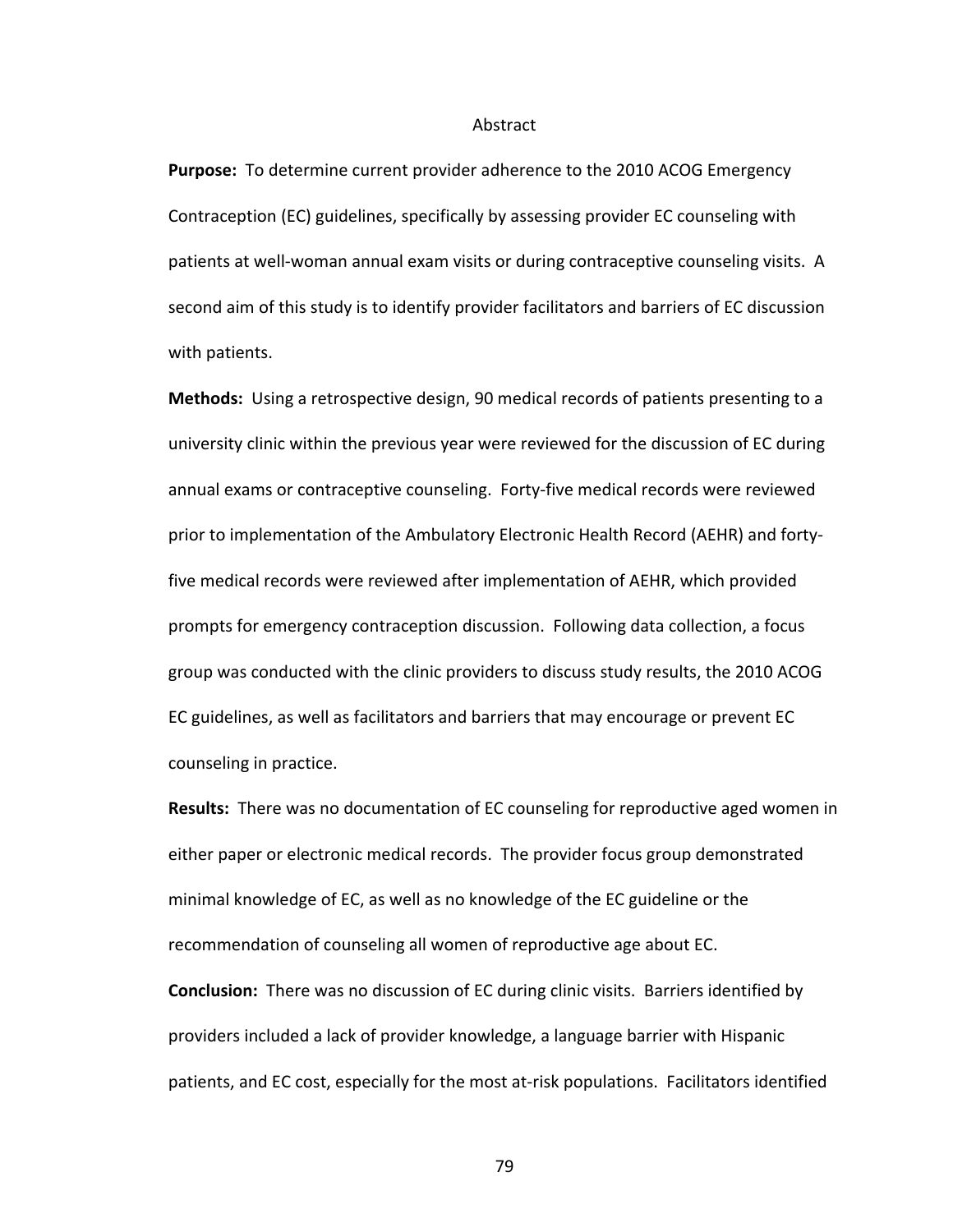included developing reminder systems to discuss EC with patients, such as using electronic prompts, utilizing an EC fact sheet, and placing EC posters throughout the clinic. Results were disseminated to clinic providers in an attempt to increase awareness, improve compliance to evidence-based guidelines, and improve outcomes, with the hope of reducing the number of unintended pregnancies.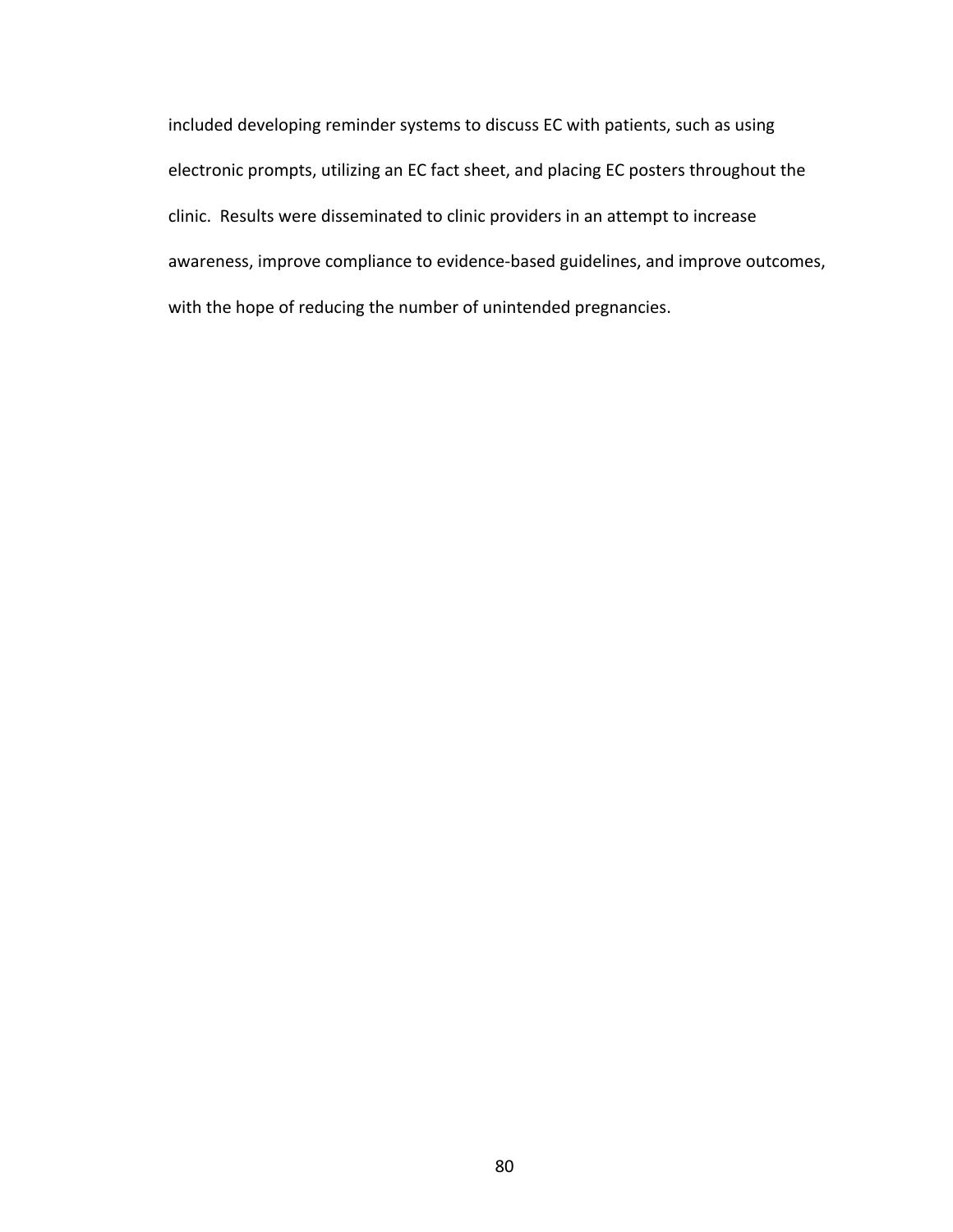Assessing Provider Adherence to Emergency Contraception Counseling Guidelines

The Centers of Disease Control and Prevention (CDC) (2014) estimated that 51%, or 3.4 million, of pregnancies in 2008 were unintended. An unintended pregnancy (UP) is a pregnancy that is mistimed or unwanted, and has been found to place the mother and child at an increased risk for negative psychological, physical, social, and financial consequences (Devi, Shin, Kim, & Lo, 2009; Pollack & Daley, 2003). Consequences of unintended pregnancy include increased rates of elective abortion, delays in prenatal care, increased risks for mortality and morbidity for both mother and child, and abuse and neglect (Goldsmith, Kasehagen, Sandoval & Lapidus, 2008; Guttmacher Institute, 2013; Pollack & Daley, 2003). These unintended pregnancies cost American taxpayers \$12.5 billion in 2008 alone, with 65% of unintended births paid for by public insurance programs (Dreweke, 2013).

### **Background**

Approximately one-half of all UPs are due to contraceptive failure (Pollack & Daley, 2003), with all others related to improper contraception use or failure to use contraception (Goldsmith et al., 2008). One study found that greater than 4 out of 10 women use their contraception incorrectly or inconsistently the month they conceive an unintended pregnancy (Lee, Ahonen, Apling, & Bork, 2010). Postcoital methods of contraception to prevent UPs have been available for years by prescription, and approved for over-the-counter sale in the United States (US) in June 2013, but have not been frequently utilized by patients or providers. These methods are generally referred to as emergency contraception (EC) and are available in many forms, including oral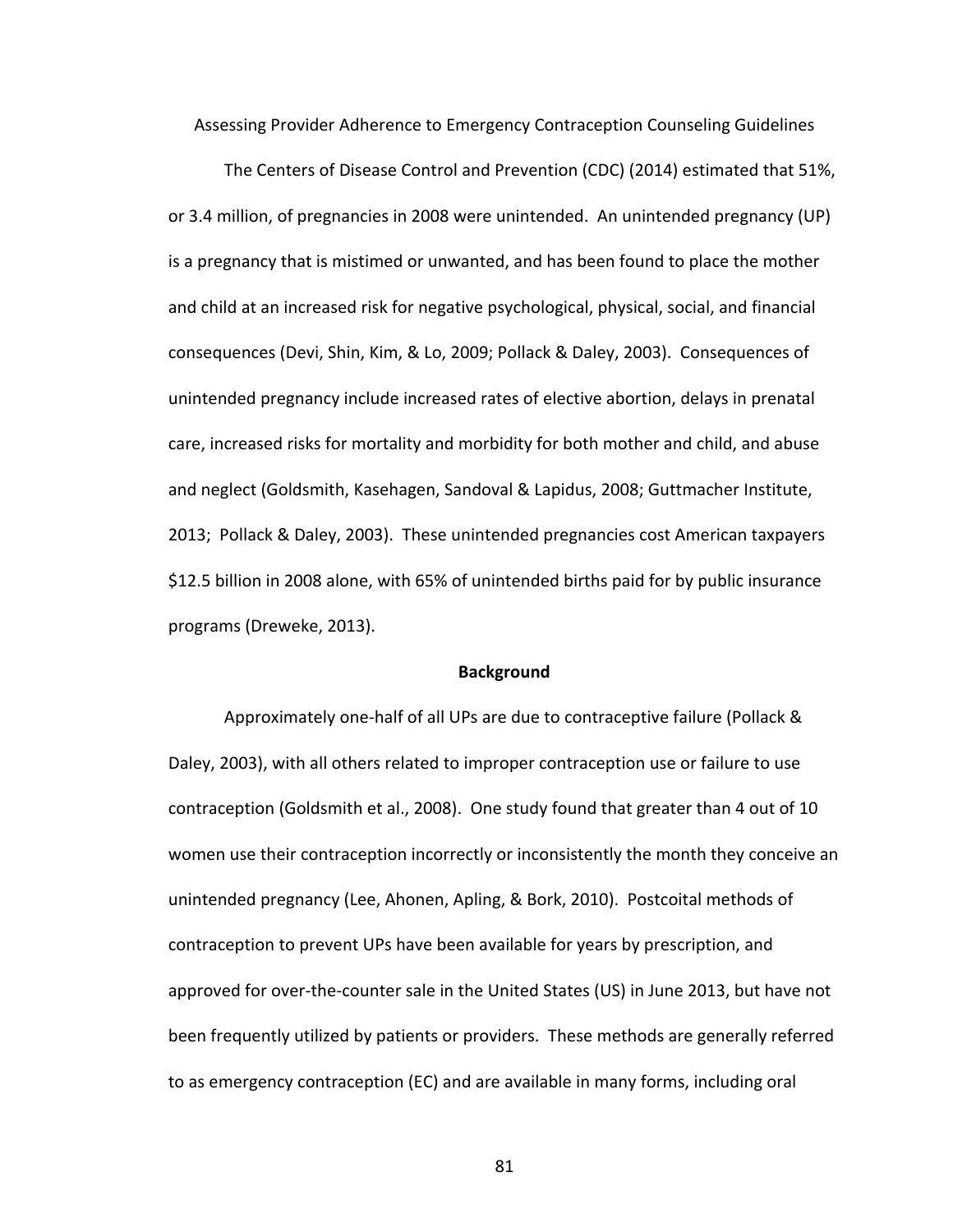levonorgestrel (Corbett, Mitchell, Taylor, & Kemppainen, 2006). Oral levonorgestrel, also known as Plan B One-Step, prevents pregnancy by inhibiting or delaying ovulation, and will not harm an established pregnancy. It has been found to be 74% to 85% effective based on the time frame of post-coital administration (Lindberg, 2003; Pollack & Daley, 2003).

Devi et al. (2009) noted that the World Health Organization (WHO) considers EC to be one of the safest methods of contraception, and the Faculty of Sexual and Reproductive Healthcare (FSRH) (2012) states that no condition contraindicates the short-term use of oral levonorgestrel for EC, even in women that are unable to use regular combined hormonal contraception. In 2010 the American College of Obstetricians and Gynecologists (ACOG) released Practice Bulletin Number 112 entitled Emergency Contraception, an evidence-based practice guideline which discusses provider EC use, encourages provider discussion of EC with patients, and identifies oral levonorgestrel as the first-line EC treatment (ACOG, 2010). Further, to support and encourage increased EC use, ACOG released Committee Opinion Number 542 entitled Access to Emergency Contraception in November 2012. This ACOG (2012) committee opinion discussed barriers to EC access (including common misconceptions, financial, educational, practice, and pharmacy barriers), special populations in which acquiring EC may be difficult (adolescents, immigrants, non-English speaking women, or victims of sexual assault), and reiteration of EC recommendations. Additionally, ACOG (2012) encouraged the removal of age-restricted access and over-the-counter sale approval for EC, supported an increase in media campaigns clarifying that EC is not an abortifacient,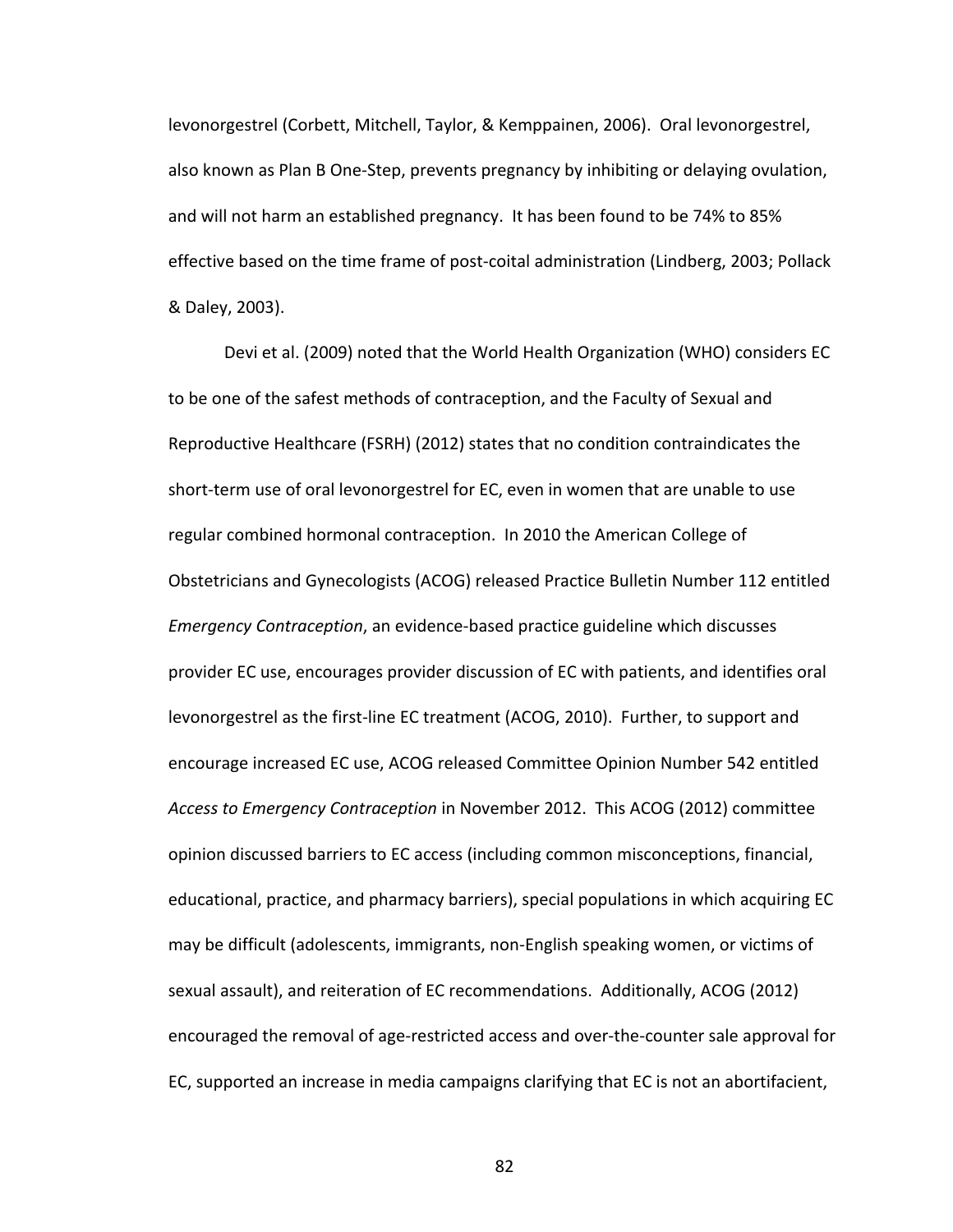encouraged insurers to include EC coverage on health care plans, and supported increased education to both patients and providers regarding appropriate use of EC.

Unfortunately, research demonstrates that healthcare providers lack awareness and knowledge regarding EC use and rarely discuss EC with their patients on a regular basis (Corbett et al., 2006; Chuang & Freund, 2005b; Golden et al., 2001; Johnson, Nshom, Nye, & Cohall, 2010; Hickey, 2009; Wallace, Wu, Weinstein, Gorenflo, & Fetters, 2004). Furthermore, as EC is becoming increasingly more available and accessible, patient knowledge regarding EC has not increased, especially in the most at-risk populations (Hickey, 2009).

#### **Purpose**

The purpose of this study was to determine provider adherence to the 2010 ACOG EC guideline, specifically by assessing discussion of EC with patients during the annual health maintenance visit or during contraceptive counseling visits. A second aim was to conduct a provider focus group to identify facilitators and barriers for providers in discussing emergency contraception with their patients.

### **Methods**

#### **Design**

A retrospective medical record review was completed in January 2014 to assess documentation of provider EC discussion. Medical records were chosen using systematic sampling. Following data collection, a focus group was held with the clinic providers to discuss study results, the 2010 ACOG EC guideline, as well as facilitators and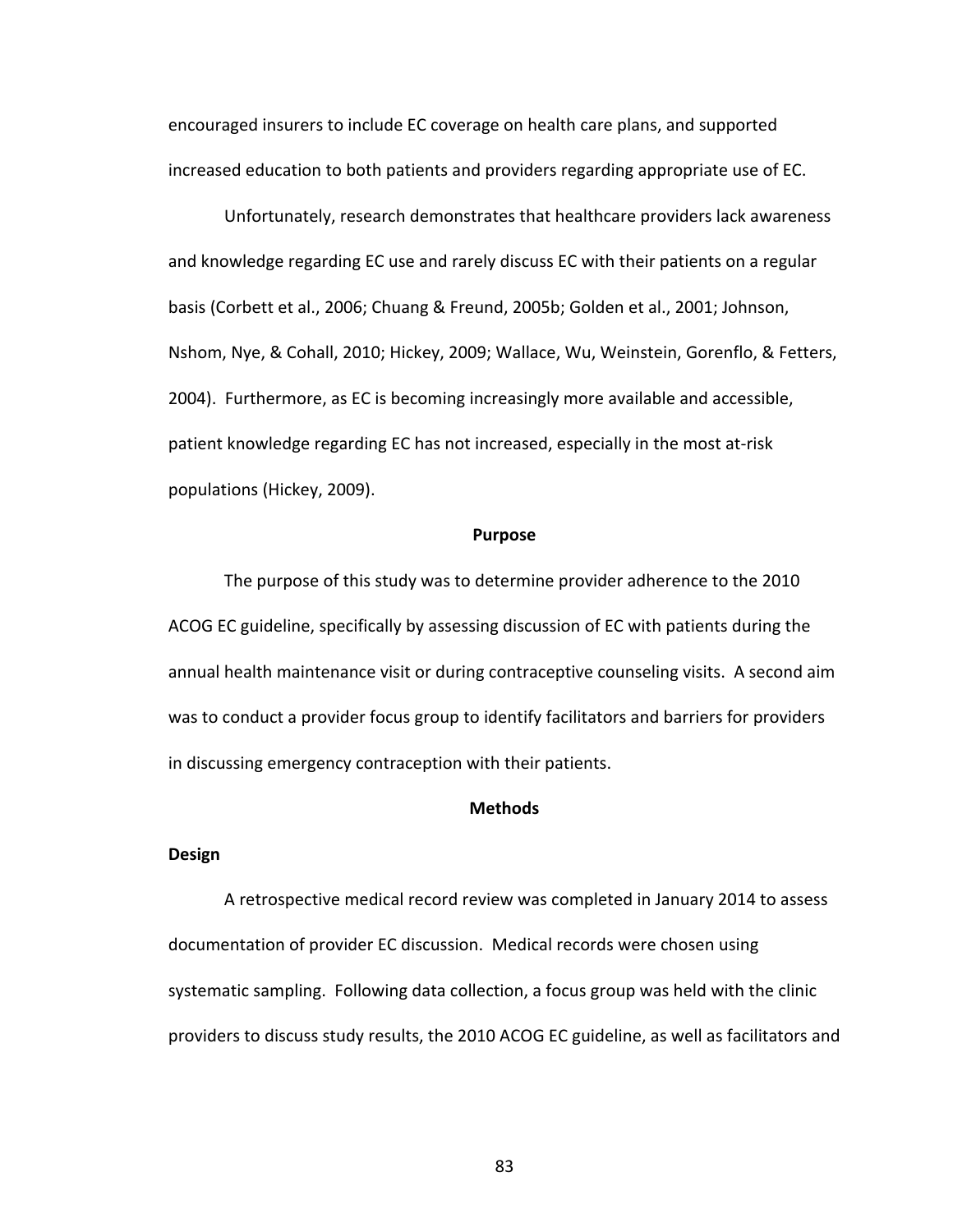barrier that may encourage or prevent EC discussion in practice. An EC Fact Sheet developed by the primary investigator (Figure 1) was also given to the providers.

## **Study Population**

This study was completed in a primary care practice for women located in an urban, university setting which also manages women's health and gynecological issues. The practice consists of physicians and nurse practitioners that provide primary care for women ranging in age from 16 to 100 years.

A list of 1,120 medical record numbers was obtained and a systematically selected sample of 45 paper patient medical records (15 per provider) from August 1, 2012 to February 28, 2013 was selected. In March 2013, the Ambulatory Electronic Health Record (AEHR) was introduced to the clinic. As part of the AEHR, a prompt was included under the counseling section to remind providers to include EC when discussing contraception. Additionally, a systematically selected sample of 45 electronic medical records (15 per provider) from June 1, 2013 to August 31, 2013 was reviewed for EC discussion, as well as to evaluate if a visual prompt in the AEHR increased initiation of EC discussion. The months of March, April, and May of 2013 were purposely not included for review, as the AEHR was implemented March 5, 2013, to allow a period of time for the providers to become comfortable and familiar with documentation in the AEHR. All data collected during the review were stored using REDCap<sup>1</sup> (Harris et al., 2009), a secure, password-protected, web-based application.

The project described was supported by the National Center for Research Resources and the National Center for Advancing Translational Sciences, National Institutes of Health, through Grant 8UL1TR000117-02. The content is solely the responsibility of the authors and does not necessarily represent the official views of the NIH.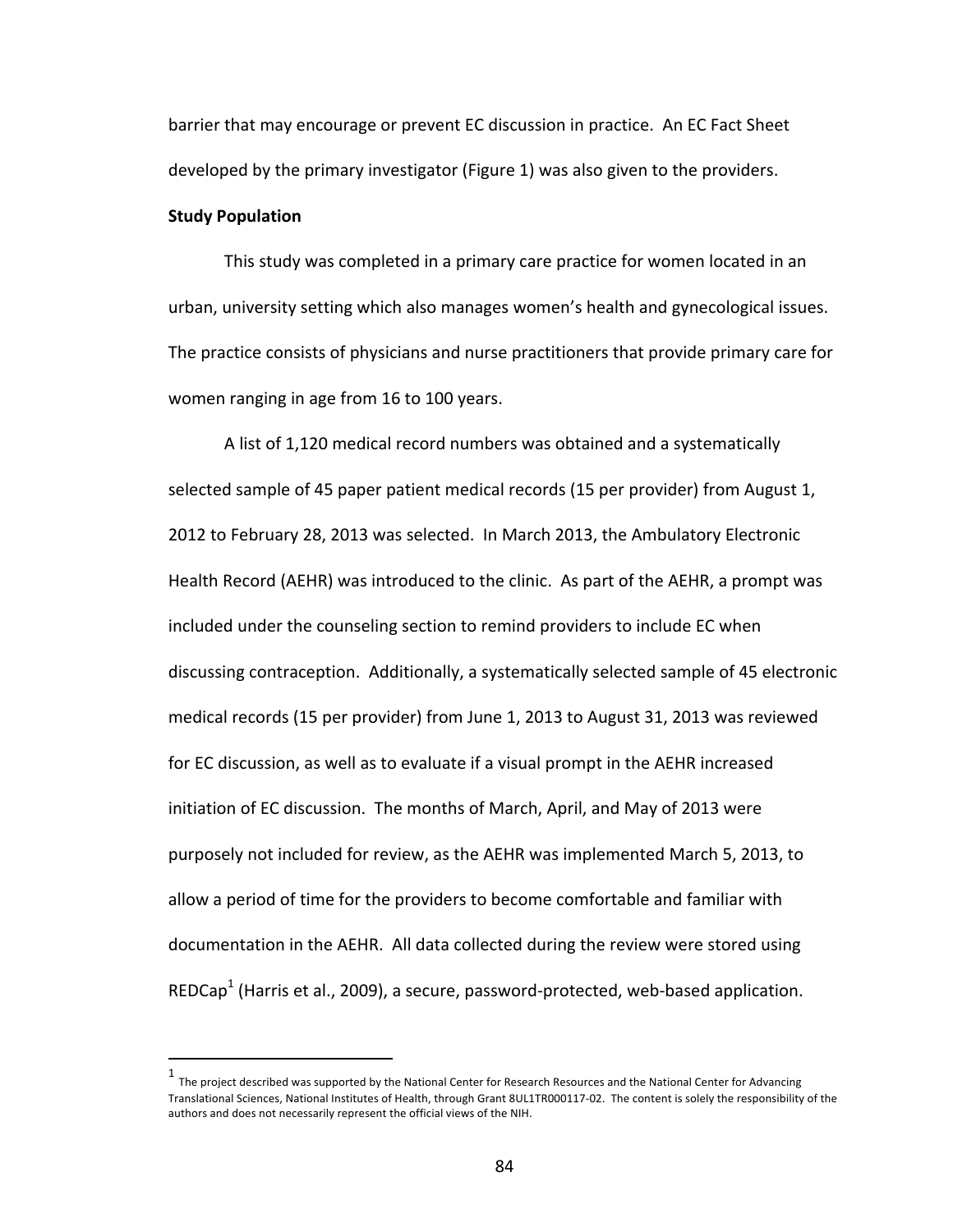Inclusion criteria consisted of women who were provided care by one of the three clinic physicians for annual health maintenance or contraceptive counseling visits (ICD-9 codes any V25, V70.0, or V72.3) and were between the ages of 18 and 50 years. Exclusion criteria included women who were no longer at risk for pregnancy, including those with previous bilateral tubal ligation, hysterectomy, or who had reached menopause.

Documentation of provider discussion of EC was assessed in each medical record, both in the narrative section of the medical record and in the EC check box (when applicable in AEHR records). Additional data collected included age, sexual activity status, and current contraception method used.

Following the retrospective medical record review, a focus group of the providers in the clinic in which the medical records were reviewed was conducted on February 13, 2014 and lasted approximately 60 minutes. A sample of four female providers were invited to the focus group via electronic mail, with addresses provided by the clinic director. Participation was voluntary, no personal identifying or demographic data was recorded, and a doctoral student in the College of Nursing Doctorate of Nursing Practice program recorded responses during the focus group. Responses from the focus group were stored in REDCap, a secure online data collection tool. Questions and topics (Figure 2) addressed in the focus group included provider knowledge of EC, the 2010 ACOG EC guideline, as well as facilitators and barriers to routine provider discussion of EC with patients.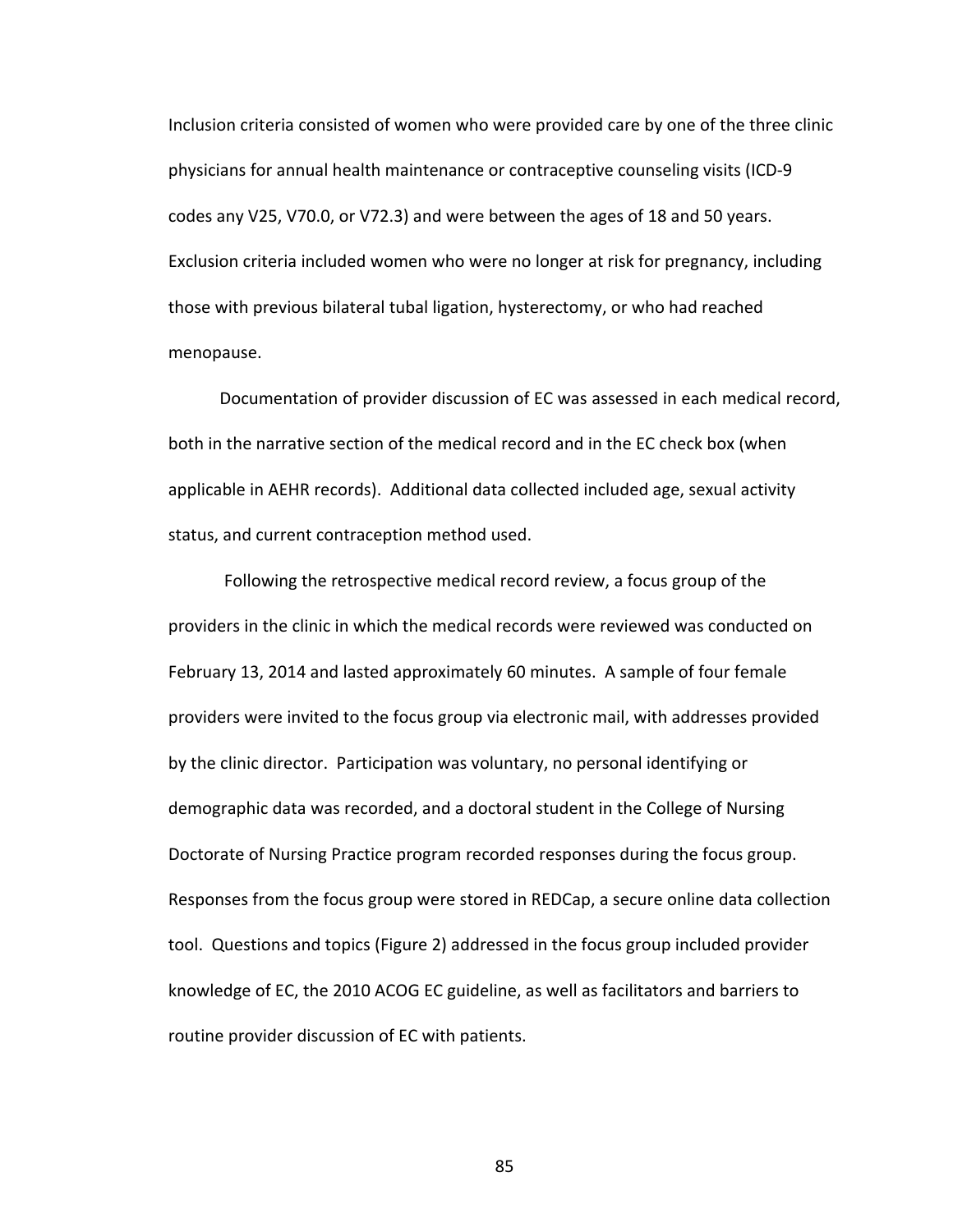## **Human Subject and Research Approval Procedures**

Approval for the completion of this study was obtained from the university Institutional Review Board (IRB) prior to data collection. Patient consent was waived in compliance with IRB regulations, as the data collection was retrospective without patient identifiers and consent could not be reasonably obtained in this instance. Provider consent was obtained by the primary investigator prior to the focus group presentation.

#### **Data Analysis**

Results from the retrospective medical record review were analyzed using Statistical Analysis System (SAS) 9.3 software. Descriptive statistics including frequencies were used to assess age, sexual activity status, current contraception used, and provider EC discussion. Results from the provider focus group were reviewed and analyzed in a qualitative manner.

#### **Results**

## **Retrospective Medical Record Review**

Saturation was attained when 15 paper and 15 electronic medical records for each of the three clinic providers were reviewed. Of the 90 medical records (45 paper and 45 electronic) reviewed, the mean patient age was 34.6 years, with patients ranging in age from 18 to 49 years old. Forty-nine percent of patients were sexually active, 14% stated they were not, and 37% of medical records did not have documentation regarding sexual activity status (Figure 3). In reviewing the patients' current contraception method used, oral contraceptives were used most frequently (33%), 11%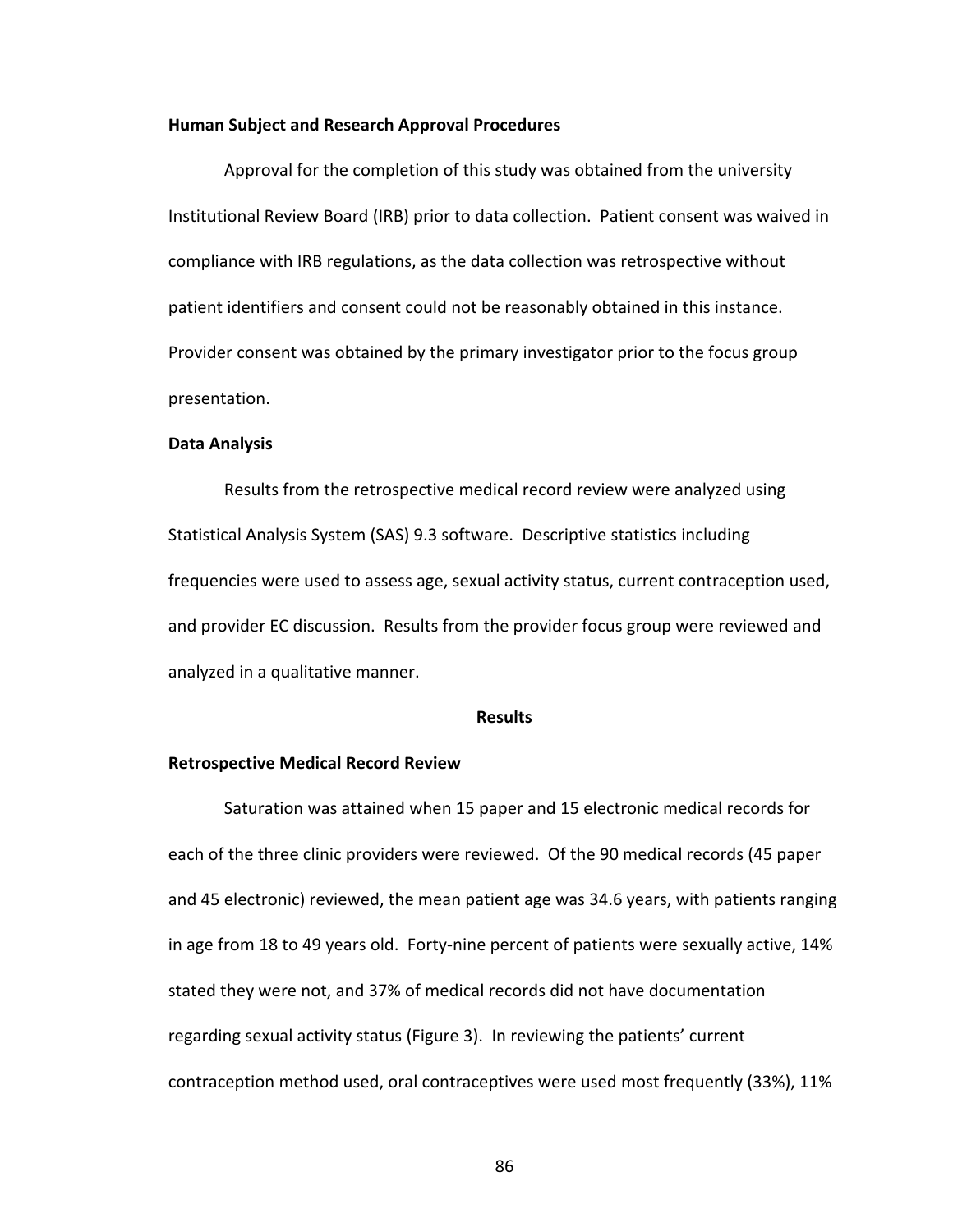of women used a barrier method, 8% had an intrauterine device (IUD), 6% reported using injectable contraception (such as Depo-Provera), 3% used the NuvaRing, 1% stated their partner had undergone a vasectomy, 1% stated they were currently abstinent, and none of the medical records listed implantable, patch, or emergency contraceptives as contraception methods (Figure 4). Further, 9% of the medical records noted that contraception was not currently being employed and 38% of records were missing documentation of current contraception method. Of the 56 medical records with current contraception method documentation, 14% denied currently using a regular contraception method, 73% noted one form, 11% noted two forms used concurrently, and 2% listed three forms of current contraception. Finally, and most importantly, provider EC discussion was not documented in any of the 90 medical records, neither in the narrative section nor in the EC check box, when applicable in electronic records.

## **Provider Focus Group**

Of the four providers invited to the focus group, only two attended, a 50% response rate. The two providers that did attend indicated that they did not know the appropriate administration timing, efficacy rates, cost, or accessibility of EC. They both also stated that they do not routinely discuss EC with their patients, with one provider stating "I had a good opportunity once to discuss EC with a patient and I clicked the 'counseled about EC' box". The other stated, "I think it hasn't been on our radar. I remember to say all these certain things, and it hasn't been one of those things". Additionally, one provider stated in regards to routinely discussing EC with patients, "I haven't, but I will. I haven't really thought about it to be honest with you. I've written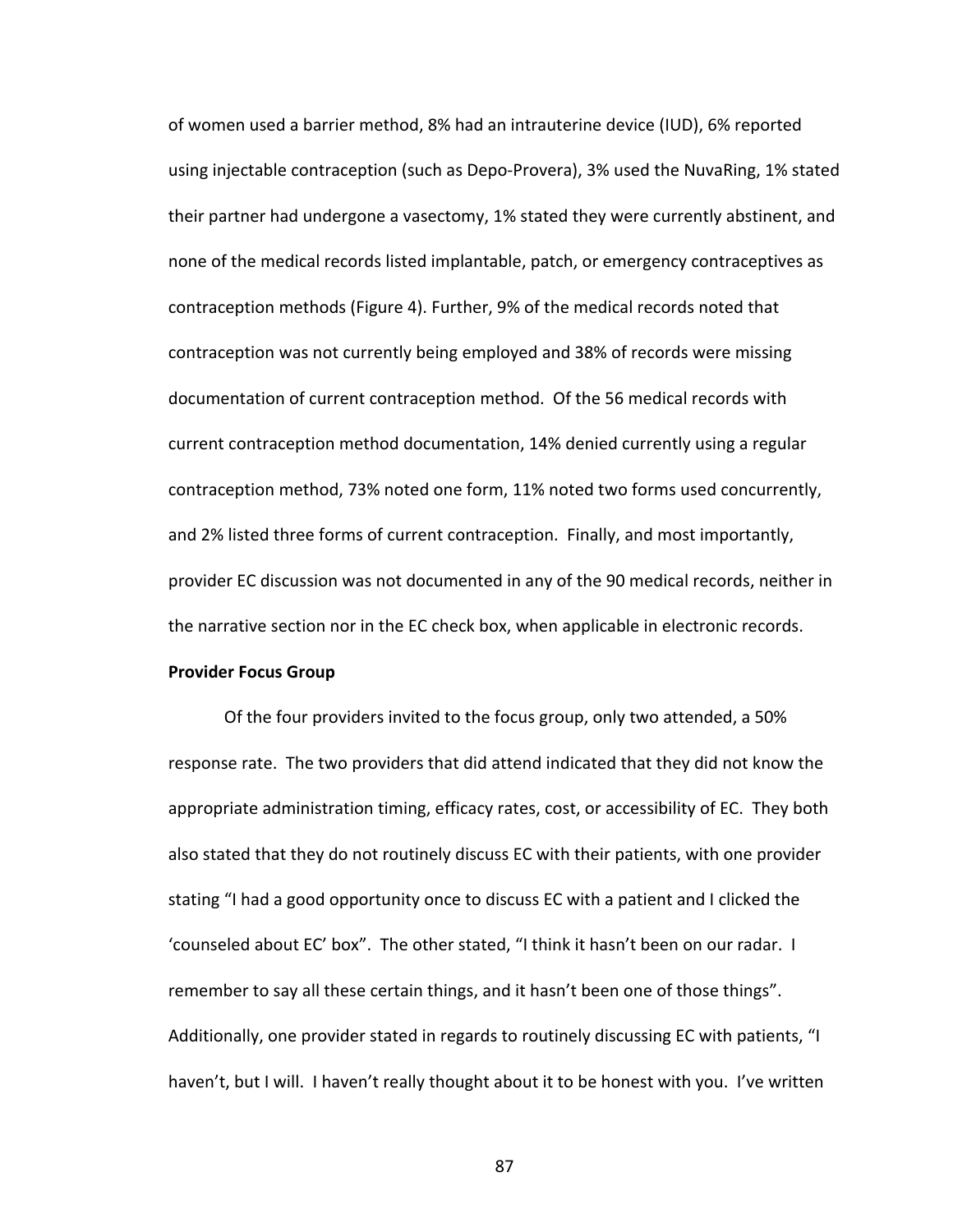prescriptions when people specifically ask for it, but that's all. I've never initiated a conversation about it".

One of the biggest concerns for these providers that arose in the discussion was the issue of EC cost. One provider stated, "The cost could be a problem, especially for teens". The other provider offered one suggestion of placing Plan B One-Step coupons in the patient rooms to provide to patients with financial strain, as well as including cost options on the EC Fact Sheet (Figure 1) that was provided. One provider suggested, "Why couldn't we just have it [Plan B] here, even if we just bought 20 boxes of it. Then if you have someone who doesn't have the money, then we can just give it to her to use? Especially for women who have been a victim of an assault, because they have so much other stuff going on, maybe we could just give it to them".

Both providers did not believe that increased access to EC would encourage adolescent sexual intercourse without condoms or birth control, with one provider stating, "No, they are just going to have sex anyways". Additionally, both providers felt that EC was safe to use for teens and adults, they felt comfortable discussing it with their patients, and both knew how patients could obtain EC for use.

In discussing facilitators for routine discussion of EC, both providers agreed that having the EC Fact Sheet (Figure 1) that was provided to them in the room as a reminder and for patient use was beneficial. The providers also agreed that placing posters in prominent places throughout the clinic, such as in bathrooms and above exam tables, could assist in facilitating patient inguiry and initiating discussion. Lastly, in discussing barriers to provider discussion, one provider stated that language barriers in the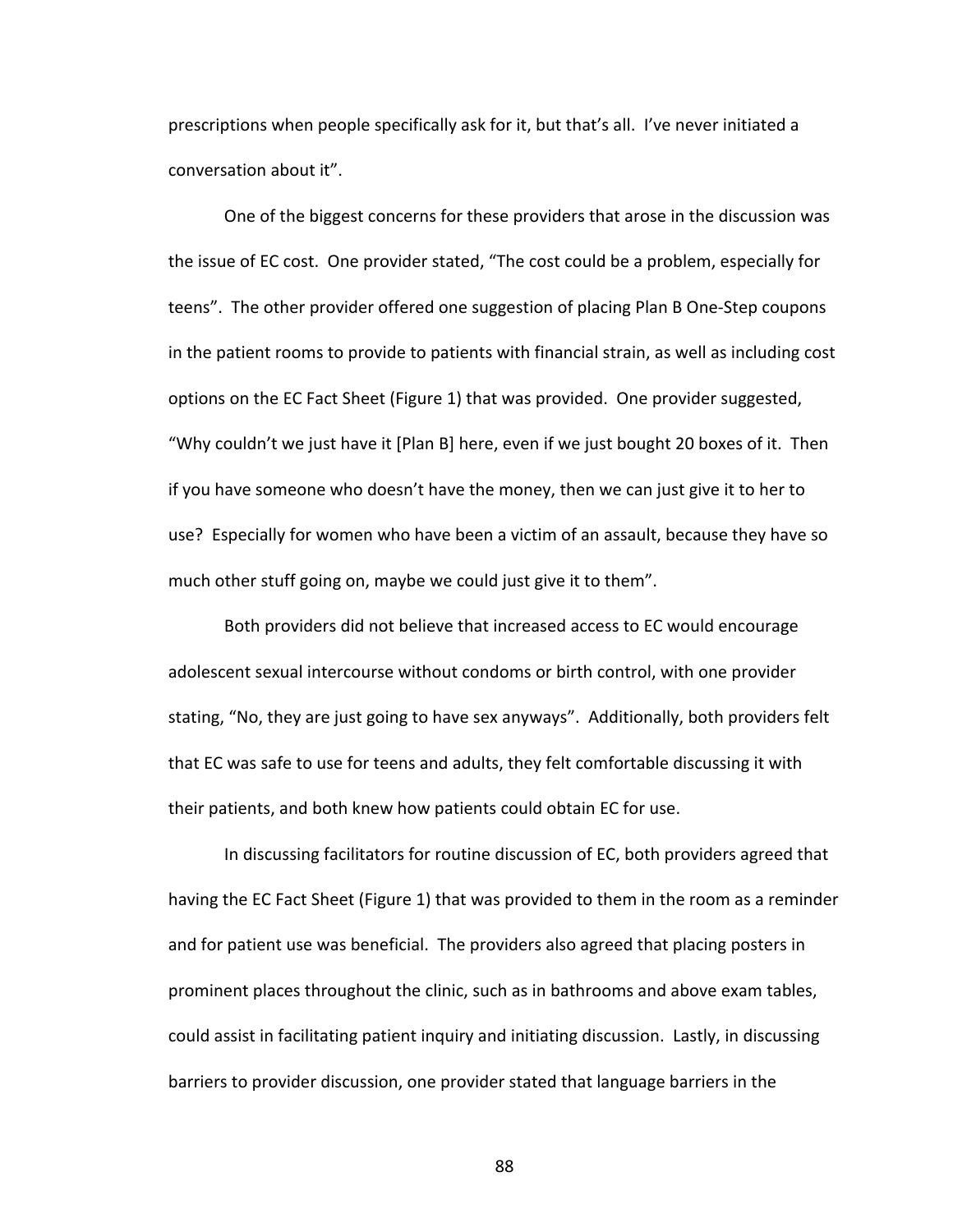Hispanic population, patient misconceptions that EC is the same as the abortion pill, and not remembering to include it in routine anticipatory guidance were the most common barriers to EC discussion with patients. The providers requested the EC Fact Sheet (Figure 1) be translated into Spanish to address one aspect of the language barrier. Additionally, to address the barrier of patient misconception of mechanism of action, the providers felt using the EC Fact Sheet (Figure 1) on a regular basis could help educate patients. Finally, one provider suggested employing the EC Fact Sheet (Figure 1) in clinics that treat women with medications contraindicated in pregnancy, such as those in the rheumatology practice, as many of these patients are seen in the study clinic for primary care.

## **Discussion**

Unintended pregnancy is preventable and has a significant societal and economical impact in the US. Despite proven efficacy and recent FDA approval for overthe-counter sale for Plan B One-Step and generic levonorgestrel, EC continues to be infrequently used and underutilized in the US (Wallace et al., 2004). To address this, ACOG (2010) has published a clinical practice guideline to inform providers of the appropriate use of EC and to support routine EC discussion with patients.

"Women who have more information about EC are more likely to use it; and those who do not know about EC are more likely to have an unintended pregnancy" (Colarossi, Billowitz, & Breitbart, 2010, p. 175). Further, Chuang and Freund (2005) note that "since the primary care provider is often a patient's first access to the health care system, all primary care providers should be well informed about EC" (p. 182).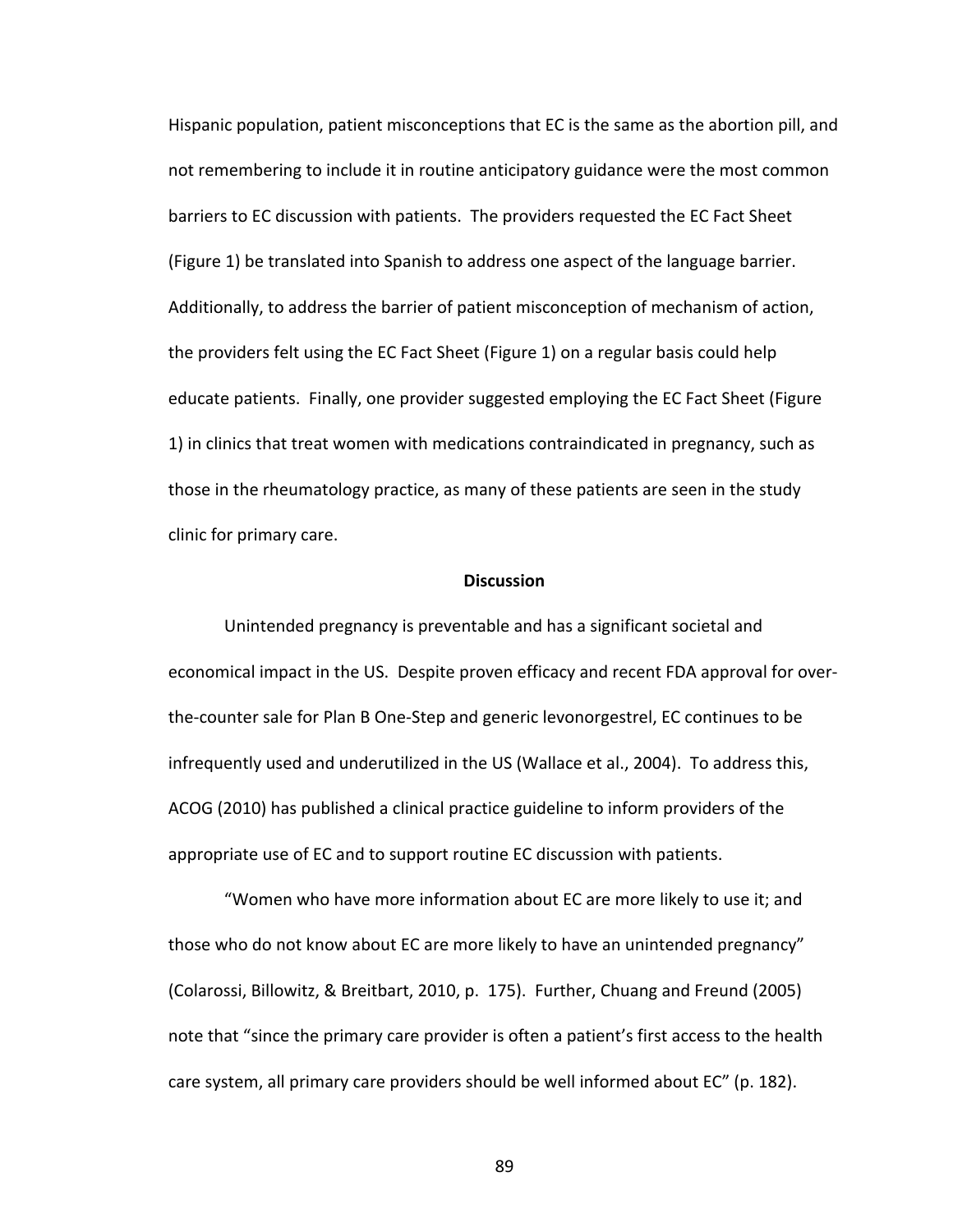Chuang and Freund (2005) also maintain that "since the American public is largely unaware that there is a contraceptive that can be used after intercourse, efforts by providers to educate their patients are important in an attempt to increase access to this method" (p. 186). Golden et al. (2001) suggest that EC discussion should be "part of the anticipatory guidance provided to teenagers, even before they become sexually active" (p. 290). Lee et al. (2010) state that if primary care providers do not include or limit EC evidence-based anticipatory guidance, valuable opportunities may be wasted in an effort to decrease unintended pregnancies.

Providers evaluated in this study were found to have similar EC discussion rates with their patients as those in previously conducted research. There was no evidence found that providers in this clinic discussed EC with patients during the medical record review. Also, providers were not consistent in documenting patient sexual activity status or the patient's current form of contraception. Furthermore, EC discussion was not documented even in instances when the patient stated they were not using any form of regular contraception, a high-risk population for an unintended pregnancy. Lastly, these study results indicate the visual prompt of an EC check box did not improve routine EC discussion by the provider.

The provider focus group illustrated that these providers were not knowledgeable regarding EC options, cost, and efficacy; or the current socioeconomic burden of unintended pregnancy in the US. Alternatively, the providers were able to appropriately identify that EC is safe for teens and adults, a gynecological exam is unnecessary for EC administration, and felt comfortable discussing EC with patients.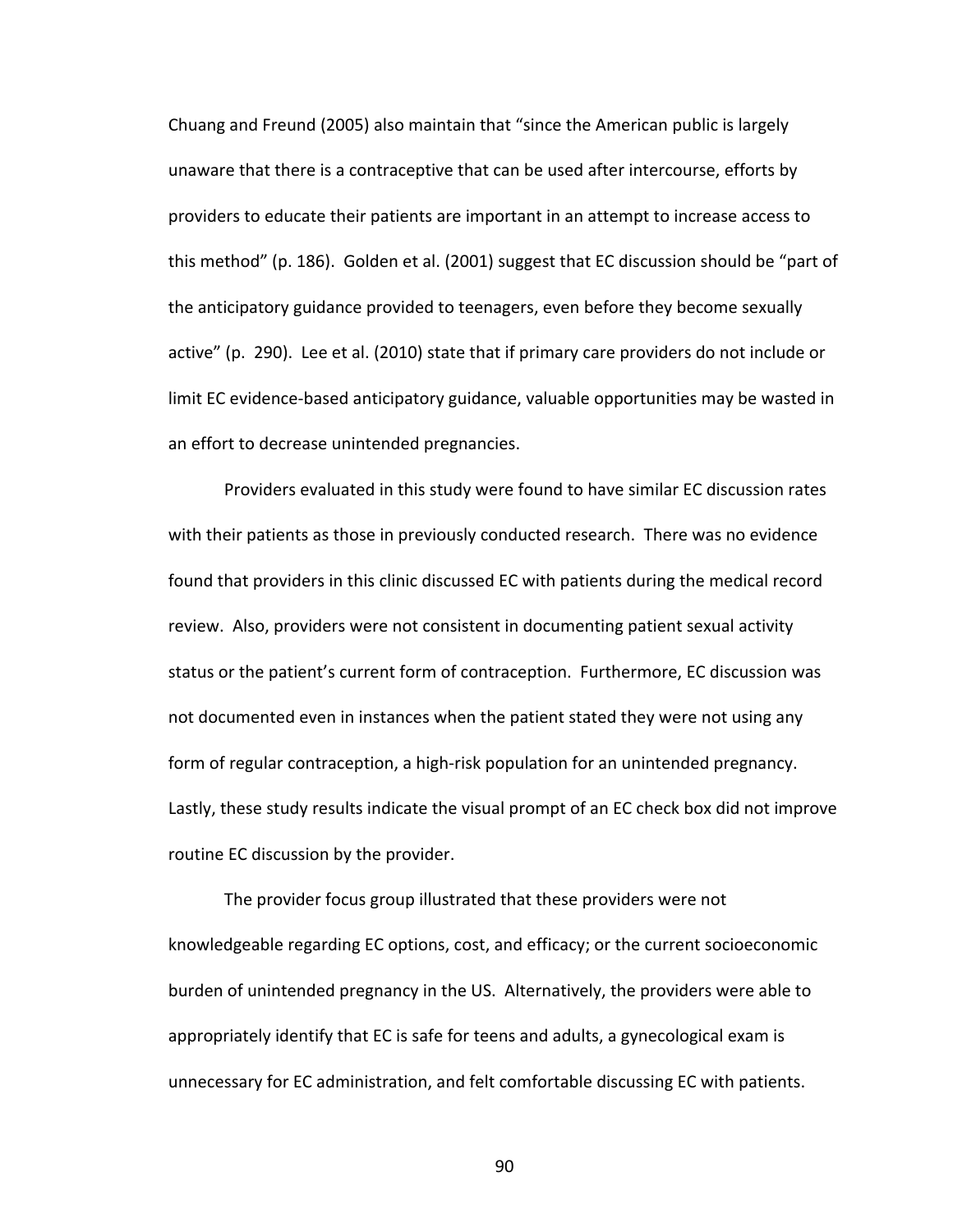The greatest concern expressed by these providers regarding EC during this focus group was cost, especially for the most at-risk populations. The providers were concerned that those women at the highest risk (teens, low-income, and poorly educated women) may have difficulty affording the medication and desired more information regarding discounts, coupons, or maintaining a clinic supply to dispense as needed. Likewise, the providers were interested in developing mechanisms within the clinic environment and workflow to increase the clinic providers' awareness to discuss EC on a routine basis. It was also discussed that the providers offer routine anticipatory guidance and that EC is not regularly included. However, the providers felt that reminders within the clinic workflow may increase facilitation of EC discussion into practice. Suggestions raised by providers included placing the provided EC Fact Sheet (Figure 1) in patient rooms for physician reminder and patient provision and EC posters in clinic restrooms and exam rooms to initiate discussion or encourage patient inquiry. In addition, providers desired maintaining a supply of EC in office for provision to patients when cost or access to EC was an issue. The providers suggested translating the provided EC Fact Sheet (Figure 1) into Spanish for their Hispanic patient population and providing the EC Fact Sheet (Figure 1) to other clinics where EC anticipatory guidance would be especially beneficial. Finally, the providers requested the investigator develop a list of local pharmacies and their cost for available levonorgestrel methods of EC, for provision to patients as a reference (Table 4).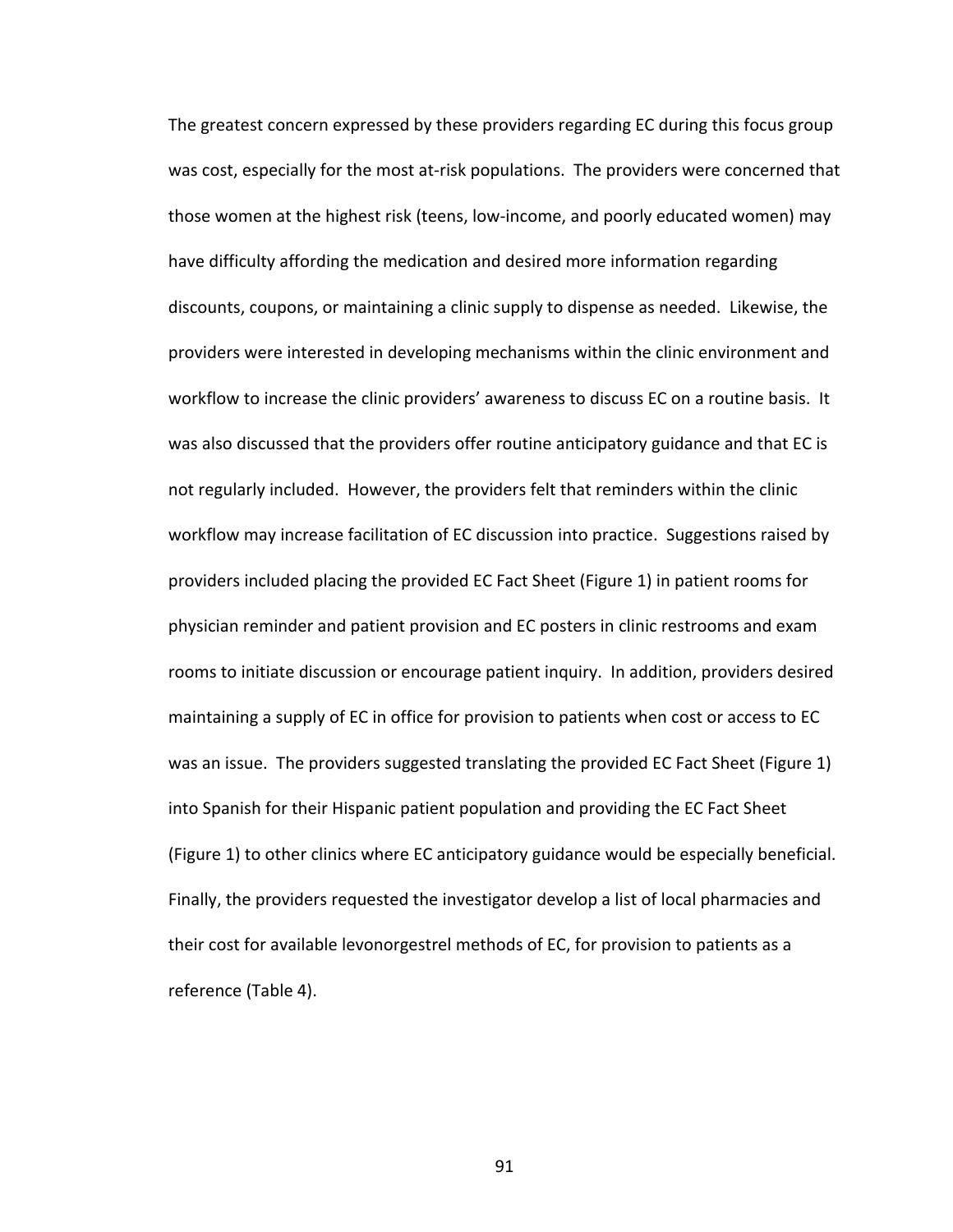#### **Limitations**

The main limitation to this study was sample size. Due to a very small sample size in both the retrospective medical record review and provider focus group, these findings were not statistically significant or generalizable to other programs or settings. Second, the group of providers sampled (Caucasian female women's health physicians) lacked diversity, and their responses and documentation may be biased due to solely working with women. A more heterogeneous group of providers (nurse practitioners, physicians, physician assistants, nurses) with a mixture of gender, ethnicity, and practice specialties may have provided different outcomes and viewpoints. Third, as the provider focus group was qualitative in nature, it allowed for identification of facilitators, barriers, and general themes, but it did not allow for the barriers to be ranked in order of importance or significance. Fourth, providers may have discussed EC more times than identified, but may have failed to document these instances in the medical record, leading the primary investigator to believe that EC was not discussed. Ultimately, only provider prospectives were considered in the focus group, and patients may perceive different facilitators and barriers to EC discussion with providers.

#### **Implications for Practice**

Previous research has illustrated decreased provider knowledge and routine discussion of EC with patients (Chuang & Freund, 2005b; Colarossi et al., 2010; Golden et al., 2001; Lee et al., 2010; Miller et al., 2011; Reed et al., 2012; Shrader et al., 2010; Wallace et al., 2004). This retrospective medical record review and provider focus group similarly demonstrated an absence of routine EC provider discussion. Therefore, this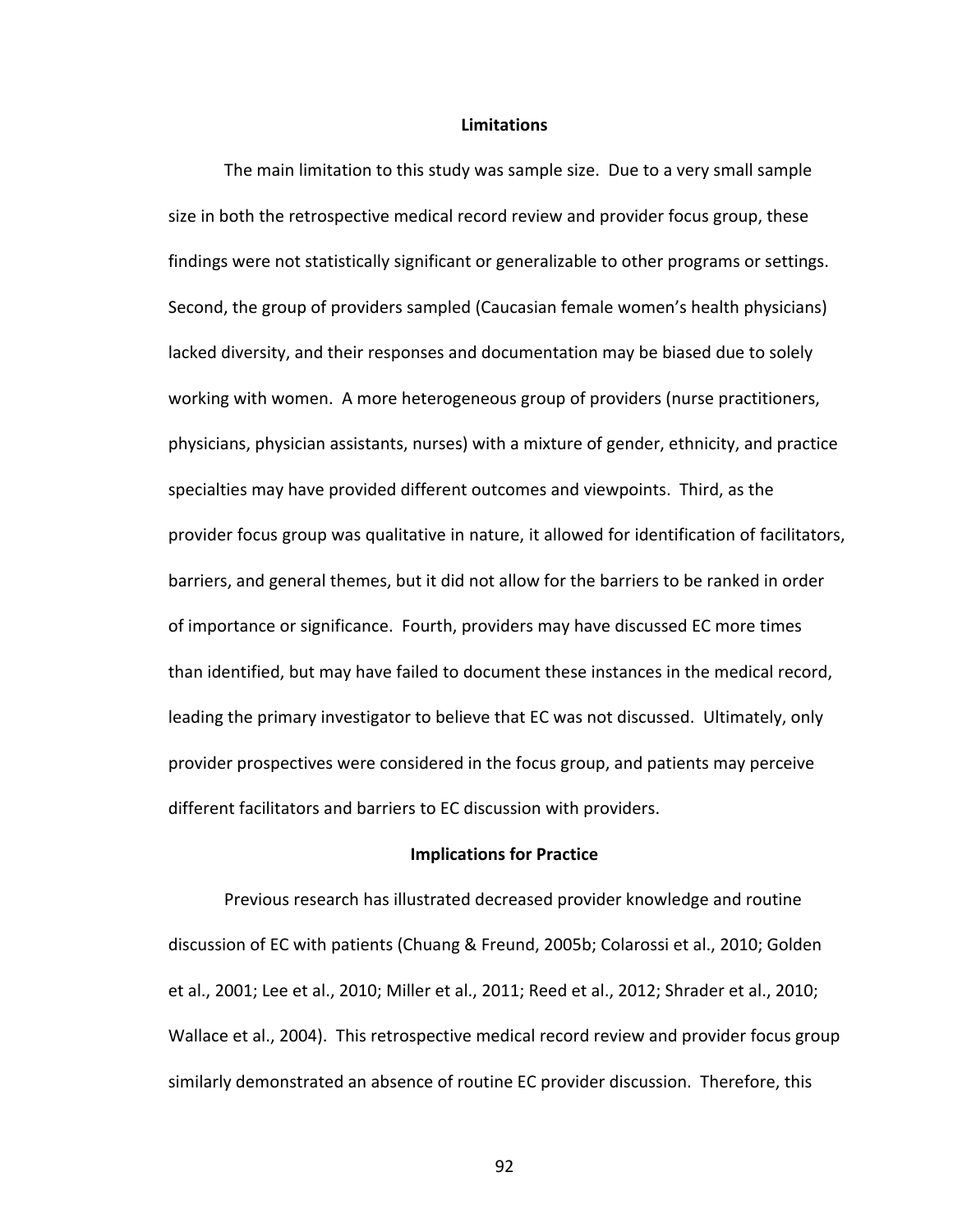study illustrates the necessity of encouraging all providers to routinely discuss EC with their patients at all healthcare visits, not just when contraception is sought. Routine anticipatory guidance of all reproductive age women should always include a discussion of EC.

Increased provider education regarding EC is needed, as this is a major barrier to educating patients about EC. Not only should educational curricula include more information regarding EC, but providers should be encouraged to attend continuing education opportunities regarding EC, including mechanism of action, access, efficacy, administration, safety, and cost.

Reinforcing thorough documentation in the clinic setting is paramount. Both sexual activity status and current contraception methods were not consistently documented in reviewed medical records for those patients, which presented for annual health maintenance exams or contraceptive counseling, highlighting areas for provider improvement. Providers should include documentation of patient treatment plans, which includes patient education that occurred during the healthcare visit. Prompts for these items and EC counseling exist in the current electronic medical record used by the providers and thorough documentation may potentially aid in improved patient care.

Future research should be directed at possible interventions for increasing provider knowledge, decreasing barriers, and use of facilitators, which may improve routine EC discussion by providers (Wallace et al., 2004). Additionally, a quality improvement project could include a subsequent medical record review within the same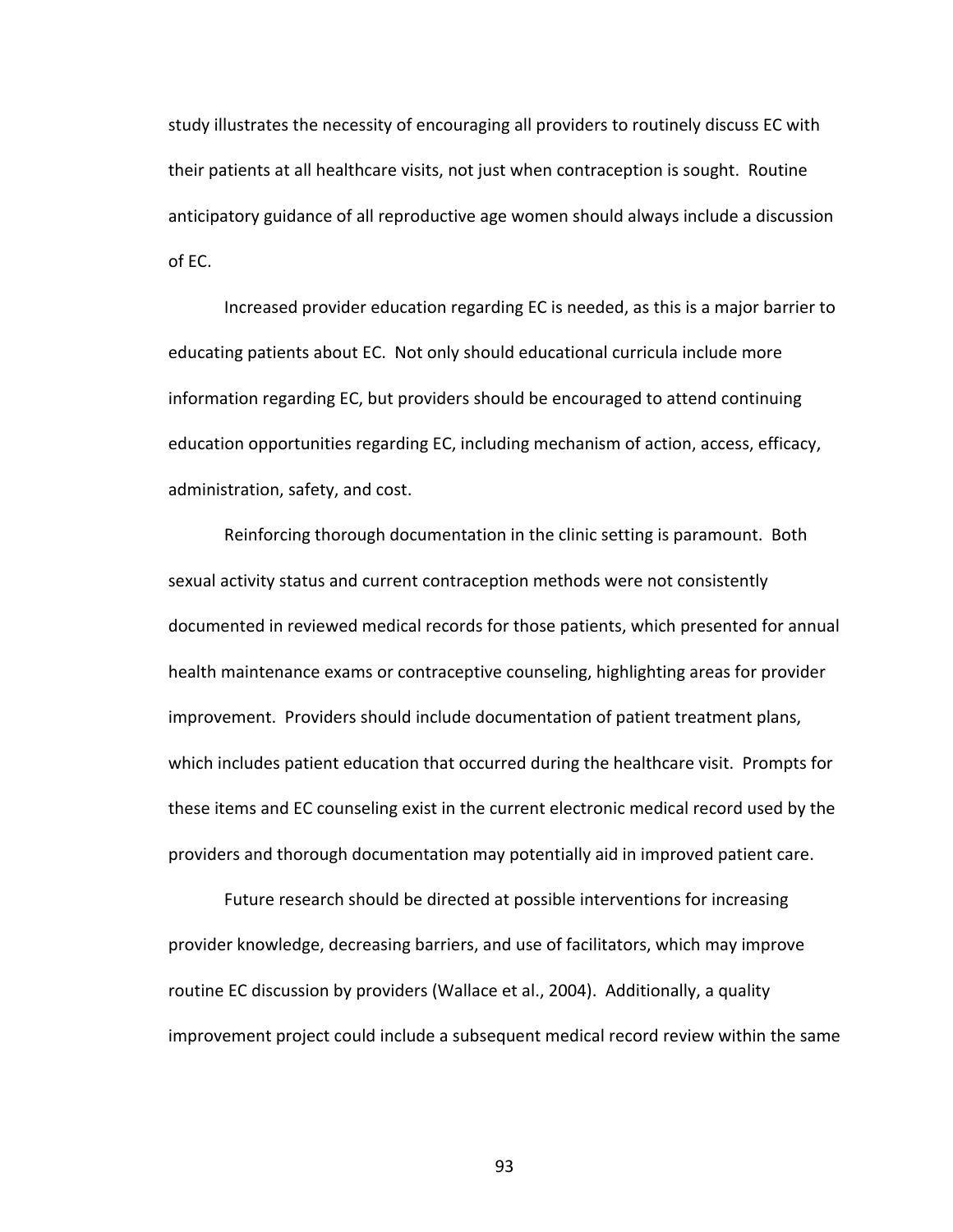clinic to assess the effectiveness of the provider focus group regarding unintended pregnancy and EC that was conducted in this study.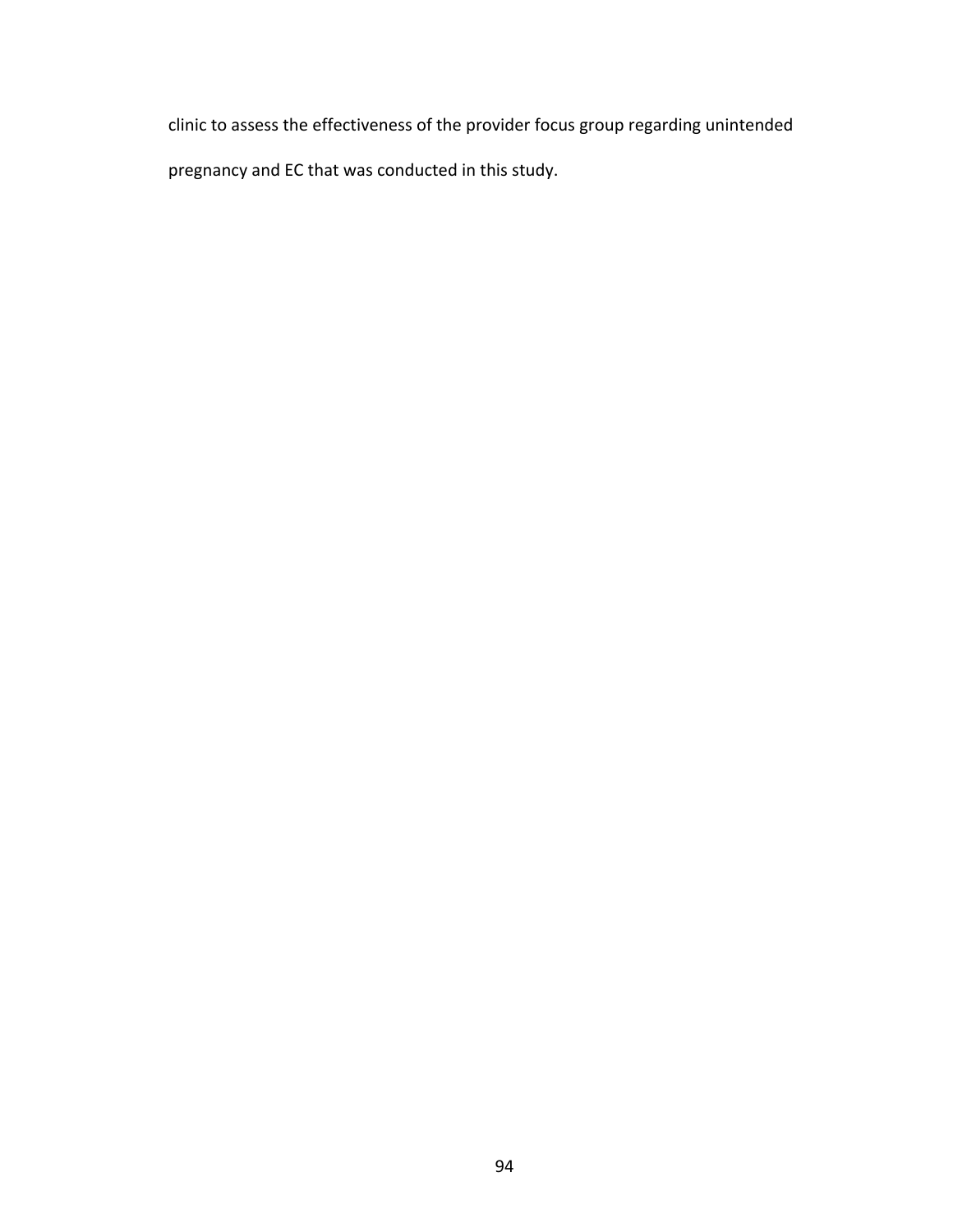#### References

- American College of Obstetricians and Gynecologists (ACOG). (2012). ACOG committee opinion: Access to emergency contraception, no. 542. Committee on Health Care for Underserved Women. Washington, D.C.: American College of Obstetricians and Gynecologists (ACOG).
- American College of Obstetricians and Gynecologists (ACOG). (2010). Emergency contraception. ACOG Practice Bulletin: Clinical management guidelines for obstetricians and gynecologists, no. 112. Washington, D.C.: American College of Obstetricians and Gynecologists (ACOG).
- Centers for Disease Control and Prevention (CDC). (2014). Unintended pregnancy prevention. Available at

http://www.cdc.gov/reproductivehealth/UnintendedPregnancy/. Accessed on March 5, 2014.

- Chuang, C.H. & Freund, K.M. (2005b). Emergency contraception knowledge among women in a Boston community. Contraception, 71(2), 157-160.
- Colarossi, L., Billowitz, M., & Breitbart, V. (2010b). Emergency contraception education for health and human service professionals: An evaluation of knowledge and attitudes. Health Education Journal, 69(2), 175-182.
- Corbett, P.O., Mitchell, C.P., Taylor, J.S., & Kemppainen, J. (2006). Emergency contraception: Knowledge and perceptions in a university population. Journal of the American Academy of Nurse Practitioners, 18(4), 161-168.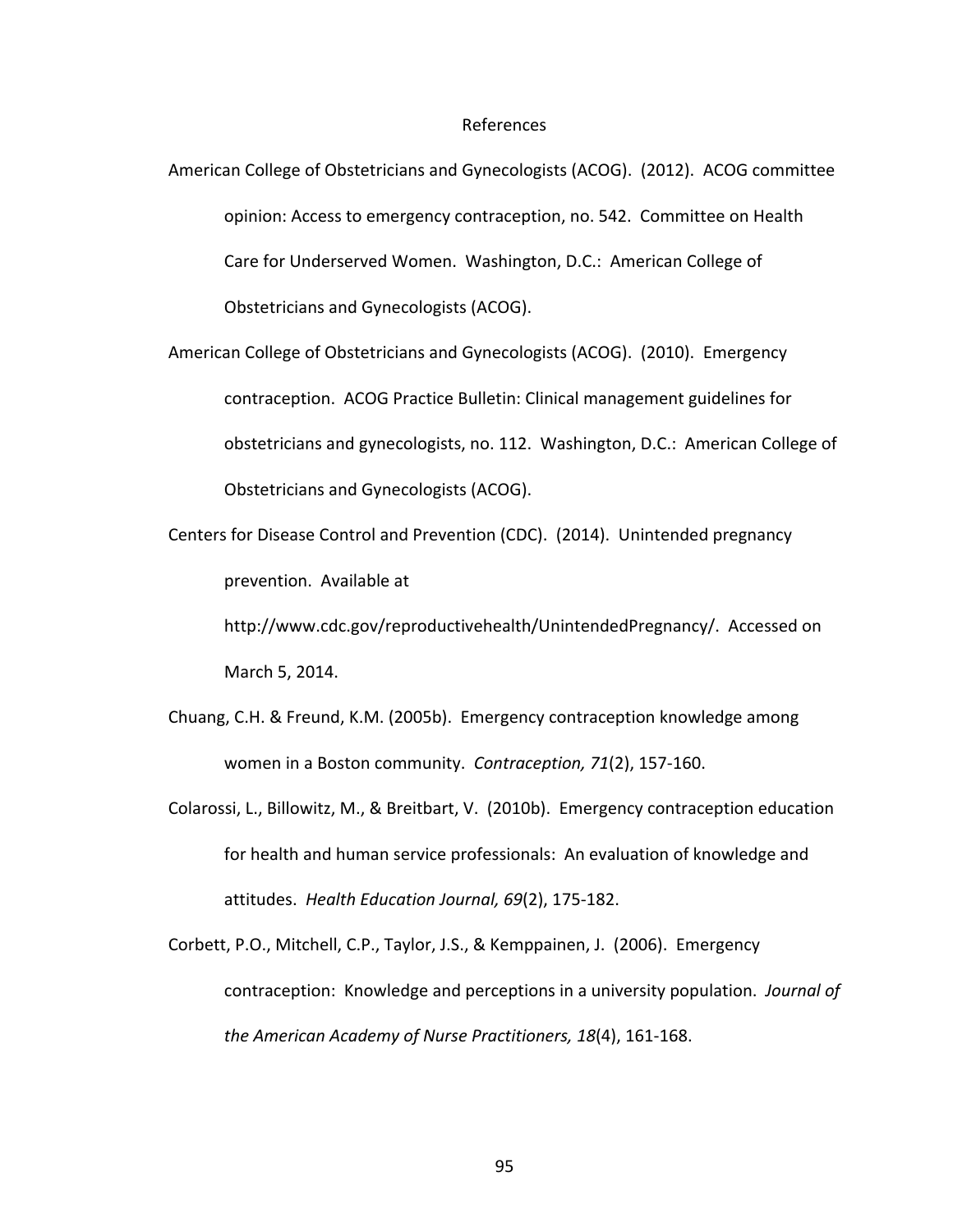- Devi, G., Shin, E., Kim, E., & Lo, V. (2009). AMWA position statement on emergency contraception. Journal of Women's Health, 18(10), 1539-1540.
- Dreweke, J. (2013). Births resulting from unintended pregnancies cost federal and state governments \$12.5 billion in 2008. Guttmacher Institute. Available at http://www.guttmacher.org/media/nr/2013/10/22/index.html?utm source=fee dburner&utm\_medium=feed&utm\_campaign=Feed%3A+Guttmacher+(New+fro m+the+Guttmacher+Institute). Accessed on February 1, 2014.
- Faculty of Sexual and Reproductive Healthcare (FSRH). (2012). Emergency contraception: Clinical effectiveness unit (original August 2011, updated January 2012). London: Royal College of Obstetricians and Gynecologists.
- Golden, N.H., Seigel, W.M., Fisher, M., Schneider, M., Quijano, E., Suss, A., Burgeson, R., Seitz, M., & Saunders, D. (2001). Emergency contraception: Pediatricians' knowledge, attitudes, and opinions. Pediatrics, 107(2), 287-292.
- Goldsmith, K.A., Kasehagen, L.J., Rosenberg, K.D., Sandoval, A.P., & Lapidus, J.A. (2008). Unintended childbearing and knowledge of emergency contraception in a population-based survey of postpartum women. Maternal Child Health Journal, 12(3), 332-341.
- Guttmacher Institute. (2013). Fact sheet: Unintended pregnancy in the United States. Available at http://www.guttmacher.org/pubs/FB-Unintended-Pregnancy-US.html. Accessed on February 1, 2014.
- Harris, P.A., Taylor, R., Thielke, R., Payne, J., Gonzalez, N., & Conde, J.G. (2009). Research electronic data capture (REDCap): A metadata-driven methodology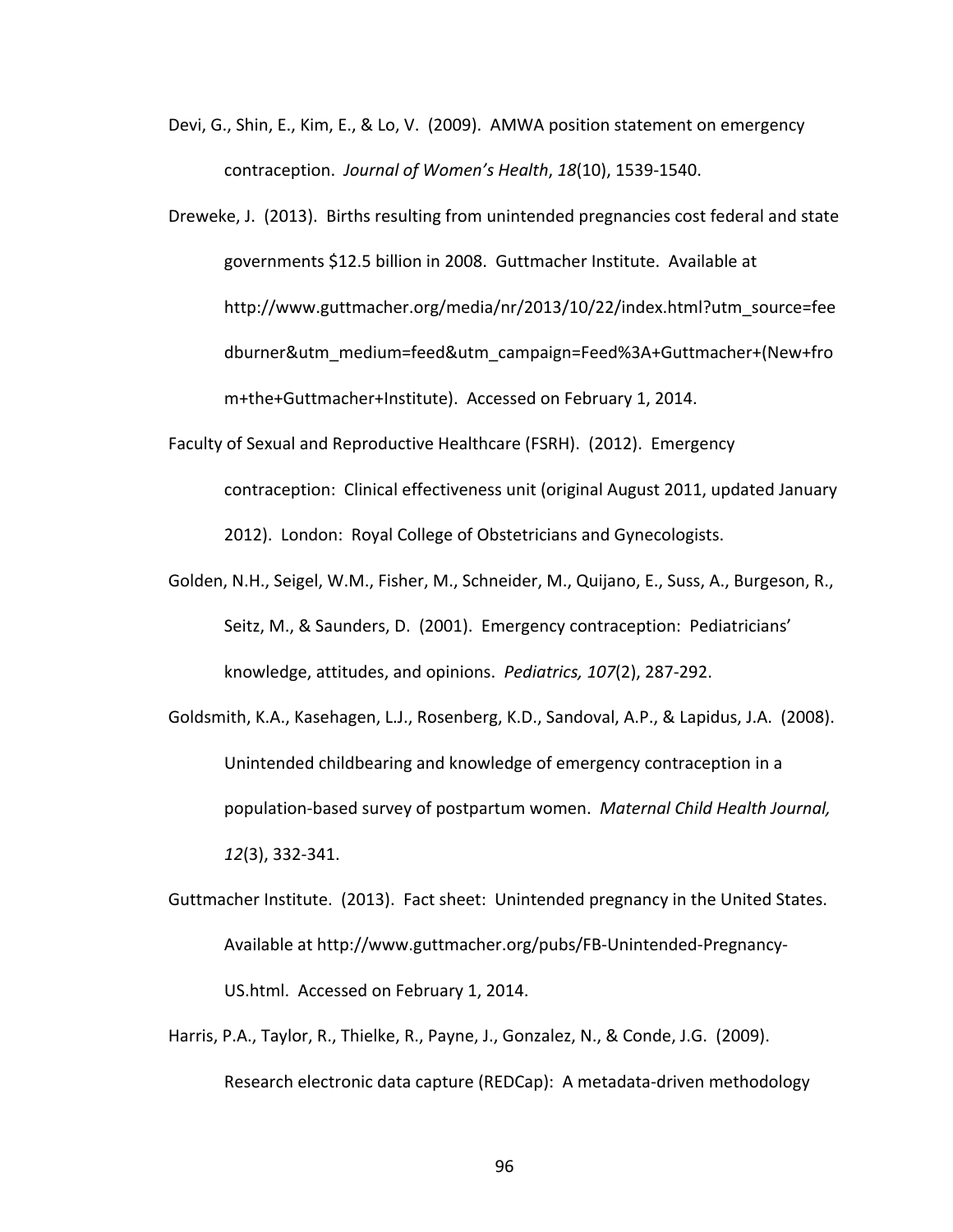and workflow process for providing translational research informatics support. Journal of Biomed Informatics, 42(2), 377-381.

- Hickey, M.T. (2009). Female college students' knowledge, perceptions, and use of emergency contraception. Journal of Obstetric, Gynecological, and Neonatal Nursing, 38(4), 399-405.
- Johnson, R., Nshom, M., Nye, A.M., & Cohall, A.T. (2010). There's always Plan B: Adolescent knowledge, attitudes, and intention to use emergency contraception. Contraception, 81(2), 128-132.
- Lee, C.J., Ahonen, K., Apling, M., & Bork, C. (2012). Emergency contraception knowledge among nurse practitioner students. Journal of the American Academy of Nurse Practitioners, 24(10), 604-611.
- Lindberg, C.E. (2003). Emergency contraception for prevention of adolescent pregnancy. The American Journal of Maternal Child Nursing, 28(3), 199-204.
- Miller, M.K., Plantz, D.M., Dowd, D., Mollen, C.J., Reed, J., Vaughn, L., & Gold, M. (2011). Pediatric emergency health care providers' knowledge, attitudes, and experiences regarding emergency contraception. Academic Emergency Medicine, 18(6), 605-612.
- Pollack, J.S. & Daley, A.M. (2003). Improve adolescents' access to emergency contraception. The Nurse Practitioner, 28(8), 11-23.
- Reed, J., Vaughn, L.M., & Pomerantz, W.J. (2012). Attitudes and knowledge regarding emergency contraception among emergency department adolescents and providers. Pediatric Emergency Care, 28(8), 775-779.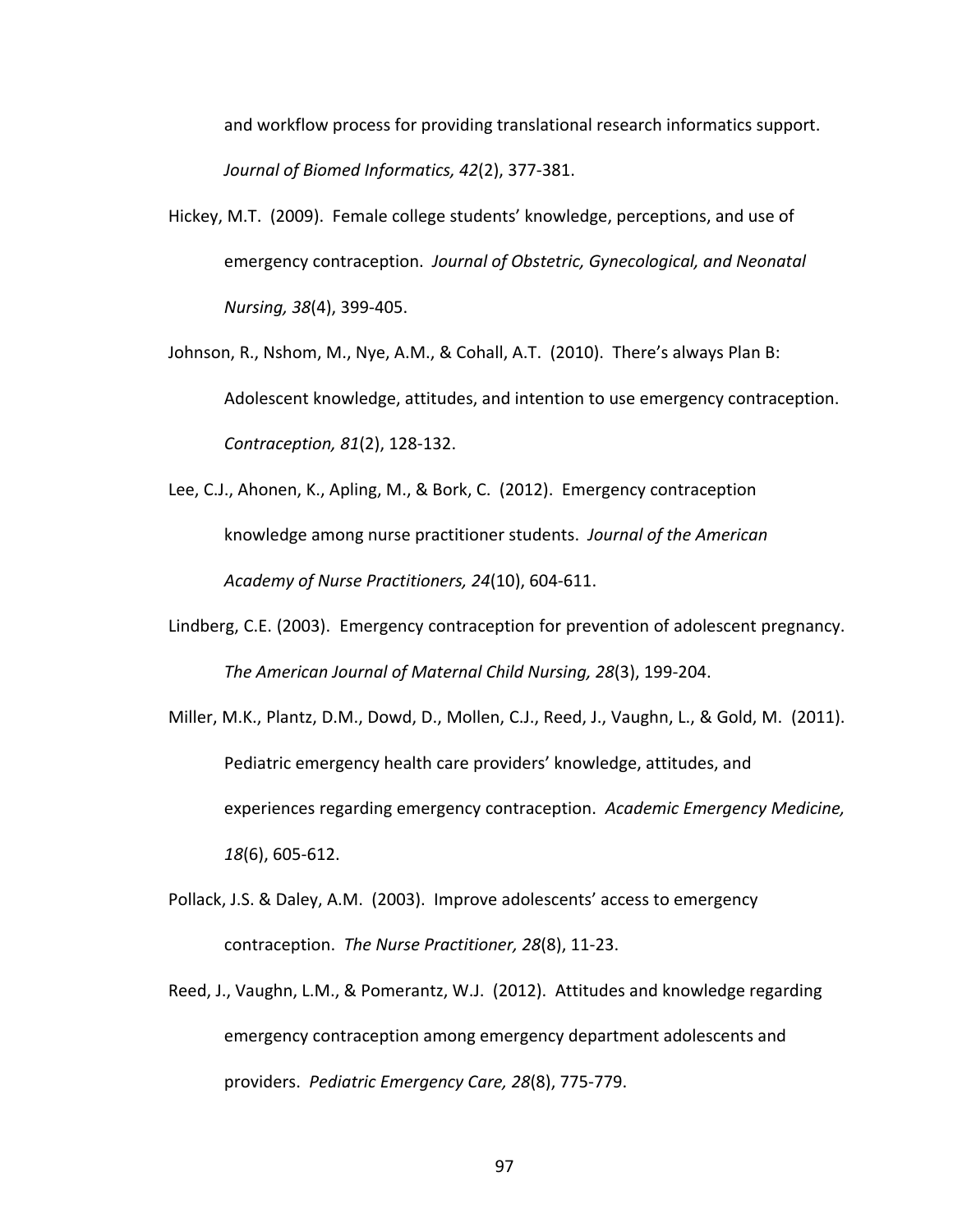- Shrader, S., Rodden, A.M., Carroll, L., & Peterson, L.E. (2010). Knowledge and attitudes about emergency contraception among pharmacist and physician preceptors in South Carolina. Open Access Journal of Contraception, 1, 73-78.
- Wallace, J.L., Wu, J., Weinstein, J., Gorenflo, D.W., & Fetters, M.D. (2004). Emergency contraception: Knowledge and attitudes of family medicine providers. Family Medicine, 36(6), 417-422.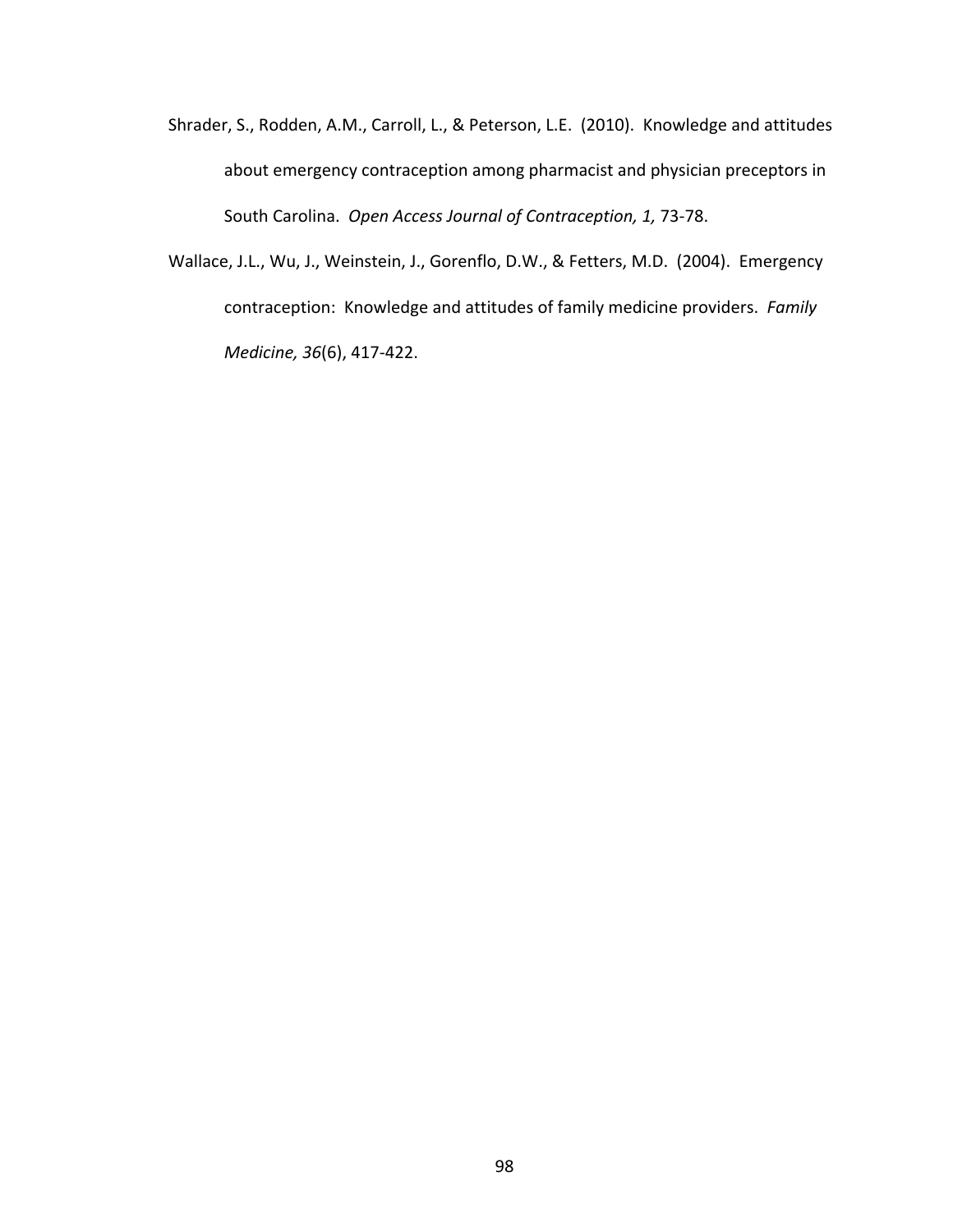Figure 1 **EC Fact Sheet** 

## **Emergency Contraception Fact Sheet**

(levonorgestrel methods)

## What is EC?

EC is a safe, effective birth control that can prevent pregnancy after unprotected intercourse or when contraception fails. EC is 1 pill that contains 1.5mg levonorgestrel, a higher dose of the same hormone used in many regular birth control pills. Plan B One-Step is available to anyone of any age over-the-counter. It is sometimes called "the morning after pill". EC is also available labeled as Next Choice and in generic forms behind the counter without prescription for those 17 years and older, and with a prescription for those less than 17.

## How does EC work?

EC works before pregnancy begins by preventing or delaying ovulation (the release of the egg into the uterus). It will **NOT** protect you for sexually transmitted infections, HIV, or AIDS. It will NOT work if you are already pregnant, and it is NOT harmful if you are already pregnant.

## When should I take EC?

You should ALWAYS take EC as soon as possible after unprotected sex. EC can work up to 5 days after unprotected sex, but is more effective the sooner it is taken. EC does not have to be taken in the morning. There are several forms of EC and if the type you use has 2 pills, they should be taken at the same time.

## Is EC the same as the abortion pill?

No. EC will NOT work if you are already pregnant. The abortion pill is called mifepristone or RU486 and works differently than EC.

## How well does EC work?

EC works very well in preventing pregnancy when used properly. EC can be 74% to 85% effective depending on how quickly after unprotected sex it is taken.

## $0-72$  hours: frequency of pregnancies (per 1000 women)<sup>2</sup>

**Estimated figure** 

With no intervention 55 in a thousand

With levonorgestrel 22 in a thousand

With ellaOne 14 in a thousand \*\*\*\*\*\*\*\*\*\*\* \*\*\*\*\*\*\*\*\*\* \*\*\*\*\*\*\*\*\* :::::::

Adapted from Glasier AF et al.,<br>a 2010 Lancet analysis.<sup>2</sup>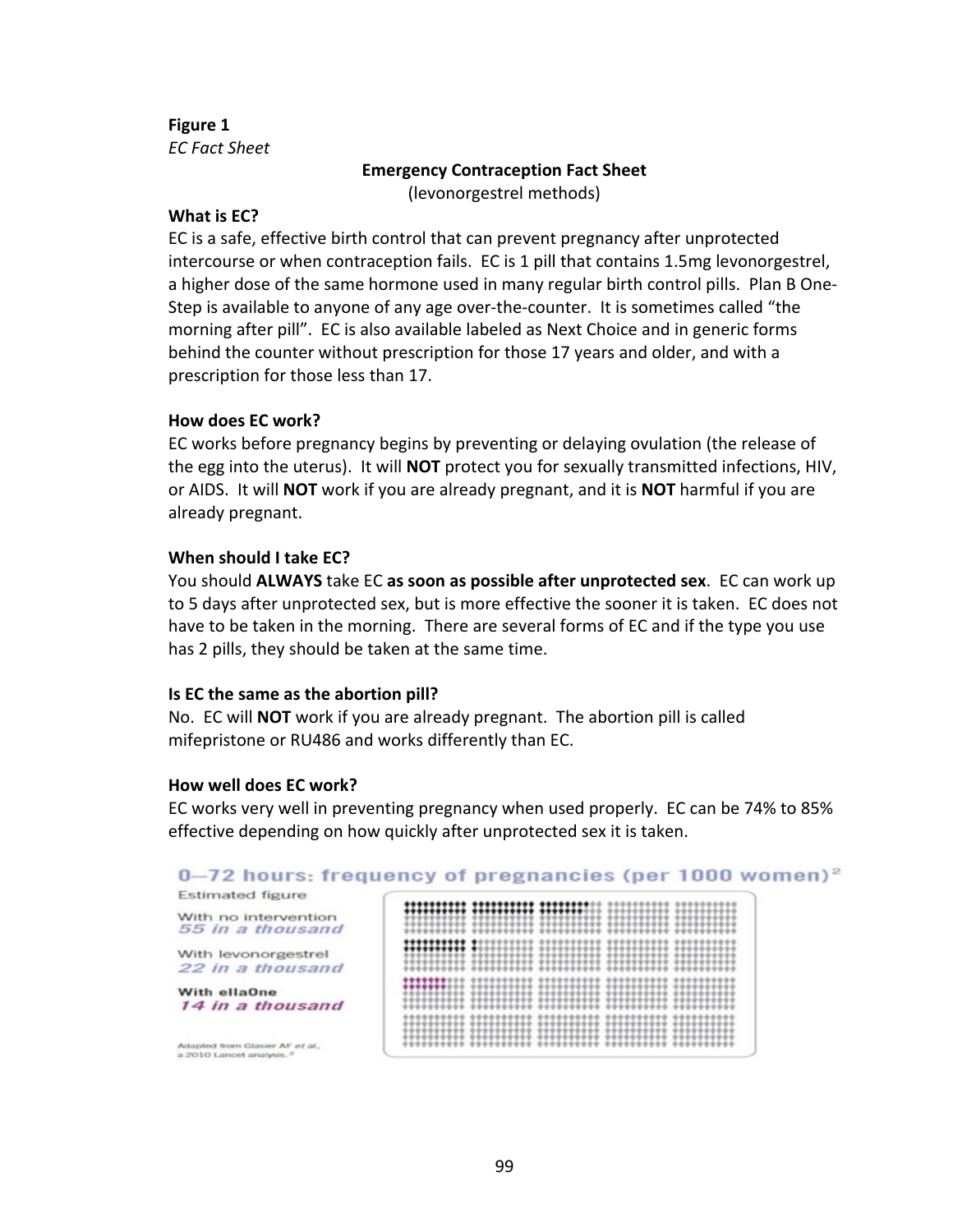## What are the side effects of EC?

Nausea and vomiting are the most common side effects of EC. Headache, dizziness, abdominal cramping, irregular bleeding, breast tenderness, and fatigue are other side effects that may occur. Your provider may be able to prescribe medicines for you to take before you take EC to help with these side effects. There are no serious side effects associated with EC. If you throw up after taking the pills, call your provider or pharmacist.

## How do I get EC?

Plan B One-Step is available over-the-counter for anyone who needs it. This means you no longer need a prescription for EC, regardless of age. Because this is a new ruling, it may still be kept behind the counter, but all you need to do is ask the pharmacist for it. You do not need to visit your provider or have parental consent to get EC from the pharmacist.

## Do I need to do anything after I take EC?

You may start your next period sooner and it may be heavier than expected after taking EC. You should talk to your provider about more effective birth control that fits your lifestyle for future use. You need to take a pregnancy test and make an appointment with your provider, if you don't get your period within a month.

\*\*\*\* GIVE THIS SHEET TO YOUR PHARMACIST\*\*\*\*

# I need Emergency Contraception

#### References

Association of Reproductive Health Professionals. (2012b). Health Matters: Facts about

emergency contraception pills. Your Post-Sex Guide to NOT Getting Pregnant. Available at

http://www.arhp.org/uploadDocs/EC\_healthmatters.pdf#search="your%20post-

sex%20guide%20to%20NOT%20getting%20pregnan6". Accessed on April 10, 2014.

Reproductive Health Technologies Project. (2010). The facts on emergency contraception. Available at

http://www.rhtp.org/contraception/emergency/documents/TheFactsonECandPlanB3.17.10.pdf. Accessed on April 10,

2014.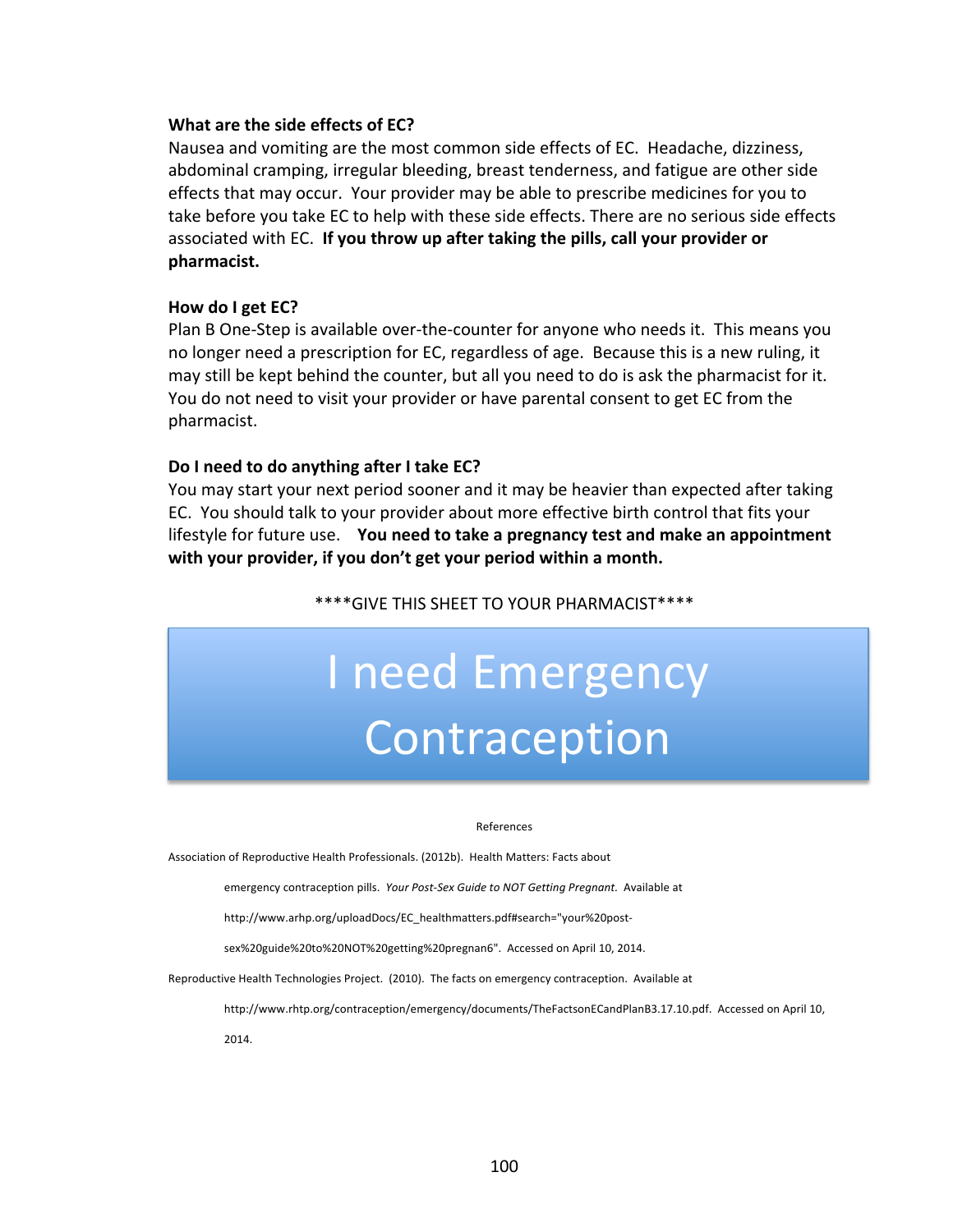- U.S. Department of Health and Human Services (US DHHS). (2011). Emergency contraception (Emergency birth control). Office on Women's Health. Available at http://www.womenshealth.gov/publications/our-publications/fact-sheet/emergencycontraception.cfm. Accessed on July 21, 2013.
- United States Department of Health and Human Services (US DHHS). (2013b). Emergency contraception fact sheet. Office of Population Affairs. Available at http://www.hhs.gov/opa/reproductive-health/contraception/emergencycontraception/index.html. Accessed on July 21, 2013.

World Health Organization. (2012). Emergency contraception. Fact Sheet, No. 244. Available at http://www.who.int/mediacentre/factsheets/fs244/en/. Accessed on April 10, 2014.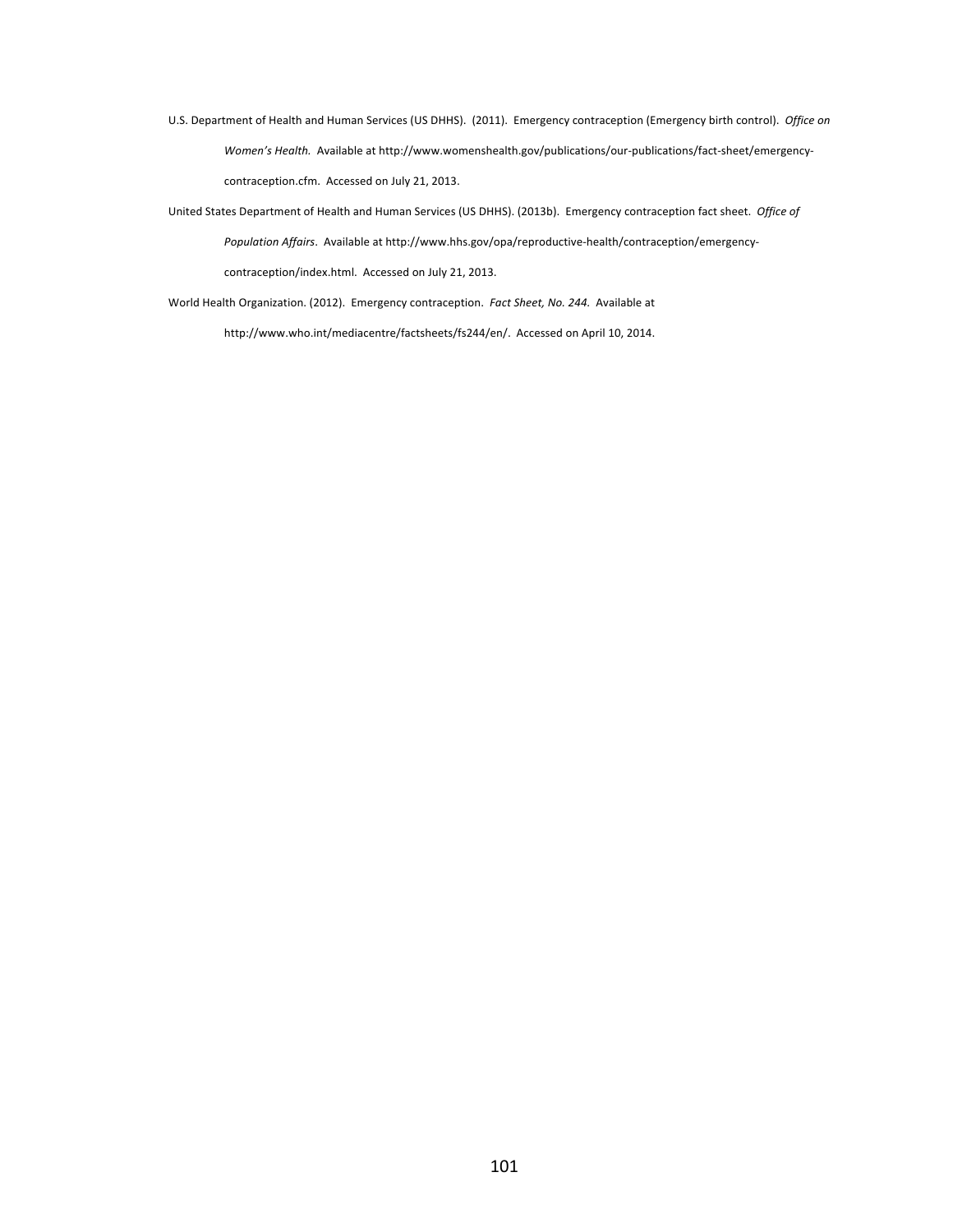## **Figure 2**

**Focus Group Questions** 

- 1. Are you aware of the current 2010 ACOG EC guideline?
- 2. Do you routinely discuss EC with your patients?
- 3. Do you know the appropriate timing of EC administration?
- 4. Are you aware of EC efficacy rates when used appropriately?
- 5. Are you aware that EC will not harm an existing pregnancy?
- 6. Do you know how your patients can obtain EC?
- 7. Are you aware of the cost of EC?
- 8. Are you aware that a gynecological exam is unnecessary prior to EC administration?

9. Do you believe that increased access to EC will encourage adolescent sexual intercourse without condoms or birth control?

- 10. Do you believe EC is safe for teens and adults?
- 11. Do you feel comfortable discussing EC with your patients?
- 12. What barriers do you believe inhibit your discussion about EC with your patients?

13. What facilitators do you believe encourage your discussion about EC with your patients?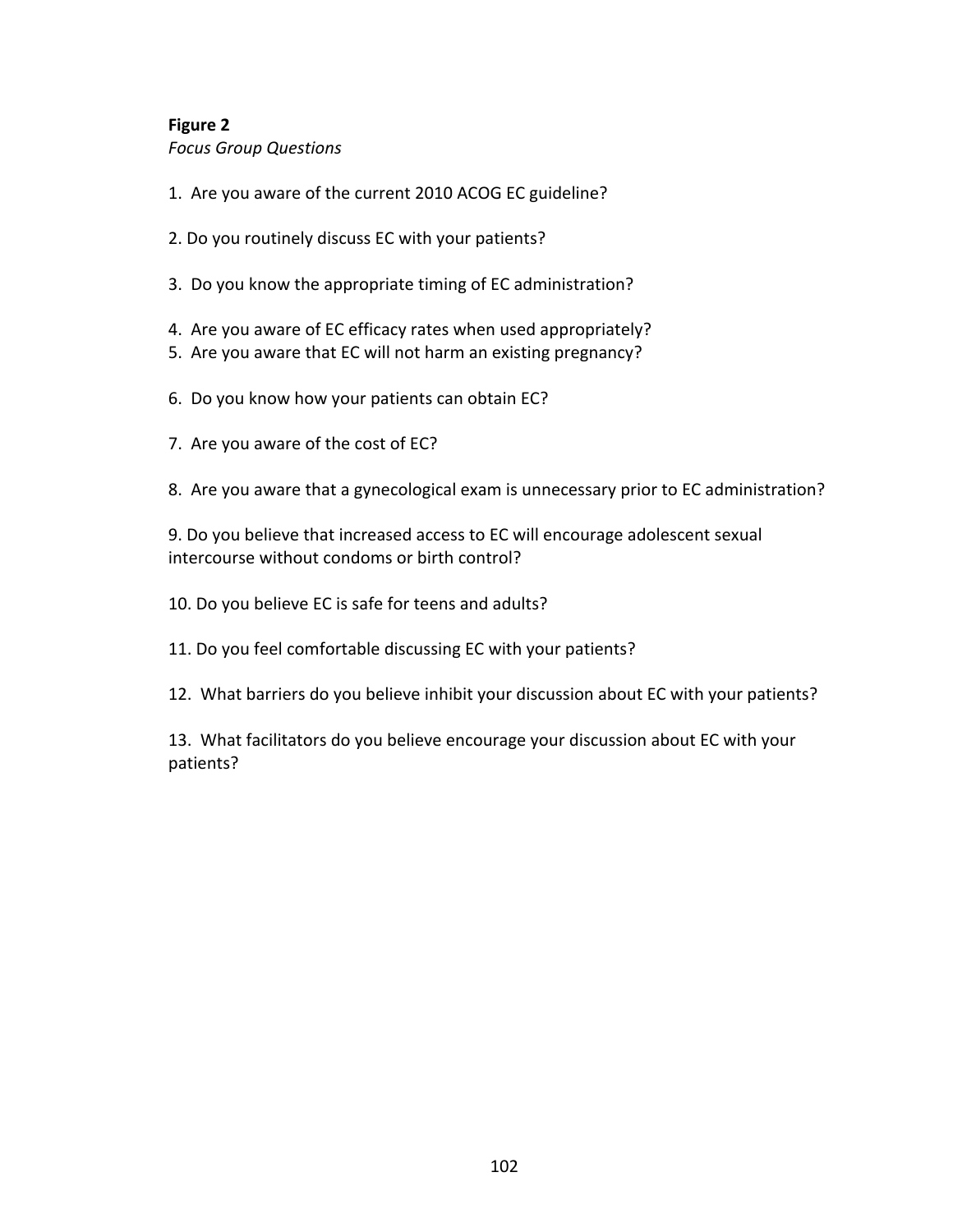Figure 3

**Sexual Activity Status** 





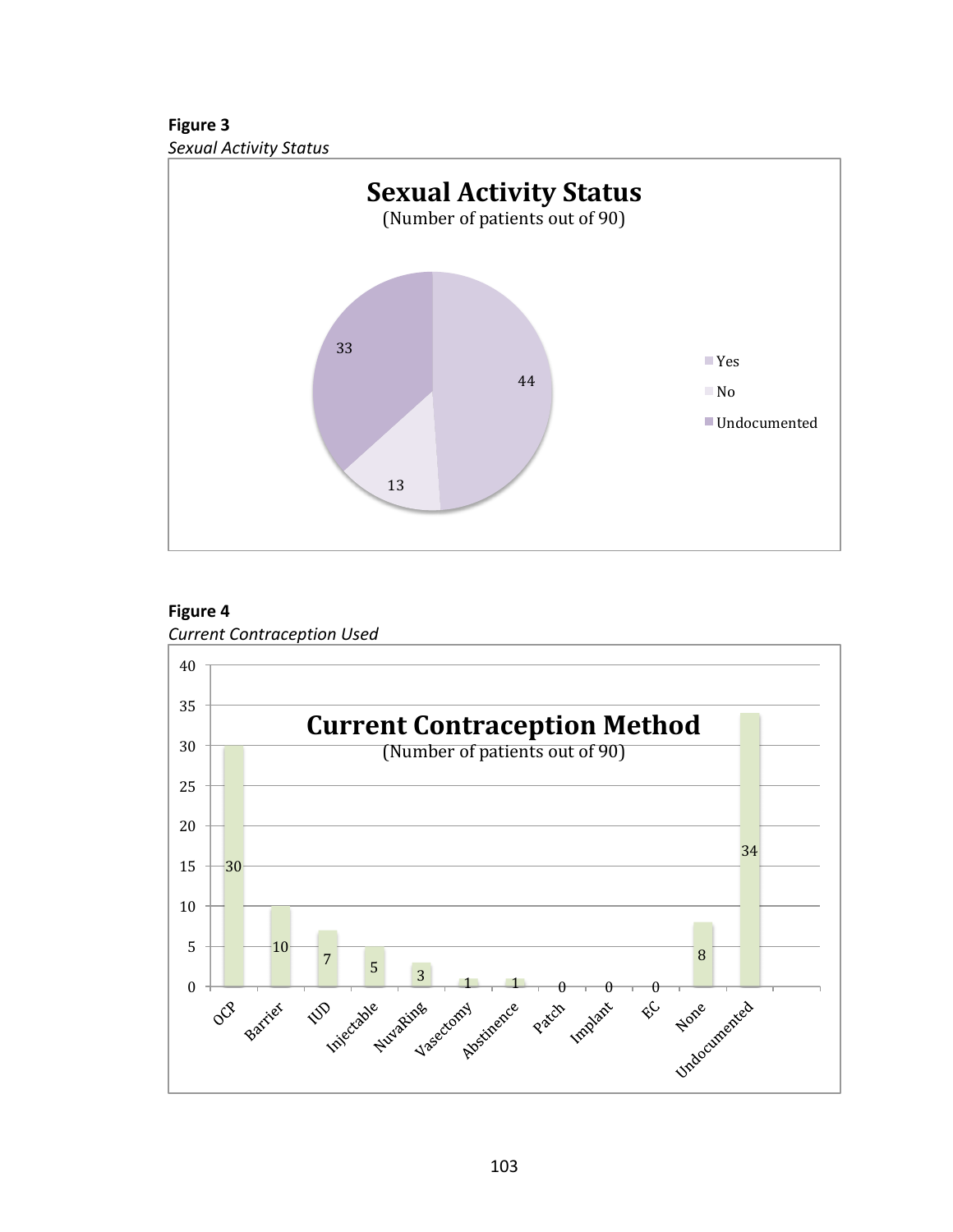# Table 4 Cost of Emergency Contraception

# **Cost of Emergency Contraception**

Lexington, KY (Updated April 22, 2014)

|                           |                   | <b>Plan B One-Step</b> | <b>Generic levonorgestrel</b> |                     |  |
|---------------------------|-------------------|------------------------|-------------------------------|---------------------|--|
|                           | <b>Cash Price</b> | <b>Coupon Price</b>    | <b>Cash Price</b>             | <b>Coupon Price</b> |  |
| <b>CVS</b>                | \$49.99           | \$41.09                | \$39.99                       | \$19.93             |  |
| <b>Kroger</b>             | \$37.09           | \$38.25                | \$40.00                       | \$29.55             |  |
| <b>Rite-Aid</b>           | \$49.99           | \$43.05                | \$39.99                       | \$22.12             |  |
| <b>Walgreens</b>          | \$47.00           | \$41.34                | \$39.99                       | \$19.47             |  |
| Wal-Mart/Sam's            | \$46.00           | \$39.33                | \$37.48                       | \$28.05             |  |
|                           |                   |                        |                               |                     |  |
|                           | <b>Cash Price</b> | <b>With Rx</b>         | <b>Cash Price</b>             | <b>With Rx</b>      |  |
| <b>UK Clinic Pharmacy</b> | \$43.75           | \$18.00                | N/A                           | N/A                 |  |
| <b>UK Student Health</b>  | \$25.01           | N/A                    | N/A                           | N/A                 |  |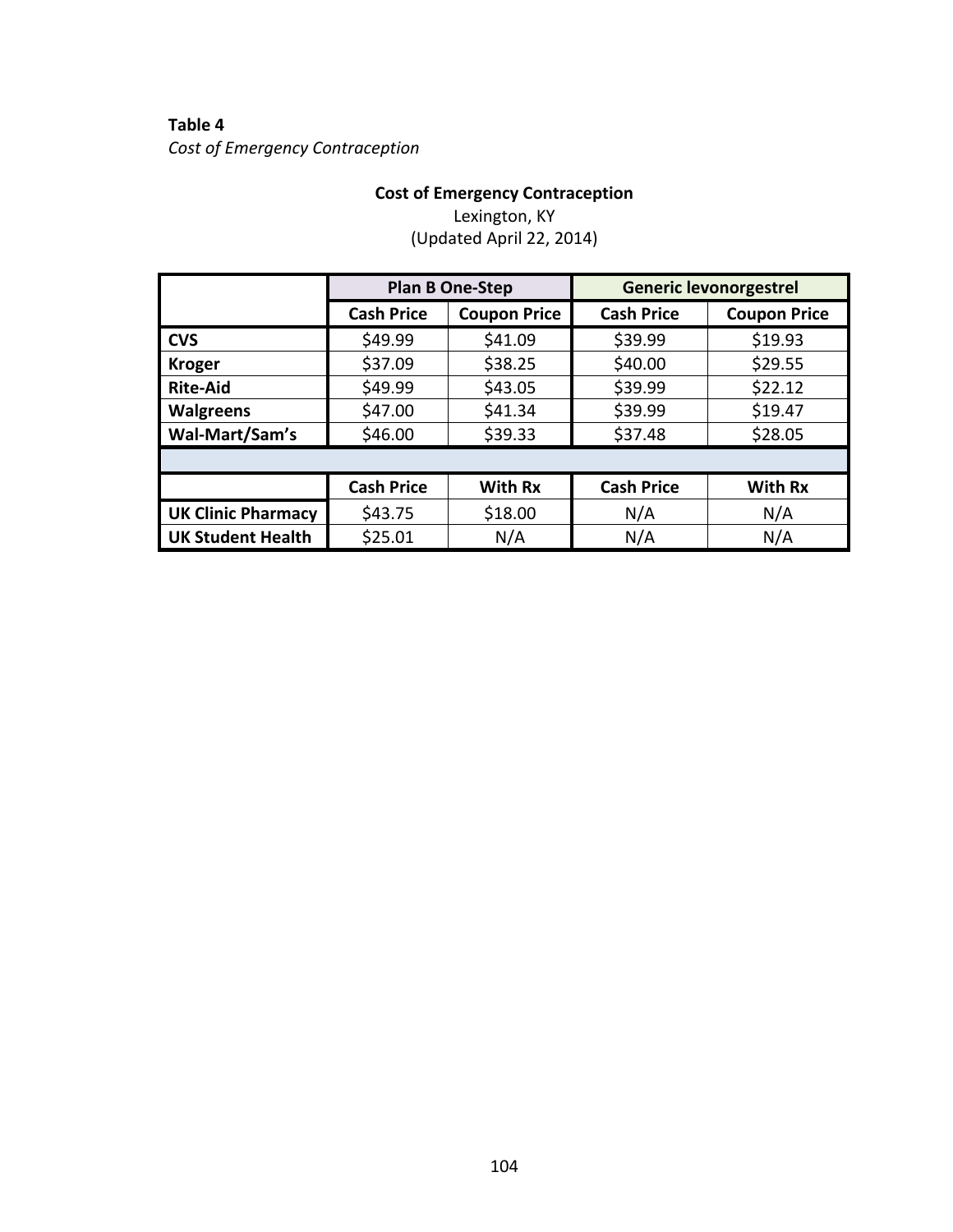Discussion and Conclusion to DNP Practice Inquiry Project

Amber E. Davis, DNP, RN

University of Kentucky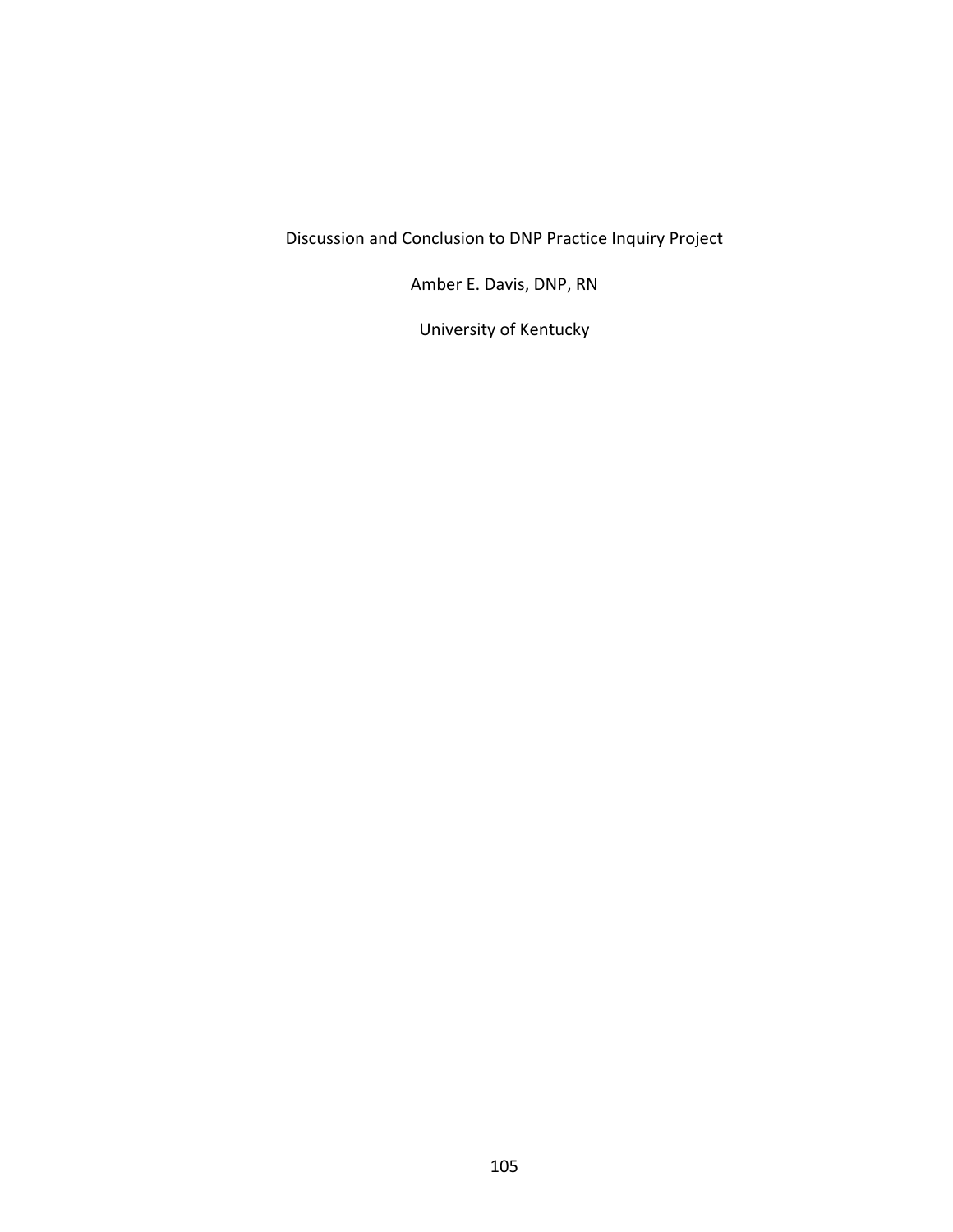Approximately half of all pregnancies occurring in the United States each year are unintended. These pregnancies are correlated with increased psychosocial, economical, and emotional costs to women and society. Emergency contraception (EC) is a cost-effective and safe method of preventing unintended pregnancy, but patients infrequently use EC due to low knowledge levels of EC indications, safety, availability, effectiveness, and cost. Healthcare providers can play a pivotal role in increasing patient utilization of EC by implementing routine EC counseling with their patients into their regular practice.

The first manuscript, a systematic review of nine studies, demonstrated healthcare providers have been found to have a low knowledge levels and poor attitudes regarding EC. Providers with the least amount of knowledge were also less likely to express positive attitudes towards EC or discuss EC with their patients during routine or annual visits. The American College of Obstetricians and Gynecologists (ACOG) recommends routine EC counseling to all women at risk of an unintended pregnancy in their 2010 *Emergency Contraception* clinical practice guideline. This review indicates that EC knowledge is directly correlated to EC discussion with patients, and subsequently patient knowledge, access, and use of EC.

The second manuscript analyzed the recommendations from the previously mentioned 2010 ACOG *Emergency Contraception* clinical practice guideline. The guideline suggests that providers should educate all women about EC, and encourages the use of levonorgestrel as a first-line intervention to prevent an unintended pregnancy with contraceptive failure or inadequacy. A similar evidence-based guideline by the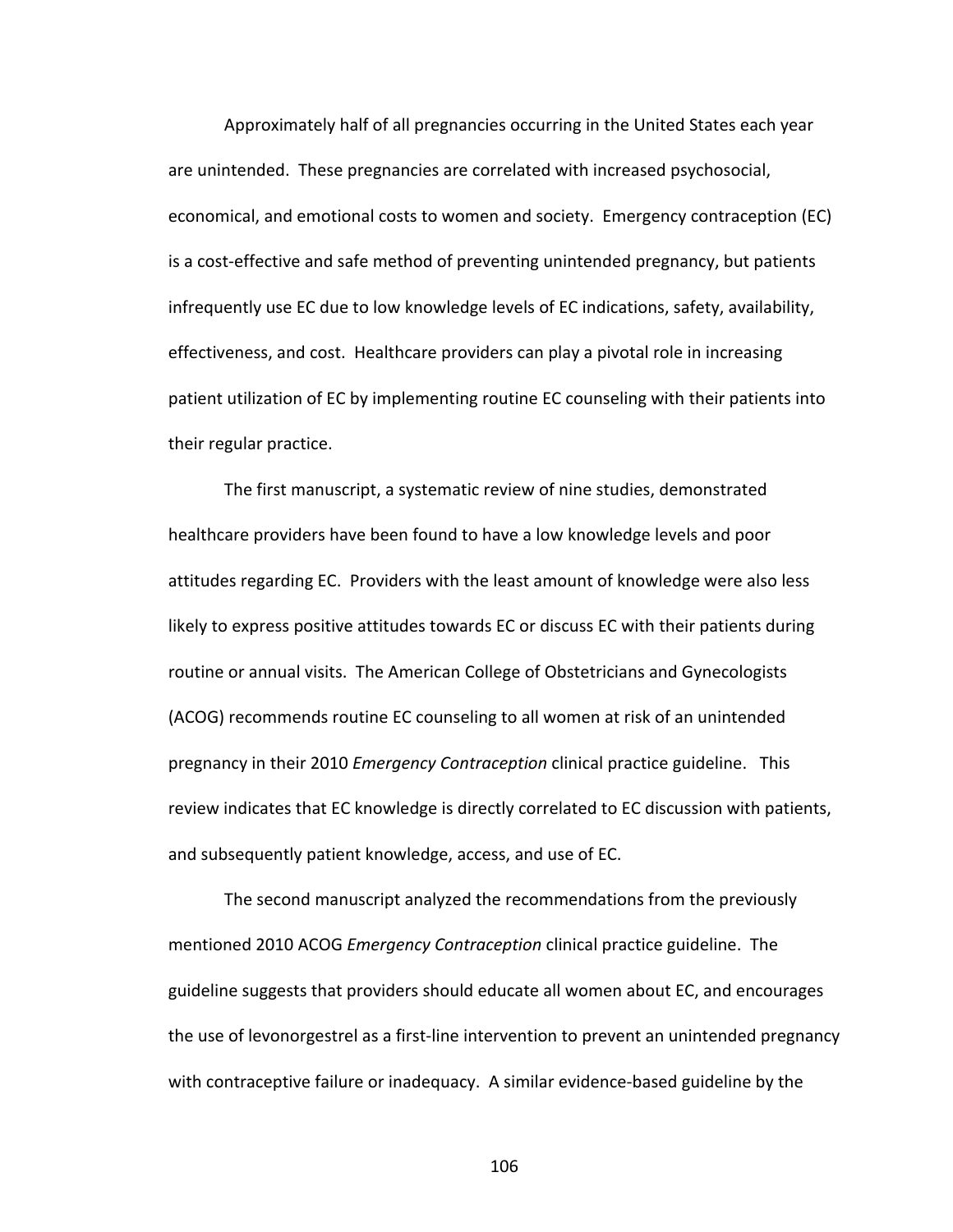Faculty of Sexual and Reproductive Healthcare (2012), Emergency contraception: Clinical Effectiveness Unit, was also reviewed and compared to ACOG's (2012) EC guideline. Though both are valid, evidence-based guidelines that advise and direct patient care and counseling regarding EC, the FSRH (2012) guideline was found to be a more thorough, comprehensive, and current guideline, and should be used by clinicians to guide their practice of EC use and consultation.

The final manuscript described the results of a descriptive study, comprised of a retrospective medical record review and provider focus group, which assessed provider EC counseling practices, as well as facilitators and barriers to routine EC discussion with patients at a primary care clinic in a university setting. Results from the retrospective medical record review revealed that providers were not discussing EC with their patients. The focus group discussed a need for implementation of provider reminders to counsel patients about EC, such as the EC Fact Sheet developed by the investigator (Figure 1) or EC posters and pamphlets placed throughout the clinic environment to encourage and facilitate EC discussion with patients. The providers also requested the investigator to develop a list of local pharmacies and their cost for available levonorgestrel methods of EC, for provision to patients as a reference (Table 4). Another strategy identified by providers included involving other clinics within their healthcare system in EC education and reminder systems, especially those clinics who treat women who use teratogenic medications on a regular basis. Finally, the providers suggested maintaining an office supply of EC for patient provision for women in need of EC who cannot reasonably attain it for use. Barriers identified to routine EC discussion included low knowledge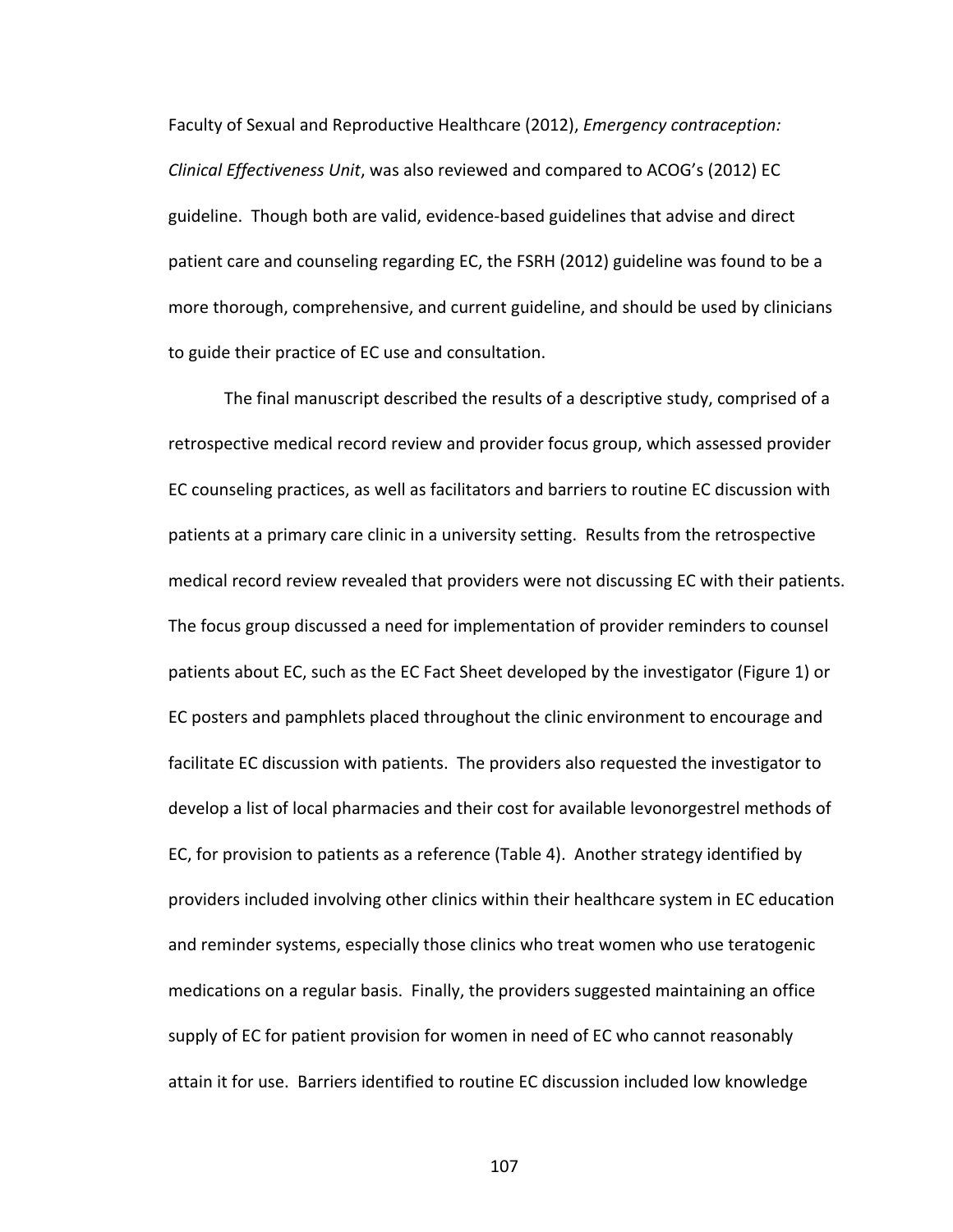levels and providers failing to remember to include EC in anticipatory guidance. Ultimately, the results of this study indicate that increased EC awareness and education is needed for providers to improve EC discussion with patients, and in turn, potentially impact unintended pregnancy rates.

Further research should be conducted nationwide to confirm and address knowledge levels in providers, as well as ethical issues (such as social justice), educational needs, and alternative methods in communicating EC information to patients. Finally, improvements in EC curricula and content in provider programs is essential in improving provider EC practices. Meeting the Healthy People 2020 Family Planning goals of increasing intended pregnancies to a rate of 56% is attainable through an improvement of provider awareness and knowledge regarding EC and the prevention of unintended pregnancies.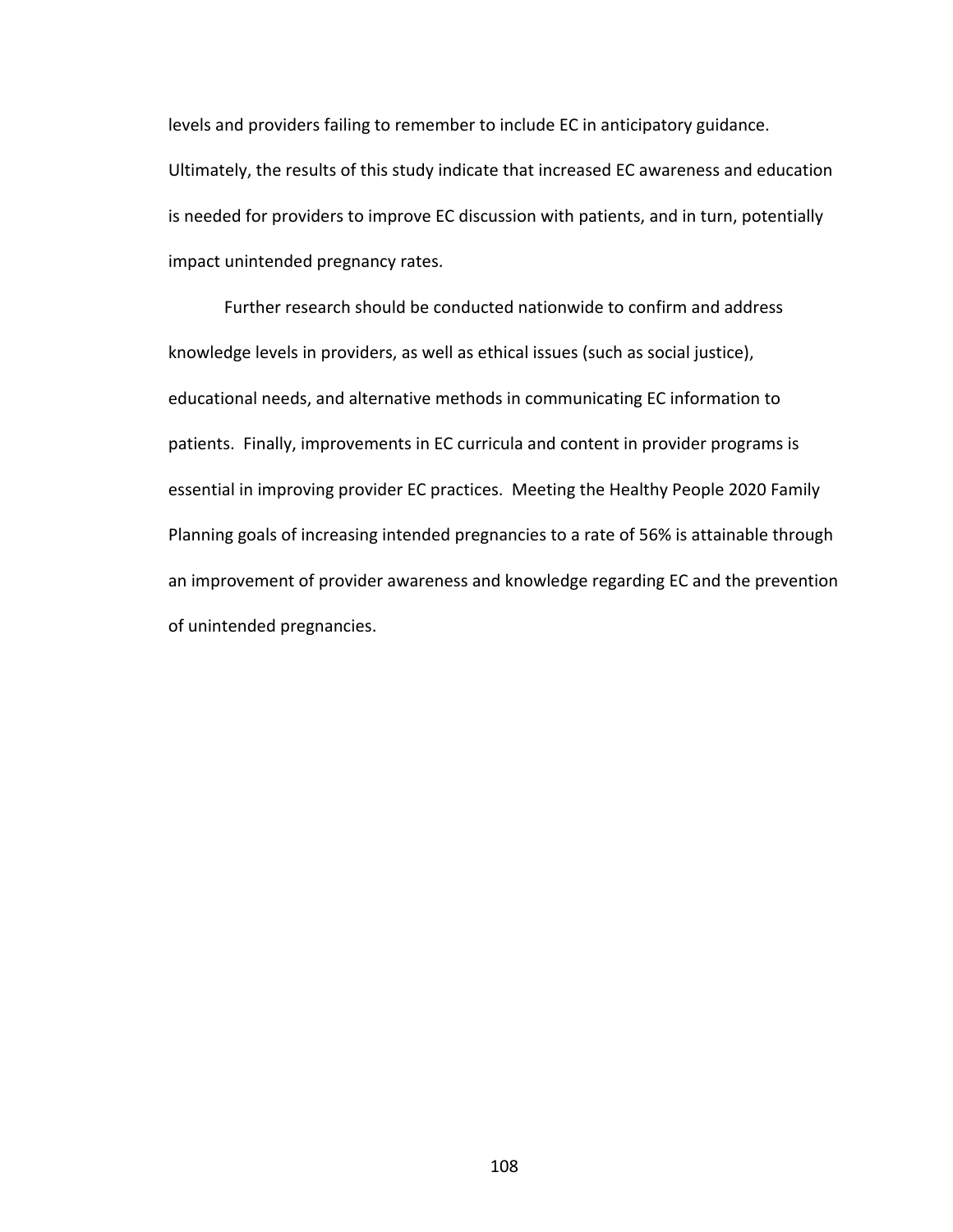- Ahern, R., Frattarelli, L.A., Delto, J., & Kaneshiro, B. (2010). Knowledge and awareness of emergency contraception in adolescents. Journal of Pediatric and Adolescent Gynecology, 23(5), 273-278.
- Akers, A.Y., Gold, M.A., Borrero, S., Santucci, A., & Schwarz, E.B. (2010). Providers' perspectives on challenges to contraceptive counseling in primary care settings. Journal of Women's Health, 19(6), 1163-1170.
- American College of Obstetricians and Gynecologists (ACOG). (2012). ACOG Committee opinion: Access to emergency contraception, no. 542. Committee on Health Care for Underserved Women. Washington, D.C.: American College of Obstetricians and Gynecologists (ACOG).
- American College of Obstetricians and Gynecologists (ACOG). (2010). Emergency contraception. ACOG Practice Bulletin: Clinical management guidelines for obstetricians and gynecologists, no. 112. Washington, D.C.: American College of Obstetricians and Gynecologists (ACOG).

Association of Reproductive Health Professionals (ARHP). (2012a). Available:

http://www.arhp.org/. Accessed on October 31, 2012.

Association of Reproductive Health Professionals. (2012b). Health matters: Facts about emergency contraception pills. Your Post-Sex Guide to NOT Getting Pregnant. Available at http://www.arhp.org/uploadDocs/EC healthmatters.pdf#search="your%20postsex%20guide%20to%20NOT%20getting%20pregnan6". Accessed on April 10, 2014.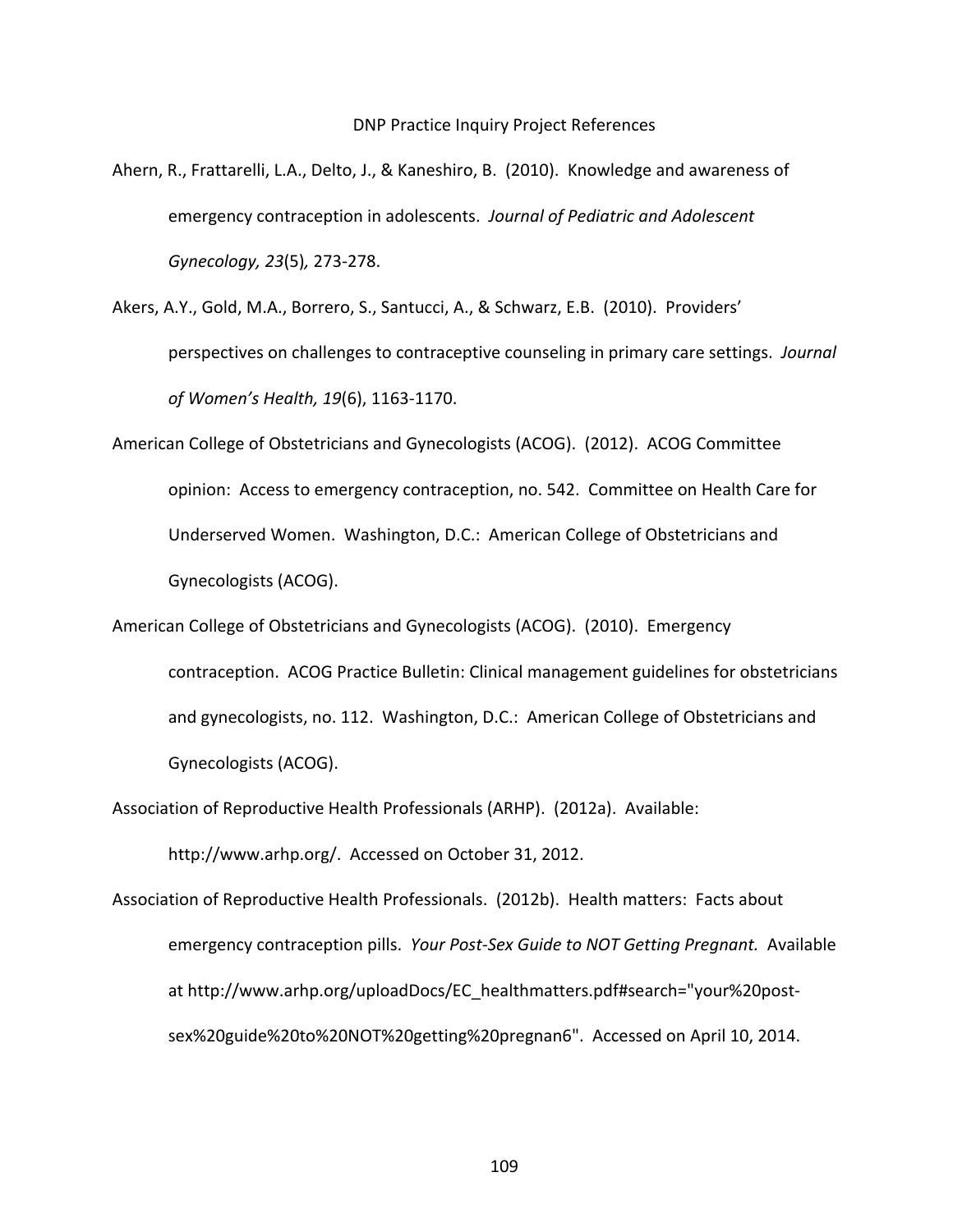- Baldwin, S.B., Solorio, R., Washington, D.L., Yu, H., Huang, Y., & Brown, E.R. (2008). Who is using emergency contraception? Awareness and use of emergency contraception among California women and teens. Women's Health Issues, 18(5), 360-368.
- Borrego, M.E., Short, J., House, N., Gupchup, G., Naik, R., & Cuellar, D. (2006). New Mexico pharmacists' knowledge, attitudes, and beliefs toward prescribing oral emergency contraception. Journal of the American Pharmacists Association, 46(1), 33-43.
- Centers for Disease Control and Prevention (CDC), United States Department of Health and Human Services (US DHHS). (2013b). Unintended pregnancy prevention. Available at http://www.cdc.gov/reproductivehealth/UnintendedPregnancy/index.htm. Accessed on March 5, 2014.
- Chandra, A., Martinez, G.M., Mosher, W.D., Abma, J.C., & Jones, J. (2005). Fertility, family planning, and reproductive health of U.S. women: Data from the 2002 National Survey of Family Growth. Vital and Health Statistics Centers for Disease Control and Prevention, 23(25), 1-148.
- Cheng, L., Che, Y., & Gulmezoglu, A.M. (2012). Interventions for emergency contraception. Cochrane Database of Systematic Reviews, 8(Article No. CD001324), 1-236.
- Chuang, C.H. & Freund, K.M. (2005a). Emergency contraception: An intervention on primary care providers. Contraception, 72(3), 182-186.
- Chuang, C.H. & Freund, K.M. (2005b). Emergency contraception knowledge among women in a Boston community. Contraception, 71(2), 157-160.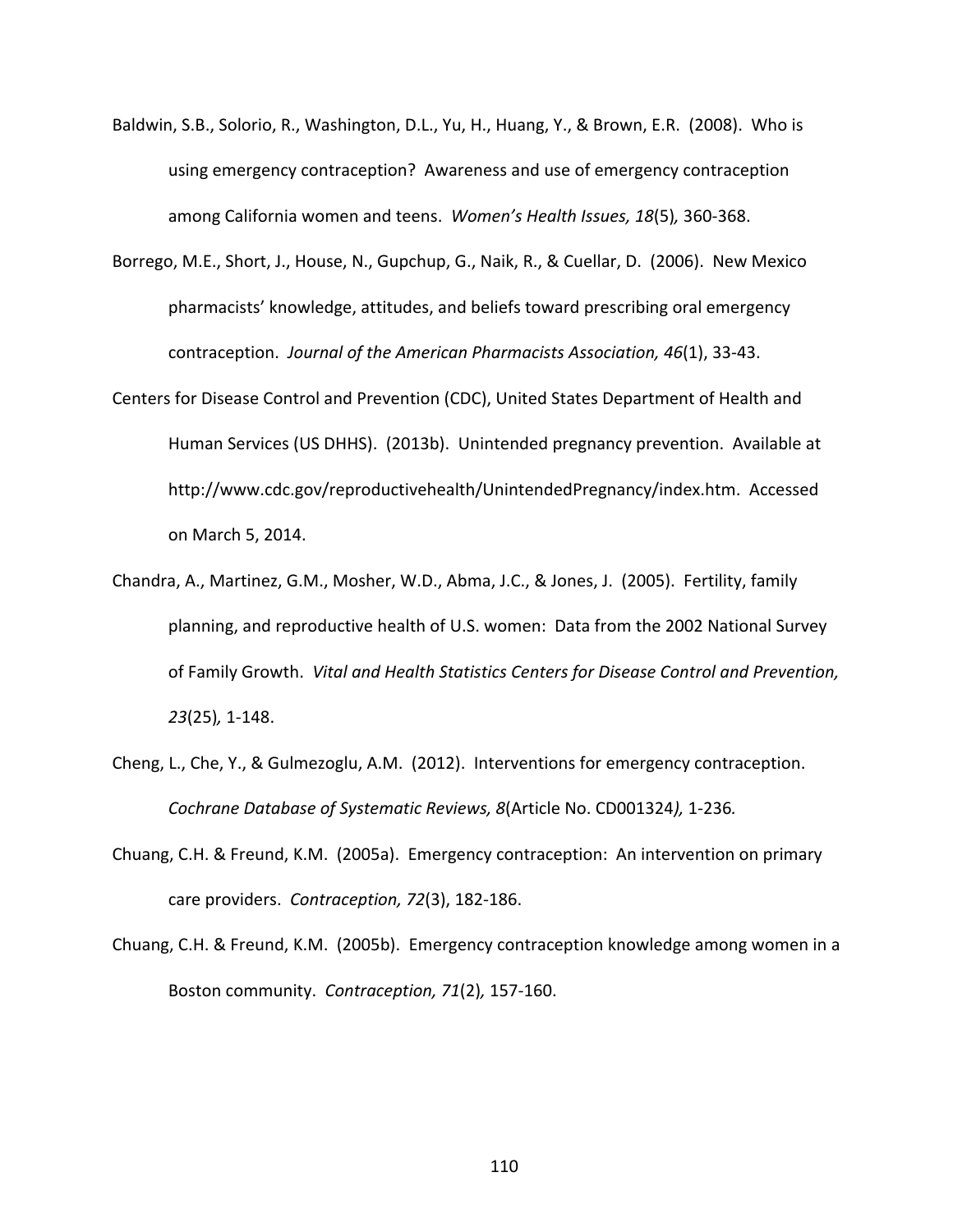- Colarossi, L., Billowitz, M., & Breitbart, V. (2010a). Developing culturally relevant educational materials about emergency contraception. Journal of Health Communication, 15(5),  $502 - 515.$
- Colarossi, L., Billowitz, M., & Breitbart, V. (2010b). Emergency contraception education for health and human service professionals: An evaluation of knowledge and attitudes. Health Education Journal, 69(2), 175-182.
- Corbett, P.O., Mitchell, C.P., Taylor, J.S., & Kemppainen, J. (2006). Emergency contraception: Knowledge and perceptions in a university population. Journal of the American Academy of Nurse Practitioners, 18(4), 161-168.
- Devi, G., Shin, E., Kim, E., & Lo, V. (2009). AMWA position statement on emergency contraception. Journal of Women's Health, 18(10), 1539-1540.
- Dreweke, J. (2013). Births resulting from unintended pregnancies cost federal and state governments \$12.5 billion in 2008. Guttmacher Institute. Available at http://www.guttmacher.org/media/nr/2013/10/22/index.html?utm source=feedburne r&utm\_medium=feed&utm\_campaign=Feed%3A+Guttmacher+(New+from+the+Guttma cher+Institute). Accessed on February 1, 2014.
- Faculty of Sexual & Reproductive Healthcare (FSRH). (2012). Emergency contraception: Clinical effectiveness unit (original August 2011, updated January 2012). London: Royal College of Obstetricians & Gynecologists.
- Finer, L.B. & Henshaw, S.K. (2006). Disparities in rates of unintended pregnancy in the United States, 1994 and 2001. Perspectives on Sexual and Reproductive Health, 38(2), 90-96.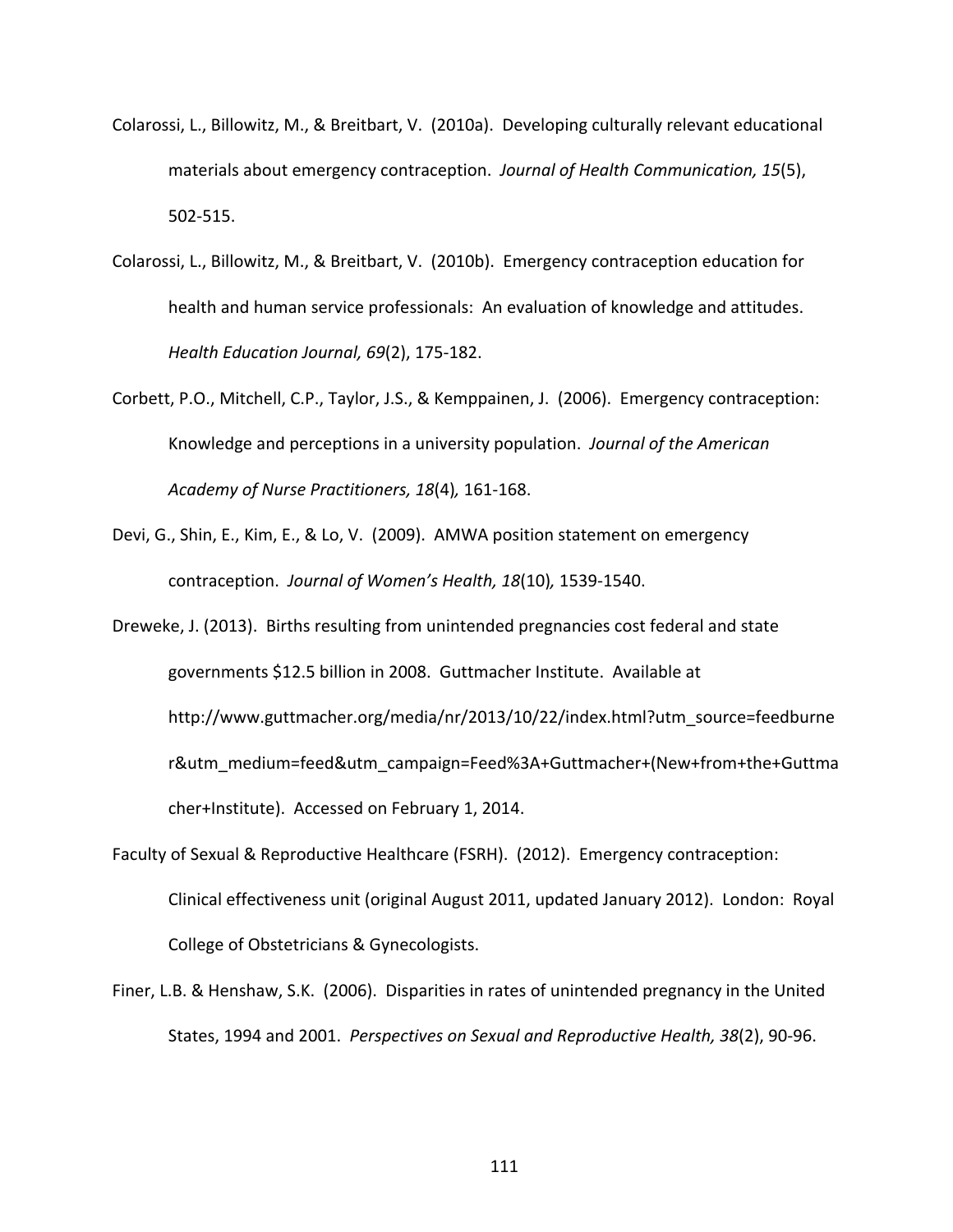- Finer, L.B. & Zolna, M.R. (2014). Shifts in intended and unintended pregnancies in the United States. 2001-2008. American Journal of Public Health, 104(S1), S43-S48.
- Food and Drug Administration (FDA). (2013). FDA approves Plan B One-Step emergency contraceptive for use without a prescription for all women of child-bearing potential. Available at

http://www.fda.gov/newsevents/newsroom/pressannouncements/ucm358082.htm. Accessed on April 10, 2014.

- Frizell, S. (2014). FDA expands access to generic morning-after pill: Cheaper alternatives to Plan B can now be sold over the counter without age restrictions. Available at http://healthland.time.com/2014/03/02/fda-access-plan-b/. Accessed on April 10, 2014.
- Gee, R.E., Delli-Bovi, L., & Chuang, C.H. (2007). Emergency contraception knowledge after a community education campaign. Contraception, 76(5), 366-371.
- Glanz, K., Rimer, B.K., & Viswanath, K. (2008). Health behavior and health education: Theory, research, and practice (4<sup>th</sup> ed.). San Fransisco: Jossey-Bass.
- Gold, M.A., Wolford, J.E., Smith, K.A., & Parker, A.M. (2004). The effects of advance provision of emergency contraception on adolescent women's sexual and contraceptive behaviors. Journal of Pediatric and Adolescent Gynecology, 17(2), 87-96.
- Golden, N.H., Seigel, W.M., Fisher, M., Schneider, M., Quijano, E., Suss, A., Bergeson, R., Seitz, M., & Saunders, D. (2001). Emergency Contraception: Pediatrician's knowledge, attitudes, and opinions. Pediatrics, 107(2), 287-292.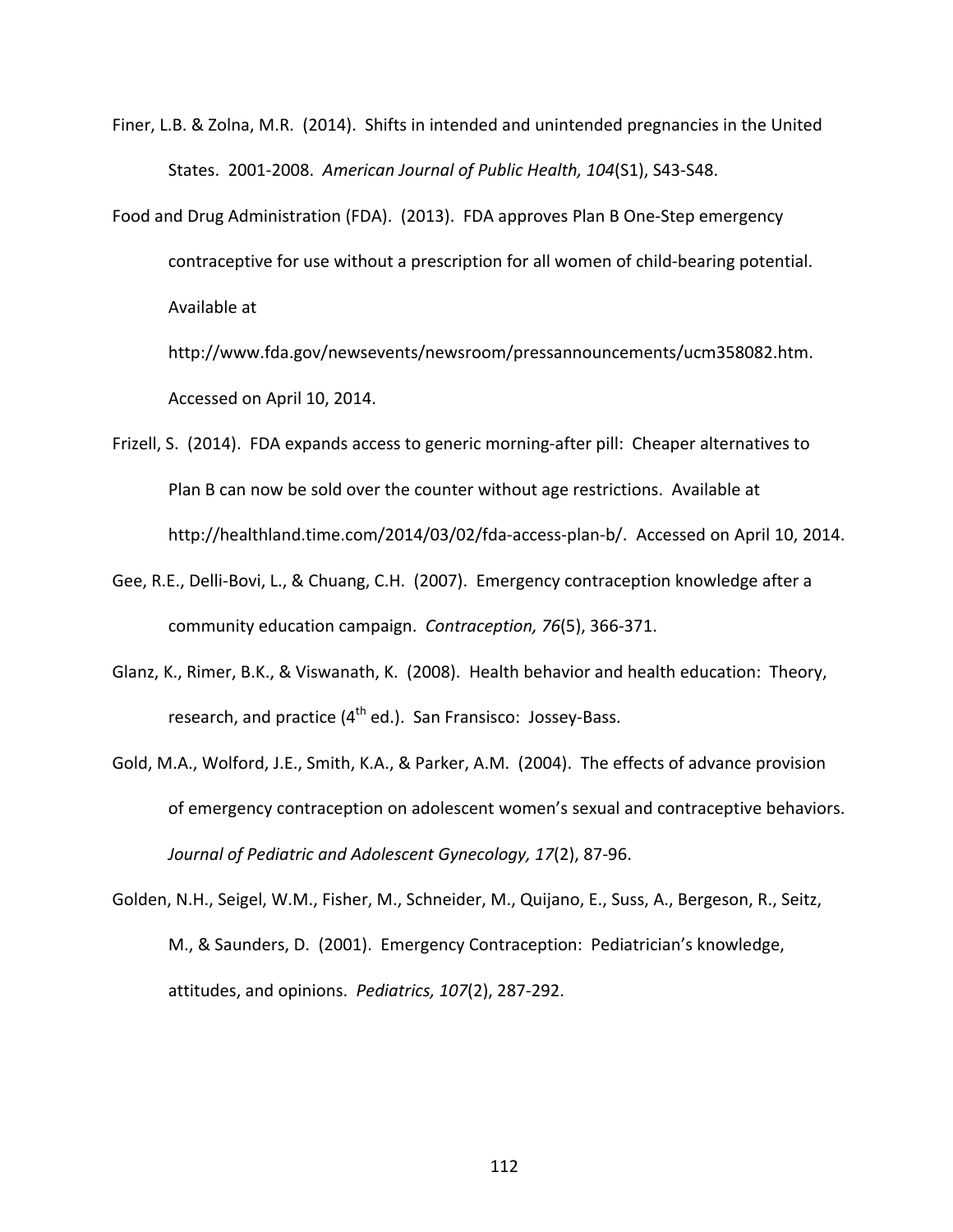- Goldsmith, K.A., Kasehagen, L.J., Rosenberg, K.D., Sandoval, A.P., & Lapidus, J.A. (2008). Unintended Childbearing and knowledge of emergency contraception in a populationbased survey of postpartum women. Maternal Child Health Journal, 12(3), 332-341.
- Guttmacher Institute. (2013). Fact sheet: Unintended pregnancy in the United States. Available at http://www.guttmacher.org/pubs/FB-Unintended-Pregnancy-US.html. Accessed on February 1, 2014.
- Harper, C.C., Cheong, M., Rocca, C.H., Darney, P.D., & Raine, T.R. (2005). The effect of increased access to emergency contraception among young adolescents. Obstetrics & Gynecology, 106(3), 483-491.
- Harris, P.A., Taylor, R., Thielke, R., Payne, J., Gonzalez, N., & Conde, J.G. (2009). Research electronic data capture (REDCap): A metadata-driven methodology and workflow process for providing translational research informatics support. Journal of Biomed Informatics, 42(2), 377-381.
- Hickey, M.T. (2009). Female college students' knowledge, perceptions, and use of emergency contraception. Journal of Obstetric, Gynecological, and Neonatal Nursing, 38(4), 399-405.
- Jackson, R.A., Schwarz, E.B., Freedman, L., & Darney, P. (2003). Advance supply of emergency contraception: Effect on use and usual contraception. Obstetrics & Gynecology, 102(1),  $8 - 16.$
- Johnson, R., Nshom, M., Nye, A.M., & Cohall, A.T. (2010). There's always plan B: Adolescent knowledge, attitudes, and intention to use emergency contraception. Contraception, 81(2), 128-132.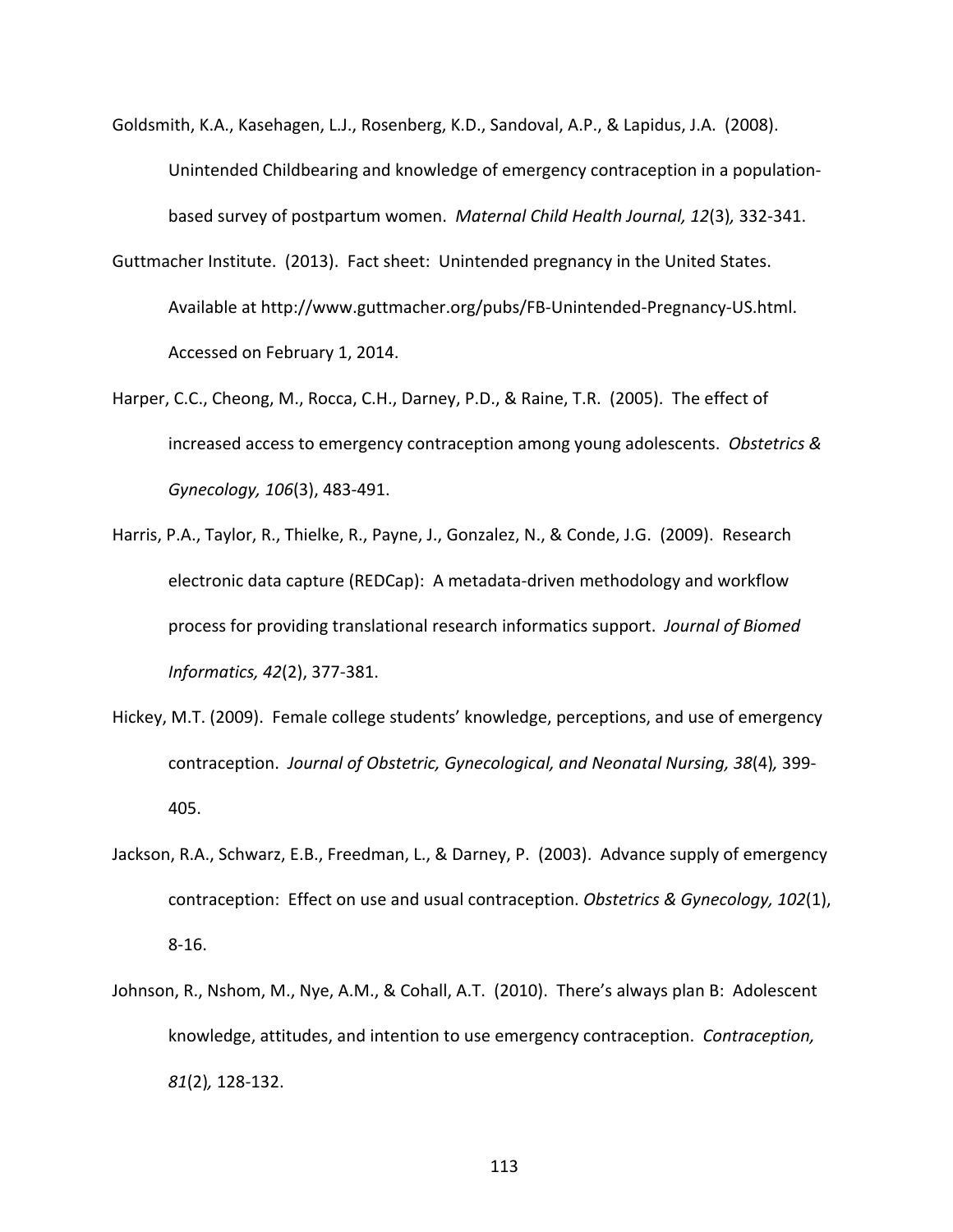- Lee, C.J., Ahonen, K., Apling, M., & Bork, C. (2012). Emergency contraception knowledge among nurse practitioner students. Journal of the American Academy of Nurse Practitioners, 24(10), 604-611.
- Lindberg, C.E. (2003). Emergency contraception for prevention of adolescent pregnancy. The American Journal of Maternal/Child Nursing, 28(3), 199-204.
- Miller, M.K., Plantz, D.M., Dowd, D., Mollen, C.J., Reed, J., Vaughn, L., & Gold, M. (2011). Pediatric emergency health care providers' knowledge, attitudes, and experiences regarding emergency contraception. Academic Emergency Medicine, 18(6), 605-612.
- Moos, M.K. Bartholomew, N.E., & Lohr, K.N. (2003). Counseling in the clinical setting to prevent unintended pregnancy: An evidence-based research agenda. Contraception, 67(2), 115-132.
- Polit, D.F. & Beck, C.T. (2008). Nursing Research. Philadelphia: Wolters Kluwer. (Evidence Levels).
- Pollack, J.S. & Daley, A.M. (2003). Improve adolescents' access to emergency contraception. The Nurse Practitioner, 28(8), 11-23.
- Ragland, D. & West, D. (2009). Pharmacy students' knowledge, attitudes, and behaviors regarding emergency contraception. American Journal of Pharmaceutical Education,  $73(2)$ , 1-4.
- Raine, T., Harper, C., Leon, K., & Darney, P. (2000). Emergency contraception: Advance provision in a young, high-risk clinic population. Obstetrics & Gynecology, 96(1), 1-7.
- Raymond, E.G., Trussell, J., & Polis, C.B. (2007). Population effect of increased emergency contraceptive pills: A systematic review. Obstetrics & Gynecology, 109(1), 181-188.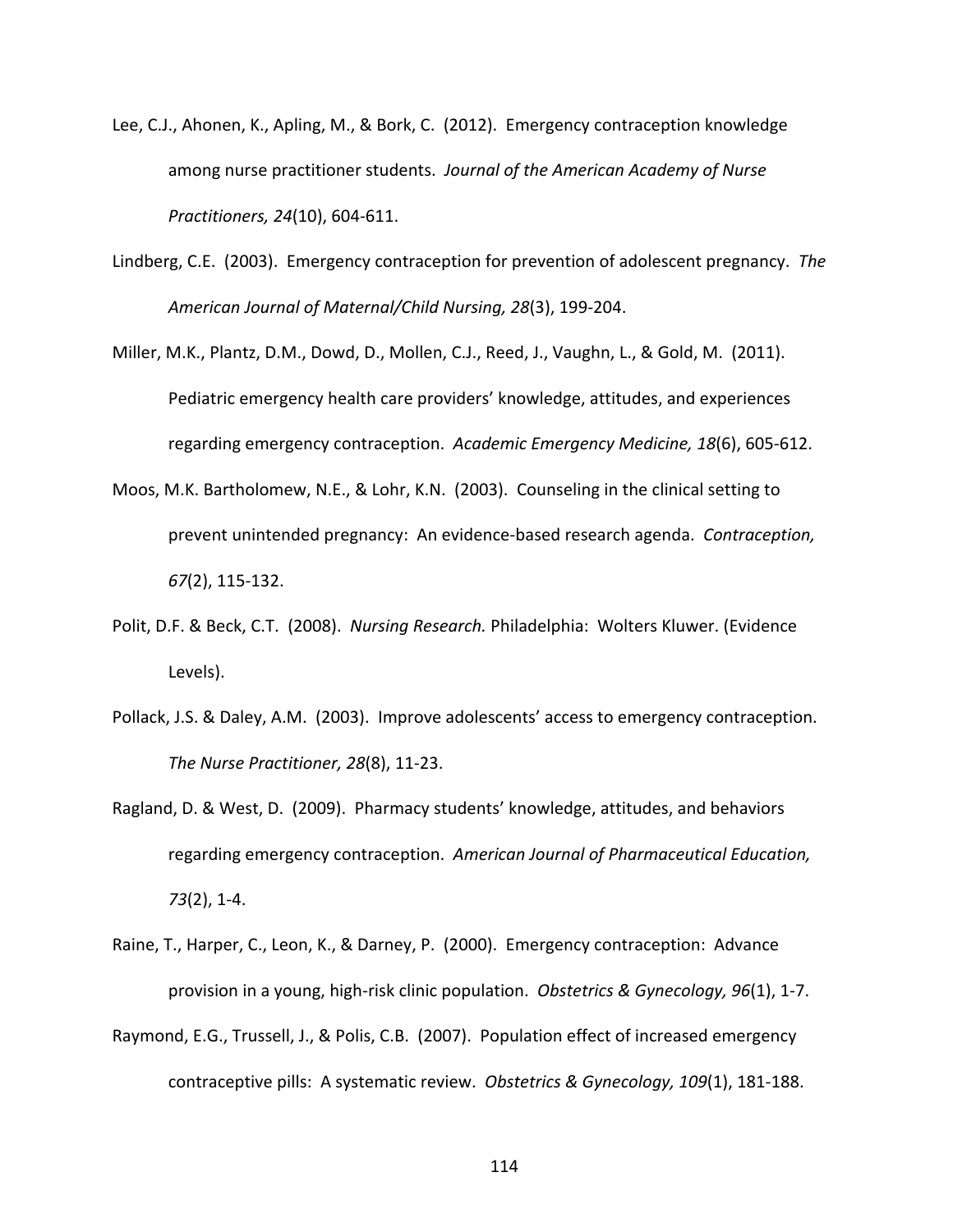Reed, J., Vaughn, L.M., & Pomerantz, W.J. (2012). Attitudes and knowledge regarding emergency contraception among emergency department adolescents and providers. Pediatric Emergency Care, 28(8), 775-779.

Reproductive Health Technologies Project. (2010). The facts on emergency contraception.

Available at

http://www.rhtp.org/contraception/emergency/documents/TheFactsonECandPlanB3.1 7.10.pdf. Accessed on April 10, 2014.

- Richman, A.R. & Daley, E.M. (2009). Exploring emergency contraception knowledge among Florida pharmacy school students: A preliminary assessment. Women's Health Issues, 19(6), 373-380.
- Shrader, S., Rodden, A.M., Carroll, L., & Peterson, L.E. (2010). Knowledge and attitudes about emergency contraception among pharmacist and physician preceptors in South Carolina. Open Access Journal of Contraception, 1, 73-78.
- Sommers, S.D., Ohalyakunapruk, N., Gradner, J.S., & Winkler, J. (2001). The emergency contraceptive prescribing experience in Washington state. Journal of the American Pharmacy Association, 41(1), 1-7.

Trussell, J. Ellertson, C., Stewart, F., Raymond, E.G., & Shochet, T. (2004). The role of emergency contraception. American Journal of Obstetrics and Gynecology, 190, S30-38.

United States Department of Health and Human Services (US DHHS). (2011). Emergency contraception (Emergency birth control). Office on Women's Health. Available at http://www.womenshealth.gov/publications/our-publications/fact-sheet/emergencycontraception.cfm. Accessed on July 21, 2013.